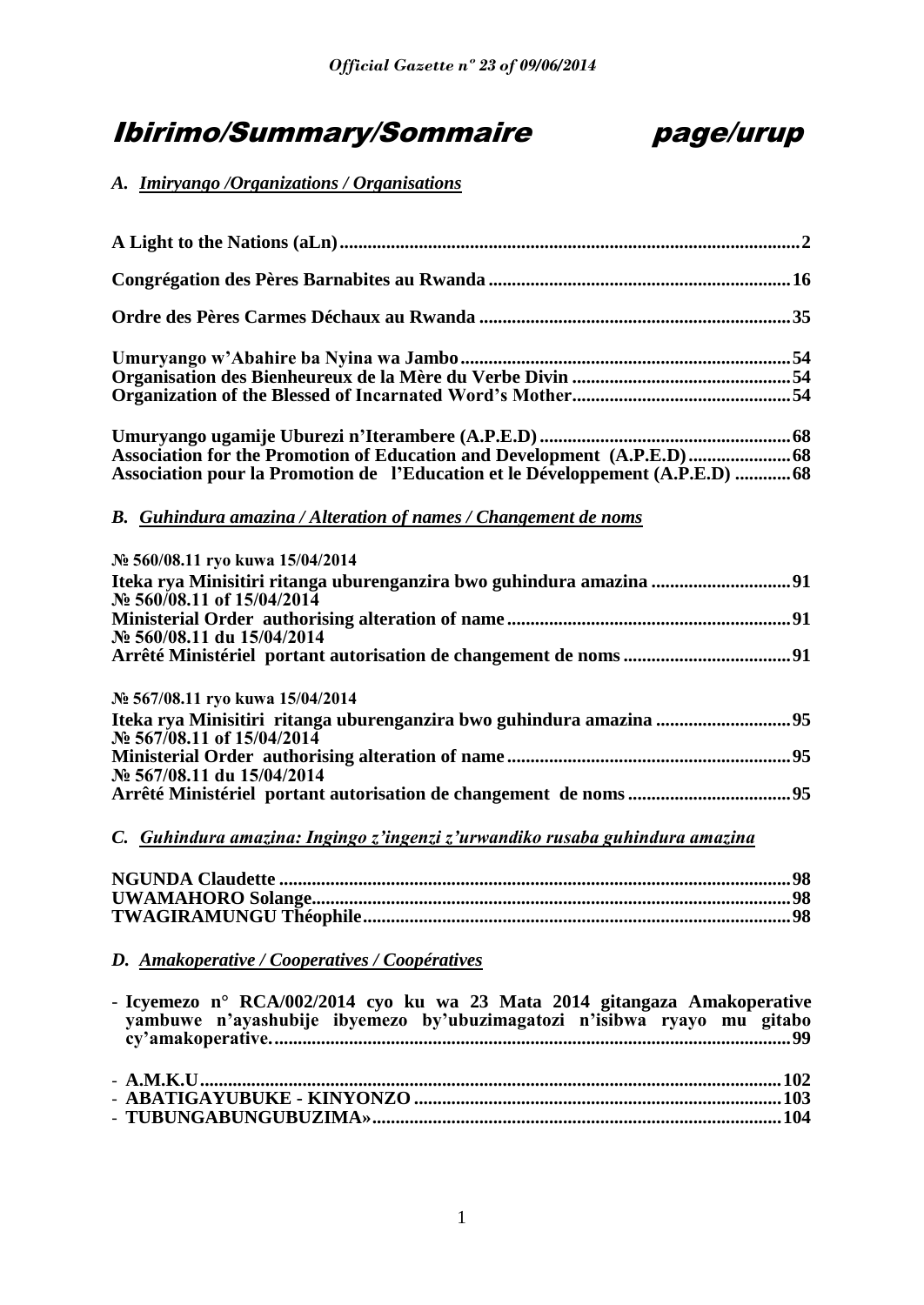# **ICYEMEZO N**º**001/2014 GIHA UBUZIMAGATOZI UMURYANGO "A LIGHT TO THE NATIONS"**

# **Twebwe, Prof. SHYAKA Anastase, Umuyobozi Mukuru w"Ikigo cy"Igihugu Gishinzwe Imiyoborere,**

Dushingiye ku Itegeko nº06/2012 ryo kuwa 17/02/2013 rigena imitunganyirize n"imikorere by"imiryango ishingiye ku idini, cyane cyane mu ngingo zaryo za 21 na 22;

Dushingiye kandi ku ibaruwa twandikiwe kuwa 19/04/2013 n"Umuyobozi w"Umuryango **"A LIGHT TO THE NATIONS"** asaba ubuzimagatozi;

Tumaze kubona ko uyu muryango wujuje ibisabwa kugira ngo umuryango ushingiye ku idini uhabwe ubuzimagatozi nk"uko biteganywa n"ingingo ya 21 y"Itegeko ryavuzwe hejuru;

Duhaye ubuzimagatozi umuryango **"A LIGHT TO THE NATIONS"** iki cyemezo kikazatangazwa mu Igazeti ya Repubulika y"u Rwanda.

**Bikorewe i Kigali, kuwa 25/02/2014**

**(sé)**

**Prof. SHYAKA Anastase** Umuyobozi Mukuru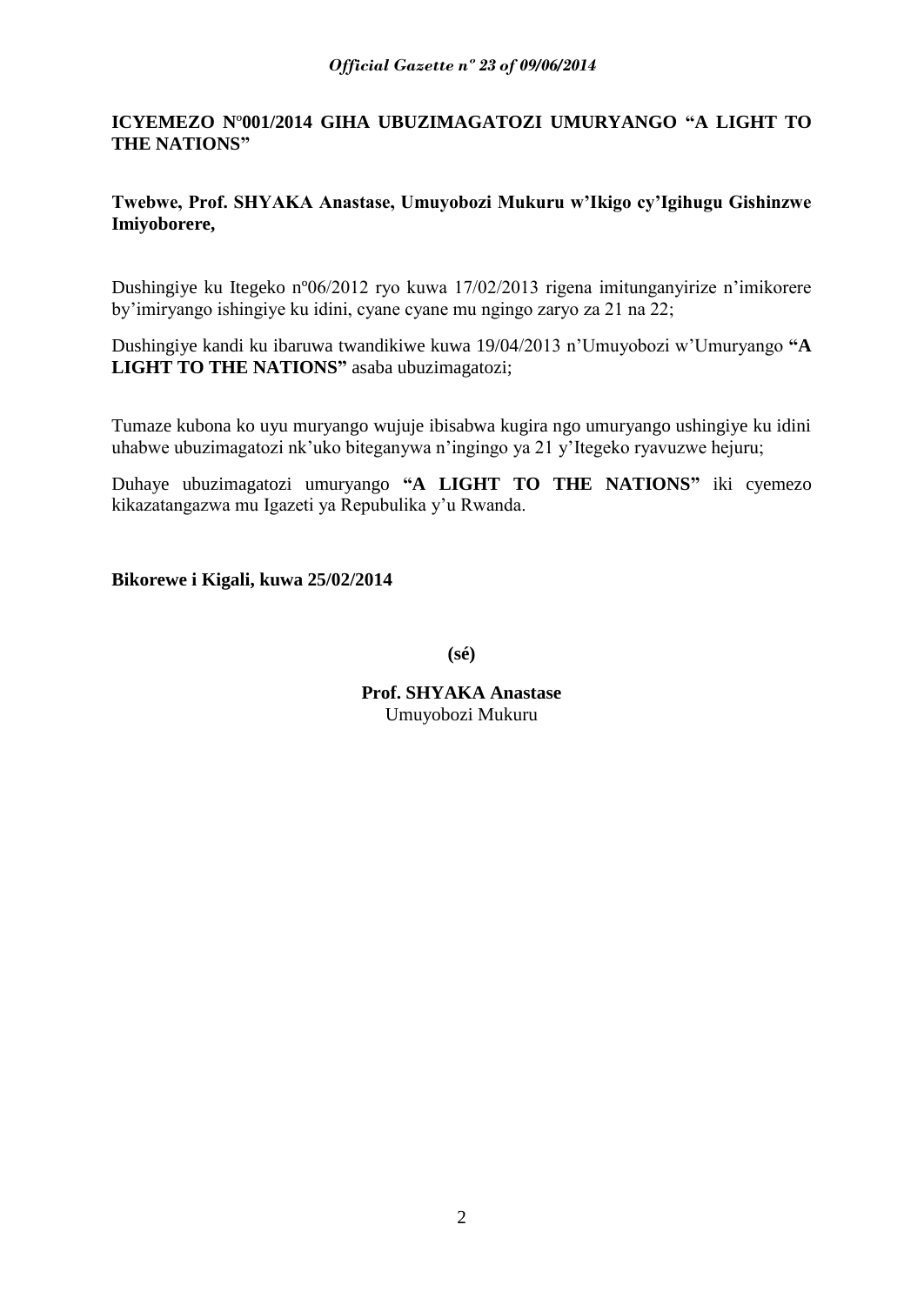#### **UMURYANGO USHINGIYE KU IDINI**

# **A LIGHT TO THE NATIONS (aLn)**

# **AMATEGEKO SHINGIRO**

# **UMUTWE WA MBERE IZINA RY"UMURYANGO , IGIHE UZAMARA, ICYICARO N"INTEGO.**

#### **Ingingo 1 :**

Nk"uko bisabwa n"itegeko nº 06/2012 ryokuwa 17 Gashyantare 2012 rigena imitunganyirize n'imikorere by"imiryango ishingiye ku idini hashinzwe umuryango witwa:

# **A LIGHT TO THE NATIONS (aLn)**

#### **Ingingo 2:**

<span id="page-2-0"></span>Icyicaro cy"umuryango gishyizwe mu Mudugudu wa Gasave Akagari ka Musezero, Umurenge wa Gisozi, Akarere ka Gasabo, mujyi wa Kigali.Gishobora ariko kwimurirwa ahandi mu Rwanda byemejwe na 2/3 by"abagize Inteko Rusange y"Umuryango.

#### **Ingingo 3:**

Umuryango ukorera imirimo yawo ku butaka bwose bwa Repubulika y"u Rwanda. Igihe uzamara ntikigenwe.

#### **RELIGIOUS - BASED ORGANIZATION**

# **A LIGHT TO THE NATIONS (aLn)**

# **CONSTITUTION**

**CHAPTER ONE NAME, DURATION, HEAD OFFICE, MISSION AND SCOPE OF ACTIVITIES**

#### **Article 1:**

In accordance with the law no 06/2012 of February 17, 2012 determining organization and functioning of religious-Based organizations established the organizations known as:

# **A LIGHT TO THE NATIONS (aLn)**

#### **Article 2:**

The head office of the organization is located in Gasave Village, Musezero Cell, Gisozi Sector, Gasabo District, Kigali City. It may therefore be transferred to any other place on the territory of the Republic of Rwanda on a decision of the 2/3 of the General Assembly members.

# **Article 3**:

The organization conducts its activities on the L'organisation exerce ses activités sur toute whole territory of the Republic of Rwanda. It is l"étendue de la République du Rwanda. Elle established for an undetermined period.

**ORGANISATION FONDEES SUR LA RELIGION**

# **A LIGHT TO THE NATIONS (aLn)**

# **STATUTS**

# **CHAPITRE PREMIER DE LA DENOMINATION, DU SIEGE, DE LA DUREE, DU RAYON D"ACTION ET MISSION**

#### **Article 1:**

Conformément à la loi n° 06/2012 du 17 Février 2012 portant organisation et fonctionnement des organisations fondées sur la religion, il est crée une organisation dénommée:

# **A LIGHT TO THE NATIONS (aLn)**

# **Article 2:**

Le siège de l"Organisation est établi dans le Village Gasave, Cellule Musezero, Secteur Gisozi, District de Gasabo, Ville de Kigali. Il peut néanmoins être transféré ailleurs au Rwanda sur décision de 2/3 des membres de l"Assemblée Générale de l"organisation.

# **Article 3 :**

est créée pour une durée indéterminée.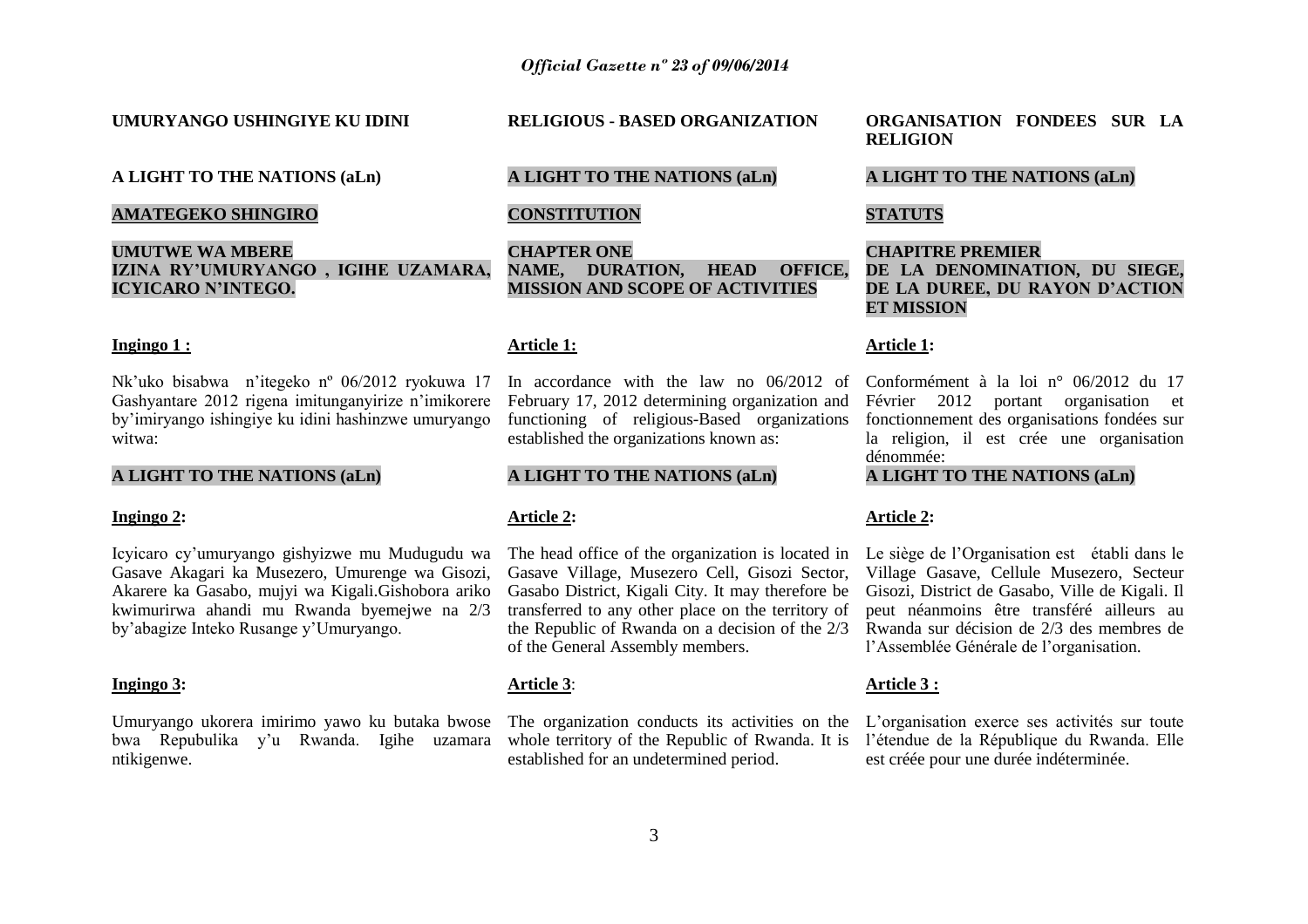#### **Ingingo 4:**

**Intego y"umuryango**:

- Kwamamaza ubutumwa bwiza bw"Agakiza nk"uko byategetswe n"umwami Yesu Kristo.
- Kubaka ubushobozi bw"amatorero

# **Ibikorwa by"Umuryango n"abagenerwa bikorwa** :

- Guteza imbere imibereho myizay"abaturage
- Kubaka ibigo by"amashuri n"iby"ubuvuzi
- Gufasha abatishoboye, impfubyi
- n"abapfakazi n"abana bo mu muhanda.
- Guteza imbere ubuhinzi n"ubworozi
- Guharanira iterambere ry"umugore
- Kurwanya Sida n"ibindi byorezo.
- Guharanira ubwiyunge no kurengera ibidukikije.

-Abagenerwa bikorwa b"ibikorwa by"umuryango n"abatishoboye, imfubyi, abapfakazi, abarwayi ba Sida n"abandi banyarwanda bababaye.

# **UMUTWE II: UMUTUNGO**

#### **Ingingo5:**

Umuryango ushobora kugira cyangwa gutira umutungo wimukanwa n"utimukanwa kugira ngo ugere ku ntego zawo.

# **Article 4:**

# **The mission of the Organization is**:

-To proclaim the Gospel of Salvation in accordance with the order given by Jesus Christ

- Inspire the body of Christ

# **Organization are**:

- To develop the well-being of the population
- To build centers of education and health;
- To attend to vulnerable people, orphelins, widows/widowers and street children;
- To develop agriculture and livestock;
- To promote gender;
- To fight against HIV/AIDS and other Lutter contre le HIV/SIDA et autres epidemics;
- protection.

-The beneficiaries of the organization"s activities are orphans, widows, HIV positive people, and vulnerable citizens of Rwanda.

# **CHAPITER II :PATRIMONY**

#### **Article 5:**

The organization may possess in ownership or in tenure all movables and immovable assets necessary in achieving its objectives.

# **Article 4 :**

# **L"Organisation a pour mission** :

l'Evangile du Salut conformément à l"ordre donné par Jésus Christ

**-** Consolider la capacité morale et intellectuelle des églises

**The Activities and beneficiaries of the Les activités et les bénéficiaires d"une Organisation** :

- Développer le bien être de la population ;

- Construire des établissements scolaires et sanitaires ·
- Assister aux vulnérables, orphélins, veuves/veufs et enfants de la rue ;
- Développer l"agriculture et l"élevage ;
- Promouvoir le gender et création ;
- épidémies ;
- To promote reconciliation and environmental Promouvoir la réconciliation et la protection de l"environnement.

-Les bénéficiaires des activités de l"organisation sont les orphelins, les veuves, les malades du Sida et autres vulnérables du Rwanda.

# **CHAPITRE II : PATRIMOINE**

#### **Article 5:**

L"organisation peut posséder en propriété ou en jouissance tous les biens tant mobiliers qu"immobiliers nécessaires à la réalisation de son but.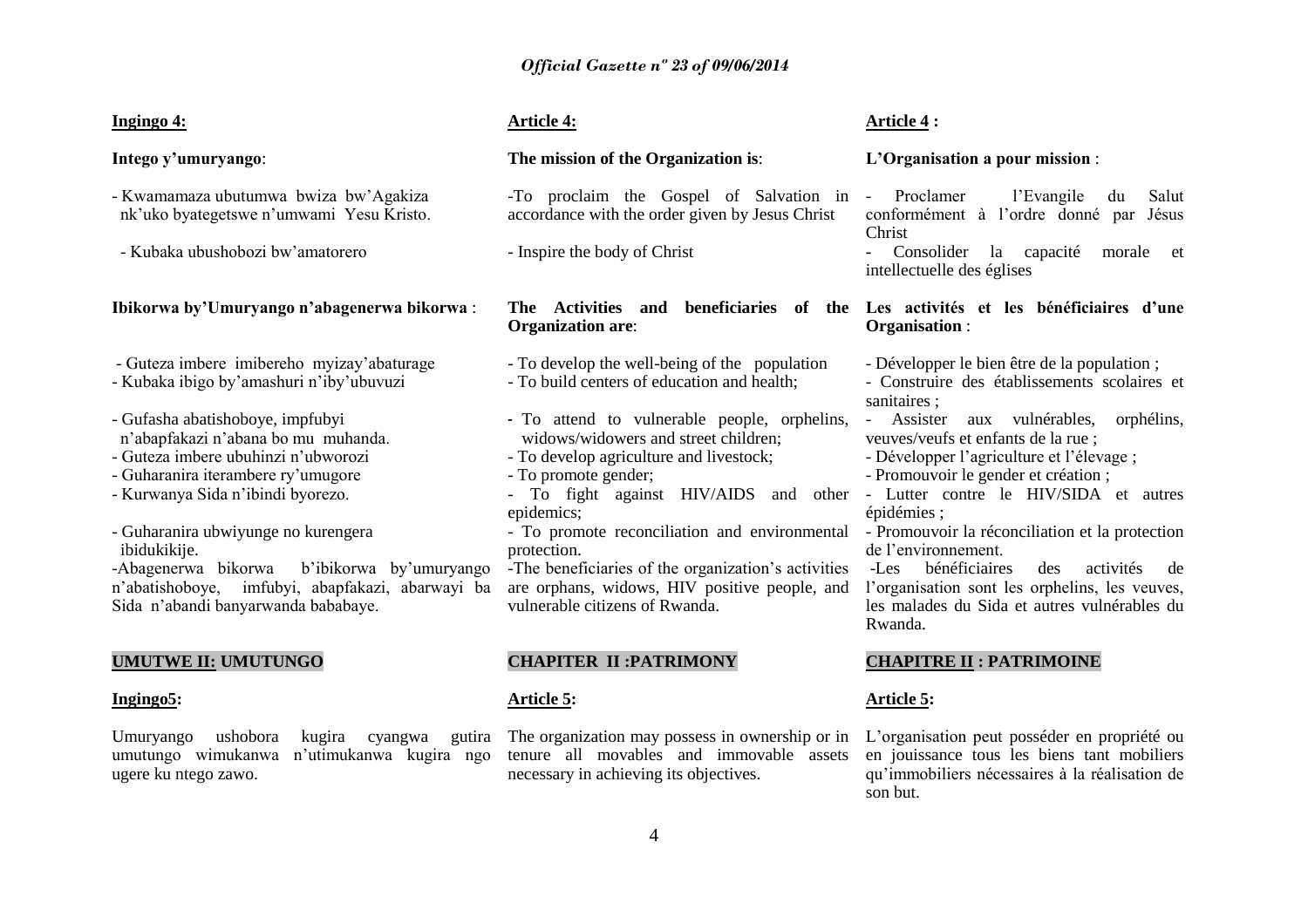#### **Ingingo 6:**

Umutungo w"Umuryango ugizwe n"imisanzu y"abanyamuryango, impano, imirage, imfashanyo zinyuranye n"umusaruro ukomoka ku bikorwa by"Umuryango mu rwego rwo gusohoza intego zawo.

# **UMUTWE III: ABANYAMURYANGO**

#### **Ingingo 7:**

Umuryango ugizwe na:

- abanyamuryango bawushinze
- abanyamuryango bawinjiramo
- abanyamuryango b"icyubahiro

Abanyamuryango bawushinze ni abashyize umukono Founder members are those who signed this Sont membres fondateurs les signataires des kuri aya mategeko.

Abanyamuryango bawinjiyemo ni abantu gatozi cyangwa imiryango babisaba bamaze kwiyemeza gukurikira aya mategeko, bakemerwa n"Inteko Rusange.

Abanyamuryango nyakuri ni abawushinze n"abawinjiyemo.Abanyamuryango b"icyubahiro ni abantu gatozi cyangwa imiryango, nyuma yo kwishimira intego z"Umuryango, bemera kuwutera inkunga iyo ari yo yose. Bemerwa n"Inteko Rusange. Bagishwa inama gusa ariko ntibatora.

# **Article 6:**

The resources of the organization are generated from the member"s subscriptions, gift, legacy, different grants and income generated activity for the organization in order to achieve its objectives.

# **CHAPITRE III: MEMBERS**

#### **Article 7:**

The organization is composed by:

- Founder members
- Adherent members
- Honorary members

constitution.

Adherent members are any natural or legal persons who, after having subscribed to this constitution, will be approved by the General Assembly.

Are effective member's founder and adherent members. Honorary members are any natural or legal persons who will be interested in the objectives of the organization and will support its activities both materially and morally. Their membership is approved by the general assembly. They may participate in its meetings in générale à titre consultatif.an advisory capacity (not elective)

#### **Article 6:**

Les ressources de l'organisation proviennent des cotisations des membres, des dons, des legs, des subventions diverses et des revenus issus des activités génératrices de l"organisation dans le cadre de la réalisation de ses objectifs.

#### **CHAPTER III : DES MEMBRES**

#### **Article 7:**

L'organisation se compose des :

- Membres fondateurs
- Membres adhérents
- Membres d"honneur

présents statuts

Sont membres adhérents toute personne physique ou morale qui après avoir souscrit aux présents statuts, seront agréés par l"Assemblée Générale. Sont membres effectifs les membres fondateurs et les membres adhérents.

Sont membres d"honneur toute personne physique ou morale qui s"intéressent aux objectifs de l"organisation et lui apportent un soutien matériel, spirituel et moral. Elles sont agréées par l"Assemblée générale. Elles peuvent assister aux réunions de l"Assemblée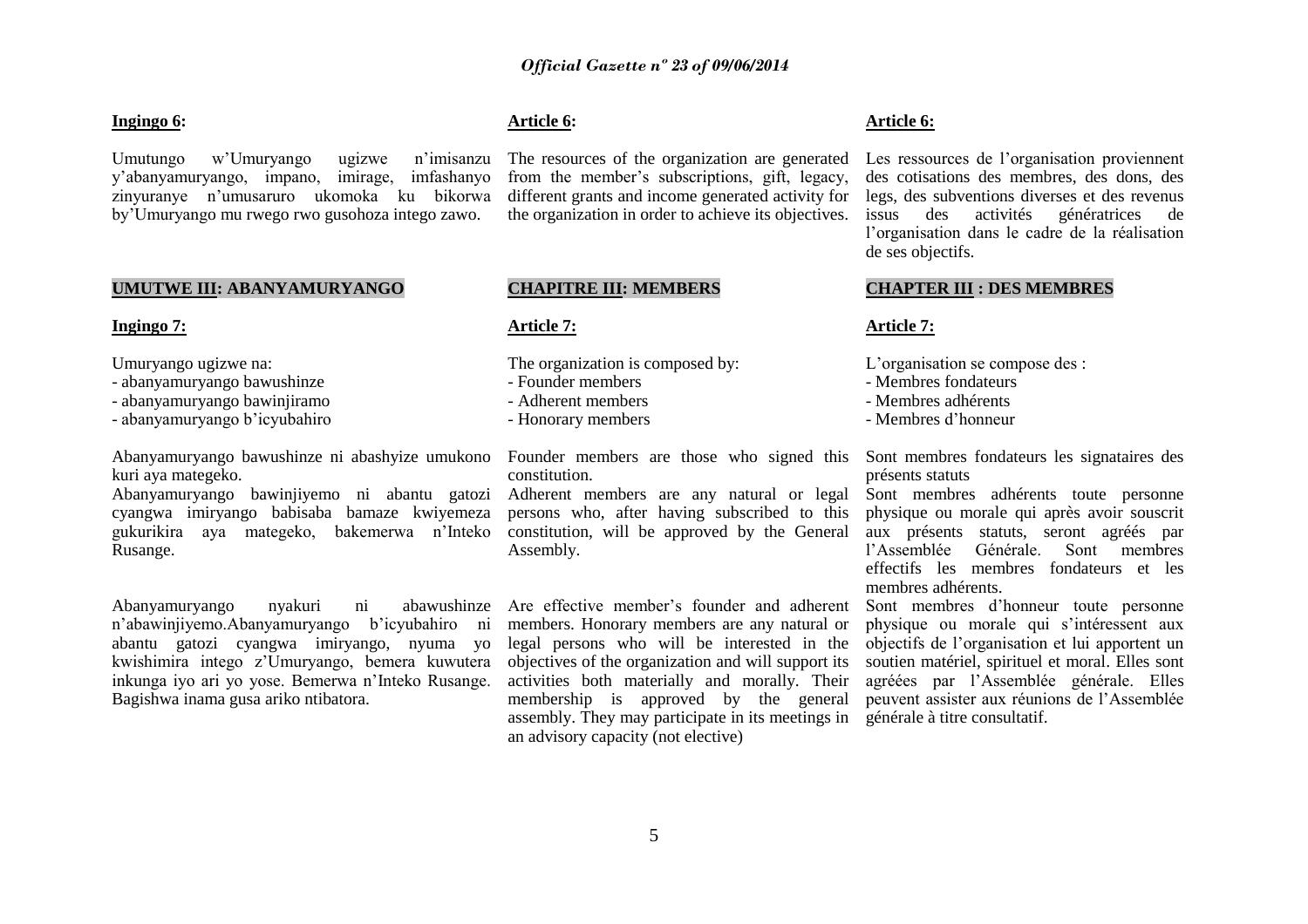#### **Ingingo 8:**

Abanyamuryango nyakuri biyemeza gukorera umuryango batizigamye. Baza mu nama z"Inteko rusange bafite uburenganzira bwo gutora. Bagomba gutanga umusanzu ugenwa n"Inteko Rusange.

# **Ingingo 9:**

Inzandiko zisaba kwinjira mu muryango zohererezwa Perezida wa Komite nyobozi, akazishyikiriza Inteko Rusange kugira ngo ibyemeza

#### **Ingingo 10:**

Gutakaza ubunyamuryango biterwa n"urupfu, gusezera ku bushake, kwirukanwa cyangwa iseswa ry"umuryango.

Usezeye ku bushake yandikira Perezida wa Komite Nyobozi, bikemezwa n"Inteko Rusange.

Icyemezo cyo kwirukana umunyamuryango gifatwa n"Inteko Rusange ku bwiganze bwa 2/3 by"amajwi iyo atacyubahiriza aya mategeko shingiro n"amabwiriza ngengamikorere y"umuryango

# **Article 8:**

Effective members shall be committed to actively participate to the organization activities. They attend the General Assembly meetings and have rights to elect. They are required to pay monthly and voluntary contribution agreed by the General Assembly.

#### **Article 9:**

The membership application is addressed in Les demandes d"adhésion sont adressées par written to the President of the Executive Committee and he later submits it to the General Assembly for approval.

#### **Article 10:**

Membership ceases with death, voluntary La qualité de membre se perd par le décès, le resignation, exclusion or dissolution of the retrait volontaire, l'exclusion ou la dissolution Organization.

Voluntary resignation is addressed in written to the President of the Executive Committee and approved by the General Assembly.

The decision of excluding any member is taken by 2/3 of the members in the General Assembly in case he/she is no longer conforming to the present constitution and internal rules and regulations of the organization.

#### **Article 8:**

Les membres effectifs prennent l'engagement de participer activement aux activités de l"organisation. Ils assistent aux réunions de l"Assemblée générale avec voix délibérative. Ils ont l"obligation de verser une cotisation dont le montant est fixé par l"Assemblée Générale

#### **Article 9:**

écrit au Président du Comité Exécutif qui les soumet à l"approbation de l"Assemblée Générale.

#### **Article 10:**

de l"0rganisation.

Le retrait volontaire est adressé par écrit au Président du Comité Exécutif et soumis à l"approbation de l"Assemblée Générale.

L"exclusion est prononcée par l"Assemblée Générale à la majorité de 2/3 des voix contre un membre qui ne se conforme plus aux présents statuts et au règlement intérieur de l'organisation.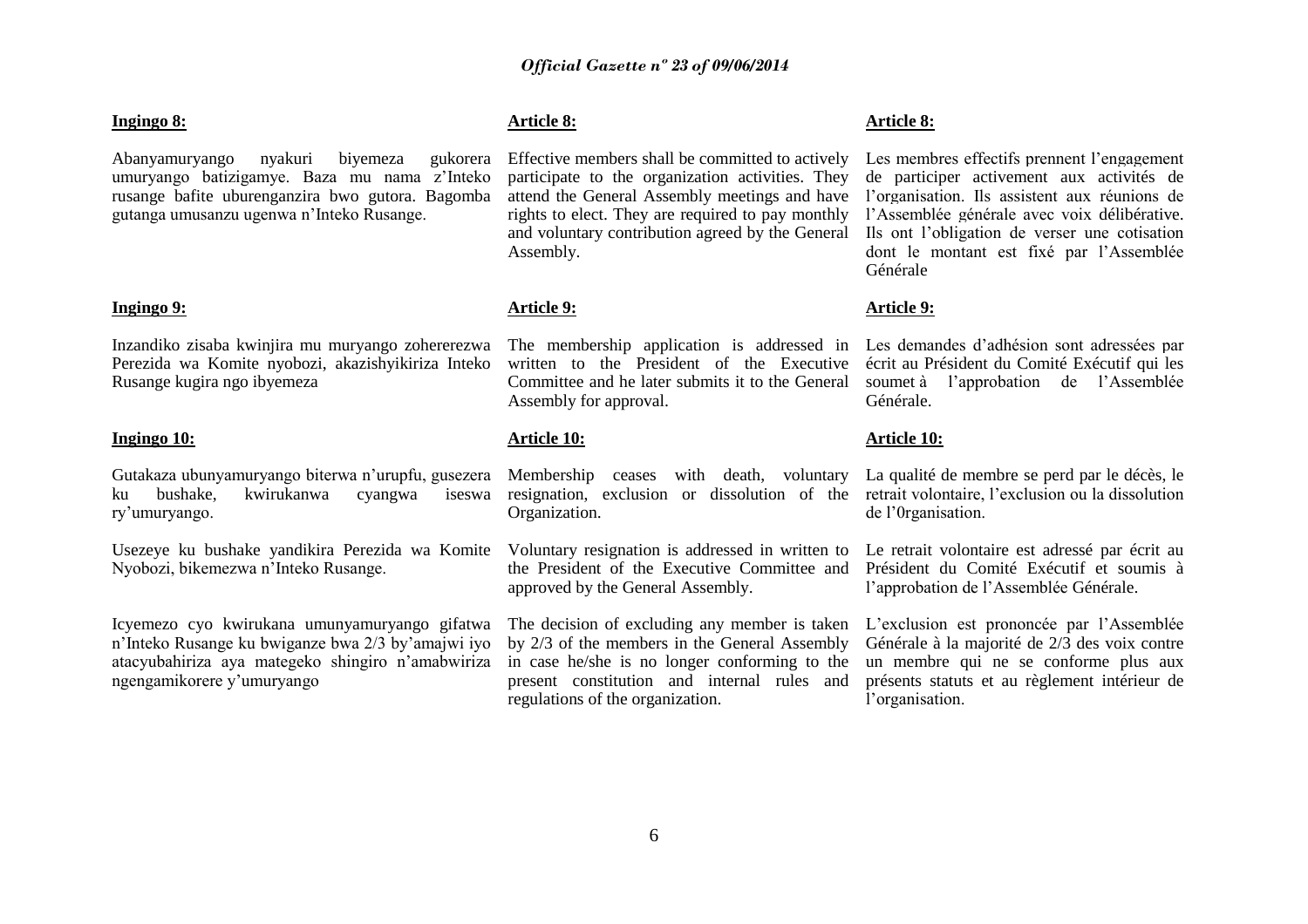# **UMUTWE IV : INZEGO**

#### **Ingingo 11 :**

Inzego z"umuryango ni izi zikurikira:

- Inteko Rusange
- Komite Nyobozi
- Ubugenzuzi
- Akanama gakemura amakimbirane

# **Ingingo 12:**

Inteko rusange nirwo rwego rw"ikirenga rw"umuryangorugizwe n"intumwa z"aba nyamuryango nyakuri bose.

#### **Ingingo 13:**

Inteko Rusange ihamagazwa kandi ikayoborwa na Perezida wa Komite Nyobozi; yaba adahari cyangwa atabonetse, bigakorwa na Visi- Perezida, bose badahari, batabonetse cyangwa banze, Inteko Rusange ihamagarwa mu nyandiko isinyweho na ½ cy"abanyamuryango nyakuri. Icyo gihe, abagize Inteko Rusange bitoramo Perezida n"umwanditsi kugira ngo bayobore inama y"Inteko Rusange.

#### **Ingingo ya 14:**

Inteko Rusange iterana kabiri mu mwaka mu nama isanzwe. Inzandiko z"ubutumire zikubiyemo ibiri ku murongo w"ibyigwa zishyikirizwa abanyamuryango nibura mbere y"iminsi 30. Impaka zigibwa gusa ku bibazo byateganyijwe ku murongo w"ibyigwa. Ariko,

# **CHAP.IV: ORGANS**

#### **Article 11:**

The organs of the organization are:

- General Assembly
- Executive Committee
- Internal Auditing
- Conflict resolution Committee

#### **Article 12:**

The general assembly is the supreme organ and L'Assemblée Générale est l'organe suprême its composed by all delegates of effective members.

# **Article 13:**

The General Assembly is convened and headed L"Assemblée Générale est convoquée et by the President of the executive Committee. In his/her absence the Vice president shall temporarily replace him. If both of them are l"Assemblée Générale, est convoquée par le absent, the general Assembly shall be convened in written invitation signed by  $\frac{1}{2}$  of the effective members and designate a chairperson and reporter of the meeting

#### **Article 14:**

It is convened be twice a year in ordinary session. Invitation letters will contain the meeting agenda and distributed to all members 30 days before. The debates will only concern about points planned on the agenda but the President is

# **CHAP. IV : ORGANES**

#### **Article 11 :**

Les organes de l'organisation sont :

- l"Assemblée Générale
- le Comité Exécutif
- Le commissariat aux comptes
- Comité chargé de la Résolution des conflits

#### **Article 12 :**

de l"organisation, elle est composée de tous les délégués des membres effectifs de l'organisation.

# **Article 13 :**

présidée par le président du Comité Exécutif en cas d"absence ou d"empêchement, Vice Président. Si les deux sont absents, 1/2 des membres effectifs convoquent l"assemblée générale et désignent un bureau composé d"un Président et d"un rapporteur pour diriger la réunion.

#### **Article 14 :**

L"Assemblée Générale se réunit deux fois par an en session ordinaire. Les invitations contenant l"ordre du jour sont remises aux membres au moins 30 jours. Les débats ne portent que sur les questions inscrites à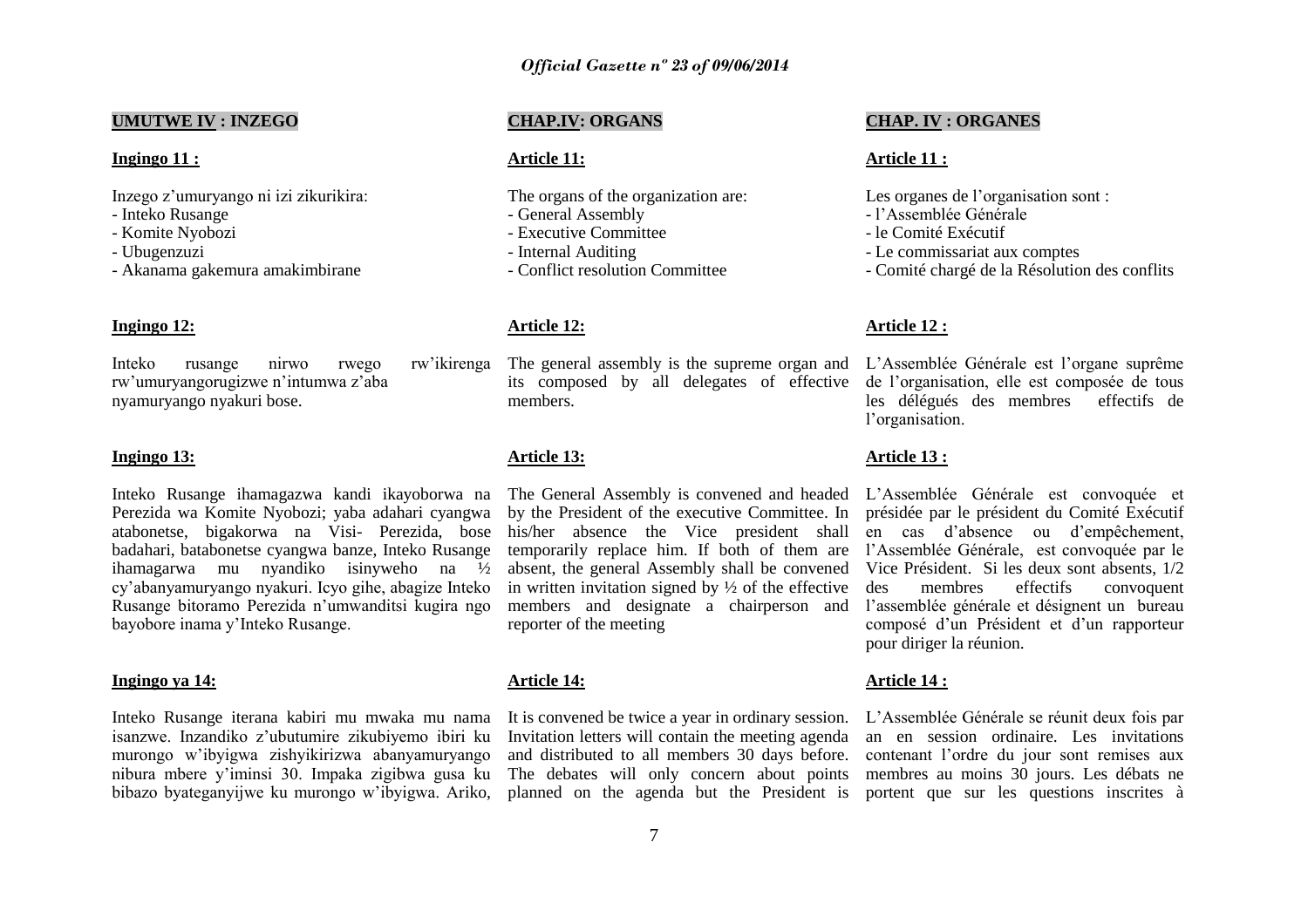Perezida agomba kongera ku murongo w"ibyigwa ikindi kibazo cyose gitanzwe n"abagize ubwiganze busesuye bw"intumwa zihari.

#### **Ingingo 15**:

Inteko Rusange iterana kandi igafata ibyemezo iyo 2/3 by"abanyamuryango nyakuri zihari. Iyo uwo mubare utuzuye, indi inama itumizwa mu minsi 15. Icyo gihe, Inteko Rusange iraterana kandi igafata ibyemezo bifite agaciro uko umubare w"abahari waba ungana kose.

#### **Ingingo 16 :**

Inteko idasanzwe iterana buri gihe iyo bibaye The extra ordinary General Assembly is ngombwa. Ihamagarwa kandi ikayoborwa mu buryo bumwe nk"ubw"Inteko Rusange isanzwe.

Bitabangamiye ingingo ibanziriza iyi, igihe cyo kuyitumiza gishyizwe ku minsi 15. Gishobora ariko kumanurwa ku minsi 7 iyo hari impamvu yihutirwa cyane. Icyo gihe, impaka zigibwa gusa ku kibazo cyateganyijwe mu butumire

#### **Ingingo 17 :**

Uretse ibiteganyijwe ukundi n"itegeko ryerekeye imiryango ishingiye ku idini kimwe n"aya mategeko shingiro, ibyemezo by"Inteko Rusange bifatwa hakurikijwe ubwiganze busesuye bw"amajwi. Iyo angana, irya Perezida rigira uburemere bw"abiri.

majority of the present in the delegates General Assembly meeting.

#### **Article 15:**

The General Assembly"s decisions are approved by 2/3 of members present. In case the quorum is not achieved, the meeting is postponed for the next 15 days. Therefore, the General Assembly"s decisions are worthy despite the number of the present members.

#### **Article 16:**

convened any time if necessary. It is convened and headed in the same with the ordinary General Assembly.

Without prejudice to the preceding article, the extra ordinary General Assembly is convened within 15 days before which of can be reduced into 7 days in case extreme urgent need. All debates hall be focus on the planed points.

#### **Article 17:**

The General Assembly"s decisions are taken with the absolute majority of voice. in case of equal voice, the president"s one is considered double.

obliged to add any suggested point by the l"ordre du jour. Cependant, le Président est tenu d"y ajouter tout autre point proposé par la majorité absolue des délégués effectifs présents.

#### **Article 15 :**

L"Assemblée Générale siège et délibère valablement lorsque les 2/3 des membres sont présents. Si ce quorum n"es pas atteint, une nouvelle convocation est lancée dans un délai de 15 jours. A cette échéance, l"Assemblée Générale siège et délibère valablement quelque soit le nombre de participants

# **Article 16:**

L"Assemblée Générale extra ordinaire se tient autant de fois que de besoin. Les modalités de sa convocation et de sa présidence sont les mêmes que celles de l"Assemblée Générale ordinaire.

Sans préjudice à l"article précédent, les délais de sa convocation sont fixés à 15 jours. Toutes fois, ils peuvent être réduits à 7 jours en cas d"extrême urgence. Les débats ne portent que sur la question inscrite à l"ordre du jour de l"invitation uniquement.

#### **Article 17:**

Sauf pour les cas expressément prévus par la loi relative aux organisation fondées sur la religion et par les présents statuts, les décisions de l"Assemblée Générale sont prises à la majorité absolue des voix. En cas de parité de voix, celle du Président compte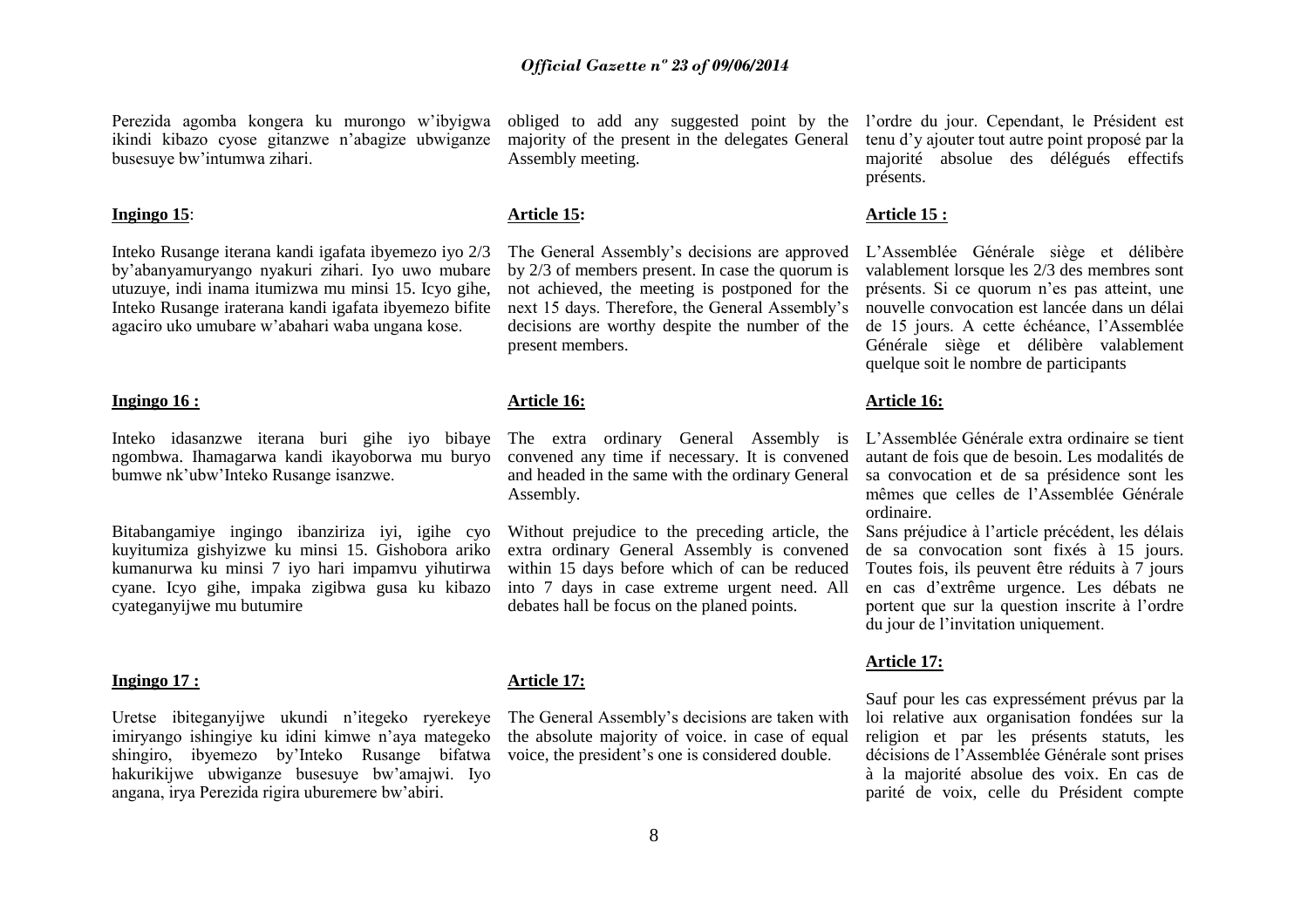# **Ingingo 18 :**

Ububasha bw"Inteko Rusange ni :

- Kwemeza no guhindura amategeko agenga umuryango n"amabwiriza ngenga mikorere yawo,

- Kushyiraho no kuvanaho abahagarariye umuryango n"ababungirije,

- Kwemeza ibyo umuryango uzakora,

- Kwemerera, guhagarika no umunyamuryango,
- Kwemeza buri mwaka imicungire y"imari

- Gusesa umuryango

- Gushyiraho ba Komiseri bashinzwe gukemura - To elect the committee for conflict resolution. amakimbirane.

#### **Ingingo 19:**

Komite Nyobozi igizwe na :

- Perezida : Umuvugizi w"umuryango
- Visi-Perezida : umuvugizi wungirije
- Umunyamabanga
- Umubitsi.

#### **Ingingo 20:**

Abagize Komite Nyobozi batorerwa n"Inteko Rusange manda y"imyaka irindwi, ishobora kongerwa inshuro imwe. Batorwa ku bwiganze bw"amajwi y"abahari, batorwa mu ibanga, hakurikijwe ubuhanga n"ubushobozi n"imyifatire myiza.

# **Article 18:**

The general Assembly's powers are:

- To adopt and modify the constitution and the internal rules and regulations of the organization - Elect and dismiss the president and his/her vice President,

- To determine the activities of the organization,
- kwirukana To accept, suspend and exclude any members,
	- To approve the yearly accounts
	- To dissolve the organization
	-

# **Article 19:**

- The Executive Committee is composed:
- President: Legal Representative
- V/President: Assistant L/R
- Secretary
- -Treasurer.

# **Article 20:**

Executive Committee's members are elected for seven years renewable once They are elected to an absolute majority by general assembly in secret ballot by his capacity to oversee, his ability and moral value.

# double. **Article 18 :**

Les pouvoirs dévolus de l'Assemblée Générale sont :

- Adoption et modification des statuts et du règlement intérieur de l"organisation,
- Election et révocation du/de Président(e) et son/sa vice président(e),
- Détermination des activités de l"organisation - Admission, suspension et exclusions d"un
- membre,
- Approbation des comptes annuels,
- Dissolution de l"organisation
- Elire un comité chargé de résoudre les conflits.

#### **Article19:**

Le Comité Exécutif est composé: -DuPrésident: Représentant Légal -Du Vice-président: R/L Suppléant -D"un Secrétaire -D"un Trésorier.

#### **Article 20:**

Les membres du Comité Exécutif sont élus parmi les membres effectifs par l"Assemblée Générale pour un mandat de sept ans renouvelable une fois Ils sont élus au scrutin secret a la majorité absolue par l"Assemblée General, suivant leurs capacités de diriger, leurs compétences et valeurs morales.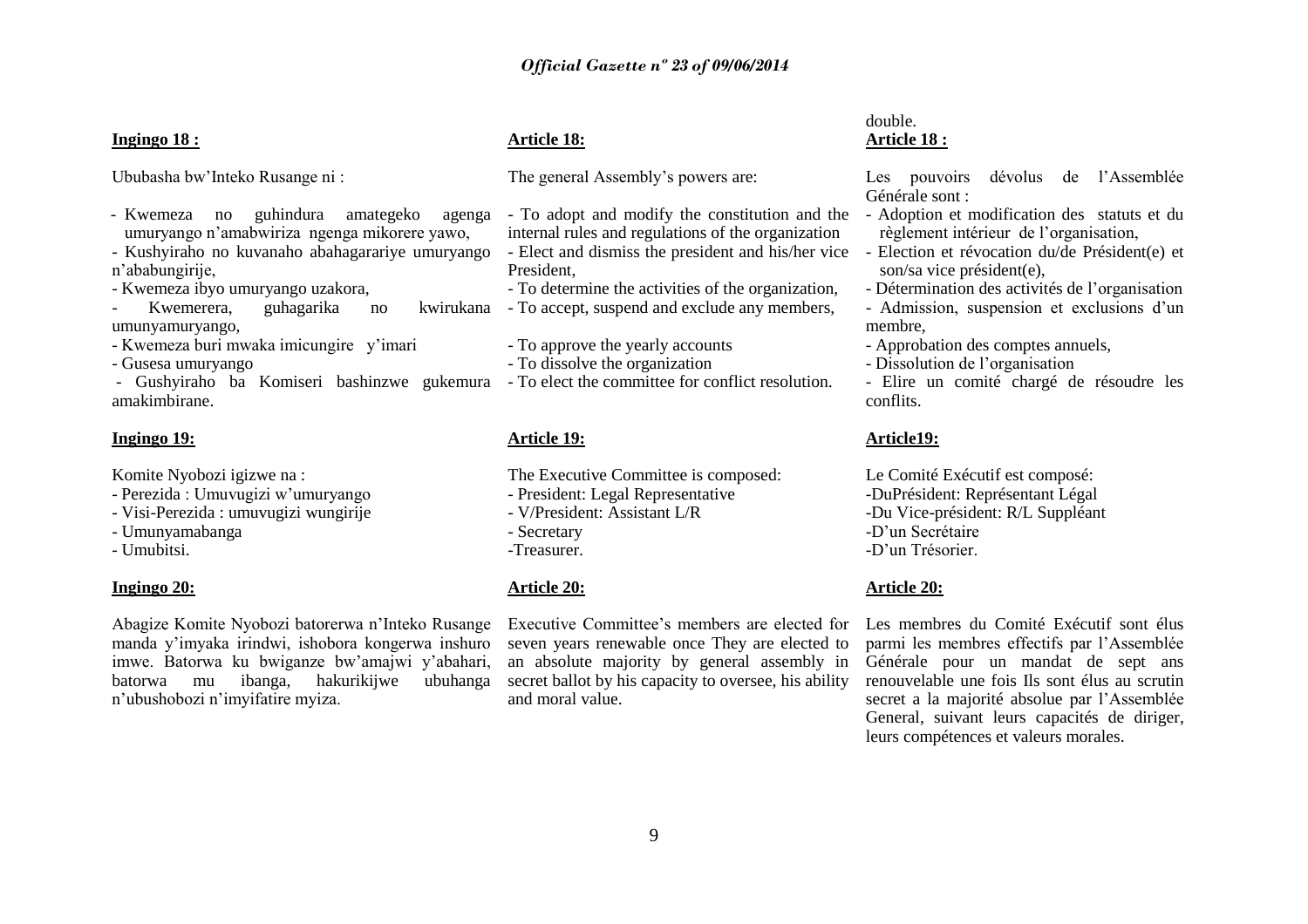# **Ingingo 21 :**

Komite Nyobozi iterana igihe cyose bibaye ngombwa, ariko byanze bikunze rimwe mu gihembwe. Ihamagarwa kandi ikayoborwa na Perezida wayo; yaba adahari cyangwa atabonetse, bigakorwa na Visi President. Perezida.

Iterana ku buryo bwemewe iyo hari 2/3 by"abayigize. Ibyemezo byayo bifatwa ku bwiganze busesuye bw"amajwi. Iyo angana, ijwi rya Perezida rigira uburemere bw"abiri.

# - **Kugira ngo umuntu ahagararire umuryango imbere y'amategeko agomba kuba** :

- 1° ari inyangamugayo;
- 2° afite imyaka y'ubukure;
- 3°kuba atarahamwe n'icyaha cya jenoside, icy'ingengabitekerezo ya jenoside, icy'ivangura n'icyo gukurura amacakubiri;
- 4° atarakatiwe ku buryo budasubirwaho igihano cy'iremezo cy'igifungo kingana cyangwa kirenze amezi atandatu kitarahanagurwa n"imbabazi z"itegeko cyangwa ihanagurabusembwa.

# **Ibituma umuntu atakaza ubuyobozi:**

-Kugira imyifatire mibi inyuranye n"ijambo ry"Imana.

- -Kutubahiriza inshingano yahawe.
- -Kutaba inyangamugayo.
- -Kutagira ubupfura.
- -Kutumvira ubuyobozi.
- -Guteza cg gushyigikira imvururu n"amacakubiri.

-Kutubahiriza gahunda z"itorero.

# **Article 21:**

The executive Committee is obligatory convened once a term and headed by its President. In case of his/her absence it is headed by his/her Vice

The Executive Committee is convened if 2/3 of the effective members are present. The decisions shall be taken by the simple majority of effective present members. In case of equal voice, the president"s voice is considered double.

# **- Requirements to be legal**

# **representative of organization must** :

- 1<sup>°</sup> be a person of integrity;
- $2^{\circ}$  be of a majority age;
- 3° have not been sentenced for the crime of genocide, genocide ideology, discrimination and sectarianism;
- 4° have not been definitively sentenced to a main penalty of imprisonment of not less than six (6) months which is not crossed by amnesty or rehabilitation.

# **Loss of Leadership:**

- Bad behaviors & character contrary to Christian ethics (word of God).
- Irresponsibility.
- Lack of integrity.
- Dishonesty.
- Disobedience to the leadership.
- Causing or supporting discord, disunity or division.
- Failure to fulfill church programs.

# **Article 21:**

Le Comité Exécutif se réunit autant de fois que de besoin, mais obligatoirement une fois par trimestre, sur convocation et sous la direction, soit du Président soit du Viceprésident en cas d"absence ou d"empêchement du premier.

Il siège valablement lorsque les 2/3 des membres sont présents. Ses décisions sont prises à la majorité absolue des voix. En cas de parité, la voix du président compte double.

# **- Conditions pour être représentant légal d"une organisationdoit :**

- **1**° être unepe**r**sonne intègre ;
- 2° avoir atteint l'âge de la maturité ;

3° n'avoir pas été condamné pour crime de génocide, d'idéologie du génocide, de

discrimination et de divisionnisme ; 4° 4°n'avoir pas été définitivement condamne a une peine principale d"emprisonnement supérieure ou égale a six (6) mois qui n'a rayée par l"amnistie ou la réhabilitation.

# **La qualité de leadership se perd par :**

- -Mauvais comportements et caractères contrairement à l"éthique chrétienne (Parole de Dieu).
- -Irresponsabilités.
- -Manques d"intégrités.
- -Déshonnêtes.
- -Désobéissances de leadership.
- -Causer ou supporter grèves, désunîtes ou divisions.
- Echouer à compléter des programmes de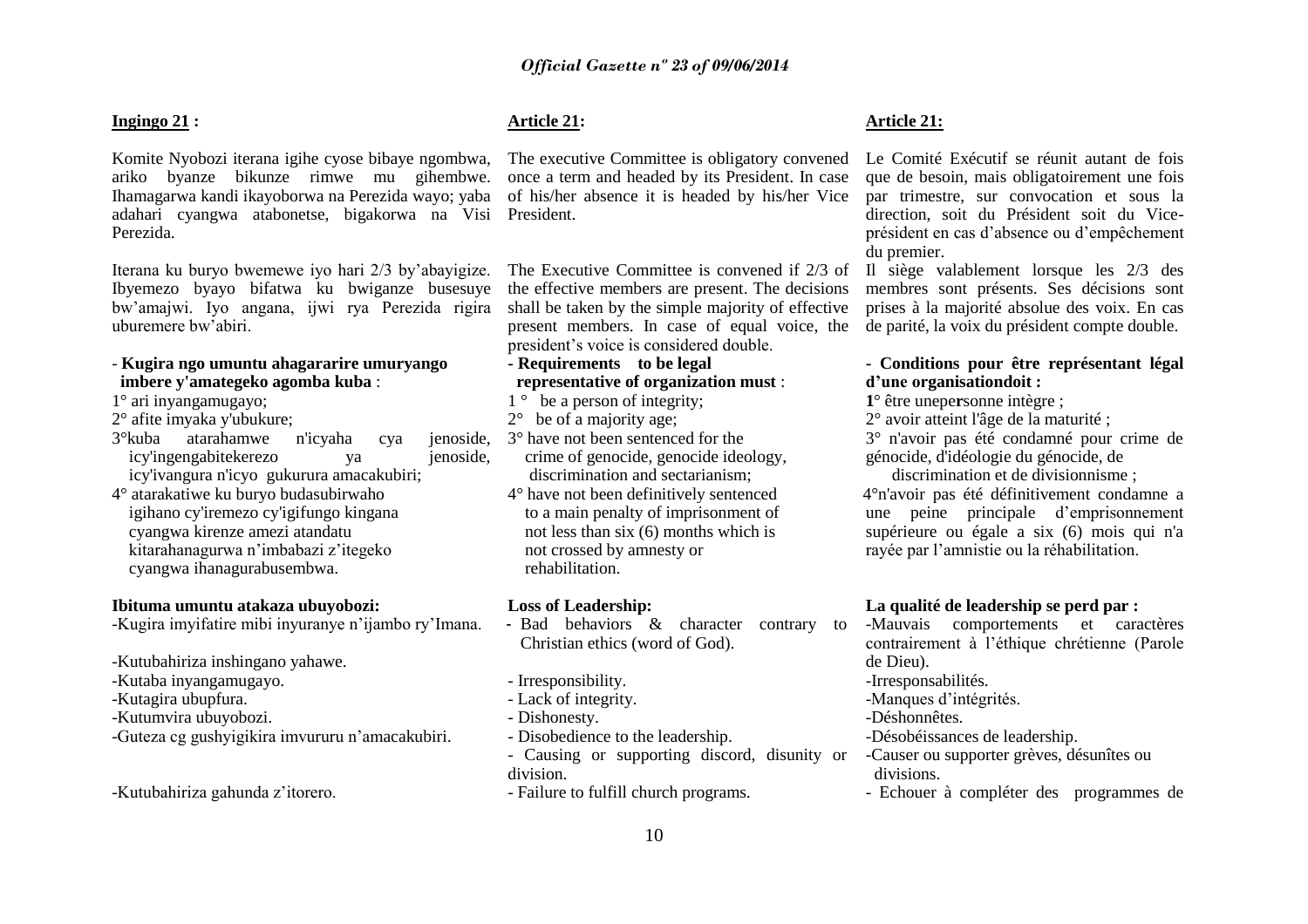-Kumena amabanga y"akazi

# **Ingingo 22 :**

Komite Nyobozi ishinzwe:

- Gushyira mu bikorwa ibyemezo n"ibyifuzo by"Inteko Rusange,

-Kwita ku micungire ya buri munsi y"umuryango,

- Gukora raporo y"ibyakozwe mu mwaka urangiye;

- Gutegura ingengo y"imari igomba gushyikirizwa Inteko Rusange,

- Gushyikiriza Inteko Rusange ingingo z"amategeko n"amabwiriza ngengamikorere zigomba guhindurwa;

- Gutegura inama z"Inteko Rusange,

- Gugirana imishyikirano n"indi miryango igamije ubutwererane no gushaka inkunga,

- Gushaka, gushyiraho no kuvanaho abakozi bo mu - Recruited, nominate and dismiss different - Recruter, nommer et révoquer le personnel nzego z'imirimo zinyuranye z'umuryango.

#### **Ingingo 23:**

Inteko Rusange Itora ba Komiseri batatu, arirwo rwego rushinzwe gukemura amakimbirane, Perezida, Visi Perezida na Sekereteri, manda yabo ni imyaka itatu ishobora kongerwa rimwe.

# **Ingingo 24:**

Akanama gashinzwe gukemura impaka ni urwego rushinzwe gukemura ibibazo cyangwa amakimbirane yose avutse mu muryango mu gihe bitashobotse ko - Disclosing church secrets.

#### **Article 22:**

The executive Committee's attributions: - Execute all the General Assembly"s decisions,

- Daily organization"s management,

- Produce previous term activity reports,

- Prepare the annual budget to be submitted to the - Elaborer les prévisions budgétaires à General Assembly

- Propose to the General Assembly articles within the constitution andinternal rules and regulations for modification

- Prepare the meeting of the General Assembly,

- Negotiate funds agreements with donors and partners,

members of the organization

# **Article 23:**

The General Assembly elects commissioners who act as an organ for conflict commissaires, il est l'organe de résolution des resolution, President, Vice President and Secretary; they are elected for three years renewable once.

#### **Article 24:**

any conflict within the organization when members fail to handle it amicably.

l"église - Dévoiler les secrets de l"église.

# **Article 22:**

Le Comité Exécutif est chargé de:

Exécuter les décisions et les recommandations de l"Assemblée Générale,

- S"occuper de la gestion quotidienne de l'organisation.

- Rédiger le rapport annuel d"activités de l"exercice écoulé,

soumettre à l"Assemblée Générale ;

- Proposer à l"Assemblée Générale les modifications aux statuts et au règlement intérieur,

- Préparer les sessions de l"Assemblée Générale,

- Négocier les accords de coopération et de financement avec les partenaires
- de différents services de l"organisation.

# **Article 23:**

L"Assemblée générale éluée trois conflits, Président, Vice Président et le Secrétaire; leur mandat est de trois ans renouvelable une fois.

# **Article 24:**

The conflict resolution Committee shall settle Le Comité chargé de la résolution des conflits de résoudre tous les différends et conflits nés au sein de l"organisation lorsque le règlement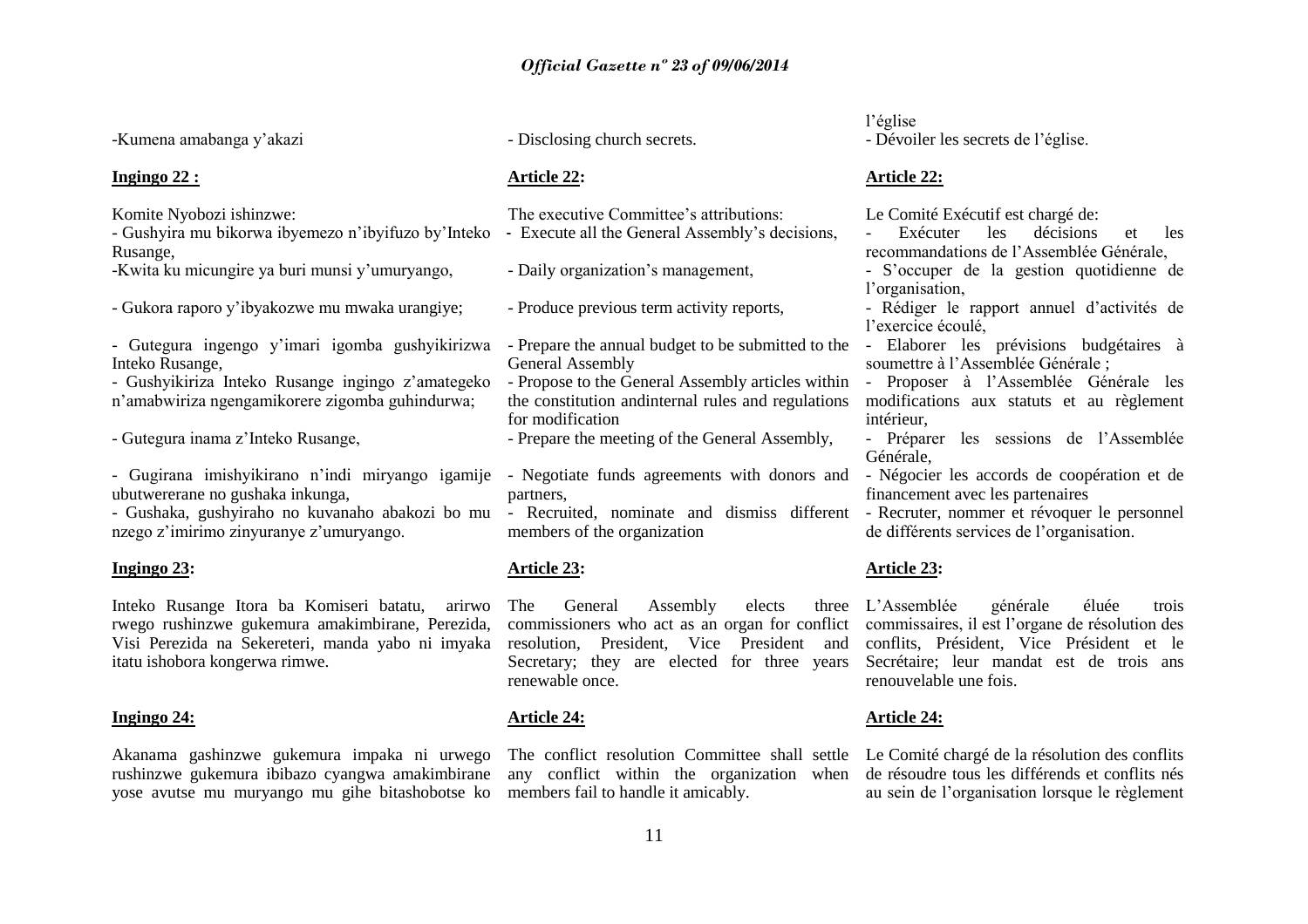akemuka mu bwumvikane.

Iyo akanama gashinzwe gukemura impaka kananiwe gukemura amakimbirane, abafitanye ibibazo bashobora kuregera urukiko rubifitiye ububasha.

#### **Ingingo 25:**

Akanama gashinzwe gukemura impaka gaterana igihe cyose bibaye ngombwa. Gahamagarwa kandi kayoborwa na Perezida wako. Iyo adahari cyangwa atabonetse bikorwa na Visi Perezida wako.

Gaterana mu buryo bwemewe iyo hari 2/3 by"abakagize. Ibyemezo byako bifatwahakurikijwe ubwiganze busesuye iyo hatabonetse ubwumvikane bw"abakagize.

# **Ingingo 26:**

Inteko Rusange ishyiraho buri mwaka umugenzuzi w"imari umwe cyangwa babiri bafite inshingano yo kugenzura buri gihe imicungire y"imari n"indi mitungo by"umuryango no kuyikorera raporo. Bafite uburenganzira bwo kureba mu bitabo n"inyandiko z'ibaruramari z'umuryango ariko batabijyanye hanze y"ububiko.

# **UMUTWE WA V: GUHINDURA AMATEGEKO N"ISESWA RY"UMURYANGO**

#### **Ingingo 27:**

Aya mategeko ashobora guhinduka byemejwe n"ubwiganze bw"amajwi y"abanyamuryango nyakuri

In case conflict resolution committee fails to resolve the conflict, the concerned parties may file the case before the competent court.

# **Article 25:**

The conflict resolution meets as often as necessary. It is convened and chaired by its President, or in case of his absence, by the Vice-President.

It legally meets when it gathers the (2/3) of the members. Its resolutions are valid when voted by the absolute majority in case of lack of consensus.

# **Article 26:**

The General Assembly annually elects one or two internal auditors. Their attributions are just to audit any times the funds management and organization patrimony and produce reports. They have all rights to check financial documents but not shift them to any other place.

# **CHAP. V: MODIFICATION OF STATUTES AND DISSOLUTION OF THE ORGANISATION.**

# **Article 27:**

The modification of the constitution shall be devoted to the decision of absolute majority of the effective members

à l"amiable fait défaut.

A défaut de règlement par le Comité de conflis, les parties concernées peuvent porter le litige devant la juridiction compétente.

# **Article 25:**

Le Comité chargé de la résolution des conflits se réunit autant de fois qu"il est nécessaire. Il est convoqué et dirigé par son Président ou en cas de son absence par son Vice Président.

Il siège valablement à la majorité de deux tiers (2/3) de se membres. Ses décisions sont prises à la majorité absolue lorsqu"il n"y a pas de consensus.

# **Article 26:**

L"Assemblée générale nomme annuellement un ou deux Commissaires aux comptes ayant pour mission de contrôler en tout temps la gestion des finances et autre patrimoine de l"organisation et lui en faire rapport. Ils ont l"accès, sans les déplacer, aux livres et aux écritures comptables de l"organisation

# **CHAP. V:**

**MODIFICATION DES STATUTS ET DISSOLUTION DE L"ORGANISATION**

# **Article 27:**

Les Présents statuts peuvent être modifiés sur décision de la majorité absolue des membres effectifs de l"Organisation.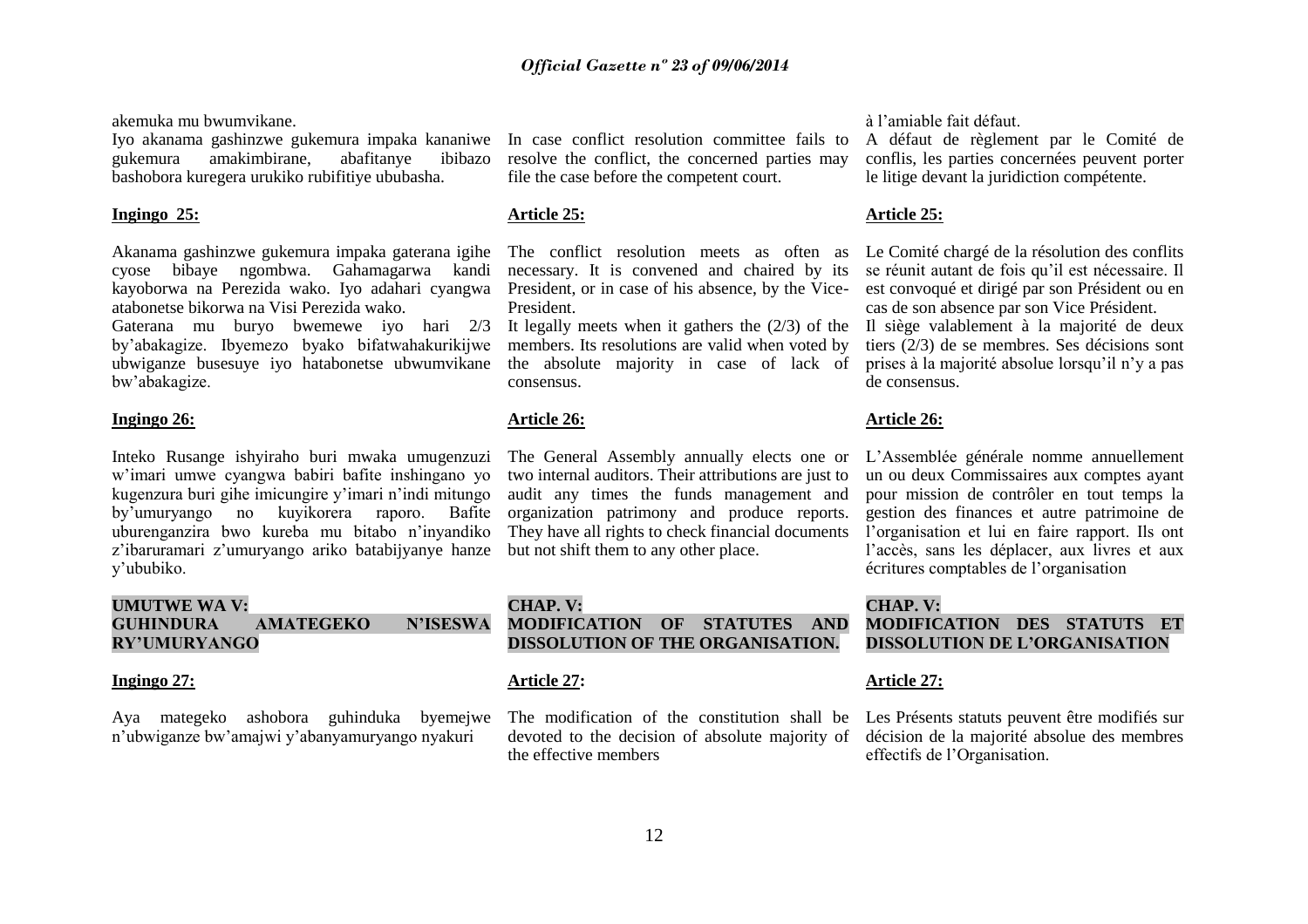#### **Ingingo 28**:

Iseswa ry"muryango ryemezwa na 2/3 by"abanyamuryango nyakuri bateraniye mu Nteko Rusange.

# **Ingingo 29:**

Iyo Umuryango usheshwe, umutungo wawo uhabwa undi muryango bihuje intego , ariko hamaze kwishyurwa imyenda yose.

#### **Ingingo 30 :**

Ishyirwamubikorwa by"aya mategeko n"ibindi bitavuzwe bizagaragara mu mategeko yihariye yemewe n"Inteko Rusange y"umuryango rigena imitunganyirize n"imikorere by"imiryango ishingiye ku idini.

Bikorewe i Gasabo, ku wa 14/8/2012

**(sé) TUMUSIME Ian Umuvugizi w"Umuryango**

**(sé) BAGUMA Alex Umuvugizi w"Umuryango Wungirije**

# **Article 28:**

The dissolution on of the organization is approved by the decision of 2/3 of the present members in the General Assembly.

# **Article 29:**

In case of the dissolution of the Organization and after paying off the debts, the assets of the Organization shall be given to one organization with similar objectives.

#### **Article 30:**

Modalities for implementing these statutes and any provision not provided for by the later shall be defined in the internal rules and regulations adopted by the general assembly of the organization determining organization and functioning of religious-Based organizations.

Done at Gasabo at 14/8/2012

# **(sé) TUMUSIME Ian Legal Representative**

**(sé) BAGUMA Alex Deputy Legal Representative**

#### **Article 28:**

La dissolution de l"organisation peut être prononcée par l"Assemblée Générale à la majorité de 2/3 de ses membres.

# **Article 29:**

En cas de dissolution, le patrimoine de l"organisation sera attribué à une autre organisation ayant le même objectif après apurement des dettes.

#### **Article 30:**

Les modalités d"exécution des présents statuts et tout ce qui n"y est pas prévu seront déterminés dans le règlement d"ordre intérieur adopté par l"Assemblée Générale et portant organisation et fonctionnement des organisations fondées sur la religion

Fait à Gasabo le 14/8/2012

**(sé) TUMUSIME Ian Représentant Légal**

**(sé) BAGUMA Alex Représentant Légal Suppléant**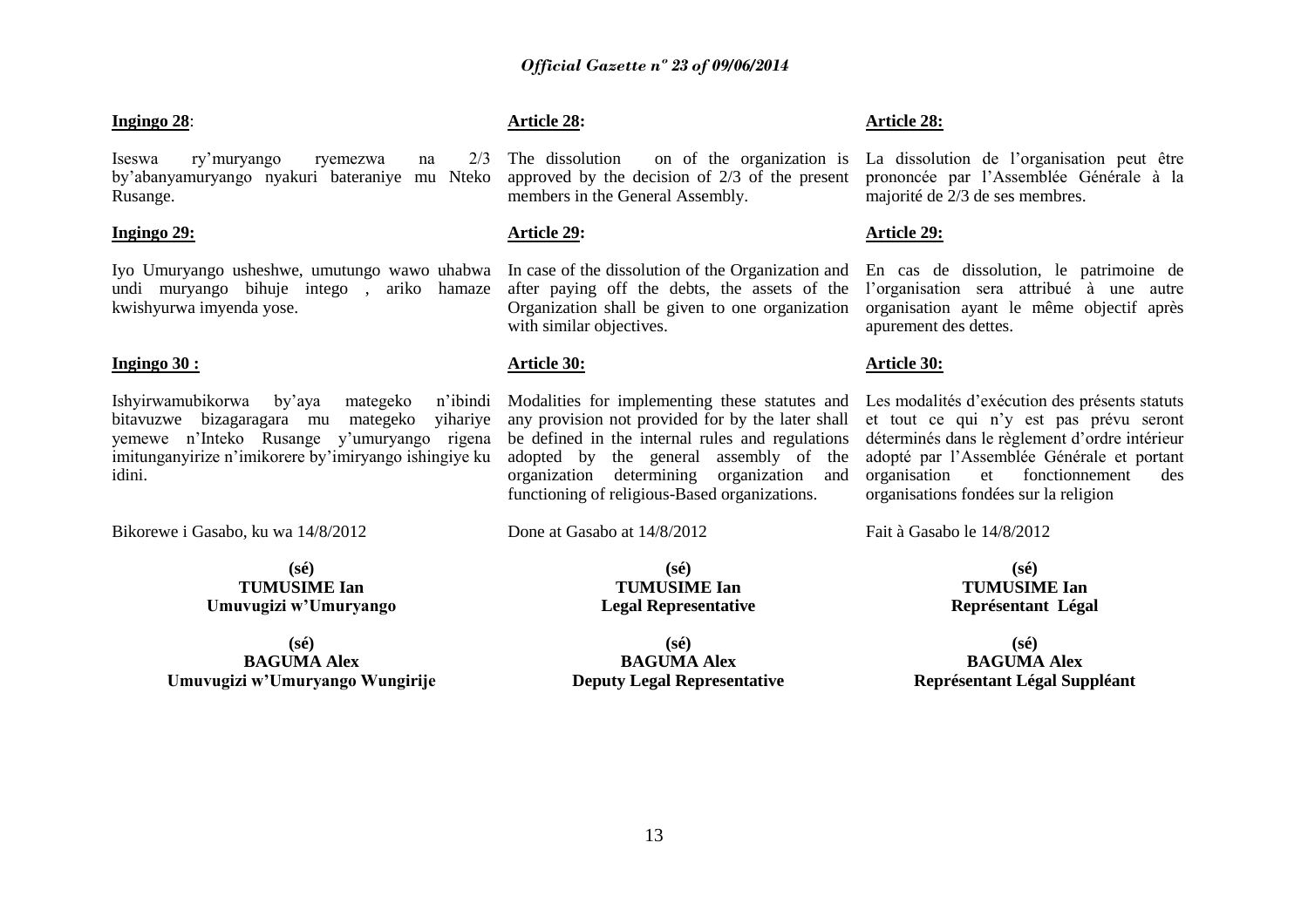# **DECLARATION DES REPRESENTANTS LEGAUX DE L"ORGANISATION A LIGHT TO THE NATIONS (aLn)**

Nous, soussignés, Monsieur **TUMUSIME Ian** et **BAGUMA Alex** déclarons avoir accepté d"être respectivement comme Représentant Légal et Représentant Légal suppléant de **A LIGHT TO THE NATIONS (aLn)** dans la réunion du 14/08/2012, qui s"est tenue à Gasabo, de l"Assemblée Générale Constitutive de la dite Organisation

# **LES MEMBRES FONDATEURS**

| $N^0$          | <b>NOMS ET PRENOMS</b>       | <b>Nationalité</b> | <b>District</b><br>de<br><b>Résidence</b> | <b>SIGNATURE</b> |
|----------------|------------------------------|--------------------|-------------------------------------------|------------------|
| 1              | <b>TUMUSIME</b> Ian          | Rwandaise          | Gasabo                                    | sé               |
| 2              | <b>BAGUMA Alex</b>           | Rwandaise          | Gasabo                                    | sé               |
| 3              | <b>KAREGEYA NSORO Claver</b> | Rwandaise          | Gasabo                                    | sé               |
| $\overline{4}$ | Harriet Julie NASSAZI        | Rwandaise          | Gasabo                                    | sé               |
| 5              | <b>MULISA James</b>          | Rwandaise          | Gasabo                                    | sé               |
| 6              | <b>BUYINZA Fred</b>          | Rwandaise          | Gasabo                                    | sé               |
| $\overline{7}$ | <b>BUGABO Robert</b>         | Rwandaise          | Gasabo                                    | sé               |

Fait à Gasabo, le 14/08/2012

**Représentant Légal Représentant Légal Suppléant (sé)** (sé)<br> **(USIME Ian BAGUMA Alex TUMUSIME Ian**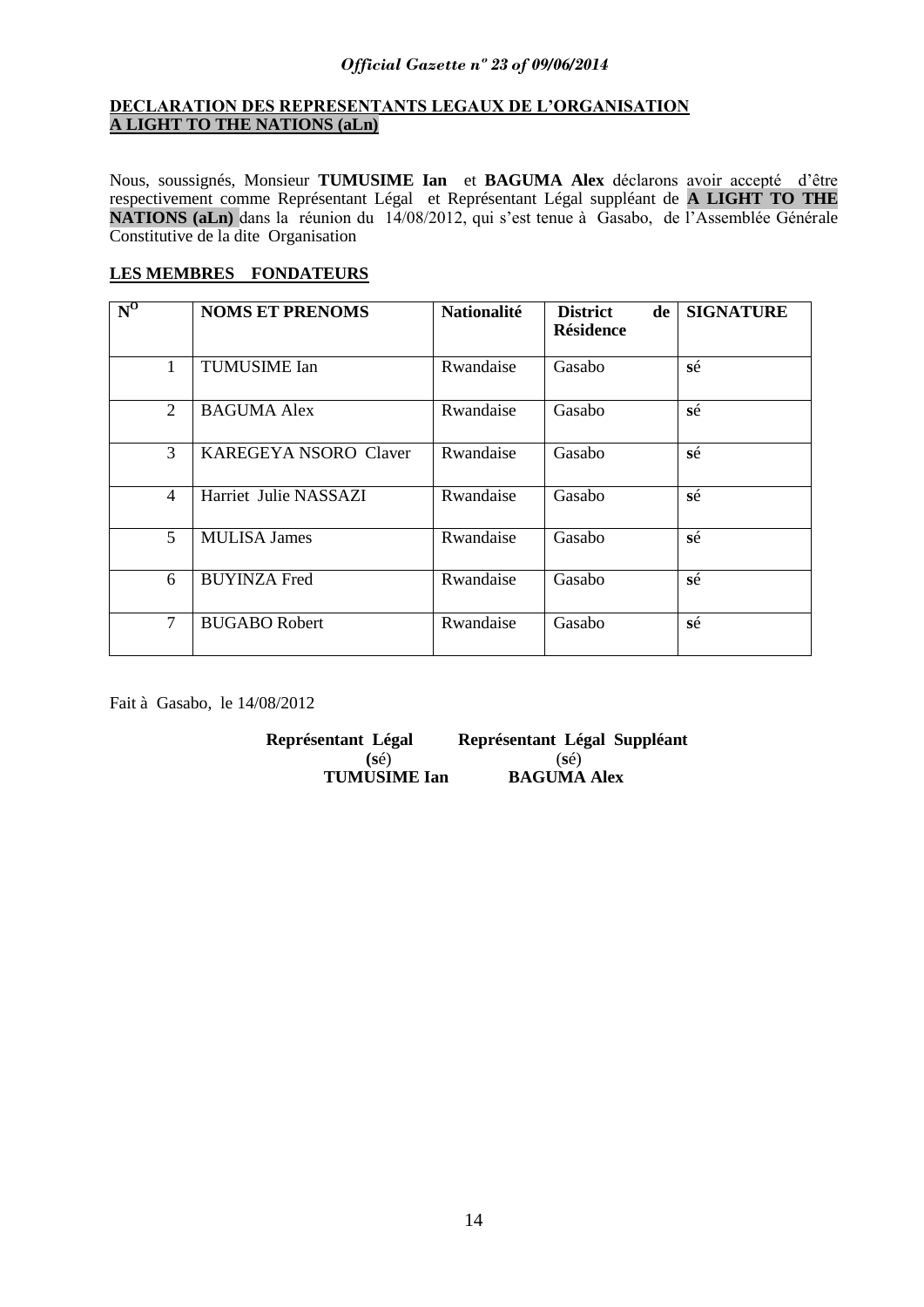# **PROCES VERBAL DE L"ASSEMBLEE GENERALE CONSTITUTIVE DE A LIGHT TO THE NATIONS (aLn)**

L'an deux mille douze le 14<sup>eme</sup> jour du mois d'Aout, s'est tenue à Gasabo, depuis 9 heures du matin, l"Assemblée Générale Constitutive de l"Organisation **A LIGHT TO THE NATIONS (aLn)**

# **A l"ordre du jour figuraient quatre points:**

- Création de l'Organisation
- Adoption des statuts
- Election des membres aux organes de l"Organisation
- Election du comité de résolution des conflits

# **Première résolution**:

Les participants à la réunion ont convenu de créer une Organisation dénommée **A LIGHT TO THE NATIONS (aLn).**

# **Deuxième résolution:**

Les membres fondateurs ont examiné les statuts, article par article, et les ont enfin adoptés.

# **Troisième résolution**:

Les membres fondateurs ont procédé à l"élection des membres aux organes de

- L"Organisation de la manière ci-après:
	- Monsieur TUMUSIME Ian: Représentant Légal
	- Monsieur BAGUMA Alex: Représentant Légal suppléant
	- Monsieur KAREGEYA NSORO Claver : Secrétaire Général
	- Madame Harriet Julie NASSAZI: Trésorière

# **Quatrième résolution**

Les membres fondateurs ont procédé à l"élection des Comité chargés de résolution des conflits de la manière ci-après :

- BISHOP MULISA James : Président
- Pasteur BUYINZA Fred : Vice Président
- BUGABO Robert : Secrétaire

La réunion a pris fin à 14 heures.

**TUMUSIME Ian BAGUMA Alex Représentant Légal Représentant Légal Suppléant (s**é) **(s**é)

> **KAREGEYA NSORO Claver Secrétaire Général (s**é)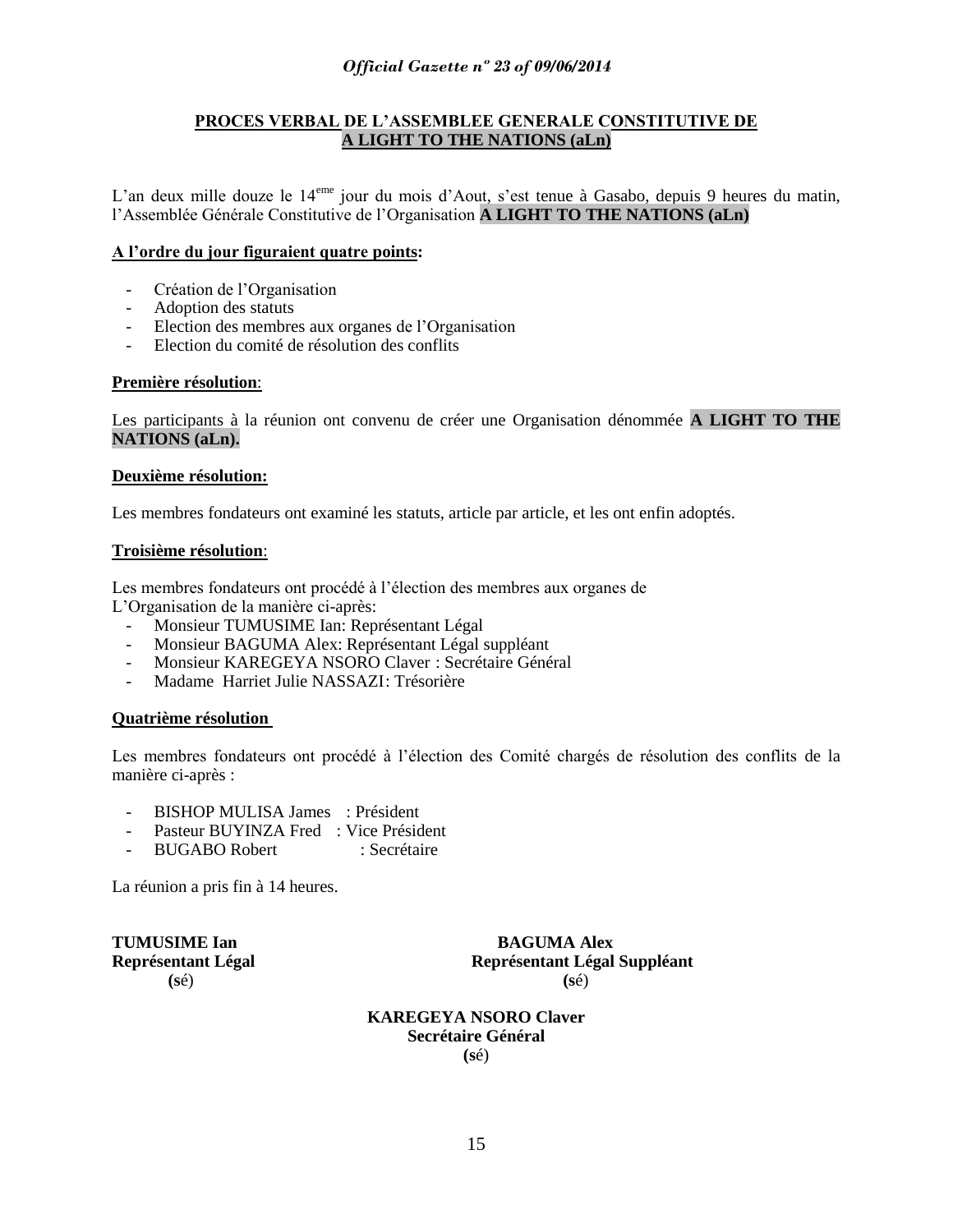**ORGANISATION FONDEE SUR LA RELIGIOUS-BASED ORGANISATION RELIGION**

### **STATUTS**

#### **PREAMBULE**

organisation et fonctionnement des organisations fondées sur la religion notamment les articles  $1<sup>er</sup>$ , 17 et 41;

L'Assemblée Générale Extraordinaire de The Extraordinary General Assembly of the Inteko Rusange Idasanzwe y'Umuryango l"Organisation « CONGREGATION DES PERES BARNABITES AU RWANDA » réunie à Kamembe, en date du 04/04/2013, adopte les modifications apportées aux statuts de ladite Organisation fondée sur la religion qui a obtenu la personnalité juridique par Arrêté Ministériel No 81/05 du 24/02/1984, comme suit :

# **CHAPITRE I : DENOMINATION – DURÉE – SIEGE**

#### **Article 1er : Dénomination**

L'Organisation fondée sur la religion The dénommée « CONGREGATION DES PERES BARNABITES AU RWANDA » remplace dénomination.

Elle se conforme aux dispositions de la Loi No 06/2012 du 17/02/2012 portant organisation et fonctionnement des organisations fondées sur la religion.

# **CONSTITUTION**

#### **PREAMBLE**

Vu la Loi No 06/2012 du 17/02/2012 portant Pursuant to Law No 06/2012 of 17/02/2012 establishing the organization and functioning of religious-based organizations in particular Articles 1, 17 and 41;

> Organization «CONGREGATION DES PERES BARNABITES AU RWANDA »meeting in BARNABITES AU RWANDA »yateraniye i Kamembe on 04/04/2013, adopts amendments to the Constitution of the said Organization that has obtained legal personality by Ministerial Order No 81/05 of 24/02/1984, as follows:

#### **CHAPTER I: NAME – DURATION - HEADQUARTERS**

## **Article 1: Name**

l'Association sans but lucratif portant la même Non-Profit Organization having the same name. Organization known «CONGREGATION DES PERES BARNABITES AU RWANDA» replaces the usimbuye umuryango udaharanira inyungu

> No.06/2012 of 17/02/2012 establishing the ryo kuwa 17/02/2012 rigena Imitunganyirize organization and functioning of religious-based N"imikorere by"imiryango ishingiye ku idini. organizations.

**UMURYANGO USHINGIYE KU IDINI** 

# **AMATEGEKO SHINGIRO**

# **INTERURO**

Hashingiwe kw"Itegeko No 06/2012 ryo kuwa 17/02/2012 rigena imitunganyirize n"imikorere by"imiryango ishingiye ku idini cyane cyane ku ngingo zayo za 1, 17 na 41;

«CONGREGATION DES PERES Kamembe kuwa 04/04/2013, yemeje ivugururwa ry"Amategeko Shingiro y"umuryango wabonye ubuzimagatozi hakurikijwe Iteka rya Minisitiri No 81/05 yo kuwa 24/02/1984, mu buryo bukurikira:

#### **UMUTWE WA I: IZINA – IGIHE - ICYICARO GIKURU**

## **Ingingo ya mbere : Izina**

Umuryango witwa «CONGREGATION DES PERES BARNABITES AU RWANDA» usanzwe witirirwa iryo zina.

It complies with the provisions of Law Wubahirije ibiteganwa n"Itegeko No. 06/2012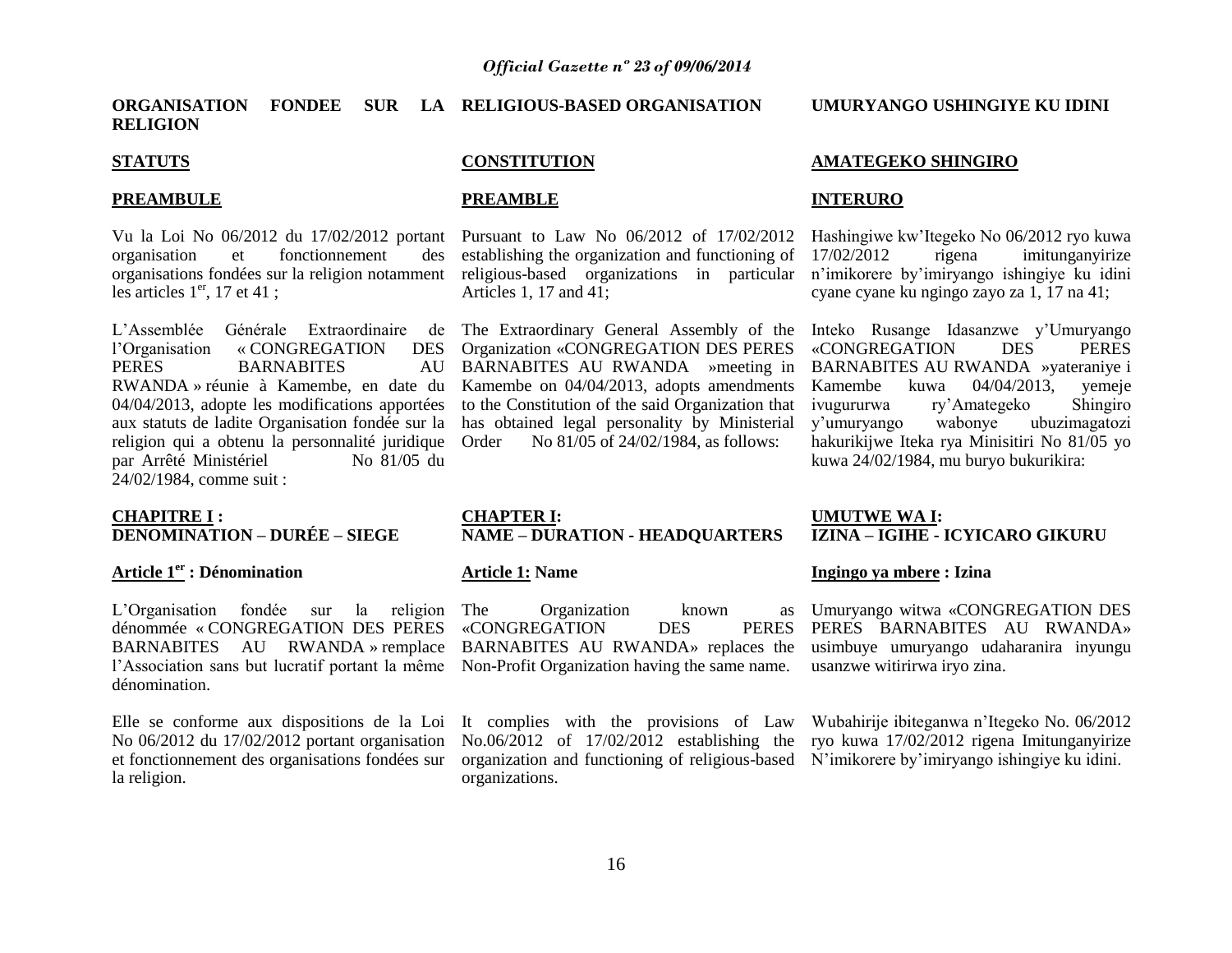# **Article 2 : Durée**

indéterminée.

#### **Article 3 : Siège et adresse**

Le siège social et administratif l"Organisation est établi dans la Province de 0788745299 / 0783016034 ; Email : 0788745299 antoinem2012@yahoo.fr

# **CHAPITRE II : MISSION – ZONE D"INTERVENTION - BÉNÉFICIAIRES**

# **Article 4 : Mission**

L"Organisation « CONGREGATION DES PERES BARNABITES AU RWANDA » a pour mission d"œuvrer à la promotion du bienêtre intégral de la population rwandaise et favoriser son progrès religieux, social et culturel.

Pour atteindre ces objectifs, l"Organisation s"engage dans les activités suivantes:

- Créer et gérer des centres de formation scolaire et socio-spirituels de la jeunesse;

- Mettre sur pieds des œuvres que suggèrent la - Initiate christian charities and permanent charité chrétienne et le souci permanent du development programs; développement.

et le culte religieux catholique;

## **Article 2: Duration**

# **Ingingo ya 2 : Igihe**

L'Organisation est constituée pour une durée The Organization is established for an indefinite Igihe umuryango uzamara ntikigenwe. period.

#### **Article 3: Location and address**

l"Ouest, District de Rusizi, Secteur Kamembe, Province, Rusizi District, Kamembe Sector, Umulenge wa Kamembe, Akagali ka Cellule Kamashangi, Village Ntemabiti, Tel. Kamashangi, Ntemabiti Village, Tel. The Headquarters and Administrative seat of the Icyicaro cy"umuryango gishyizwe mu Ntara Organization is established in Western y"Uburengerazuba, Akarere ka Rusizi, 0788745299 / 0783016034, Email: antoinem2012@yahoo.fr

# **INTERVENTION - BENEFICIARIES**

# **Article 4: Mission**

« CONGREGATION DES PERES BARNABITES AU RWANDA » is to promote n'ugushyigikira iterambere rusange the integral well-being of the Rwandan population and to promote its religious, social ukwemera, imibereho myiza y"abaturage and cultural progress.

engages in the following activities:

- socio-spiritual youth schools;
- 
- Soutenir l'œuvre religieuse de l'évangélisation Support religious work of evangelization and Catholic religious services.

# **Ingingo ya 3 : Icyicaro cy"Umuryango**

Kamashangi, Umudugudu wa Ntemabiti, Tel. / 0783016034, Email: antoinem2012@yahoo.fr

# **CHAPTER II: MISSION - AREA OF UMUTWE WA II: INTEGO – AHO UMURYANGO UTEGANYA IBIKORWA – ABAGENERWA BIKORWA**

# **Ingingo ya 4: Intego**

The mission of the Organization Intego y"Umuryango « CONGREGATION DES PERES BARNABITES AU RWANDA» ry"abanyarwanda no guteza imbere n"umuco.

To achieve these objectives, the Organization Kugirango iyi ntego igerweho, Umuryango wiyemeje ibikurikira :

- Create and manage training centers and Gushinga no gucunga ibigo by'amashuli n"ibigo byigishyirizwamo urubyiruko ibyerekeye umuco no kwemera ;
	- Gushinga ibigo bigenewe ibikorwa by"urukundo n"ibikorwa by"iterambere mu buryo buhoraho;
	- Gushyigikira ibikorwa by"idini n"ivugabutumwa no gufasha amateraniro y"idini gatulika.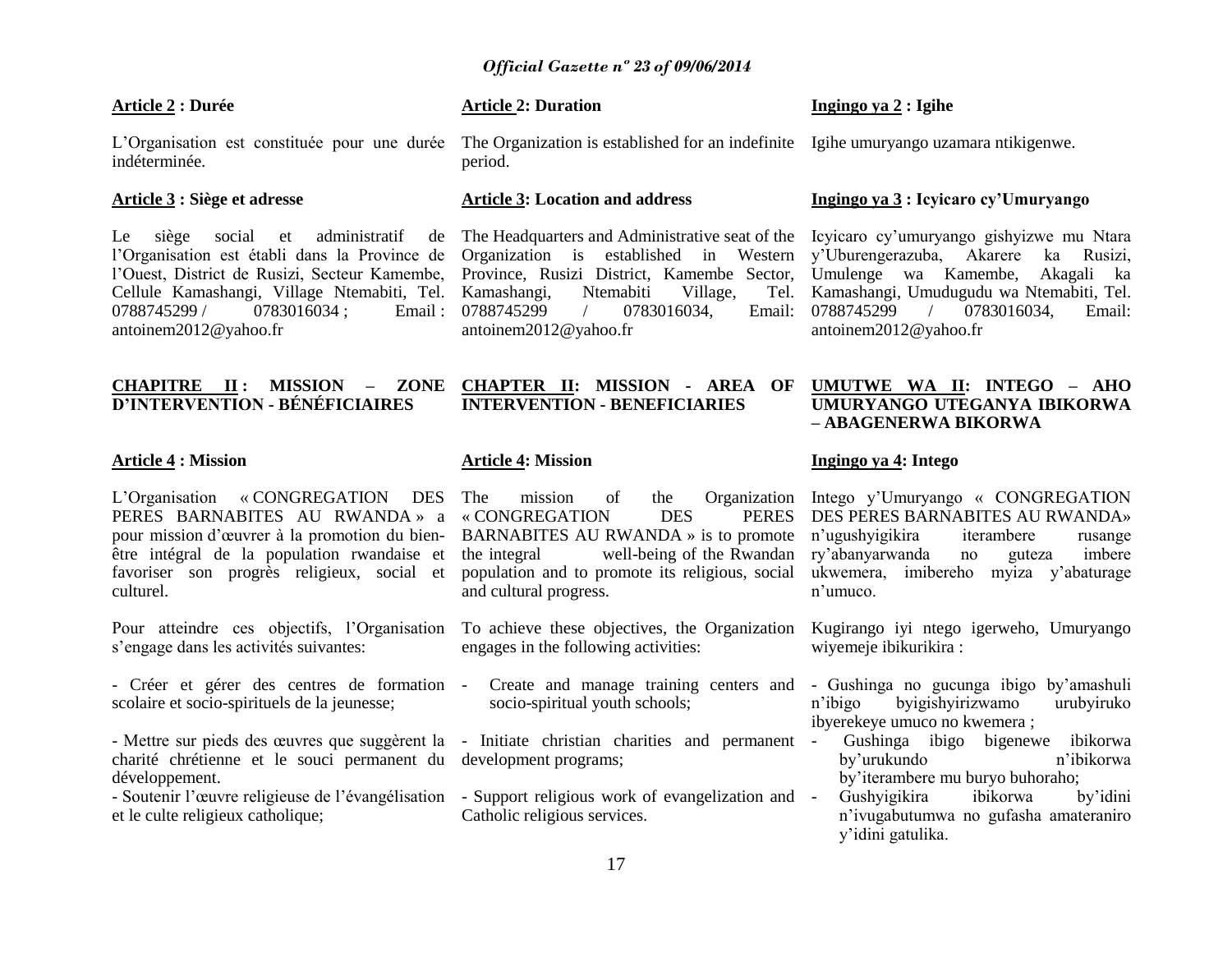#### **Article 5 : Zone d"intervention**

La zone d'intervention de l'organisation est le The intervention area of the Organization is Umuryango uteganya ibikorwa byawo mu Rwanda.

# **Article 6 : Bénéficiaires**

Les projets ou œuvres éventuels développés par l"Organisation ont pour bénéficiaires toutes les personnes habitant au Rwanda, sans distinction de sexe, de provenance, de religion, de conditions sociales et économiques et désireuses de contribuer positivement à la mission de l"Organisation.

#### **CHAPITRE III : MEMBRES**

#### **Article 7 :**

L"Organisation comprend les membres effectifs signataires des présents statuts et tous ceux qui adhéreront après avoir été liés par les voeux de religion à la Congrégation quel que soit leur lieu d"affectation au Rwanda.

#### **Article 8 :**

La qualité de membre se perd par le décès, le retrait volontaire ou l"exclusion pour violation des présents statuts et du Règlement d"Ordre Intérieur de l"Organisation.

Les modalités d'adhésion, de retrait volontaire et d"exclusion sont régies par le droit propre de la Congrégation.

# **Article 5: Area of intervention**

Rwanda.

# **Article 6: Beneficiaries**

Organization are offered to all people living in Rwanda who need it, regardless of gender, origin, religion, social and economic conditions and willing to contribute positively to the mission of the Organization.

# **CHAPTER III: MEMBERSHIP**

# **Article 7:**

The Organization comprises signatories members hereof and all those who join after being bound by religious vows to the Congregation regardless of their place of employment in Rwanda.

## **Article 8:**

Membership is lost by death, voluntary withdrawal or expulsion for violation of these Statutes or Internal Regulations of the Organization.

Membership rules, voluntary withdrawal and exclusion are governed by proper regulations of the Congregation.

#### **Ingingo ya 5 : Aho umuryango uteganya ibikorwa**

Rwanda.

#### **Article 6: Abagenerwabikorwa**

Any projects or works developed by the Ibikorwa byose cyangwa imishinga yose y"Umuryango igenewe abatuye mu Rwanda bose bakeneye ubufasha hatitawe ku gitsina, inkomoko, idini, urwego rw"ubutunzi cyangwa ubundi bushobozi bafite hagamijwe gusohoza intego z"Umuryango.

#### **UMUTWE WA III : ABANYAMURYANGO**

# **Ingingo ya 7 :**

Umuryango ugizwe n"abanyamuryango bawushinze bashyize umukono kuri aya mategeko shingiro n"abandi bose bazawinjiramo bamaze kurahira kuzakorana n"Umuryango hatitawe aho imirimo yabo iherereye mu Rwanda.

# **Ingingo ya 8 :**

Umuntu areka kuba umunyamuryango iyo apfuye, iyo asezeye ku bushake, iyo yirukanywe kuko atacyubahiriza aya mategeko shingiro cyangwa amabwiriza ngengamikorere y"umuryango.

Amabwiriza yo kwinjira mu muryango, gusezera ku bushake cyangwa kwirukanwa akubiye mu mategeko bwite y"Umuryango.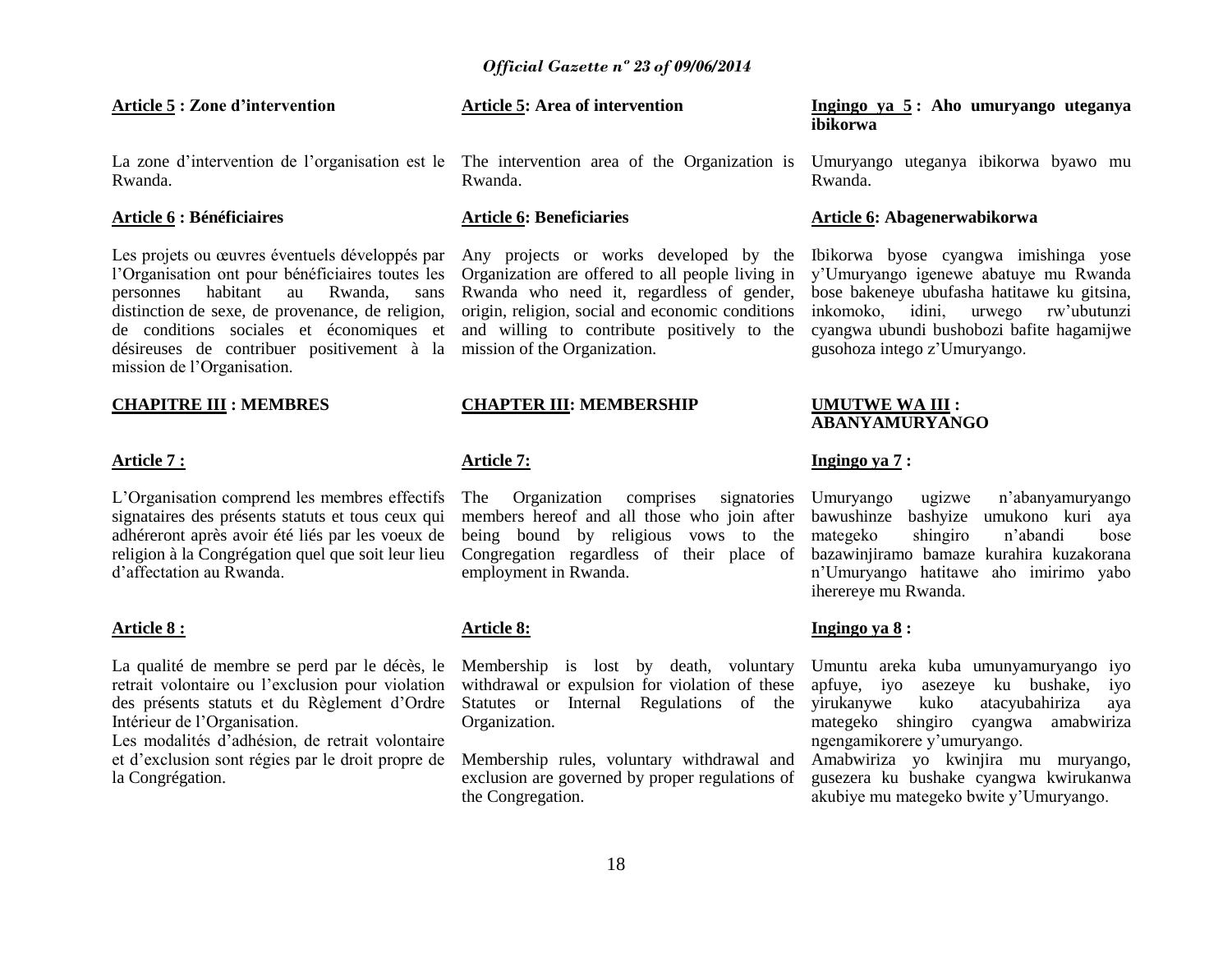**CHAPITRE IV : STRUCTURE – COMPETENCE – ATTRIBUTIONS DES FUNCTIONS OF ORGANS ORGANES CHAPTER IV: STRUCTURE - POWERS - UMUTWE WA IV: INZEGO UBUBASHA – INSHINGANO**

# **Article 9 :**

Les organes de l'Organisation sont: - L"Assemblée Générale; financier; - L"Organe de résolution des conflits

# **Section 1 : De l"Assemblée Générale**

#### **Article 10 :**

L"Assemblée Générale est l"organe suprême de l"Organisation.

Elle est composée de tous les membres effectifs de l"Organisation.

# **Article 11 :**

Les attributions de l"Assemblée Générale sont The powers of the General Assembly are: les suivantes :

- Elire et révoquer le Représentant Légal et les Représentants Légaux Adjoints , le Secrétaire Exécutif et le Secrétaire Exécutif Adjoint ;

- Examiner et approuver les rapports financiers présentés par les autorités à la fin de leur mandat ;

- Etablir les prescriptions générales obligeant tous les membres et les modifier si besoin en est ;

- Déterminer les activités de l"Organisation ;

- Accepter les dons et les legs ;

# **Article 9:**

- Les Organes administratifs et d'audit - The administrative and financial audit Organ; The organs of the Organization are: - The General Assembly;

- The Organ of conflict resolution.

# **Section One: The General Assembly**

# **Article 10:**

The General Assembly is the supreme organ of Inteko Rusange nirwo rwego rw"ikirenga the Organisation.

It is composed of delegates chosen by their Igizwe n"abanyamuryango nyakuri batorewe peers among the full members of the guhagararira abandi. Organization. **Article 11:**

To elect and dismiss the Legal -Representative and Vice-Legal Representatives, the Executive Secretary and the Deputy Executive Secretary;

- To review and approve the financial reports submitted by the authorities at the end of their mandate;

- To establish the general requirements regarding all members and modify them if need be;

- To determine the activities of the Organization;

- To accept donations and bequests;

# **Ingingo ya 9 :**

Inzego z"umuryango ni:

- Inteko Rusange;

- Urwego rushinzwe ubuyobozi n"ubugenzuzi bw"Imari;
- Urwego rushinzwe gukemura amakimbirane.

# **Igice cya mbere:Inteko Rusange**

# **Ingingo ya 10 :**

rw"Umuryango.

# **Ingingo ya 11 :**

Inteko Rusange ifite ububasha bukurikira:

- Gushyiraho no kuvanaho Perezida na ba Visi-Perezida, Umunyamabanga n'Umunyamabanga nshingwabikorwa wungirije;
- Gusuzuma no kwemeza raporo y"umutungo yatanzwe n"abahagariye Umuryango igihe cyo gusoza manda yabo;

- Gushyiraho amabwiriza rusange areba abanyamuryango bose no kuyahindura mugihe bikenewe;

- Kwemeza ibikorwa by'Umuryango;
- Kwemera impano n"indagano;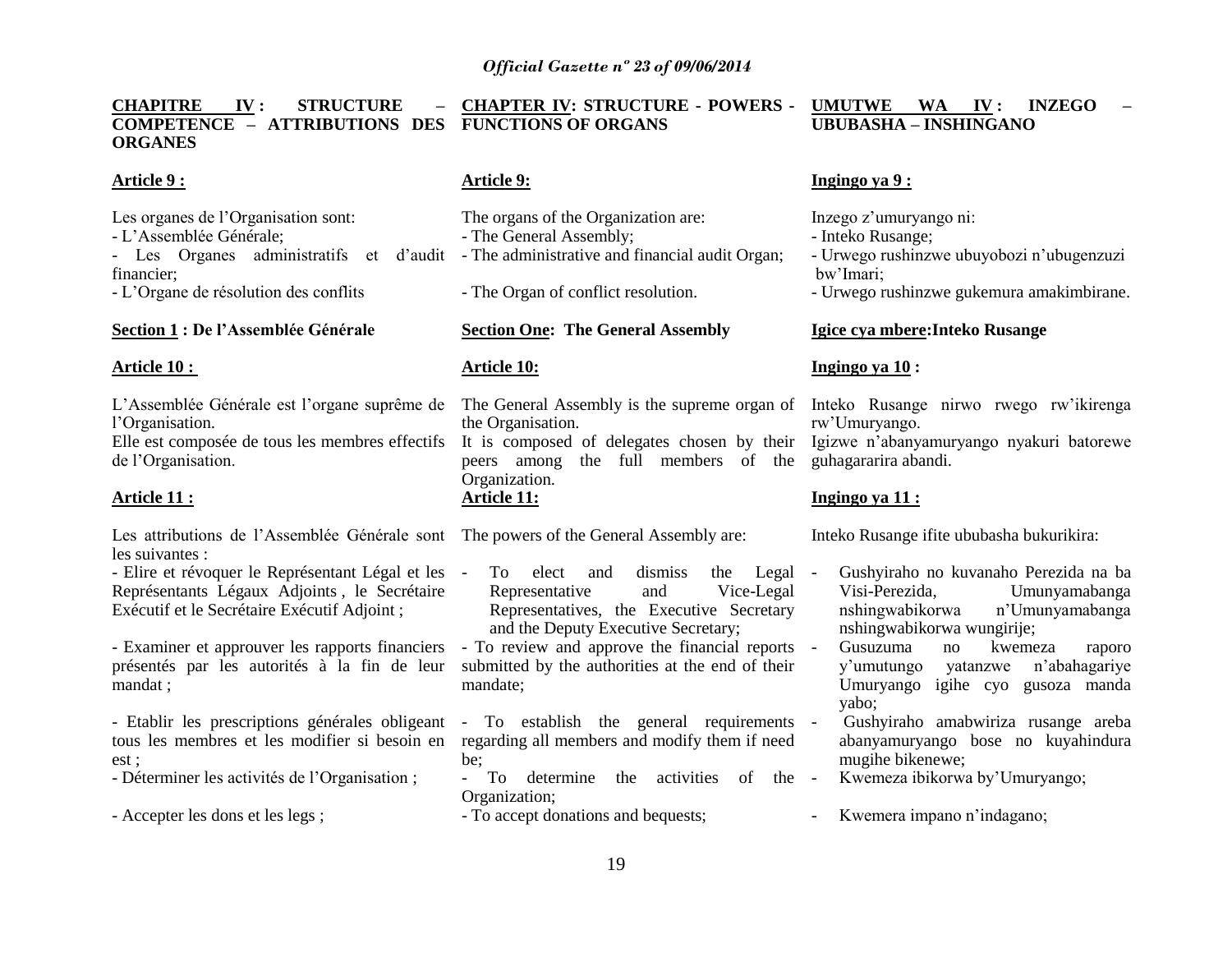- Approuver les comptes annuels ;

- Adopter les modifications des Statuts de To adopt amendments to the Statutes of the l"Organisation ;
- Dissoudre l"Organisation.

# **Article 12 :**

L"Assemblée Générale est convoquée et présidée par le Représentant Légal de l"Organisation.

En cas d"absence ou d"empêchement du Représentant Légal, l"Assemblée Générale est convoquée et présidée par un des Représentants Légaux Adjoints.

En cas d"absence ou d"empêchement simultané du Représentant Légal et des Représentants Légaux Adjoints, l"Assemblée Générale sera convoquée par le membre délégué le plus âgé dans la profession.

Pour la circonstance, l"Assemblée Générale élit elect the President of session. en son sein un Président de session.

# **Article 13 :**

L"Assemblée Générale ne délibère valablement que si elle réunit 2/3 de ses membres. Si le quorum n"est pas atteint, on organisera une autre réunion dans le délai de 15 jours de calendrier. Les délibérations seront valables à la majorité absolue des membres présents.

#### **Article 14 :**

Pendant les réunions de l"Assemblée Générale, le Secrétaire exécutif est le rapporteur de la réunion.

- To approve the annual accounts and the budget;
- Organization;
- To dissolve the Organization.

# **Article 12:**

The General Assembly is convened and chaired by the Legal Representative of the ikayoborwa na Perezida w"Umuryango. Organization.

In the absence or incapacity of the Legal Mugihe adahari cyangwa atabishoboye, Representative, the General Assembly shall be bikorwa n"umwe mu ba Visi-Perezida convened and chaired by one of the Vice Legal b"Umuryango. Representatives.

In case of the absence or incapacity of the legal Iyo Perezida na ba Visi-Perezida bose representative and the Vice Representatives, the oldest member in the Rusange ihamagazwa n'umunyamuryango profession shall convene the General Assembly. For the occasion, the General Assembly shall Icyo gihe, abagize Inteko Rusange bitoramo

# **Article 13:**

deliberate if it meets 2/3 of its members. If the ibyemezo iyo 2/3 by"abanyamuryango bahari. quorum is not reached, another meeting is organized within 15 calendar days. Deliberations will be valid by absolute majority of the members present.

# **Article 14:**

During the meetings of the General Assembly, the Executive Secretary is the rapporteur.

Minutes of the meetings are signed by the

- Kwemeza ingengo y'imari n'inyandiko<br>z'uko amafaranga y'Umurvango z"uko amafaranga y"Umuryango yakoreshejwe mu mwaka;
- Kwemeza ihindurwa ry"amategeko agenga Umuryango;
- Gusesa Umuryango.

# **Ingingo ya 12 :**

Rusange ihamagazwa kandi

badahari cyangwa batabishoboye, Inteko mukuru mu myaka.

Perezida w"inama.

# **Ingingo ya 13:**

The General Assembly can only validly Inteko Rusange iterana kandi igafata Iyo uwo mubare utagezweho, indi nama itumizwa mu minsi 15. Icyo gihe, Inteko Rusange iraterana kandi ifata ibyemezo ku bwiganze bw"amajwi y"abanyamuryango bahari.

# **Ingingo ya 14:**

Les procès-verbaux des réunions sont signés par President or his deputy and by the rapporteur of zishyirwaho umukono na Perezida cyangwa Mu gihe cy"inama y"Inteko Rusange, Umunyamabanga Nshyingwabikorwa niwe uba umwanditsi. Inyandikomvugo z"inama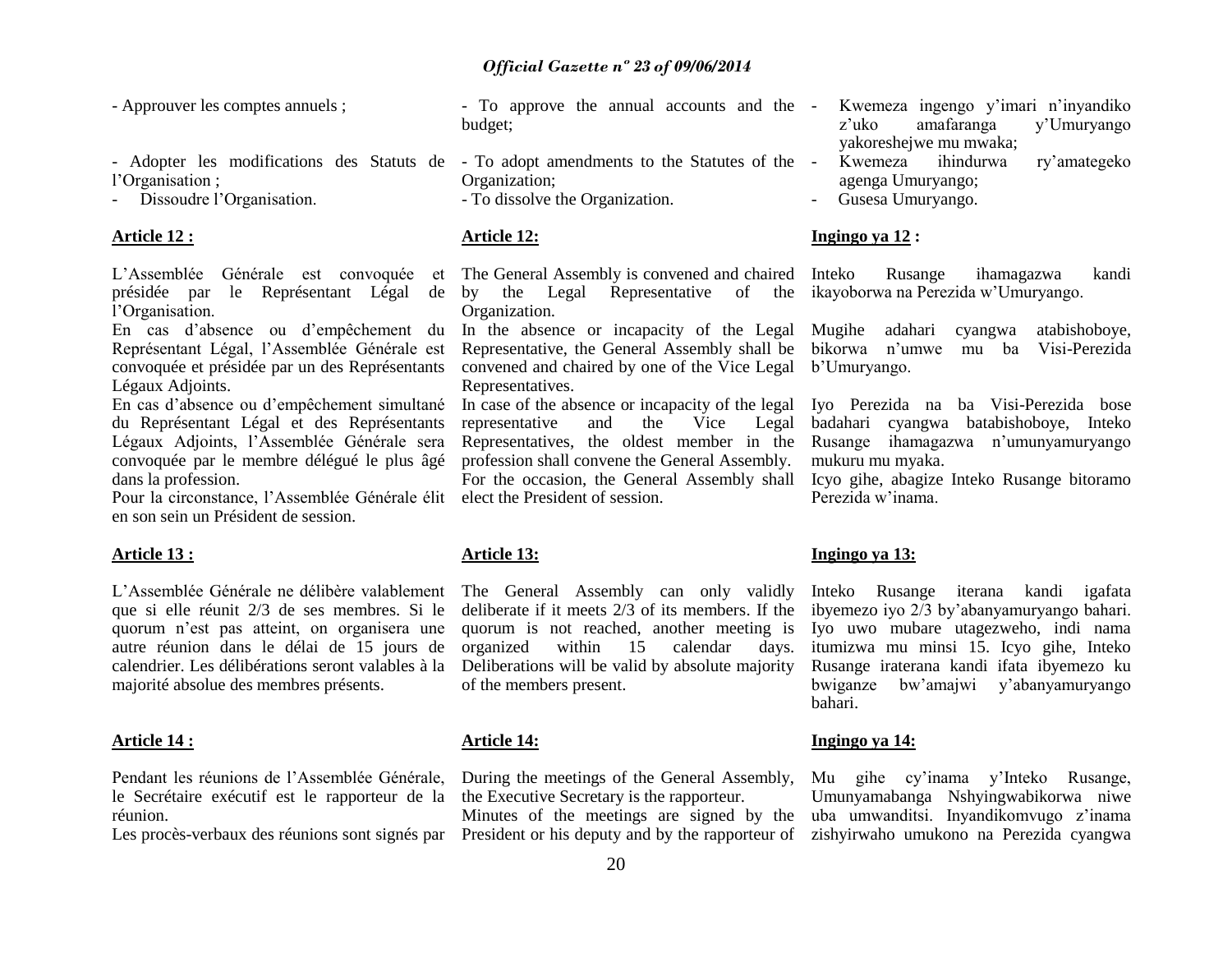le Président ou son remplaçant et par le the meeting. rapporteur de la réunion.

# **Section 2 :Organes administratifs**

#### **Article 15**

Les organes administratifs sont le Conseil d"Administration et le Comité exécutif.

#### **a) Du Conseil d"Administration**

#### **Article 16 :**

Le Conseil d"Administration est composé:

- Du Président du Conseil d"Administration, qui est également le Représentant Légal de l'Organisation ;

- Des Vice – Présidents du Conseil d"Administration qui sont aussi les Représentants Légaux adjoints de l'Organisation ;

- Du Secrétaire Exécutif qui est en même temps son rapporteur.

# **Article 17 :**

Les modalités de désignation, de révocation du Représentant Légal et des Représentants Légaux adjoints sont régies par le droit propre de la « CONGREGATION DES PERES BARNABITES AU RWANDA ».

#### **Article 18 :**

Le Représentant Légal et les Représentants The Legal Representative and the Vice-Legal Perezida na Perezida wungirije batorwa Légaux adjoints sont élus par l"Assemblée

# **Section 2: Administrative Organs**

# **Article 15:**

Directors and the Executive Committee*.*

#### **a) The Board of Directors**

#### **Article 16:**

The Board of Directors is composed of:

- The President of the Board of Directors who is also the Legal Representative of the Organization;
- The Vice-Presidents of Board of Directors who are also the Vice-Legal Representatives of the Organization;
- The Executive Secretary who is also the rapporteur.

# **Article 17:**

The terms of appointment, dismissal of the Uburyo bwo Legal Representative and Vice-Legal Perezida na Representatives are governed by the proper law b"Umuryango bugenwa n"amategeko bwite of the organization « CONGREGATION y"Umuryango wa DES PERES BARNABITES AU RWANDA ».

# **Article 18:**

Générale à la majorité absolue des membres Assembly by an absolute majority of the batorerwa manda y'imyaka itatu ishobora Representatives are elected by the General n"Inteko Rusange ku bwiganze bw"amajwi,

uwamusimbuye hamwe n"umwanditsi.

# **Igice cya kabiri: Inzego z"ubutegetsi**

#### **Ingingo ya 15 :**

Administrative bodies are the Board of Inzego z'ubutegetsi z'umuryango zigizwe n"Inama y"Ubutegetsi na Komite Nyobozi.

#### **a) Inama y"Ubutegetsi**

#### **Ingingo ya 16 :**

Inama y"Ubutegetsi igizwe na:

- Umuyobozi w"Inama y"Ubutegetsi ariwe Perezida w"Umuryango;
	- Abayobozi bungirije b"Inama y"Ubutegetsi ari nabo ba Perezida bungirije b"Umuryango;
- Umunyamabanga Nshyingwabikorwa ari nawe umwanditsi w"Inama.

#### **Ingingo ya 17 :**

gushyiraho no kuvanaho ba Perezida bungirije «CONGREGATION DES PERES BARNABITES AU RWANDA ».

#### **Ingingo ya 18:**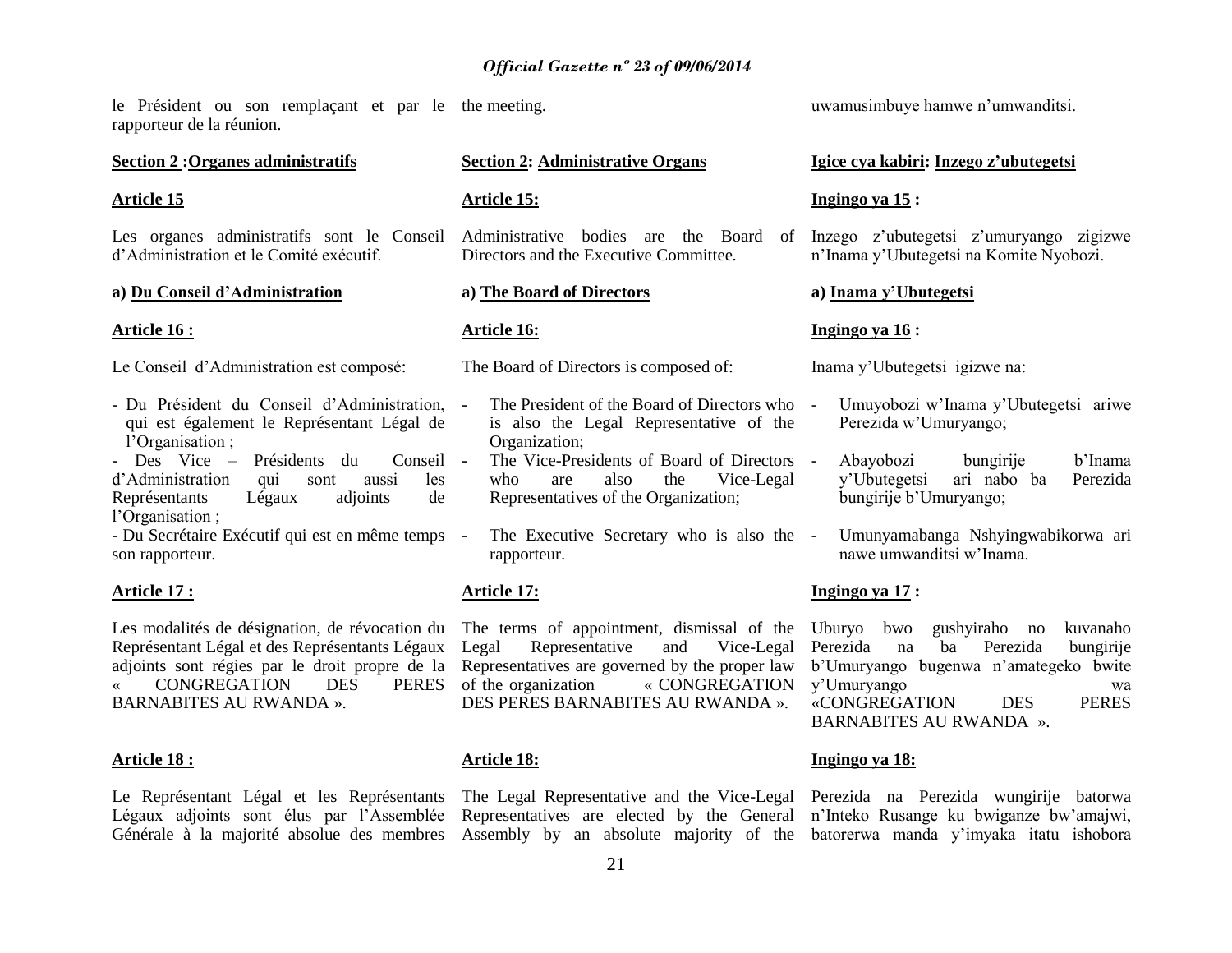présents pour un mandat de trois ans renouvelable autant que l"Assemblée Générale le décide.

#### **Article 19:**

suivantes:

- Assister le Représentant Légal dans la gouvernance de l"Organisation;
- Traiter les questions prévues par le droit universel et par le droit propre de la Congrégation ;
- Mettre à exécution les décisions et les recommandations de l"Assemblée Générale ;
- Gérer le patrimoine de l"Organisation ;
- des rapports d"exécution y relatifs ;
- Proposer des modifications des statuts et du Règlement d"Ordre Intérieur ;
- partenaires.

#### **Article 20 :**

Le Conseil d"Administration siège deux fois par an sur convocation du Président et, en session extraordinaire, autant de fois que l"intérêt de l'Organisation l'exige.

En cas d"absence ou d"empêchement du Président, le Conseil d"Administration est convoqué par un des Vice-Présidents.

Il siège valablement lorsque la majorité absolue de membres est atteinte.

Les décisions sont prises par la majorité absolue des membres présents. En cas de parité de voix, celle du Président compte double.

members present for a term of three years kwongerwa igihe cyose byemejwe n"Inteko renewable as many times as the General Rusange. Assembly decides.

#### **Article 19:**

responsibilities:

- Assist the Legal Representative in the governance of the Organization;
- Address issues provided by the proper and universal law of the Congregation;
- To implement the decisions and recommendations of the General Assembly;
- Manage the property of the Organization;
- Préparer des projets du budget annuel et Prepare drafts of the annual budget and the execution reports;
	- Propose amendments to the Statutes and Internal Regulations;
- Négocier les dons et legs avec les Negotiate with partners for gifts and bequests.

# **Article 20:**

The Board of Directors meets two times each year at the call of the President and as many times as possible in special session when the nama zidasanzwe inshuro nyinshi zishoboka Organization's interest requires.

In the absence or incapacity of the President, the Board of Directors is convened by one of the Vice-Presidents.

members is reached.

Decisions are taken by an absolute majority of the members present. In case of equality of votes, the Chairman"s counts double.

# **Ingingo ya 19:**

Le Conseil d'Administration a les attributions The Board of Directors has the following Inama y'Ubutegetsi ifite inshingano zikurikira:

- Kwunganira Perezida mu buyobozi bw"Umuryango;
- Gukemura ibibazo byihariye nkuko biteganyijwe n"amategeko bwite kandi rusange y"Umuryango;
- Gushyira mu bikorwa ibyemezo n"amabwiriza by"Inteko Rusange;
- Gucunga umutungo w"Umuryango;
- Gutegura ingengo y"imali na raporo y"ibyakozwe mu mwaka urangiye;
- Kwerekana ibigomba guhinduka mu mategeko shingiro cyangwa amabwiriza ngengamikorere y"Umuryango;
- Kugirana imishyikirano n"abaterankunga ku mpano n"indagano;

# **Ingingo ya 20:**

Inama y"Ubutegetsi iterana kabiri mu mwaka ihamagajwe na Perezida, iterana kandi mu iyo bibaye ngombwa.

Mugihe Perezida adahari cyangwa atabishoboye, Inama y"Ubutegetsi itumizwa n"umwe muba Visi-Perezida b"Umuryango.

It sits properly when an absolute majority of Inama iterana uko bikwiye iyo hari ubwiganze busesuye bw"abagize Inama y"Ubutegetsi.

> Ibyemezo bifatwa hakurikijwe ubwiganze bw"abitabiriye inama. Iyo amajwi angana, irya Perezida rigira uburemere bw"abiri.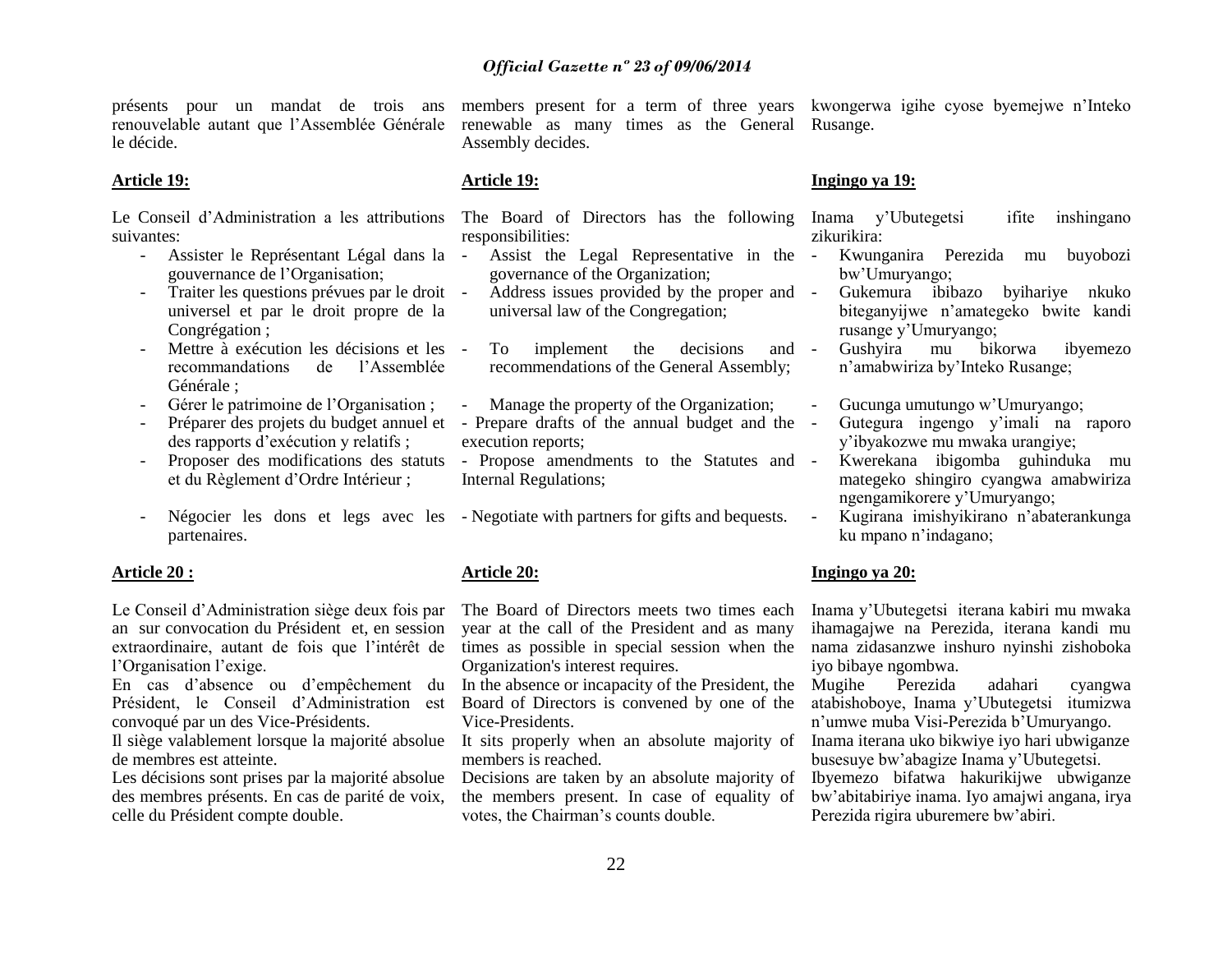**b) Comité Exécutif**

# **Article 21 :**

Le Comité exécutif est composé d'un Secrétaire Exécutif et d"un Secrétaire Exécutif Adjoint.

# **Article 22 :**

Le Comite exécutif est chargé de coordonner les activités de l"Organisation. Il est notamment chargé de :

l"Organisation ;

- Exécuter les décisions et les recommandations du Conseil d"Administration et répondre de ses activités devant ce dernier ;

- Soumettre au Conseil d"Administration le plan d"activités ; le budget, ainsi que le rapport de gestion ;

- Exécuter les directives données par le Conseil d"Administration pour la gestion de tout le patrimoine de l"Organisation ;

- Superviser la rédaction des rapports d"activité de l"Organisation ;

- Assurer la conservation des archives de - Ensure the preservation of records of the - Gucunga neza ibitabo bikubiyemo amakuru l'Organisation ;

- Traiter toute correspondance relative aux - Process all correspondence relating to the - Kwita ku butumwa bwose bufitanye isano activités de l"Organisation ;

- Mener des contacts nécessaires pour la recherche de financement des activités de l"Organisation ;

- Servir de liaison entre l"Organisation et ses partenaires nationaux et internationaux ;

# **b) The Executive Committee**

# **Article 21:**

The Executive Committee is composed of the Komite Nyobozi igizwe n"Umunyamabanga Executive Secretary and the Vice-Executive Nshyingwabikorwa hamwe Secretary.

# **Article 22:**

The Executive Committeeis responsible for Komite coordinating the activities of the Organization. It is responsible for:

- Assurer la gestion courante des activités de - Ensure the ongoing management of the Organization's activities;

> - Implement the decisions and recommendations of the Board of Directors and give report of activities to it;

- Submit to the Board of Directors the action plan, the budget, as well as the management report;

- Run the directives given by the Board of assets of the Organization;
- activity reports;
- Organization;

activities of the Organization;

- Conduct the necessary contacts for the - Gushakisha abaterankunga bashobora fundraising of the activities of the Organization;

Serve as a liaison between the organization and its national and international partners;

# **b) Komite Nyobozi**

# **Ingingo ya 21:**

n"Umunyamabanga Nshyingwabikorwa wungirije.

# **Ingingo ya 22:**

Nyobozi ishinzwe gutunganya by'Umuryango. Byumwihariko ishinzwe:

- Kwita ku micungire ya buri munsi y"umuryango;

- Gushyira mu bikorwa ibyemezo n"ibyifuzo by"Inama y"Ubutegetsi no guha raporo y"ibikorwa Inama y"Ubutegetsi ;

- Gushyikiriza Inama y"Ubutegetsi gahunda y"ibikorwa, ingengo y"imari na raporo y"imicungire y"Umuryango;

Directors for the management of all the n"Inama y"Ubutegetsi hagamijwe gucunga - Gushyira mu bikorwa amabwiriza atanzwe neza umutungo w"Umuryango;

- Supervise the drafting of the Organization's - Gukurikirana itegurwa rya raporo z'ibikorwa by"Umuryango;

arebana n"ibikorwa by"Umuryango;

n"ibikorwa by"Umuryango;

gushyigikira ibikorwa by"Umuryango;

- Kuba umuhuza hagati y"Umuryango n"abafatanya bikorwa bawo bo mu gihugu n"abo hanze y"igihugu;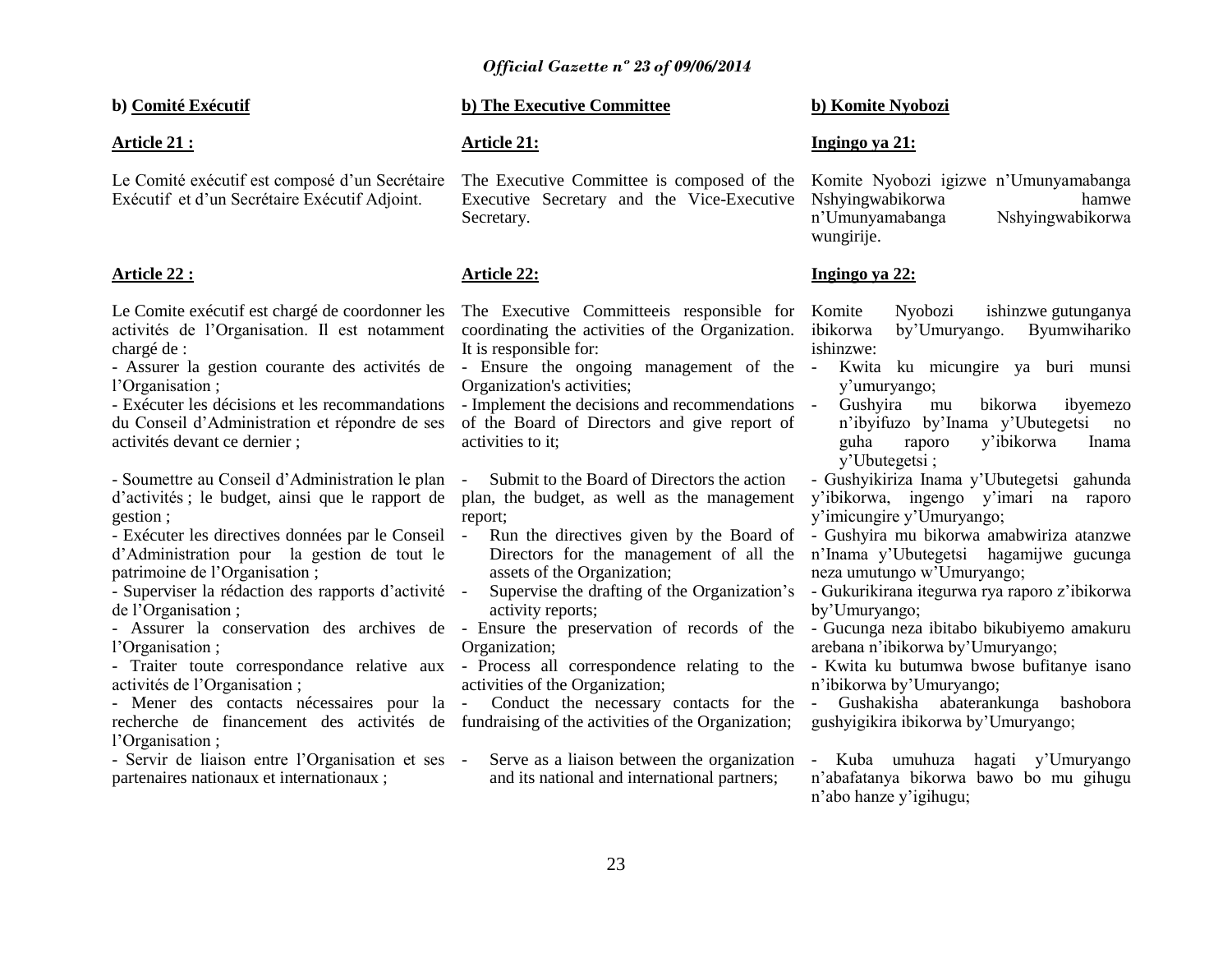#### **Article 23 :**

Les membres du Comité Exécutif sont élus par les membres de l"Assemblée Générale à la majorité absolue des voix des membres présents.

Ils sont élus pour un mandat de trois ans renouvelable autant que l"Assemblée Générale le décide.

#### **Article 24 :**

Les modalités de fonctionnement du Comité Exécutif et la description détaillée des tâches de chacun des membres du Conseil Exécutif sont fixées par le Règlement d"Ordre Intérieur.

# **Article 23 :**

Members of the Executive Committee are elected by the General Assembly by an absolute majority vote of the members present.

They are elected for a term of three years renewable provided that the General Assembly decides.

# **Article 24:**

The operating procedures of the Executive Committee and the detailed job description of each its members are determined by the Internal Rules Regulations.

#### **Ingingo ya 23 :**

Abagize Komite Nyobozi batorwa n"Inteko Rusange ku bwiganze bw"amajwi y"abitabiriye amatora.

Batorerwa manda y"imyaka itatu ishobora kwongerwa igihe cyose Inteko Rusange ibyemeje.

# **Ingingo ya 24:**

Imikorere ya Komite Nyobozi n"urutonde rw"inshingano za buli wese mubayigize biteganyijwe mu mabwiriza ngengamikorere y"Umuryango.

#### **CHAPITRE V: CRITÈRES DE CHOIX ET DE PERTE DE QUALITÉ DIRIGEANT CHAPTER V: CRITERIA FOR THE APPOINTMENT AND REVOCATION OF LEGAL REPRESENTATIVES UMUTWE WA V : IBISABWA MU GUHITAMO CYANGWA GUSEZERERA ABAHAGARARIYE UMURYANGO**

#### **Article 25 :**

Le Représentant Légal et les Représentants Légaux adjoints de l"Organisation doivent remplir les conditions suivantes pour être choisis :

- Répondre aux modalités de désignation régies par le droit propre de la «CONGREGATION DES PERES BARNABITES AU RWANDA »,

- Répondre aux conditions prévues par les dispositions de l"Article 27 de la Loi No 06/2012 du 17/02/2012 portant organisation et fonctionnement des Organisations fondées sur la religion et fournir notamment la preuve matérielle de n"avoir pas fait l"objet de l"une

# **Article 25:**

The Legal Representative and the Vice-Legal Perezida na Perezida wungirije bagomba Representatives of the Organization must meet kuzuza ibikurikira kugirango bemerwe: the following conditions to be appointed:

- Comply with the terms of designation governed by the proper law of «CONGREGATION DES BARNABITES AU RWANDA »,

the Law No. 06/2012 of 17/02/2012 establishing the organization and functioning of religiousbased organizations and provide the evidence of not having been subject to one of the crimes listed in this article.

#### **Ingingo ya 25 :**

- Kwuzuza ibisabwa n"amategeko bwiteagenga umuryango « PERES CONGREGATION DES PERES BARNABITES AU RWANDA »,

- Comply with the requirements of Article 27 of - Kwuzuza ibisabwa n'ingingo ya 27y'Itegeko No 06/2012 ryo kuwa 17/02/2012 rigena imitunganyirize n"imikorere by"imiryango ishingiye ku idini no gutanga ikimenyetso gihamya ko utigeze uhanirwa kimwe mu byaha bivugwa muri iyo ngingo.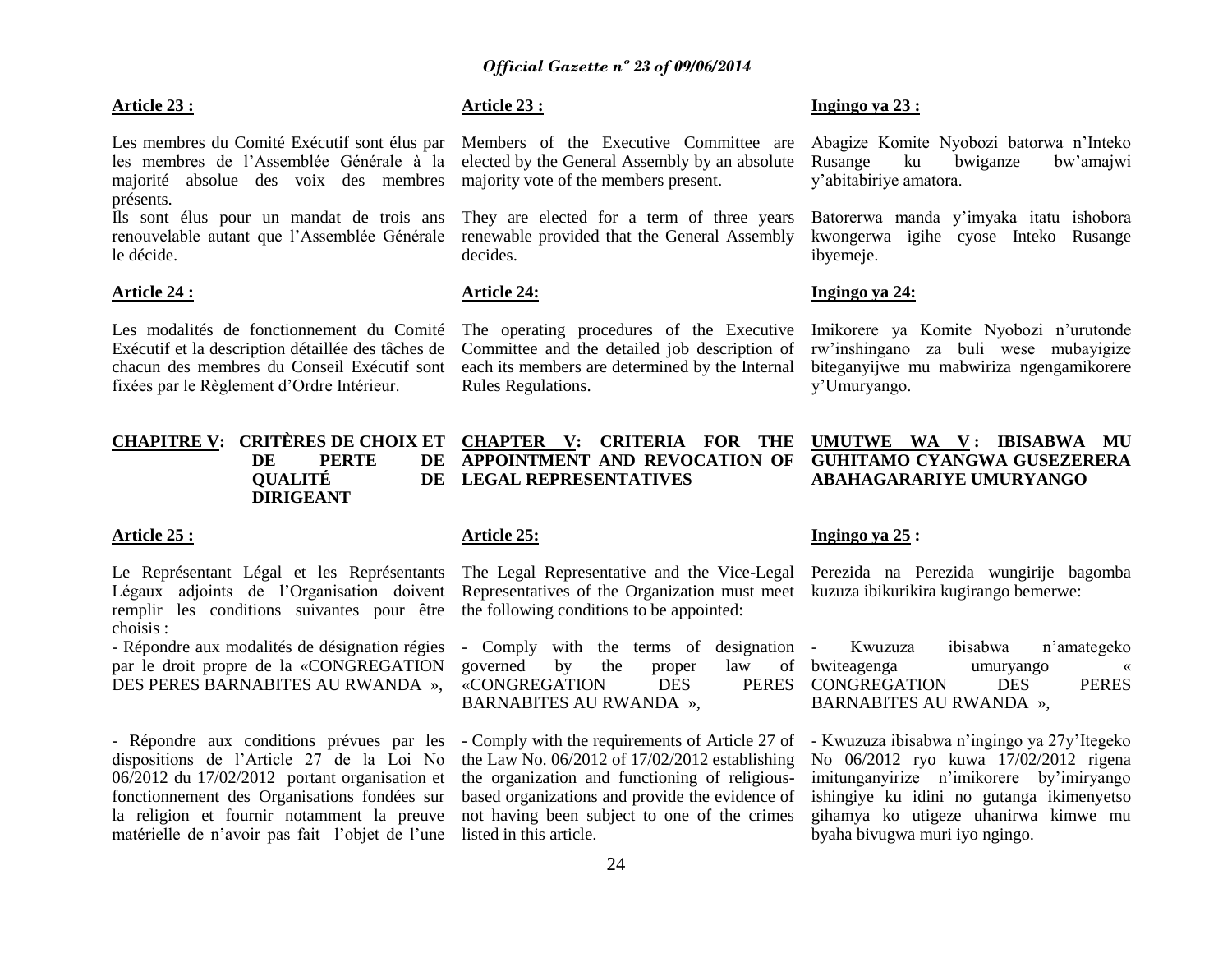des condamnations pénales énumérées à cet article.

#### **Article 26 :**

Le Représentant Légal et les Représentants Légaux adjoints perdent cette qualité par la démission volontaire, la révocation ou suite à l"une des condamnations dont il est fait allusion à l"article précédent.

#### **CHAPITRE VI : PATRIMOINE**

#### **Article 27 :**

Le patrimoine de l'Organisation est constitué par la rémunération du travail accompli par les membres, les bénéfices réalisés par leurs entreprises et leurs activités, les dons et legs faits à la Congrégation.

#### **Article 28 :**

L"Organisation a la capacité d"acquérir, de posséder, de jouir, d"administrer, d"aliéner des biens, meubles et immeubles nécessaires à la réalisation de son objet.

Deux signatures conjointes sont requises pour le retrait des fonds.

#### **Article 29 :**

L"Organisation peut exercer, à titre accessoire, des activités commerciales et industrielles pour atteindre ses objectifs par le soutien de ses œuvres, mais elle ne peut pas distribuer des dividendes à ses membres.

# **Article 26:**

Representatives lose their position by voluntary resignation, revocation or by being subject to one of the crimes mentioned in the previous mu byaha bivugwa mu ngingo ibanza. article.

# **CHAPTER VI: THE ASSETS**

#### **Article 27:**

The assets of the Organization are constituted by remuneration for work done by the members, profits of their companies and their activities, donations and bequests offered to the Congregation.

# **Article 28:**

The Organization has the ability to acquire, possess, enjoy, manage, and dispose of movable and immovable property necessary to achieve its purpose.

Two joint signatures are required for withdrawal of funds.

#### **Article 29:**

The Organization may exercise, ancillary, commercial and industrial activities to achieve its objectives by supporting its works, but it cannot distribute dividends to its members.

# **Ingingo ya 26:**

The Legal Representative and the Vice-Legal Perezida na Visi-Perezida b'Umuryango bava ku myanya yabo iyo beguye ku bushake, bavanyweho cyangwa bahamijwe na kimwe

#### **UMUTWE WA VI : UMUTUNGO**

#### **Ingingo ya 27:**

Umutungo w"Umuryango ugizwe n"inyungu zituruka ku mirimo yakozwe n"abanyamuryango, umusaruro uva mu bigo by"ubucuruzi no mu bikorwa by"Umuryango, impano n"imfashanyo zinyuranye byakiriwe n"Umuryango.

# **Ingingo ya 28:**

Umuryango ufite ubushobozi bwo kugira imitungo, kuyitunga, kuyikoresha, kuyigurisha, iyi mitungo yaba igizwe n"ibintu byimukanwa n"ibitimukanwa Umuryango ukeneye kugirango ugere ku ntego zawo. Inyandiko zisohora amafaranga zigomba gushyirwaho umukono byibuze n"abantu babiri.

#### **Ingingo ya 29:**

Umuryango ushobora gukora ibikorwa by"ubucuruzi n"inganda kugirango ugere ku ntego zawo ariko nta nyungu z"ubucuruzi abanyamuryango bemerewe kugabana.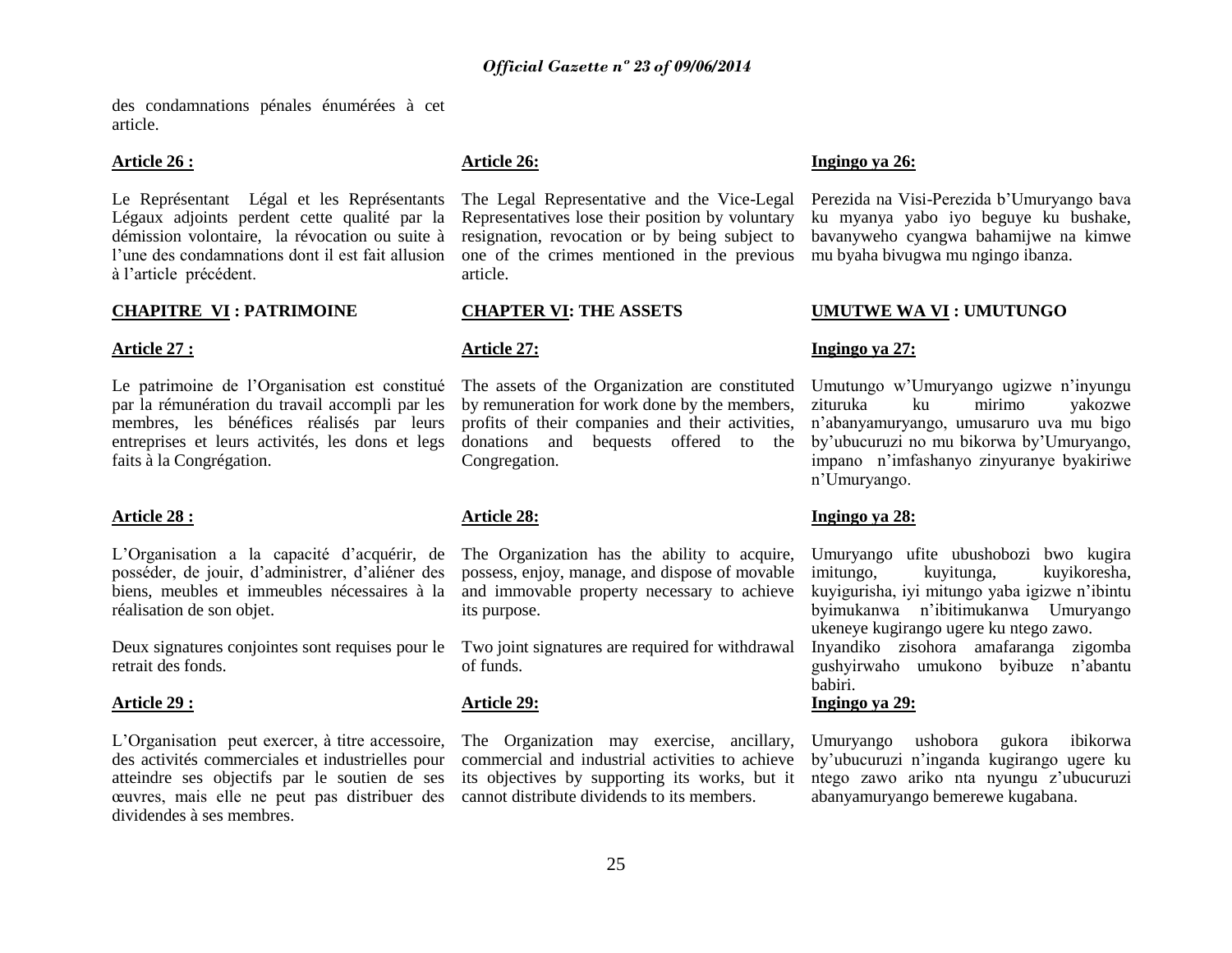#### **Article 30 :**

Les actes de disposition des biens ne peuvent Acts of disposition of the property are only être effectués que par le Conseil performed by the Board of Directors after d"Administration qui en reçoit mandat de receiving the mandate of the General Assembly. l"Assemblée Générale.

# **Article 31 :**

Les biens de l"Organisation sont sa propriété exclusive.

Elle affecte ses ressources à tout ce qui concourt directement ou indirectement à la réalisation de son objet.

Aucun membre ne peut s"en arroger le droit de possession ni en exiger une part quelconque en cas de retrait volontaire, d"exclusion ou de dissolution de l"Organisation.

#### **Article 32 :**

Un membre ayant contracté une dette ou un engagement sans l"autorisation écrite des ses supérieures en est et en reste responsable, même après retrait volontaire ou exclusion de la Congrégation. Il en répond éventuellement devant la justice s"il y a lieu.

# **CHAPITRE VII : COMPTES DE L"ORGANISATION**

#### **Article 33 : Commission financière**

L"Assemblée Générale élit à la majorité absolue de ses membres un membre de l"Organisation en qualité de commissaire aux comptes.

# **Article 30:**

# **Article 31:**

The property of the Organization belongs to it Umutungo w'Umuryango n'umutungo wawo exclusively.

It allocates its resources to everything that Umuryango contributes directly or indirectly to the ibikorwa byose byatuma ugera ku ntego zawo attainment of its objectives.

No member may claim the right to possession or to demand a share in any case of voluntary withdrawal, exclusion or dissolution of the ku bushake, iyo yirukanywe cyangwa iyo Organization.

# **Article 32:**

A member who has got a loan or engaged himself without a written permission of his superiors is and remains responsible even after voluntary withdrawal or exclusion from the Congregation. He even answers before court, if necessary.

# **ORGANIZATION**

#### **Article 33: Financial commission**

majority of its members, a member of the Organization as a financial auditor.

# **Ingingo ya 30:**

Gusohora umutungo mu mitungo rusange y"Umuryango bikorwa gusa n"Inama y"Ubutegetsi nayo ibyemerewe n"Inteko Rusange.

#### **Ingingo ya 31:**

bwite.

ugenera umutungo wawo ku buryo buziguye cyangwa butaziguye.

Nta munyamuryango ushobora kuwiyitirira cyangwa ngo agire icyo asaba igihe asezeye Umuryango usheshwe.

#### **Ingingo ya 32**

Umunyamuryango wahawe inguzanyo cyangwa ufite ibindi yiyemeje atabiherewe uburenganzira bwanditse n"abamukuriye abyirengera ubwe nubwo byaba nyuma yuko yasezeye cyangwa yirukanwe mu muryango. Anakurikiranwa imbere y"urukiko iyo biri ngombwa.

# **CHAPTER VII: ACCOUNTS OF THE UMUTWE WA VII: IMARI Y"UMURYANGO**

# **Ingingo ya 33: Akanama k"ubugenzuzi bw"imari**

The General Assembly elects on an absolute Inteko Rusange itora, ku bwiganze bw"amajwi, umwe ma banyamuryango bayo nk"umugenzuzi w"imari.

Il a pour mission de contrôler en tout temps la He controls at any time the financial Afite inshingano zo kugenzura buri gihe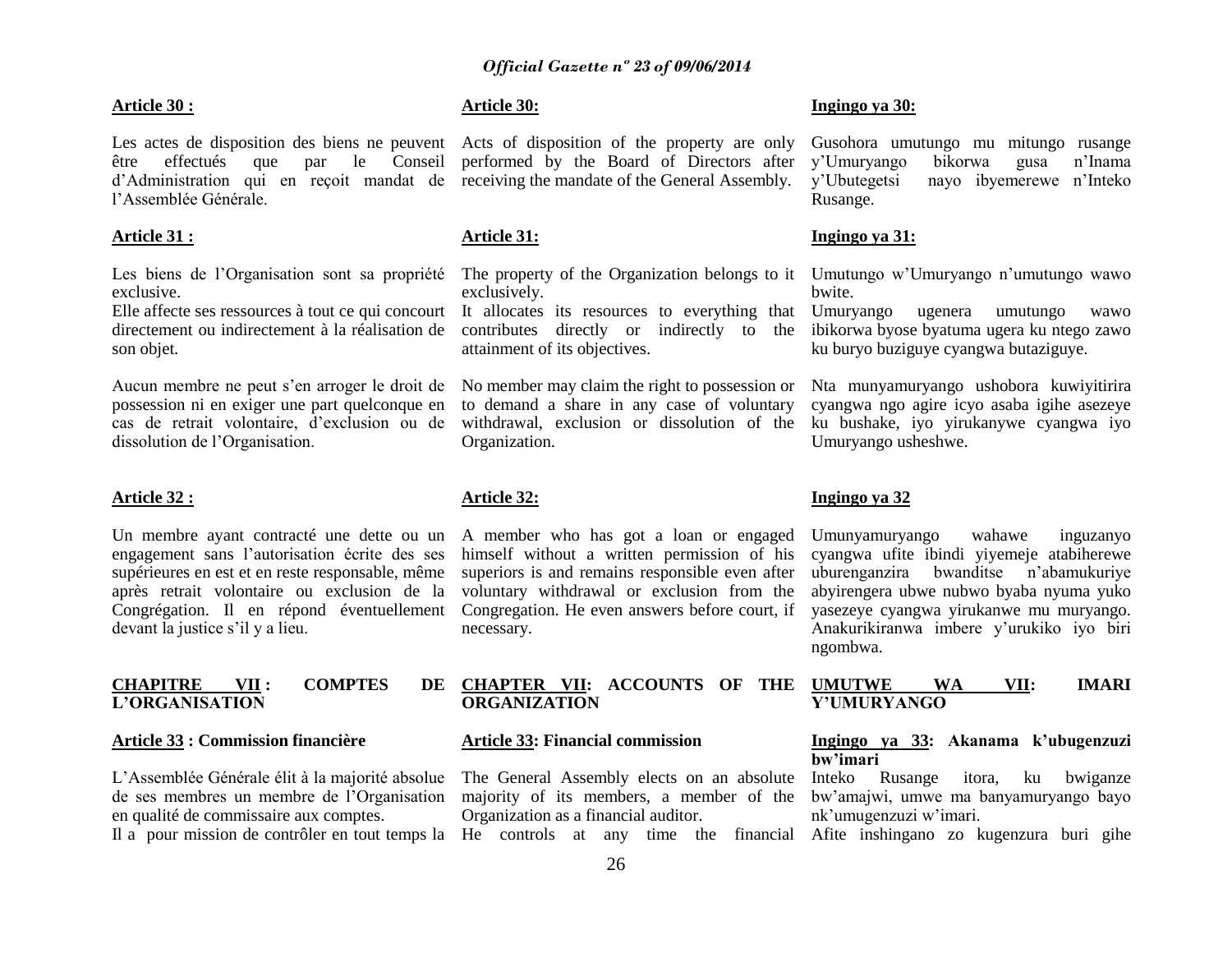He has access to the books and all accounting records of the Organization, without moving

At the end of each financial year, he prepares a report that is submitted to the General

The auditor is elected for a term of six years renewable as many times as the General

gestion financière de l"Organisation.

Il a accès, sans déplacement des livres, à toutes les écritures comptables de l"Organisation.

A la fin de chaque exercice, il dresse un rapport qui est soumis à l"appréciation de l"Assemblée Générale.

Le commissaire aux comptes est élu pour un mandat de trois ans renouvelable autant de fois que l"Assemblée Générale le décide.

# **Article 34 :Audit financier**

En marge et en complément au rapport du commissaire aux comptes, l"Assemblée Générale peut exiger un rapport d"audit externe sur la gestion financière, fait par une personne compétente et expérimentée appartenant à la CONGREGATION DES PERES BARNABITES AU RWANDA» mais n"appartenant pas à la Congrégation oeuvrant au Rwanda.

management of the Organization.

them.

Assembly.

in Rwanda.

Assembly decides.

**Article 34: Financial audit**

imicungire y"imari y"umuryango.

Afite uburenganzira bwo kureba mu bitabo n"inyandiko z"ibaruramari z"umuryango ariko atabitwaye hanze y"aho byagenewe kubikwa.

Buri mpera y'umwaka ategura raporo y'imari ashyikiriza Inteko Rusange.

Umugenzuzi w"imari atorerwa manda y"imyaka itandatu ishobora kwongerwa igihe cyose Inteko Rusange ibyemeje.

# **Ingingo ya 34: Igenzura ry"umutungo**

Beside and supplement to the report of the auditor, the General Assembly may require an external audit report on financial management, prepared by a competent and experienced person belonging to the « CONGREGATION DES PERES BARNABITES AU RWANDA »but not belonging to the Congregation working y'imari. Uretse raporo y"umugenzuzi w"imari, Inteko Rusange ishobora gusaba impuguke ibifitiye ubumenyi n"inararibonye ituruka mu muryango « CONGREGATION DES PERES BARNABITES AU RWANDA » ariko itari iyo mu Rwanda gukora raporo y"imicungire

| <b>CHAPITRE</b><br>VIII :<br><b>ORGANE</b><br>ET<br><b>MECANISME</b><br>DE RESOLUTION DES CONFLITS | <b>CHAPTER</b><br>VIII:<br><b>ORGAN</b><br><b>AND</b><br><b>MECHANISM</b><br>OF<br><b>CONFLICT</b><br><b>RESOLUTION</b> | <b>URWEGO</b><br>WA<br>VIII:<br><b>UMUTWE</b><br><b>BWO</b><br><b>GUKEMURA</b><br><b>N'UBURYO</b><br><b>AMAKIMBIRANE</b> |
|----------------------------------------------------------------------------------------------------|-------------------------------------------------------------------------------------------------------------------------|--------------------------------------------------------------------------------------------------------------------------|
| Section 1: De l'organe de résolution des Section 1: The organ of conflict resolution<br>conflits   |                                                                                                                         | mbere:<br><i>lgice</i><br><b>Urwego</b><br>rukemura<br>cva<br>amakimbirane                                               |
| Article 35 :                                                                                       | <b>Article 35:</b>                                                                                                      | Ingingo ya 35:                                                                                                           |
| L'organe de résolution des conflits est composé                                                    | The organ of dispute resolution is composed of:                                                                         | Urwego rukemura amakimbirane rugizwe na:                                                                                 |
| - Du Représentant Légal;<br>- Des Représentants Légaux Adjoints;                                   | - The Legal Representative,<br>- The Vice - Legal Representatives,                                                      | Perezida w'Umuryango,<br>$\overline{\phantom{a}}$<br>Ba Perezida Wungirije w'Umuryango,<br>$\overline{\phantom{a}}$      |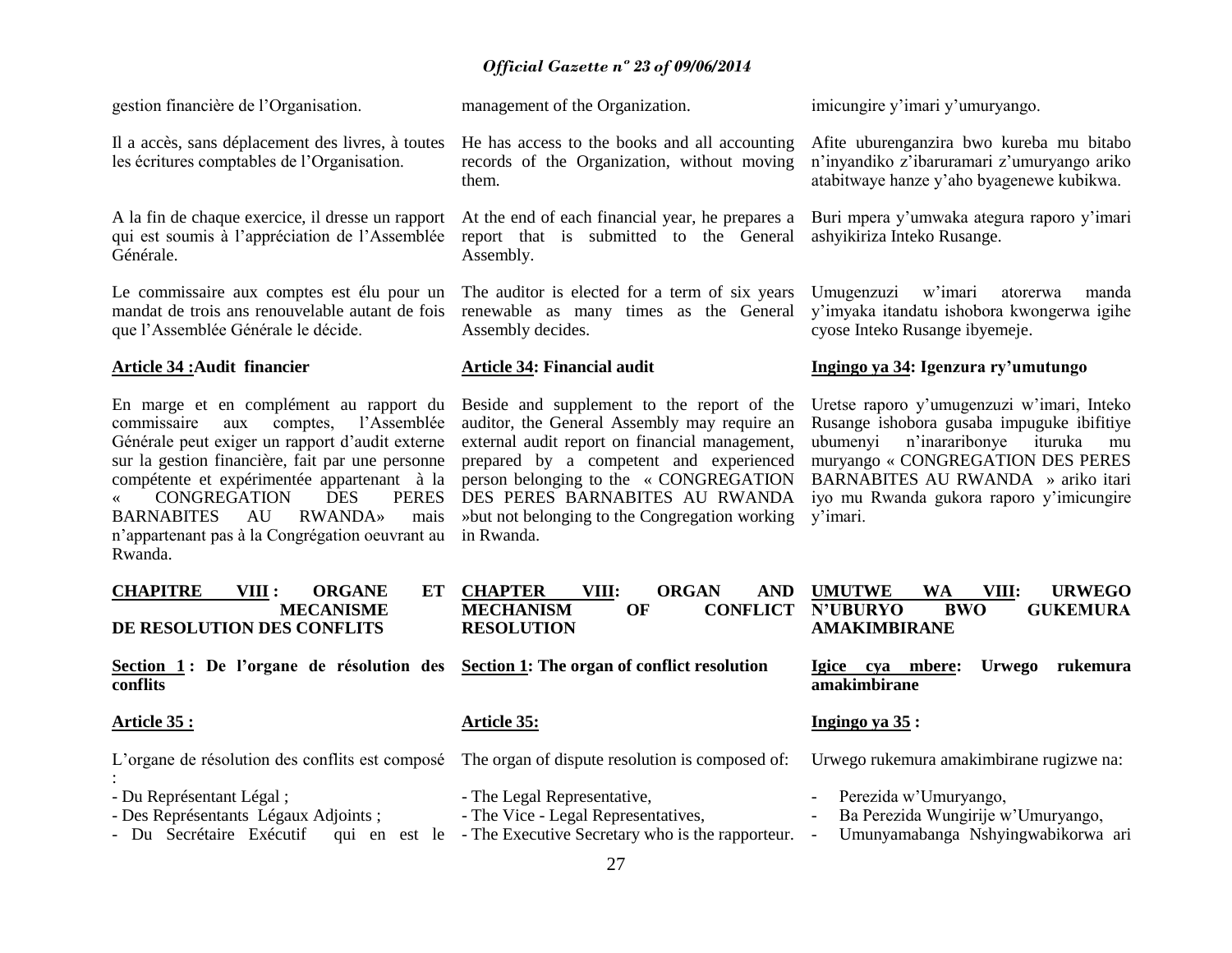rapporteur ;

**Section 2 : Des mécanismes de résolutions des** 

nawe umwanditsi.

**Section 2: Mechanisms for dispute resolution Igice cya 2: Uburyo bwo gukemura** 

| conflits                                                                                                                                                                            |                                                                                                                                                                                                 | amakimbirane                                                                                                                                                                                      |
|-------------------------------------------------------------------------------------------------------------------------------------------------------------------------------------|-------------------------------------------------------------------------------------------------------------------------------------------------------------------------------------------------|---------------------------------------------------------------------------------------------------------------------------------------------------------------------------------------------------|
| <u>Article 36 :</u>                                                                                                                                                                 | <b>Article 36:</b>                                                                                                                                                                              | Ingingo ya 36:                                                                                                                                                                                    |
| Chaque membre ou chaque organe<br>de<br>l'Organisation peut lui soumettre le cas portant<br>atteinte à l'unité et à l'harmonie au sein des<br>membres ou des structures.            | Each member or each organ of the Organization<br>may submit to the dispute resolution organ any<br>case disturbing unity and harmony among<br>members or other organs of the Organization.      | Buri munyamuryango cyangwa buri rwego<br>rushobora gushyikiriza uru rwego ikibazo<br>cyose cyahungabanya ubumwe n'imikorere<br>myiza mu banyamuryango cyangwa mu zindi<br>nzego zigize Umuryango. |
| L'organe de résolution des conflits recourt aux<br>techniques privilégiant le dialogue et les<br>résolutions à l'amiable par voie de compromis,<br>de médiation et de conciliation. | The dispute resolution organ uses conflict<br>resolution techniques based on dialogue and<br>amicable settlement such as mediation and<br>conciliation.                                         | Uru rwego rukoresha uburyo bushingiye ku<br>biganiro no ku buryo buteza imbere<br>ubwunvikane n'ubuhuza.                                                                                          |
| L'échec d'une tentative de parvenir à une<br>solution pacifique et négociée au niveau de<br>l'organe de résolution des conflits ouvre la voie<br>de recours à l'Assemblée Générale. | Failure of an attempt to reach peaceful and<br>negotiated solution with the dispute resolution<br>organ the conflict is brought to the General<br>Assembly.                                     | Mu gihe gukemura amakimbirane mu nzira<br>z'ibiganiro biciye mu rwego<br>rukemura<br>amakimbirane<br>binaniranye,<br>ikibazo<br>gishyikirizwa Inteko Rusange.                                     |
| Le recours aux juridictions compétentes doit<br>rester une exception.                                                                                                               | Recourse to competent courts must remain an<br>exception.                                                                                                                                       | Kwiyambaza urukiko rubifitiye ububasha<br>byakorwa gusa mu gihe ubundi buryo bwose<br>bw'ubwumvikane bwananiranye.                                                                                |
| <b>CHAPITRE IX: REGLEMENT D'ORDRE</b><br><b>INTERIEUR ET MODIFICATION DES</b><br><b>STATUTS</b>                                                                                     | <b>CHAPTER IX: INTERNAL REGULATION</b><br>AND AMENDMENT OF CONSTITUTION                                                                                                                         | UMUTWE WA IX:<br><b>AMABWIRIZA</b><br><b>NGENGAMIKORERE</b><br><b>N'IHINDURWA</b><br><b>RY'AMATEGEKO SHINGIRO</b>                                                                                 |
| <b>Article 37 : Règlement d'Ordre Intérieur</b>                                                                                                                                     | <b>Article 37: Internal regulations</b>                                                                                                                                                         | 37:<br>Ingingo<br>Amabwiriza<br>va<br>ngengamikorere                                                                                                                                              |
| Le Règlement d'Ordre Intérieur est élaboré par<br>le Comite exécutif et approuvé par le Conseil<br>d'Administration avant son adoption<br>par<br>l'Assemblée Générale.              | Internal regulations are prepared by the Amabwiriza ngengamikorere ategurwa na<br>Executive Committee and approved by Board of<br>Directors prior to their adoption by the General<br>Assembly. | Komite Nyobozi, agashyikirizwa Inama<br>y'Ubutegetsi mbere yuko yemezwa n'Inteko<br>Rusange.                                                                                                      |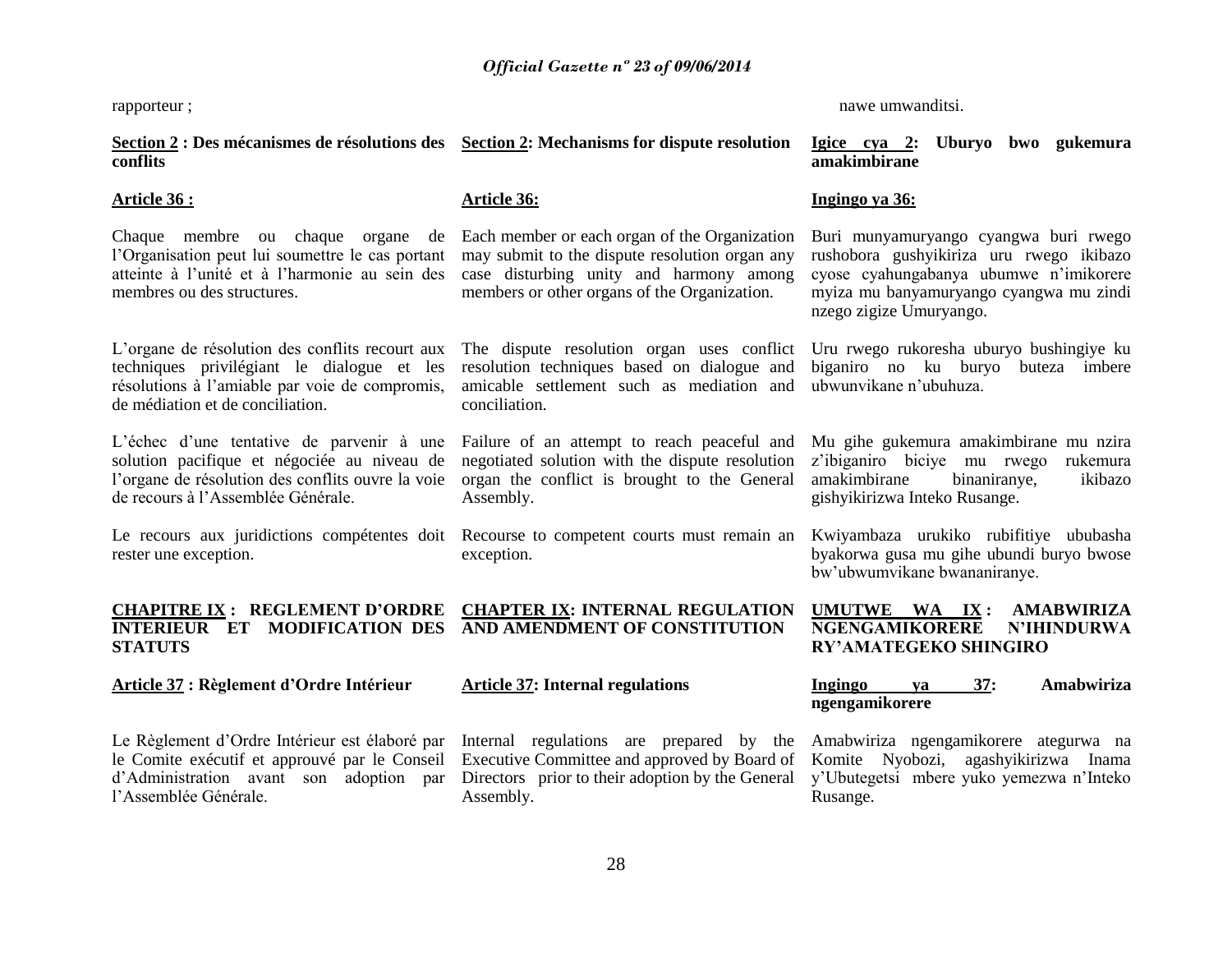Il contient les modalités pratiques de fonctionnement des services de l"Organisation et d"exécution des présents statuts.

#### **Article 38 : Modification de statuts**

Toute modification aux présents statuts et au Règlement d"Ordre Intérieur doit être portée à l"ordre du jour de l"Assemblée Générale et ne peut être adoptée qu"à la majorité absolue des membres effectifs présents à la réunion.

# **CHAPITRE X : DISSOLUTION ET AFFECTATION DU PATRIMOINE**

#### **Article 39 : Dissolution**

La dissolution de l"Organisation ne peut intervenir que suivant l'un des modes définis par les articles 35 et 36 de la Loi No 06/2012 du 17/02/2012 portant organisation et fonctionnement des organisations fondées sur la of religious-based organizations. religion.

Lorsque la dissolution intervient sur décision de l"Assemblée Générale Extraordinaire de l"Organisation, elle ne peut être acquise que par vote de 2/3 des membres de l"Assemblée Générale.

#### **Article 40 : Affectation du patrimoine**

En cas de dissolution de l"Organisation, son patrimoine sera liquidé et affecté à œuvres catholiques, religieuses ou philanthropiques de préférence celles ayant le même objet que celui défini à l"article 4 de ces statuts.

They contain practical modalities of functioning of services of the Organization and the z"Umuryango mu gusohoza inshingano zabo execution of the present constitution.

#### **Article 38: Amendment to the constitution**

Any amendment to these Statutes and to the Internal Regulations must be brought to the agenda of the General Assembly and can be adopted only by an absolute majority of the members present at the meeting.

# **CHAPTER X: DISSOLUTION ALLOCATION OF ASSETS**

# **Article 39: Dissolution**

The dissolution of the Organization can only follow one of the methods set out in Articles 35 and 36 of the Law No 06/2012 of 17/02/2012 establishing the Organization and Functioning

the Extraordinary General Assembly of the Organization, it can only be effective by vote of na 2/3 ry"abagize Inteko Rusange. 2/3 of the members of the General Assembly.

#### **Article 40: Allocation of assets**

In case of dissolution of the Organization, its assets will be liquidated and allocated to Catholic, religious or philanthropic organizations preferably those having the same object as defined in Article 4 of these statutes.

Akubiyemo uburyo bukurikizwa n"inzego n"uburyo aya mategeko shingiro agomba gushyirwa mubikorwa.

# **Ingingo ya 38 : Ihindurwa ry"amategeko shingiro**

Ihindurwa ryose ry"amategeko shingiro n"amabwiriza ngengamikorere y"umuryango rigomba kuba ryashyizwe ku murongo w"ibyirwa n"Inteko Rusange ukemezwa ku bwiganze bw"amajwi y"abanyamuryango nyakuri bitabiriye inama.

#### **UMUTWE WA X: ISESWA N"IBIREBANA N"UMUTUNGO**

#### **Ingingo ya 39: Gusesa umuryango**

Iseswa ry"Umuryango rirashoboka gusa mu gihe hubahirijwe ibiteganwa n"ingingo za 35 n"iya 36 z"itegeko No 06/2012 ryo kuwa 17/02/2012 rigena imitunganyirize n"imikorere by"imiryango ishingiye ku idini.

When dissolution occurs following a decision of Iseswa ry'Umuryango ryemejwe n'Inteko Rusange Idasanzwe rigomba kuba ryemejwe

#### **Ingingo ya 40 : Ibyerekeye umutungo**

Igihe umuryango usheshwe, hamaze gukorwa ibarura ry"umutungo no kwishyura imyenda, umutungo usigaye wahabwa indi miryango gatulika, imiryango ishingiye kw"idini cyangwa imiryango y"abagiraneza cyane cyane ihuje intego iboneka ku ngingo ya 4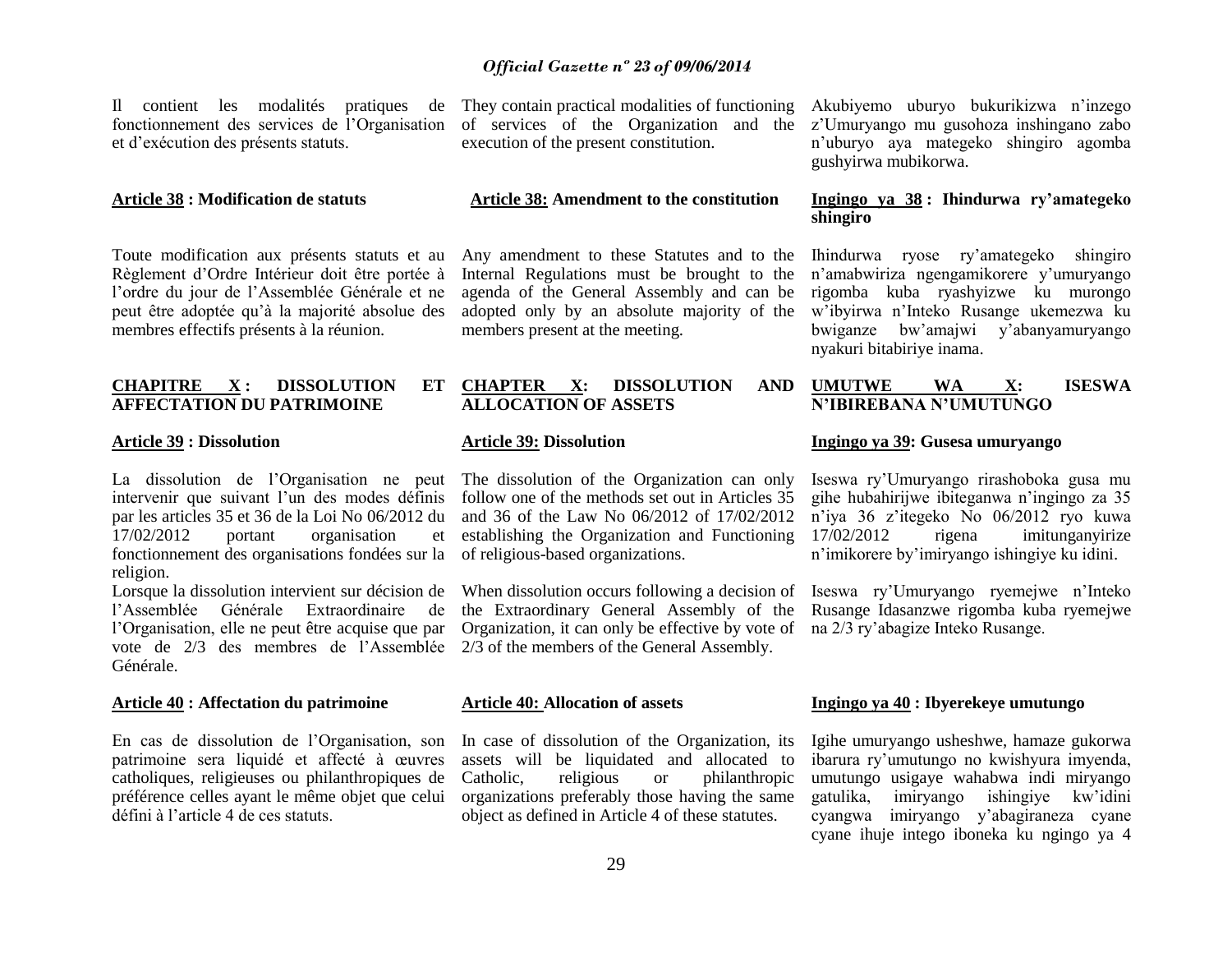y"aya mategeko shingiro.

# **CHAPITRE XI :DISPOSITIONS FINALES**

# **Article 41 :**

Tout ce qui n"est pas précisé dans les présents statuts sera spécifié dans le Règlement d"Ordre Intérieur.

présents statuts et le Règlement d"Ordre Intérieur. l'Organisation s'en réfère à la législation en vigueur régissant Organisations fondées sur la religion

# **Article 42 :**

Les présents statuts entrent en vigueur le jour de leur approbation par l"Office Rwandais de la Gouvernance.

Fait à Kamembe, **le 04/04/2013**

# **CHAPTER XI: FINAL PROVISIONS**

# **Article 41:**

Everything that is not provided in this Constitution shall be specified in the Internal Regulations of the Organization.

Pour toutes dispositions non prévues par les For all provisions not provided for by this Constitution and the Internal Regulations, the Organization will refer to the law governing les religious-based organizations.

# **Article 42:**

This constitution shall enter into force on the Aya date of their approval by Rwanda Governance Board.

Done in Kamembe, on **04/04/2013**

**UMUTWE WA XI: INGINGO ZISOZA**

# **Ingingo ya 41 :**

Ingingo zitagaragara muri aya mategeko shingiro zizasobanurwa ku buryo burambuye mu mabwiriza ngengamikorere y"umuryango. Ku byerekeye ingingo zidateganyijwe muri aya mategeko shingiro no mu mabwiriza ngengamikorere y"umuryango, hazakurikizwa ibiteganwa n"Itegeko rigenga imiryango ishingiye ku idini.

# **Ingingo ya 42:**

mategeko shingiro azatangira gukurikizwa ku munsi azemezwa n"Ikigo cy"Igihugu Gishinzwe Imiyoborere.

Bikorewe i Kamembe, kuwa **04/04/2013**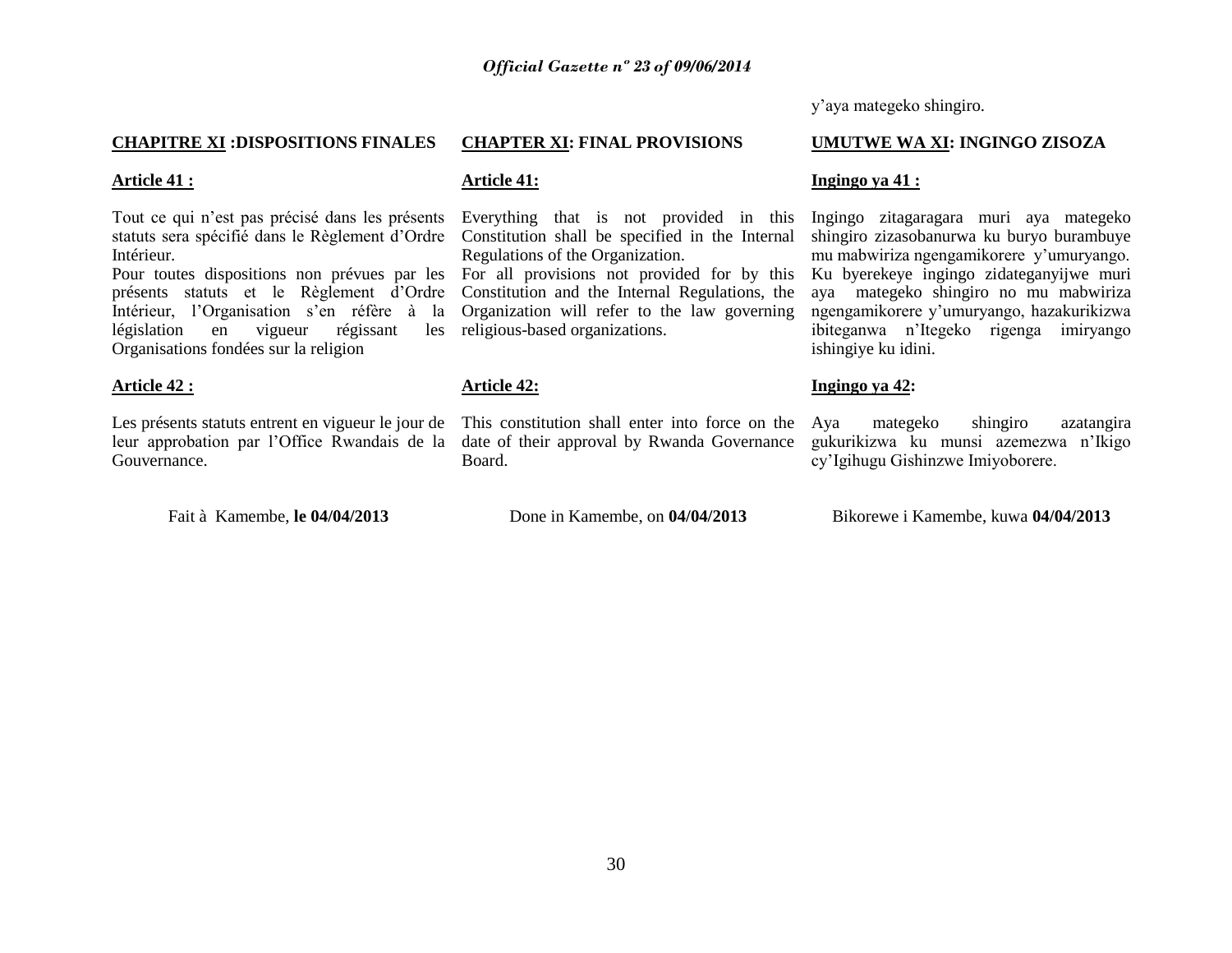# **Le Représentant Légal**

 $(s\acute{e})$ Père Mario FALCONI

**Le 1er Représentant Légal Adjoint**

 $(sé)$ 

**The Legal Representantive**

Père Mario FALCONI

**Perezida w"Umuryango**

 $(s\acute{e})$ Père Mario FALCONI

**Perezida Wungirije w"Umuryango wa Mbere**

(sé) Père Didier NTAMURHO – MUKENYI BABUNGA

(sé) Père Didier NTAMURHO – MUKENYI BABUNGA

**The 1st Vice-Legal Representative**

(sé) Père Didier NTAMURHO – MUKENYI BABUNGA

**Perezida Wungirije w"Umuryango wa kabiri**

**Le 2e Représentant Légal Adjoint**

 $(s\acute{e})$ Père Pascal BYAMUNGU LUGANO **The 2nd Vice-Legal Representative**  $(s\acute{e})$ 

Père Pascal BYAMUNGU LUGANO

(sé) Père Pascal BYAMUNGU LUGANO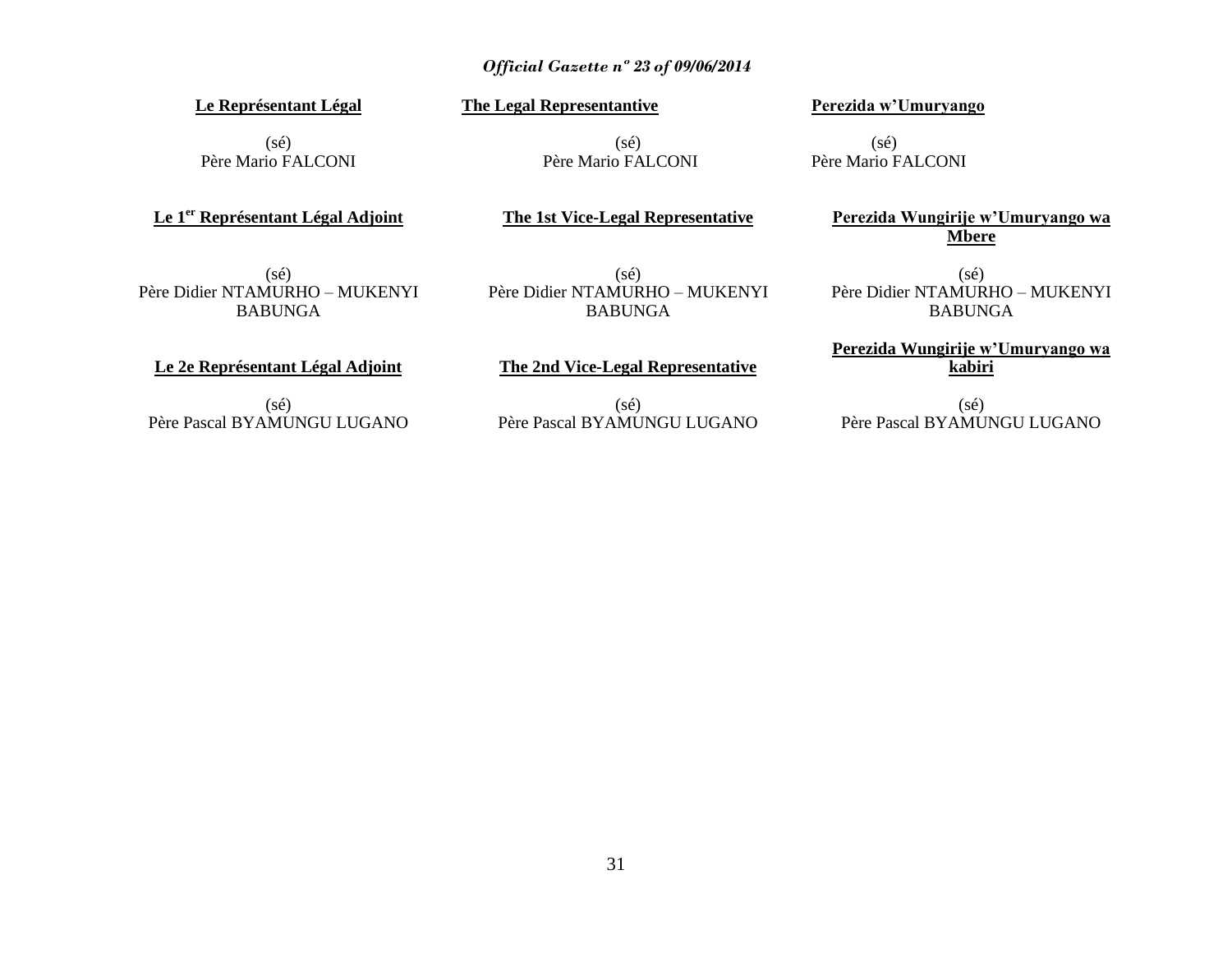# **CONGREGATION DES PERES BARNABITES AU RWANDA ORGANISATION FONDEE SUR LA RELIGION**

# **PROCES VERBAL DE L"ASSEMBLEE GENERALE EXTRAORDINAIRE du 03/04/2013**

L"an 2013, le troisième jour du quatrième mois, l"Organisation fondée sur la religion dénommée « Congrégation des Pères Barnabites au Rwanda » a tenu une assemblée générale extraordinaire à son Siège social sis à Ntemabiti, Cellule Kamashangi, Secteur Kamembe, District de Rusizi, Province de l"Ouest.

A l"ordre du jour figuraient deux points, à savoir l"adoption de ses statuts réélaborés conformément à la loi n°06/2012 du 17/02/2012 portant organisation et fonctionnement des Organisations fondées sur la religion, et la désignation de ses Représentants Légaux, ainsi que les membres des structures.

Après lecture et amendements des nouveaux Statuts, les membres présents ont procédé au vote, article par article, et les ont adoptés à l"unanimité.

Quant aux Représentants légaux et les membres des autres structures, conformément aux critères de désignation, l"Assemblée Générale a élu comme:

- 1. Membres du Conseil d"Administration:
	- Représentant légal : Le Révérend Père Mario FALCONI
	- Premier Représentant légal adjoint: Le Révérend Père Didier NTAMURHO- MUKENYI BABUNGA.
	- Deuxième Représentant légal adjoint: Le Révérend Père Pascal BYAMUNGU LUGANO.
	- Secrétaire Exécutif: Le Révérend Père Jean RWAKABUBA MUKA.

2. Membres du Comité Exécutif:

- Secrétaire Exécutif: Le Révérend Père Jean RWAKABUBA MUKA.

- Secrétaire Exécutif adjoint: Le Révérend Père Toussaint BULAMBO KYALONDAWA.

Fait à Kamembe, le 03/04/2013

| Le Représentant Légal | Le Secrétaire Exécutif   |
|-----------------------|--------------------------|
| $(s\acute{e})$        | $(s\acute{e})$           |
| Père Mario FALCONI    | Père Jean RWAKABUBA MUKA |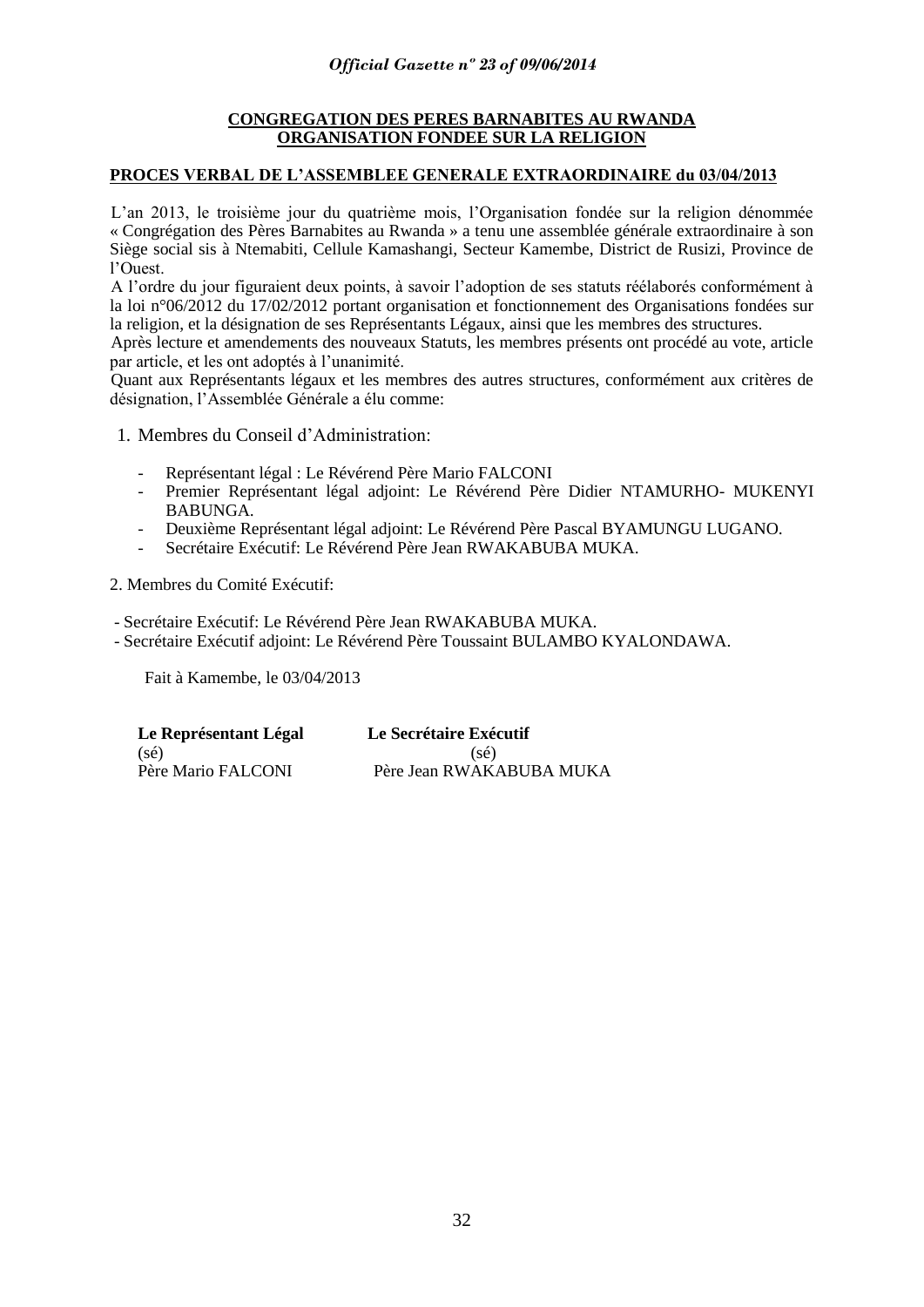# **CONGREGATION DES PERES BARNABITES AU RWANDA ORGANISATION FONDEE SUR LA RELIGION**

# **LISTE NOMINATIVE DES MEMBRES**

| $N^{\circ}$ | <b>NOMS</b>                             | <b>STATUTS</b>                 |
|-------------|-----------------------------------------|--------------------------------|
| 01          | <b>FALCONI Mario</b>                    | Représentant Légal             |
| 02          | NTAMURHO-MUKENYI BABUNGA Didier         | Iè Représentant Légal Adjoint  |
| 03          | <b>BYAMUNGU LUGANO Pascal</b>           | IIè Représentant Légal adjoint |
| 04          | RWAKABUBA MUKA Jean                     | Secrétaire Exécutif            |
| 05          | <b>BULAMBO KYALONDAWA Toussaint</b>     | Secrétaire Exécutif Adjoint    |
| 06          | <b>AMANI SHALUKOMA</b>                  | Membre                         |
| 07          | <b>GAFARANGA</b> Epaphrodite            | Membre                         |
| 08          | <b>GANYWAMULUME SOTA Emmanuel</b>       | Membre                         |
| 09          | <b>GASANA Jean Damascène</b>            | Membre                         |
| 10          | <b>HABIMANA Pascal</b>                  | Membre                         |
| 11          | <b>MUGARUKA BADESIRE Yvon</b>           | Membre                         |
| 12          | <b>BALUMEBACIZA PILIPILI Pascal</b>     | Membre                         |
| 13          | <b>BAZIKANGE BWIHANGANE Gustave</b>     | Membre                         |
| 14          | <b>ANGOLE NKODASI Alphonse</b>          | Membre                         |
| 15          | <b>SINABAJIJE Alphonse</b>              | Membre                         |
| 16          | <b>MBAKI BANKUKA Vital</b>              | Membre                         |
| 17          | <b>BWANAMUDOGO MAKALI Alphonse</b>      | Membre                         |
| 18          | <b>BARHAKOMERWA NYAKABINGU Emmanuel</b> | Membre                         |
| 19          | SIBO NDAGIJIMANA Sylvain                | Membre                         |
| 20          | <b>VUNINKA MIRIMBA Emmanuel</b>         | Membre                         |

Fait à Kamembe / Rusizi, le 12 août 2013

# **(sé)** Père Didier NTAMURHO-MUKENYI BABUNGA **I <sup>è</sup> Représentant Légal Adjoint**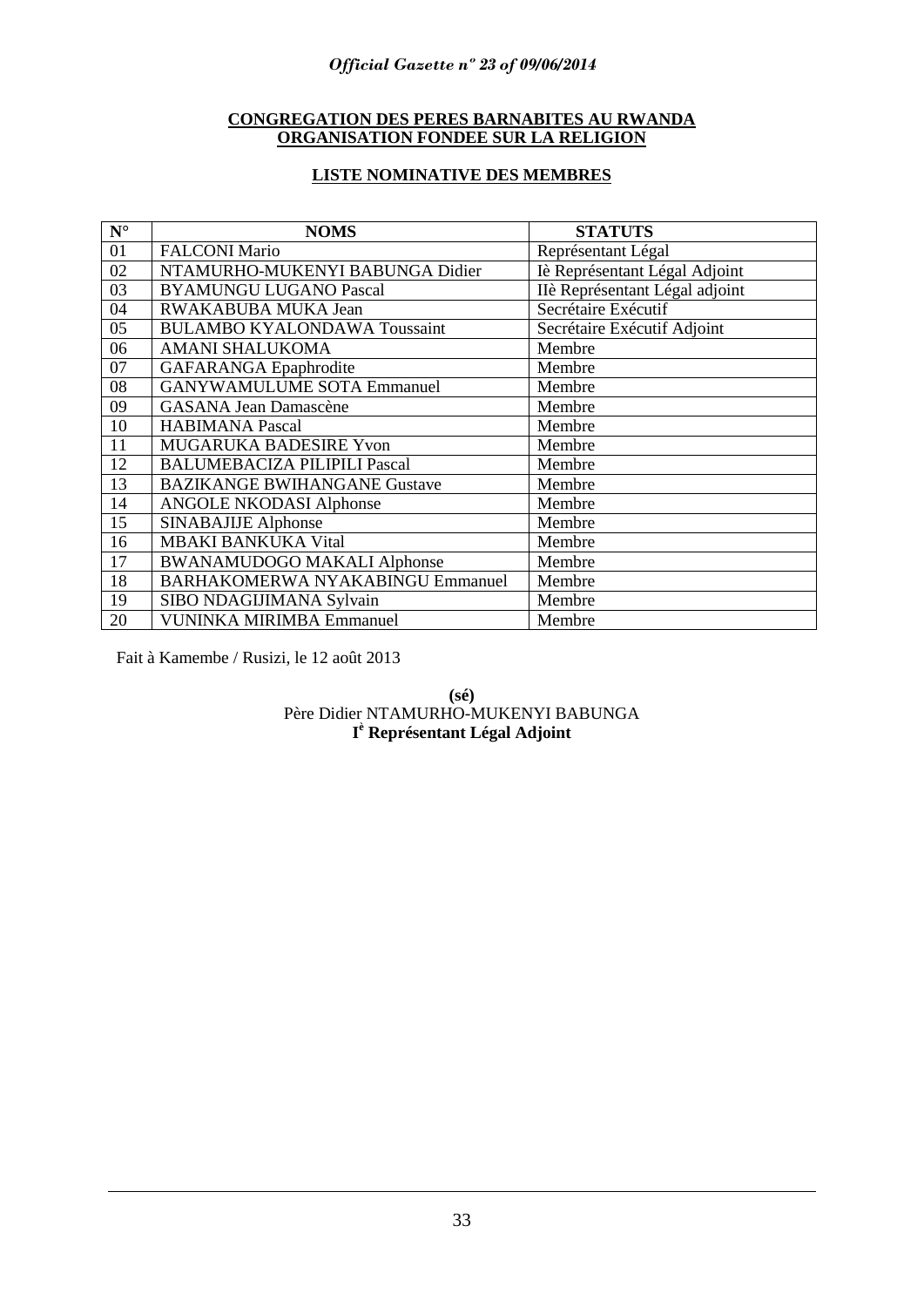# **CONGREGATION DES PERES BARNABITES AU RWANDA PRO-PROVINCE AFRICAINE B.P: 217 CYANGUGU RWANDA**

# **DECLARATION D"ACCEPTATION**

Nous soussignés **Père Mario FALCONI**, **Père Didier NTAMURHO-MUKENYI** et **Père Pascal BYAMUNGU LUGANO**, tous trois membres de la Congrégation des Pères Barnabites au Rwanda, attestons avoir été élus par les membres de ladite Congrégation réunis en Assemblée générale extraordinairae en date du 03/04/2013 respectivement comme **Représentant Légal**, **Premier Représentant Légal Adjoint** et **Deuxième Représentant Légal Adjoint.** 

Par la présente, nous déclarons accepter d"assumer, chacun, la fonction qui lui a été assignée.

Fait à Kamembe, le 04 Avril 2913

| Représentant Légal | Ier Représentant Légal Adjoint | IIè Représentant Légal Adjoint |
|--------------------|--------------------------------|--------------------------------|
| Père Mario FALCONI | P. Didier NTAMURHO-MUKENYI     | P. Pascal BYAMUNGU             |
| (s <sub>é</sub> )  | $(s\acute{e})$                 | $(s\acute{e})$                 |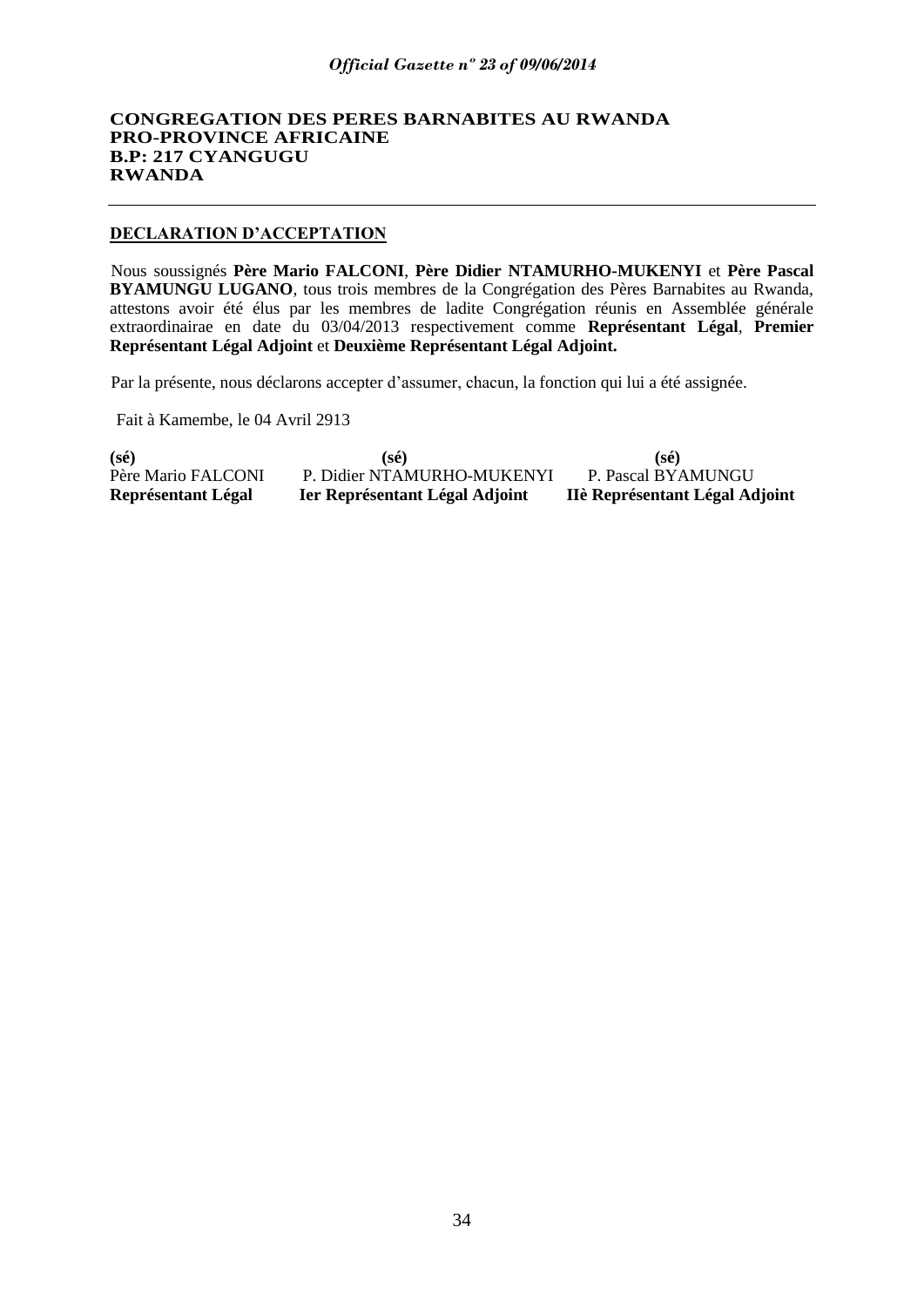# **THE CONSTITUTION OF THE ORGANISATION « ORDRE DES PERES CARMES DECHAUX AU RWANDA » RELIGIOUS BASED ORGANISATION**

# **LES STATUTS DE L"ORGANISATION ORDRE DES PERES CARMES DECHAUX AU RWANDA ORGANISATION FONDEE SUR LA RELIGION**

<span id="page-34-0"></span>**AMATEGEKO Y"UMURYANGO « ORDRE DES PERES CARMES DECHAUX AU RWANDA » UMURYANGO USHINGIYE KU IDINI**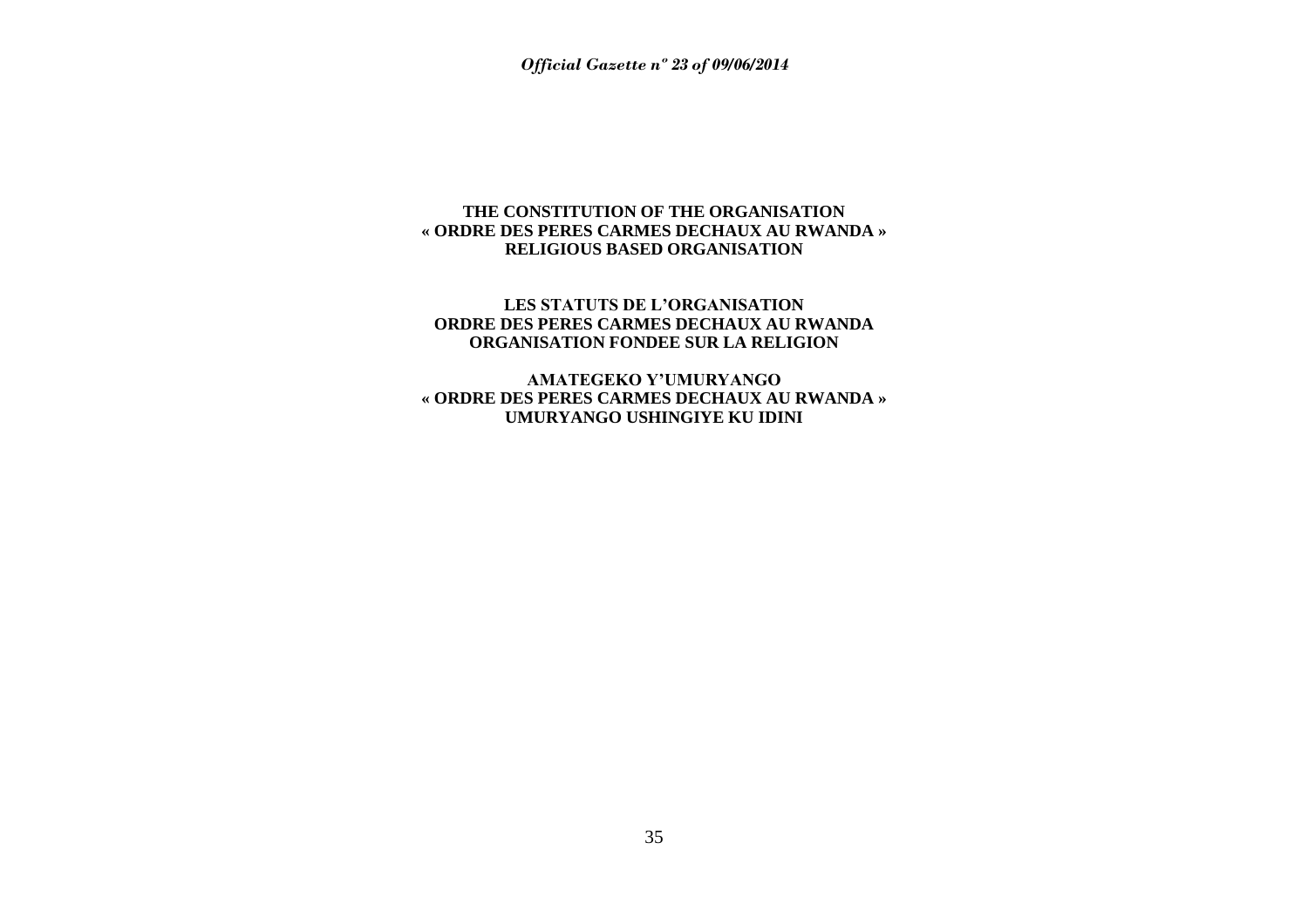#### **ORGANISATION FONDEE SUR RELIGION** LA RELIGIOUS-BASED ORGANISATION

# **STATUTS**

#### **PREAMBULE**

Vu la Loi No 06/2012 du 17/02/2012 portant Pursuant to Law No 06/2012 of 17/02/2012 organisation et fonctionnement des organisations fondées sur la religion notamment les articles  $1<sup>er</sup>$ , 17 et 41 ;

L'Assemblée Générale Extraordinaire l"Organisation « ORDRE DES PERES CARMES DECHAUX AU RWANDA » réunie à Butare en date du 3/04/2013 , adopte les modifications apportées aux statuts de la dite Organisation qui a obtenu la personnalité juridique par Arrêté Ministériel No 325/05 du  $I<sup>er</sup>$  avril 1986, comme April 1986, as follows: suit :

# **CONSTITUTION**

#### **PREAMBLE**

establishing the organization and functioning of religious-based organizations in particular Articles 1, 17 and 41;

The Extraordinary General Assembly of the Organization « ORDRE DES PERES CARMES DECHAUX AU RWANDA » meeting in Butare on 3/04/2013, adopts amendments to the Constitution of the said Organization that has obtained legal personality by Ministerial Order No 325/05 of 1st

# **AMATEGEKO SHINGIRO**

**UMURYANGO USHINGIYE KU IDINI** 

#### **INTERURO**

Hashingiwe kw"Itegeko No 06/2012 ryo kuwa 17/02/2012 rigena imitunganyirize n"imikorere by"imiryango ishingiye ku idini cyane cyane ku ngingo zayo za 1, 17 na 41;

Inteko Rusange Idasanzwe y"Umuryango « ORDRE DES PERES CARMES DECHAUX AU RWANDA » yateraniye I Butare kuwa 3/04/2013 , yemeje ivugururwa ry"Amategeko Shingiro y"umuryango wabonye ubuzimagatozi hakurikijwe Iteka rya Minisitiri No 325/05 ryo kuwa 1/04/1986, mu buryo bukurikira:

#### **CHAPITRE I :**

# **DENOMINATION – DURÉE – SIEGE**

# **Article 1er :Dénomination**

L"Organisation dénommée « ORDRE DES PERES CARMES DECHAUX AU RWANDA » remplace CARMES DECHAUX AU RWANDA »replaces l'Association Sans But Lucratif portant la même the Non-Profit Organization having the same name. dénomination.

06/2012 du 17/02/2012 portant organisation et of 17/02/2012 establishing the organization and fonctionnement des organisations fondées sur la functioning of religious-based organizations. religion.

# **CHAPTER I:**

#### **NAME – DURATION - HEADQUARTERS**

#### **Article 1: Name**

The organization known as« ORDRE DES PERES

Elle se conforme aux dispositions de la loi No It complies with the provisions of Law No. 06/2012

#### **UMUTWE WA I:**

#### **IZINA – IGIHE - ICYICARO GIKURU**

#### **Ingingo ya mbere : Izina**

Umuryango witwa « ORDRE DES PERES CARMES DECHAUX AU RWANDA » usimbuye umuryango udaharanira inyungu usanzwe witirirwa iryo zina.

Wubahirije ibiteganwa n"Itegeko N° 06/2012 ryo kuwa 17/02/2012 rigena Imitunganyirize N"imikorere by"imiryango ishingiye ku idini.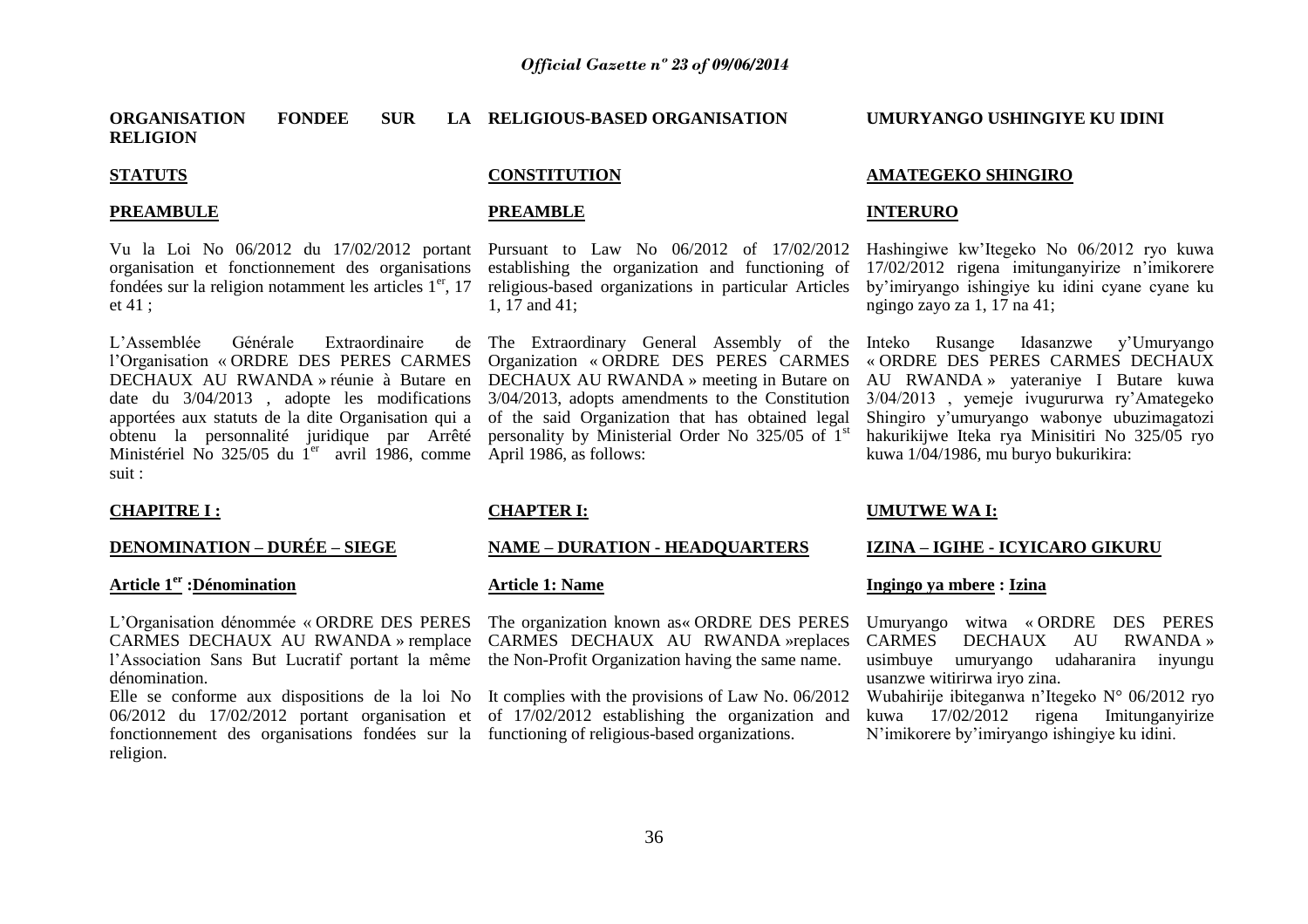#### **Article 2 :Durée**

L'Organisation est constituée pour une durée The Organization is established for an indefinite Igihe umuryango uzamara ntikigenwe. indéterminée.

#### **Article 3 : Siège et adresse**

Le siège social et administratif de l'Organisation est établi dans le Village TABA, Cellule BUTARE, Secteur NGOMA, District de HUYE, Province du Sud, B.P 90 Butare, Tél : 252 530 465, E-mail : kamilratajczakocd@gmail.com

#### **CHAPITRE II: MISSION D"INTERVENTION - BÉNÉFICIAIRES**

#### **Article 4 :Mission**

L"Organisation « Ordre des Pères Carmes Déchaux au Rwanda » a pour mission de servir les croyants dans l"approfondissement de leur vie spirituelle, aider au développement social, culturel et religieux du pays.

Ce but sera atteint par :

- L"exercice du culte catholique et le service pastoral, spécialement auprès des moniales ;
- L'implantation de l'Ordre au Rwanda avec une The establishment of the Organisation in Rwanda maison de formation ;
- L'organisation des conférences et sessions de The organisation of conferences and training formation sur la vie spirituelle et religieuse ;
- La diffusion de brochures et livres approfondissant la foi et la vie spirituelle ;
- L"aide au clergé diocésain ;

#### **Article 2: Duration**

period.

#### **Article 3: Location and address**

The Headquarters and Administrative seat of the Organization is established in TABA Village, BUTARE Cell, NGOMA Sector, HUYE District, Southern Province, P.O Box 90 Butare, Tel: 252 530 465, E-mail: [kamilratajczakocd@gmail.com](mailto:kamilratajczakocd@gmail.com)

#### **CHAPTER II: MISSION - AREA OF INTERVENTION - BENEFICIARIES**

#### **Article 4: Mission**

The mission of the Organization « Ordre des Pères Carmes Déchaux au Rwanda » is to serve the believers in deepening their spiritual life, contribute to the social, cultural and religious development of the country.

This will be achieved by:

- The exercise of Catholic worship services and pastoral care, especially among the nuns;
- with a training facility;
- sessions on spiritual and religious life;
- aim of deepening faith and spiritual life;
- The assistance to the diocesan clergy;

#### **Ingingo ya 2 : Igihe**

#### **Ingingo ya 3 : Icyicaro cy"Umuryango**

Icyicaro cy"umuryango gishyizwe mu Mudugudu wa TABA, Akagali ka BUTARE, Umulenge wa NGOMA, Akarere ka HUYE, Intara y"amajyepfo, B.P 90 Butare, Tél 252530465 , E-mail : kamilratajczakocd@gmail.com

#### **UMUTWE WA II: INTEGO – AHO UMURYANGO UTEGANYA IBIKORWA – ABAGENERWA BIKORWA**

#### **Ingingo ya 4: Intego**

Umuryango « Ordre des Pères Carmes Déchaux au Rwanda » ugamije gufasha abizera guteza imbere ukwizera kwabo, gutanga ubufasha mw"iterambere ry"imibereho myiza, umuco no kwemera mu gihugu.

Iyi ntego izagerweho hakorwa:

- Misa gatulika hamwe n"ibikorwa by"ubushumba bikozwe cyane cyane n"ababikira;
- Gushinga Umuryango mu Rwanda hamwe no kubaka inzu igenewe amahugurwa;
- Gutanga amahugurwa n"ibiganiro bishingiye ku buzima bwo kwemera n"idini;
- The dissemination of brochures and books with the Gusakaza ibitabo bigenewe guteza imbere ukwizera n"ubuzima bwa roho;
	- Gufasha abihay"Imana ku rwego rwa diyoseze;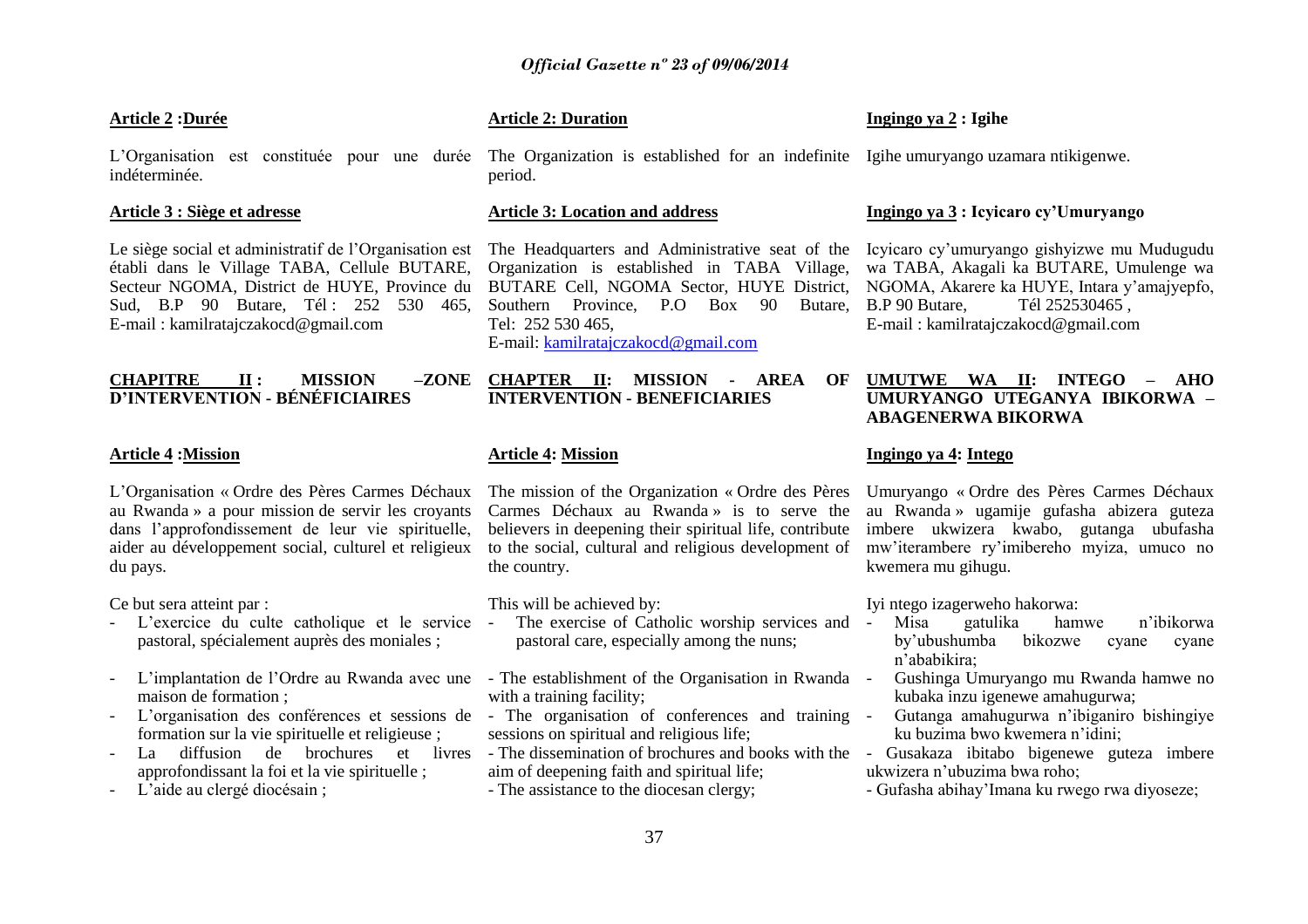- L'organisation d'activités favorisant le progrès - The Organisation of activities that promote human, - Gutegura ibikorwa byafasha mu iterambere humain, culturel, social et religieux.

#### **Article 5 :Zone d"intervention**

La zone d'intervention de l'Organisation est le The intervention area of the organization is Rwanda. d"autres pays.

#### **Article 6 :Bénéficiaires**

Les projets ou œuvres éventuels développés par l"Organisation sont offerts à toutes les personnes habitant au Rwanda qui en ont besoin, sans distinction de sexe, de provenance, de religion, de conditions sociales et économiques et désireuses de contribuer positivement à la mission de organization. l"Organisation.

#### **CHAPITRE III : MEMBRES**

#### **Article 7 :**

L"Organisation comprend les membres effectifs signataires des présents statuts et tous ceux qui adhèreront après avoir été liés par les voeux de religion à la Congrégation quel que soit leur lieu d"affectation au Rwanda.

#### **Article 8 :**

La qualité de membre se perd par le décès, le retrait volontaire ou l"exclusion pour violation des présents statuts ou du Règlement Intérieur de l"Organisation.

cultural, social and religious progress.

#### **Article 5: Area of intervention**

Rwanda. Toutefois son activité peut s'étendre à However, its activity can be extended to other countries.

#### **Article 6: Beneficiaries**

Any projects or works developed by the Organization are offered to all people living in Rwanda who need it, regardless of gender, origin, religion, social and economic conditions and willing to contribute positively to the mission of the

#### **CHAPTER III: MEMBERSHIP**

#### **Article 7:**

The Organization comprises signatories members hereof and all those who join after being bound by religious vows to the Congregation regardless of their place of employment in Rwanda.

#### **Article 8:**

Membership is lost by death, voluntary withdrawal or expulsion for violation of these statutes or Internal Regulations of the Organization.

rusange ry"abantu, umuco, imibereho no kwemera.

#### **Ingingo ya 5 : Aho umuryango uteganya ibikorwa**

Umuryango uteganya ibikorwa byawo mu Umuryango ushobora kwagurira ibikorwa byawo mu bindi bihugu.

#### **Article 6: Abagenerwabikorwa**

Ibikorwa byose cyangwa imishinga yose y"Umuryango igenewe abatuye mu Rwanda bose bakeneye ubufasha hatitawe ku gitsina, inkomoko, idini, urwego rw"ubutunzi cyangwa ubundi bushobozi bafite hagamijwe gusohoza intego z"Umuryango.

#### **UMUTWE WA III : ABANYAMURYANGO**

#### **Ingingo ya 7 :**

Umuryango ugizwe n"abanyamuryango bawushinze bashyize umukono kuri aya mategeko shingiro n"abandi bose bazawinjiramo bamaze kurahira kuzakorana n"Umuryango hatitawe aho imirimo yabo iherereye mu Rwanda.

#### **Ingingo ya 8 :**

Umuntu areka kuba umunyamuryango iyo apfuye, iyo asezeye ku bushake, iyo yirukanywe kuko atacyubahiriza aya mategeko shingiro cyangwa amabwiriza ngengamikorere y"umuryango.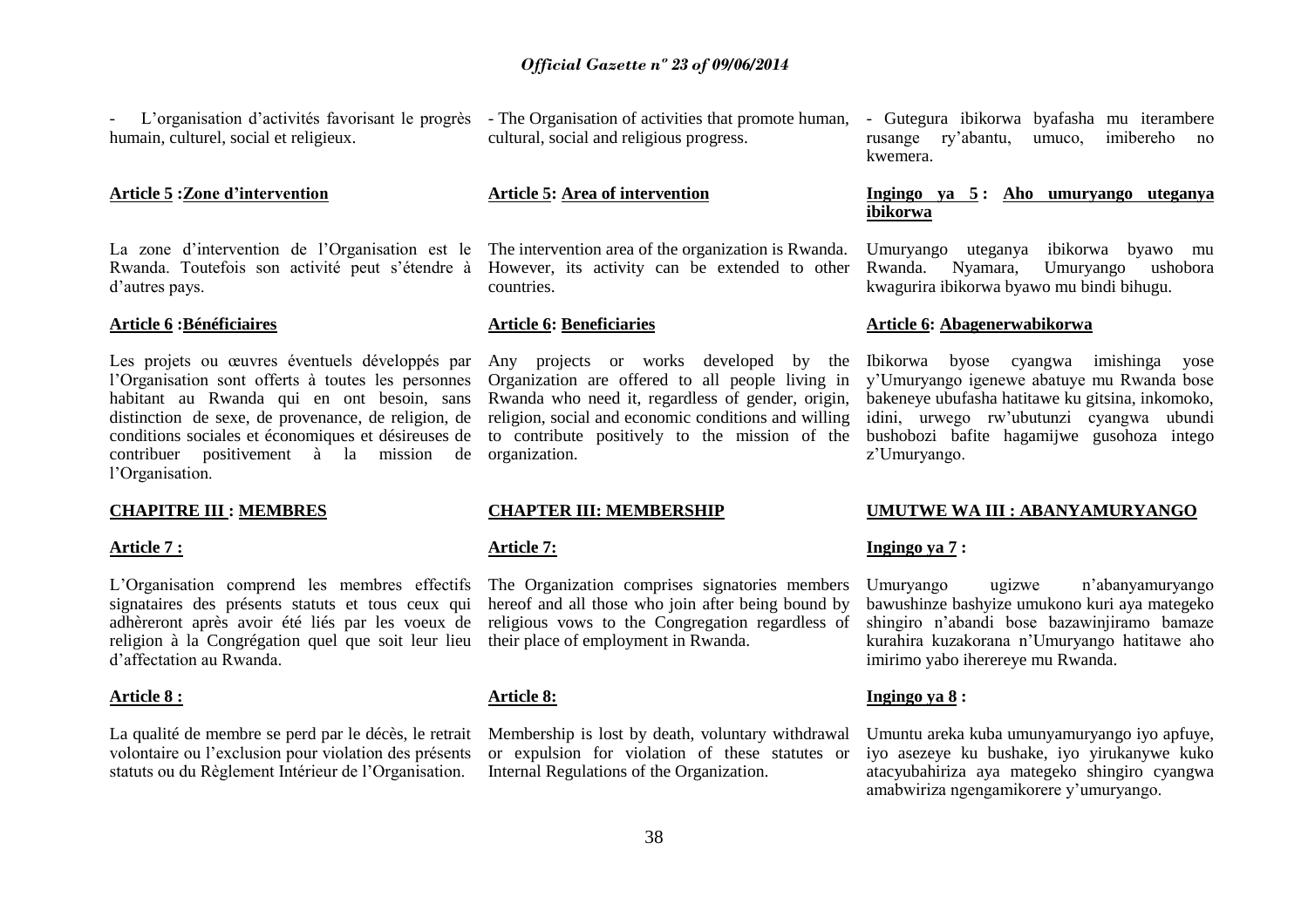Les modalités d'adhésion, de retrait volontaire et Membership rules, voluntary withdrawal and Amabwiriza yo kwinjira mu muryango, gusezera d"exclusion sont régies par le droit propre de la exclusion are governed by proper regulations of the Congrégation.

**CHAPITRE IV : STRUCTURE – COMPETENCE – ATTRIBUTIONS ORGANES CHAPTER IV: STRUCTURE - POWERS - FUNCTIONS OF ORGANS** 

#### **Article 9 :**

Les organes de l'Organisation sont :

- L"Assemblée Générale ;
- L"Organe administratif et d"audit financier ;
- L"Organe de résolution des conflits.

#### **Section 1 :De l"Assemblée Générale**

#### **Article 10 :**

L"Assemblée Générale est l"organe suprême de l"Organisation. Elle est composée de tous les membres effectifs de l"Organisation.

#### **Article 11 :**

Les attributions de l"Assemblée Générale:

- Elire et révoquer le Représentant Légal et les To elect and dismiss the Legal Representative and Secrétaire Trésorier ;
- présentés par les autorités à la fin de leur mandat ;
- les membres et les modifier si besoin est ;

Congregation.

#### **Article 9:**

The organs of the Organization are:

- The General Assembly;
- The administrative and financial audit Organ;
- The Organ of conflict resolution.

#### **Section One: The General Assembly**

#### **Article 10:**

The General Assembly is the supreme organ of the Inteko Rusange nirwo rwego rw"ikirenga Organisation. It is composed of all members of the rw"Umuryango. Igizwe n"abanyamuryango bose. Organisation.

#### **Article 11:**

The powers of the General Assembly are:

- Vices-Représentants Légaux, le Secrétaire Vice-Legal Representatives, the Executive Exécutif, le Secrétaire Exécutif Adjoint et le Secretary, the Deputy Executive Secretary and the Secretary-Treasurer;
- Examiner et approuver les rapports financiers Review and approve the financial reports submitted by the authorities at the end of their mandate;
- Etablir les prescriptions générales obligeant tous Establish the general requirements regarding all members and modify them if need be;

ku bushake cyangwa kwirukanwa akubiye mu mategeko bwite y"Umuryango.

#### **UMUTWE WA IV : INZEGO – UBUBASHA – INSHINGANO**

#### **Ingingo ya 9 :**

Inzego z"umuryango ni:

- Inteko Rusange;
- Urwego rushinzwe ubuyobozi n"ubugenzuzi bw"Imari;
- Urwego rushinzwe gukemura amakimbirane.

#### **Igice cya mbere: Inteko Rusange**

#### **Ingingo ya 10 :**

#### **Ingingo ya 11 :**

Inteko Rusange ifite ububasha bukurikira:

- Gushyiraho no kuvanaho Perezida na ba Visi-Perezida, Umunyamabanga nshingwabikorwa, Umunyamabanga nshingwabikorwa wungirije n"Umubitsi;
- Gusuzuma no kwemeza raporo y"umutungo yatanzwe n"abahagariye Umuryango igihe cyo gusoza manda yabo;
- Gushyiraho amabwiriza rusange areba abanyamuryango bose no kuyahindura mu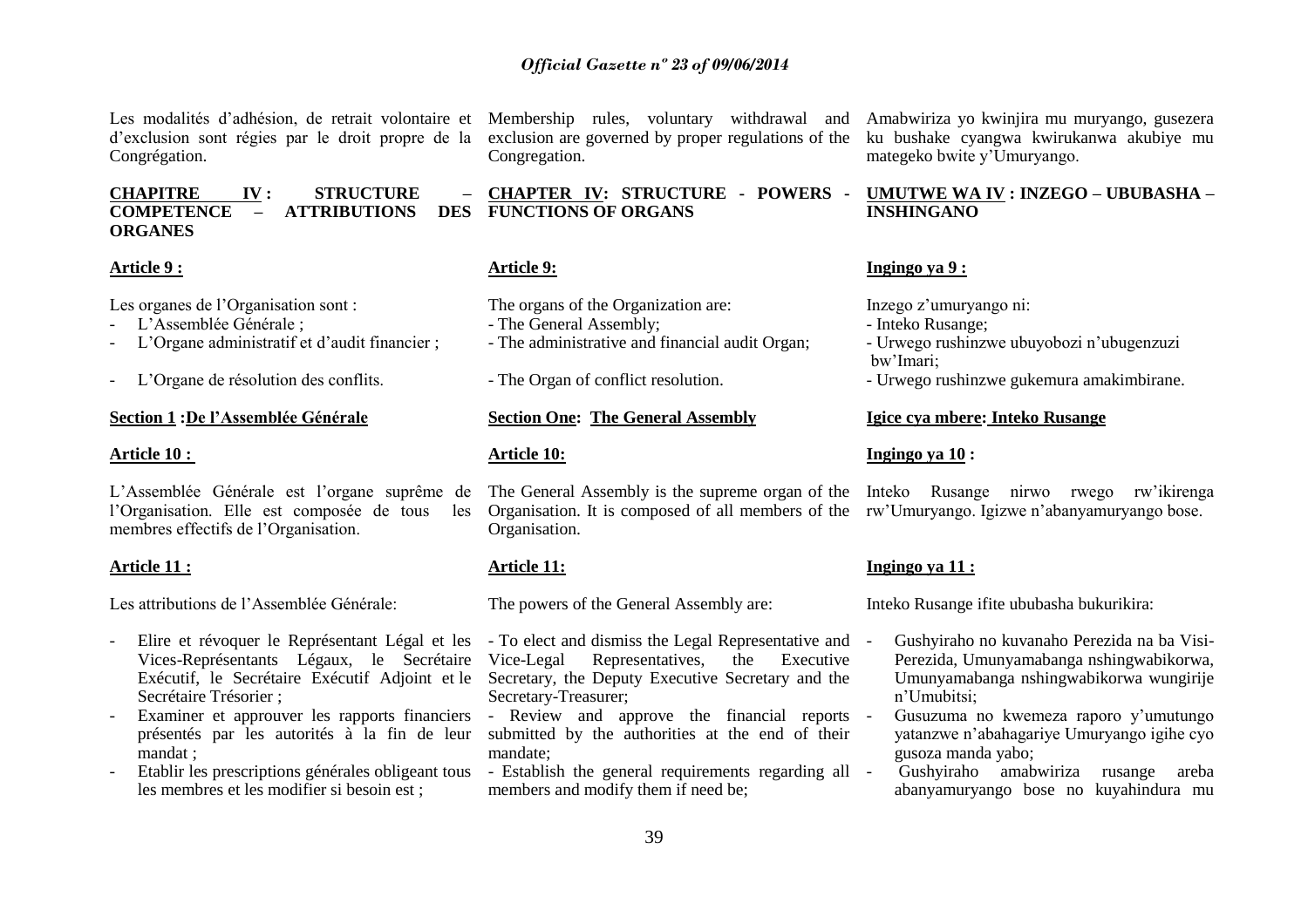- Déterminer les activités de l'Organisation ;
- Accepter les dons et legs ;
- Approuver les comptes annuels et le budget;
- l"Organisation;
- Dissoudre l"Organisation.

#### **Article 12:**

L"Assemblée Générale est convoquée et présidée par le Représentant Légal de l"Organisation.

Représentant Légal, l"Assemblée Générale est Représentants Légaux.

En cas d"absence ou d"empêchement simultané du Représentant légal et des Vice-Représentants légaux, l"Assemblée Générale sera convoquée par le membre délégué le plus âgé dans la profession. Pour la circonstance, l"Assemblée Générale élit en son sein un Président de session.

#### **Article 13 :**

L"Assemblée Générale ne délibère valablement que The General Assembly can only validly deliberate if si elle réunit 2/3 de ses membres. Si le quorum n'est it meets 2/3 of its members. If the quorum is not pas atteint, il est organisé une autre réunion dans le reached, another meeting is organized within 15 délai de 15 jours calendrier. Les délibérations seront calendar days. Deliberations will be valid by valables à la majorité absolue des membres absolute majority of the members present. présents.

#### **Article 14 :**

- Determine the activities of the Organization;

- Accept donations and bequests;
- Approve the annual accounts and the budget;
- Adopter les modifications des statuts de Adopt amendments to the Statutes of the Organization; - Dissolve the Organization.

#### **Article 12:**

The General Assembly is convened and chaired by the Legal Representative of the Organization.

En cas d"absence ou d"empêchement du In the absence or incapacity of the Legal convoquée et présidée par un des Vice-convened and chaired by one of the Vice Legal Representative, the General Assembly shall be Representatives.

In case of the absence or incapacity of the legal representative and the Vice Legal Representatives, the oldest member in the profession shall convene the General Assembly.

For the occasion, the General Assembly shall elect the President of session.

#### **Article 13:**

#### **Article 14:**

Pendant les réunions de l'Assemblée Générale, le During the meetings of the General Assembly, the Mu gihe cy'inama y'Inteko Rusange,

#### gihe bikenewe;

- Kwemeza ibikorwa by"Umuryango;
- Kwemera impano n"indagano;
- Kwemeza ingengo y"imari n"inyandiko z"uko amafaranga y"Umuryango yakoreshejwe mu mwaka;
- Kwemeza ihindurwa ry"amategeko agenga Umuryango;
- Gusesa Umuryango.

#### **Ingingo ya 12 :**

Inteko Rusange ihamagazwa kandi ikayoborwa na Perezida w"Umuryango.

Mugihe adahari cyangwa atabishoboye, bikorwa n"umwe mu ba Visi-Perezida b"Umuryango.

Iyo Perezida na ba Visi-Perezida bose badahari cyangwa batabishoboye, Inteko Rusange ihamagazwa n"umunyamuryango mukuru mu myaka.

Icyo gihe, abagize Inteko Rusange bitoramo Perezida w"inama.

#### **Ingingo ya 13:**

Inteko Rusange iterana kandi igafata ibyemezo iyo 2/3 by"abanyamuryango bahari. Iyo uwo mubare utagezweho, indi nama itumizwa mu minsi 15. Icyo gihe, Inteko Rusange iraterana kandi ifata ibyemezo ku bwiganze bw"amajwi y"abanyamuryango bahari.

#### **Ingingo ya 14:**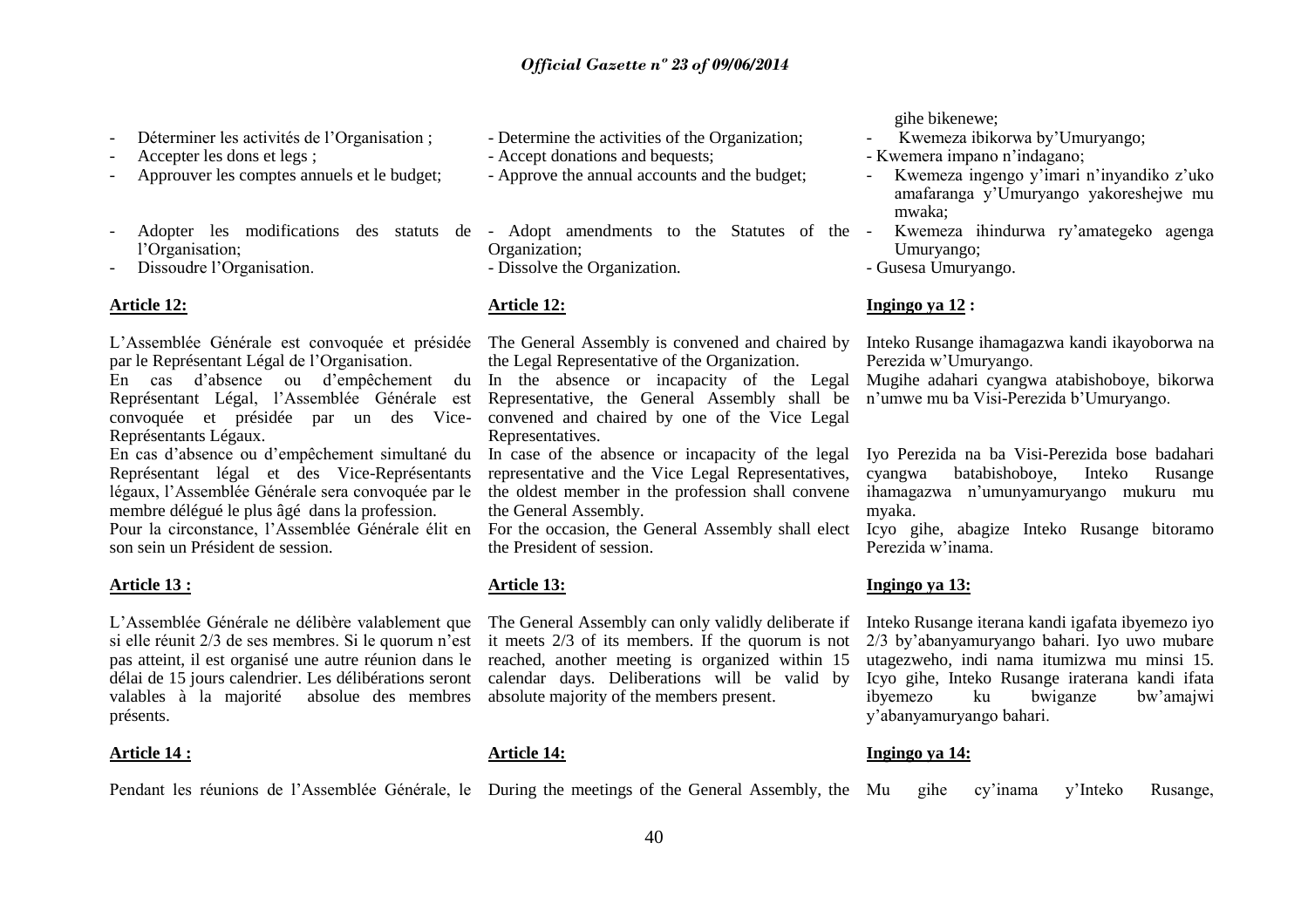Secrétaire Exécutif est le rapporteur de la réunion. Les procès-verbaux des réunions sont signés par le Président ou son remplaçant et par le rapporteur de la réunion.

#### **Section 2 :Organes administratifs**

#### **Article 15:**

Les organes administratifs sont le Conseil d"administration et le Comité exécutif.

#### **a) Du Conseil d"Administration**

#### **Article 16 :**

Le Conseil d"Administration est composé de:

- Le Président du Conseil d"Administration qui est également le Représentant Légal de l'Organisation;
- Les Vice Présidents du Conseil d"Administration qui sont aussi les Vice-Représentants Légaux de l"Organisation ;
- Le Secrétaire Exécutif, qui est en même temps son rapporteur.

#### **Article 17 :**

Les modalités de désignation, de révocation du Représentant Légal et des Vice-Représentants Légaux sont régies par le droit propre de l'« Ordre des Pères Carmes Déchaux au Rwanda ».

Executive Secretary is the rapporteur of the meeting. Minutes of the meetings are signed by the President or his deputy and the rapporteur of the meeting.

#### **Section 2: Administrative Organs**

#### **Article 15:**

Administrative bodies are the Board of Directors and the Executive Committee.

#### **a) The Board of Directors**

#### **Article 16:**

The Board of Directors is composed of:

- The Chairman of the Board of Directors, who is also the Legal Representative of the Organization;
- The Vice Chairmen of the Board of Directors who are also the Vice-Legal Representatives of the Organization;
- rapporteur.

#### **Article 17:**

The terms of appointment, dismissal of the Legal Representative and Vice-Legal Representatives are governed by the proper law of the organization « Ordre des Pères Carmes Déchaux au Rwanda ».

Umunyamabanga Nshingwabikorwa niwe uba umwanditsi.

Inyandikomvugo z"inama zishyirwaho umukono na Perezida cyangwa uwamusimbuye hamwe n"umwanditsi.

#### **Igice cya kabiri: Inzego z"ubutegetsi**

#### **Ingingo ya 15 :**

Inzego z"ubutegetsi z"umuryango zigizwe n"Inama y"Ubutegetsi hamwe na Komite Nyobozi.

#### **a) Inama y"Ubutegetsi**

#### **Ingingo ya 16 :**

Inama y"Ubutegetsi igizwe na:

- Umuyobozi w"Inama y"Ubutegetsi ariwe Perezida w"Umuryango;
- Abayobozi bungirije b"Inama y"Ubutegetsi ari nabo ba Perezida bungirije b"Umuryango;
- The Executive Secretary, who is also the Umunyamabanga Nshyingwabikorwa ari nawe umwanditsi w"Inama.

#### **Ingingo ya 17 :**

Uburyo bwo gushyiraho no kuvanaho Perezida na ba Perezida bungirije b"Umuryango bugenwa n"amategeko bwite y"Umuryango wa « Ordre des Pères Carmes Déchaux au Rwanda ».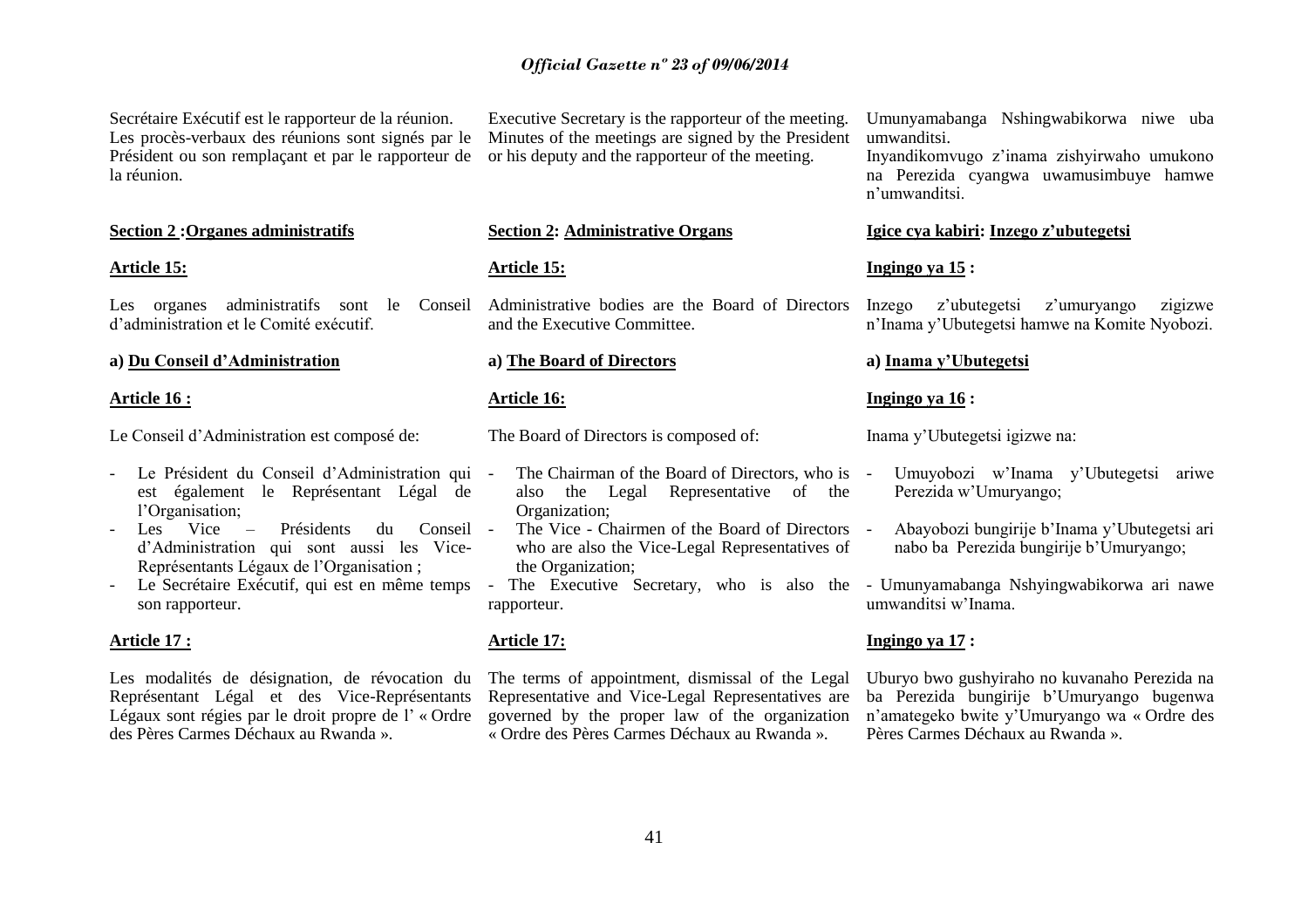#### **Article 18 :**

Le Représentant Légal et les deux Vice-The Legal Representative and the two Vice-Legal Représentants Légaux Suppléants sont élus par l"Assemblée Générale à la majorité absolue des membres présents pour un mandat de trois ans renouvelable autant que l"Assemblée Générale le décide.

#### **Article 19 :**

suivantes : responsibilities:

- Assister le Représentant Légal dans la Assist the Legal Representative in the gouvernance de l"Organisation;
- Traiter les questions prévues par le droit propre et universel de la Congrégation;
- Mettre à exécution les décisions et les recommandations de l"Assemblée Générale;
- Gérer le patrimoine de l"Organisation;
- Préparer les projets du budget annuel et les Prepare drafts of the annual budget and the rapports d"exécution y relatifs ;
- Règlement d"Ordre Intérieur ;
- Négocier les dons et legs avec les partenaires.

#### **Article 20:**

Le Conseil d"Administration siège deux fois par an The Board meets twice a year at the call of the sur convocation du Président et autant de fois en session extraordinaire que l'intérêt de l'Organisation session when the Organization's interest requires. l'exige.

#### **Article 18:**

Representatives are elected by the General Assembly by an absolute majority of the members present for a term of three years renewable as many times as the General Assembly decides.

#### **Article 19:**

Le Conseil d"Administration a les attributions The Board of Directors has the following Inama y"Ubutegetsi ifite inshingano zikurikira:

- governance of the Organization;
- Address issues provided by the proper and universal law of the Congregation;
- To implement the decisions and recommendations of the General Assembly;
- Manage the property of the Organization;
- execution reports;
- Proposer des modifications des statuts et du Propose amendments to the Statutes and Internal Regulations;
	- Negotiate with partners for gifts and bequests.

#### **Article 20:**

President and as many times as possible in special

#### **Ingingo ya 18:**

Perezida n"aba Perezida bungirije babiri batorwa n"Inteko Rusange ku bwiganze bw"amajwi, batorerwa manda y"imyaka itatu ishobora kwongerwa igihe cyose byemejwe n"Inteko Rusange.

#### **Ingingo ya 19:**

- Kwunganira Perezida mu buyobozi bw"Umuryango;
- Gukemura ibibazo byihariye nkuko biteganyijwe n"amategeko bwite kandi rusange y"Umuryango;
- Gushyira mu bikorwa ibyemezo n"amabwiriza by"Inteko Rusange;
- Gucunga umutungo w"Umuryango;
- Gutegura ingengo y"imali na raporo y"ibyakozwe mu mwaka urangiye;
- Kwerekana ibigomba guhinduka mu mategeko shingiro cyangwa amabwiriza ngengamikorere y"Umuryango;
- Kugirana imishyikirano n"abaterankunga ku mpano n"indagano;

#### **Ingingo ya 20:**

Inama y"Ubutegetsi iterana kabiri mu mwaka ihamagajwe na Perezida, iterana kandi mu nama zidasanzwe inshuro nyinshi zishoboka iyo bibaye ngombwa.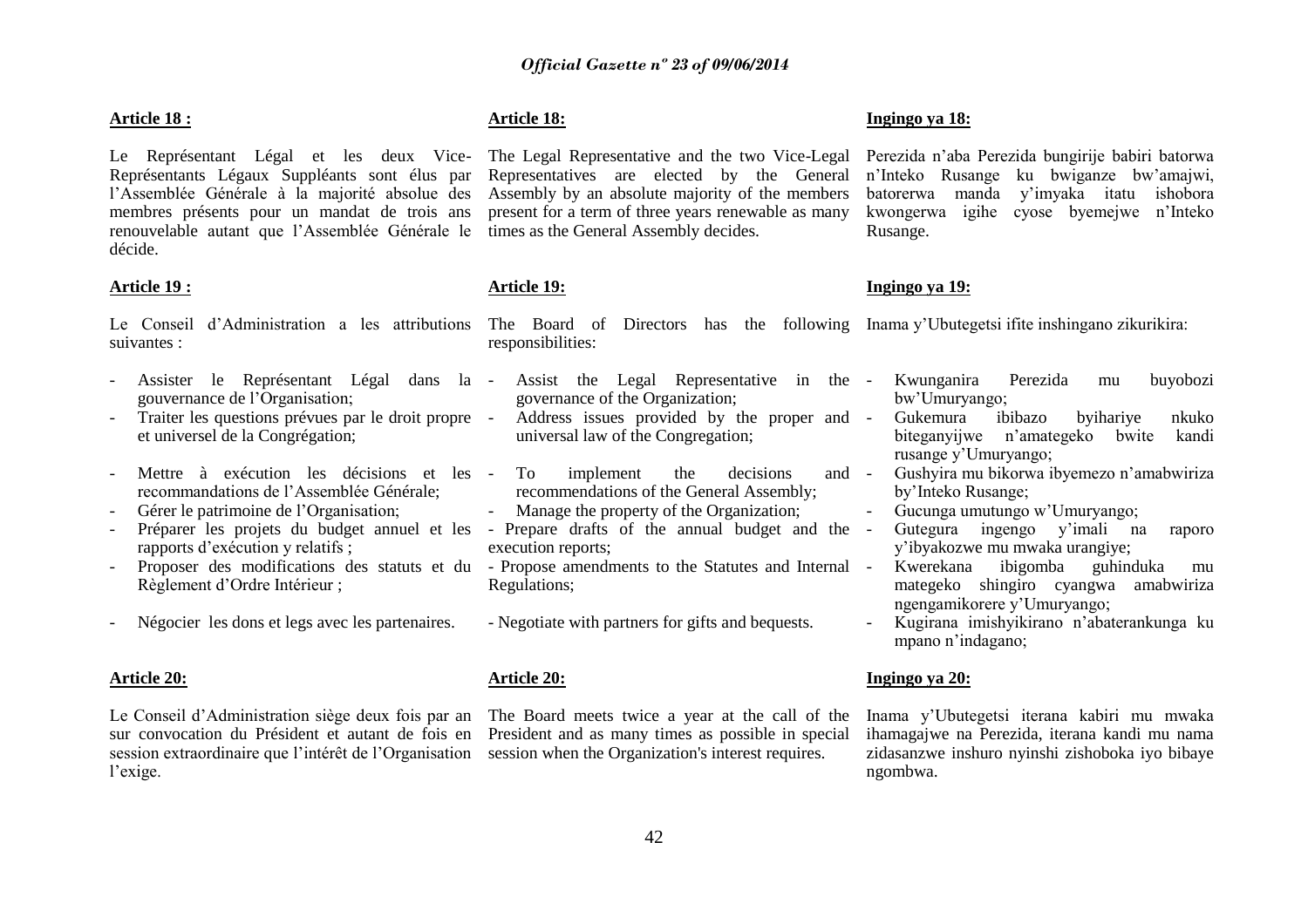En cas d"absence ou d"empêchement du Président, le Conseil d"Administration est convoqué par un des Vice –Présidents.

Il siège valablement lorsque la majorité absolue de It sits properly when an absolute majority of membres est atteinte.

Les décisions sont prises par la majorité absolue des membres présents. En cas de parité de voix, celle du Président compte double.

#### **b) Comité Exécutif**

#### **Article 21 :**

Le Comité Exécutif est composé d'un Secrétaire exécutif et d"un Secrétaire - Trésorier.

#### **Article 22 :**

Le Comite Exécutif est chargé de coordonner les activités de l"Organisation. Il est notamment chargé de :

- Assurer la gestion courante des activités de Ensure the ongoing management of the l"Organisation;
- Exécuter les décisions et les recommandations du Conseil d"Administration et répondre de ses activités devant ce dernier;
- Soumettre au Conseil d"Administration le plan d"activités, le budget, ainsi que le rapport de gestion;
- Exécuter les directives données par le Conseil d"Administration pour la gestion de tout le patrimoine de l"Organisation;
- Superviser la rédaction des rapports d'activité de l"Organisation;
- Assurer la conservation des archives de Ensure the preservation of records of the Gucunga neza ibitabo bikubiyemo amakuru l'Organisation;
- 

Board of Directors is convened by one of the Vice-**Presidents** 

members is reached.

Decisions are taken by an absolute majority of the members present. In case of equality of votes, the Chairman"s counts double.

#### **b) Executive Committee**

#### **Article 21:**

The Executive Committee is composed of the Executive Secretary and the Secretary - Treasurer.

#### **Article 22:**

The Executive Committee is responsible for Komite Nyobozi ishinzwe gutunganya ibikorwa coordinating the activities of the Organization. It is by"Umuryango. Byumwihariko ishinzwe: responsible for:

Organization's activities;

- Implement the decisions and recommendations of the Board and give report of activities to the Board;

- Submit to the Board the action plan, the budget, - Gushyikiriza Inama y'Ubutegetsi gahunda as well as the management report;

- Run the directives given by the Board for the Organization;

activity reports;

- Organization;
- Traiter toute correspondance relative aux Process all correspondence relating to the activities Kwita ku butumwa bwose bufitanye isano

In the absence or incapacity of the President, the Mugihe Perezida adahari cyangwa atabishoboye, Inama y"Ubutegetsi itumizwa n"umwe mu ba Visi-Perezida b"Umuryango.

> Inama iterana uko bikwiye iyo hari ubwiganze busesuye bw"abagize Inama y"Ubutegetsi.

Ibyemezo bifatwa hakurikijwe ubwiganze bw"abitabiriye inama. Iyo amajwi angana, irya Perezida rigira uburemere bw"abiri.

#### **b) Komite Nyobozi**

#### **Ingingo ya 21:**

Komite Nyobozi igizwe n"Umunyamabanga Nshyingwabikorwa hamwe n"Umubitsi.

#### **Ingingo ya 22:**

- Kwita ku micungire ya buri munsi y"umuryango;
- Gushyira mu bikorwa ibyemezo n"ibyifuzo by"Inama y"Ubutegetsi no guha raporo y"ibikorwa Inama y"Ubutegetsi;

y"ibikorwa, ingengo y"imari na raporo y"imicungire y"Umuryango;

management of all the assets of the n"Inama y"Ubutegetsi hagamijwe gucunga neza - Gushyira mu bikorwa amabwiriza atanzwe umutungo w"Umuryango;

- Supervise the drafting of the Organization's - Gukurikirana itegurwa rya raporo z'ibikorwa by"Umuryango;

- arebana n"ibikorwa by"Umuryango;
-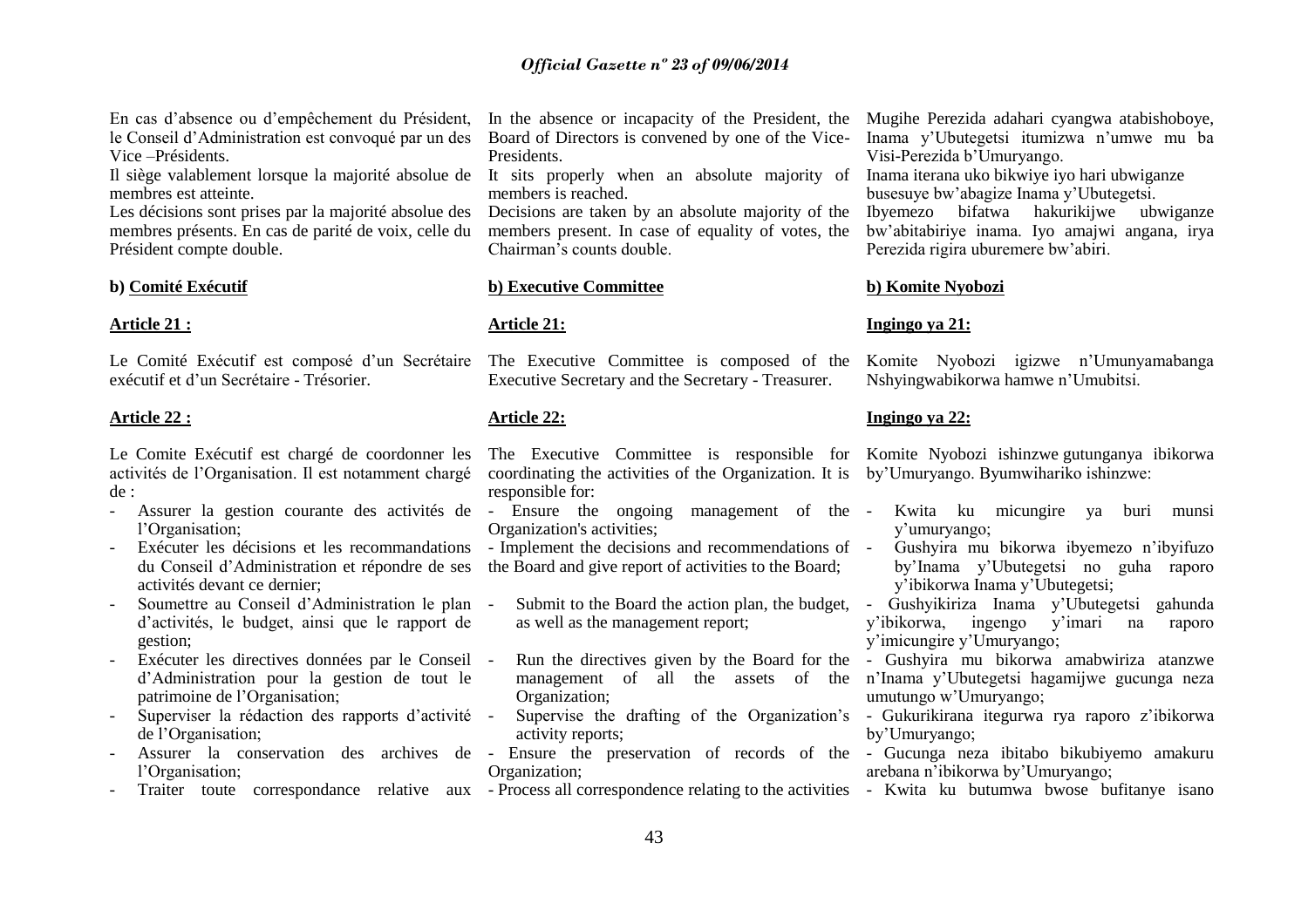activités de l"Organisation;

- Mener des contacts nécessaires pour la Conduct the necessary contacts for the fundraising recherche de financement des activités de of the activities of the Organization; l'Organisation;
- Servir de liaison entre l"Organisation et ses partenaires nationaux et internationaux;

#### **Article 23 :**

Les membres du Comité exécutif sont élus par les membres de l"Assemblée Générale à la majorité absolue des voix des membres présents.

Ils sont élus pour un mandat de trois ans renouvelable autant que l"Assemblée Générale le décide.

#### **Article 24 :**

Les modalités de fonctionnement du Comité Exécutif et la description détaillée des tâches de chacun des ses membres sont fixées par le Règlement d"Ordre Intérieur.

#### **CHAPITRE V: CRITÈRES DE CHOIX ET DE PERTE DE QUALITÉ DE DIRIGEANT**

#### **Article 25 :**

Le Représentant Légal et les Vices Représentants Légaux de l"Organisation doivent remplir les conditions suivantes pour être choisis :

- Répondre aux modalités de désignation régies par le droit propre de l" « Ordre des Pères Carmes Déchaux au Rwanda »,

of the Organization;

- - Serve as a liaison between the organization and its national and international partners;

#### **Article 23 :**

Members of the Executive Committee are elected by the General Assembly by an absolute majority vote of the members present.

They are elected for a term of three years renewable provided that the General Assembly decides.

#### **Article 24:**

The operating procedures of the Executive Committee and the detailed job description of each its members are determined by the Internal Rules Regulations.

**CHAPTER V: CRITERIA FOR THE APPOINTMENT AND REVOCATION OF LEGAL REPRESENTATIVES**

#### **Article 25:**

The Legal Representative and the Vice-Legal Representatives of the Organization must meet the kuzuza ibikurikira kugirango bemerwe: following conditions to be appointed:

- Comply with the terms of designation governed - Kwuzuza ibisabwa n'amategeko bwite by the proper law of « Ordre des Pères Carmes Déchaux au Rwanda »,

n"ibikorwa by"Umuryango;

- Gushakisha abaterankunga bashobora gushyigikira ibikorwa by"Umuryango;

- Kuba umuhuza hagati y"Umuryango n"abafatanya bikorwa bawo bo mu gihugu n"abo hanze y'igihugu;

#### **Ingingo ya 23 :**

Abagize Komite Nyobozi batorwa n"Inteko Rusange ku bwiganze bw"amajwi y"abitabiriye amatora.

Batorerwa manda y"imyaka itatu ishobora kwongerwa igihe cyose Inteko Rusange ibyemeje.

#### **Ingingo ya 24:**

Imikorere ya Komite Nyobozi n"urutonde rw"inshingano za buli wese mubagize Komite Nyobozi biteganyijwe mu mabwiriza ngengamikorere y"Umuryango.

#### **UMUTWE WA V : IBISABWA MU GUHITAMO CYANGWA GUSEZERERA ABAHAGARARIYE UMURYANGO**

#### **Ingingo ya 25 :**

Perezida n"aba Perezida bungirije bagomba

- agenga umuryango « Ordre des Pères Carmes Déchaux au Rwanda »,
- Répondre aux conditions prévues par les Comply with the requirements of Article 27 of the Kwuzuza ibisabwa n'ingingo ya 27y'Itegeko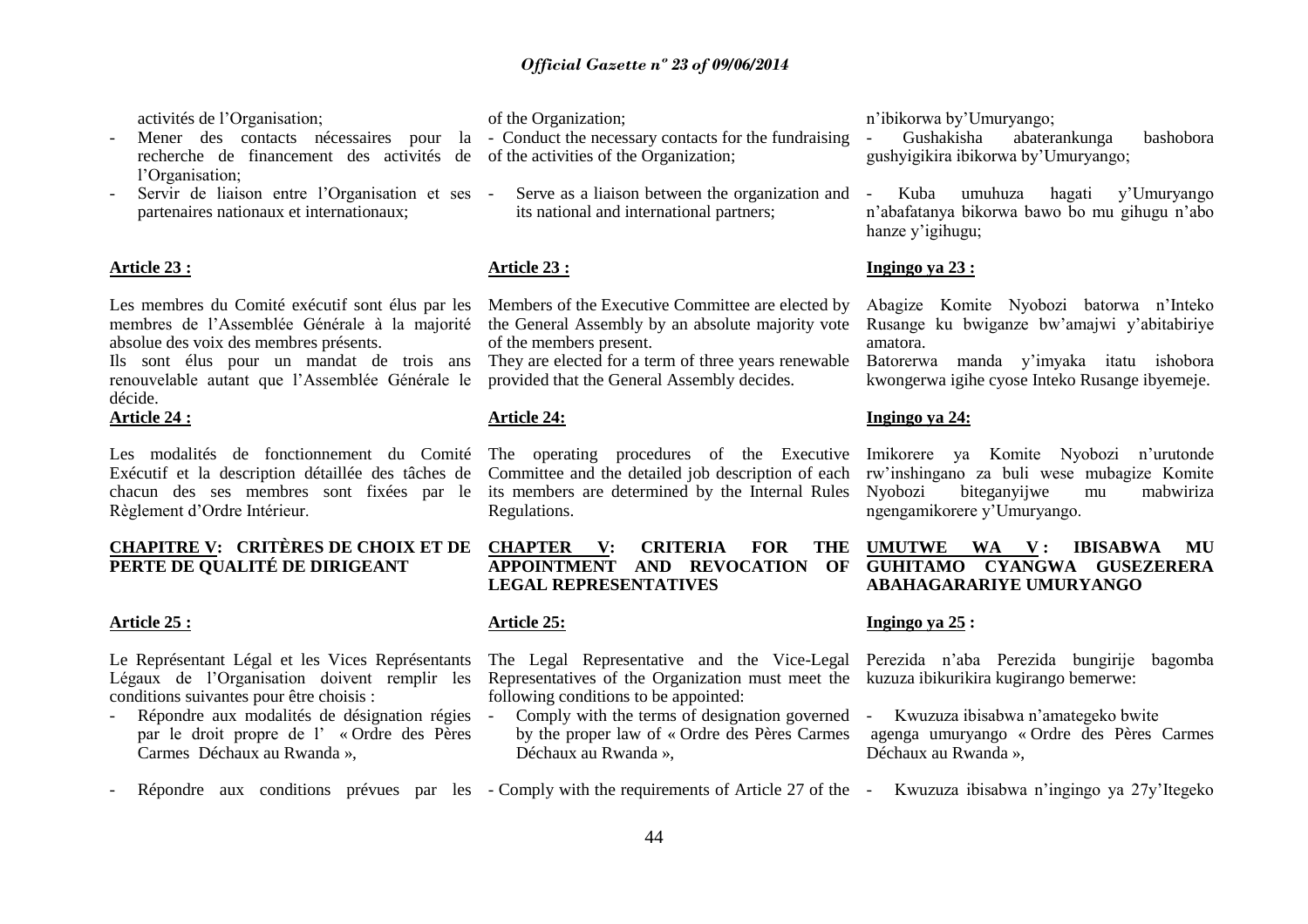du 17/02/2012 portant organisation et fonctionnement des Organisations fondées sur la religion et fournir notamment la preuve matérielle de n'avoir pas fait l'objet de l'une des condamnations pénales énumérées à cet article.

#### **Article 26 :**

Le Représentant Légal et les Vice-Représentants Légaux suppléants perdent cette qualité par la démission volontaire, la révocation ou suite à l"une des condamnations dont il est fait allusion à l"article précédent.

#### **CHAPITRE VI: PATRIMOINE**

#### **Article 27:**

Le patrimoine de l"Organisation est constitué par la rémunération du travail accompli par les membres, les bénéfices réalisés par leurs entreprises et leurs activités, les dons et legs faits à la Congrégation.

#### **Article 28 :**

L"Organisation a la capacité d"acquérir, de posséder, de jouir, d"administrer, d"aliéner des biens, meubles et immeubles nécessaires à la réalisation de son objet.

Deux signatures conjointes sont requises pour le retrait des fonds.

dispositions de l"article 27 de la Loi No 06/2012 Law No. 06/2012 of 17/02/2012 establishing the organization and functioning of religious-based organizations and provide the evidence of not having been subject to one of the crimes listed in this article.

#### **Article 26:**

The Legal Representative and the Vice-Legal Representatives lose their position by voluntary resignation, revocation or by being subject to one of the crimes mentioned in the previous article.

#### **CHAPTER VI: THE ASSETS**

#### **Article 27:**

The assets of the Organization are constituted by remuneration for work done by the members, profits of their companies and their activities, donations and bequests offered to the Congregation.

#### **Article 28:**

The Organization has the ability to acquire, possess, enjoy, manage, and dispose of movable and immovable property necessary to achieve its purpose.

Two joint signatures are required for withdrawal of funds.

No 06/2012 ryo kuwa 17/02/2012 rigena imitunganyirize n"imikorere by"imiryango ishingiye ku idini no gutanga ikimenyetso gihamya ko utigeze uhanirwa kimwe mu byaha bivugwa muri iyo ngingo.

#### **Ingingo ya 26:**

Perezida na ba Visi-Perezida b"Umuryango bava ku myanya yabo iyo beguye ku bushake, bavanyweho cyangwa bahamijwe na kimwe mu byaha bivugwa mu ngingo ibanza.

#### **UMUTWE WA VI : UMUTUNGO**

#### **Ingingo ya 27:**

Umutungo w"Umuryango ugizwe n"inyungu zituruka ku mirimo yakozwe n"abanyamuryango, umusaruro uva mu bigo by"ubucuruzi no mu bikorwa by"Umuryango, impano n"imfashanyo zinyuranye byakiriwe n"Umuryango.

#### **Ingingo ya 28:**

Umuryango ufite ubushobozi bwo kugira imitungo, kuyitunga, kuyikoresha, kuyigurisha, iyi mitungo yaba igizwe n"ibintu byimukanwa n"ibitimukanwa Umuryango ukeneye kugirango ugere ku ntego zawo.

Inyandiko zisohora amafaranga zigomba gushyirwaho umukono byibuze n"abantu babiri.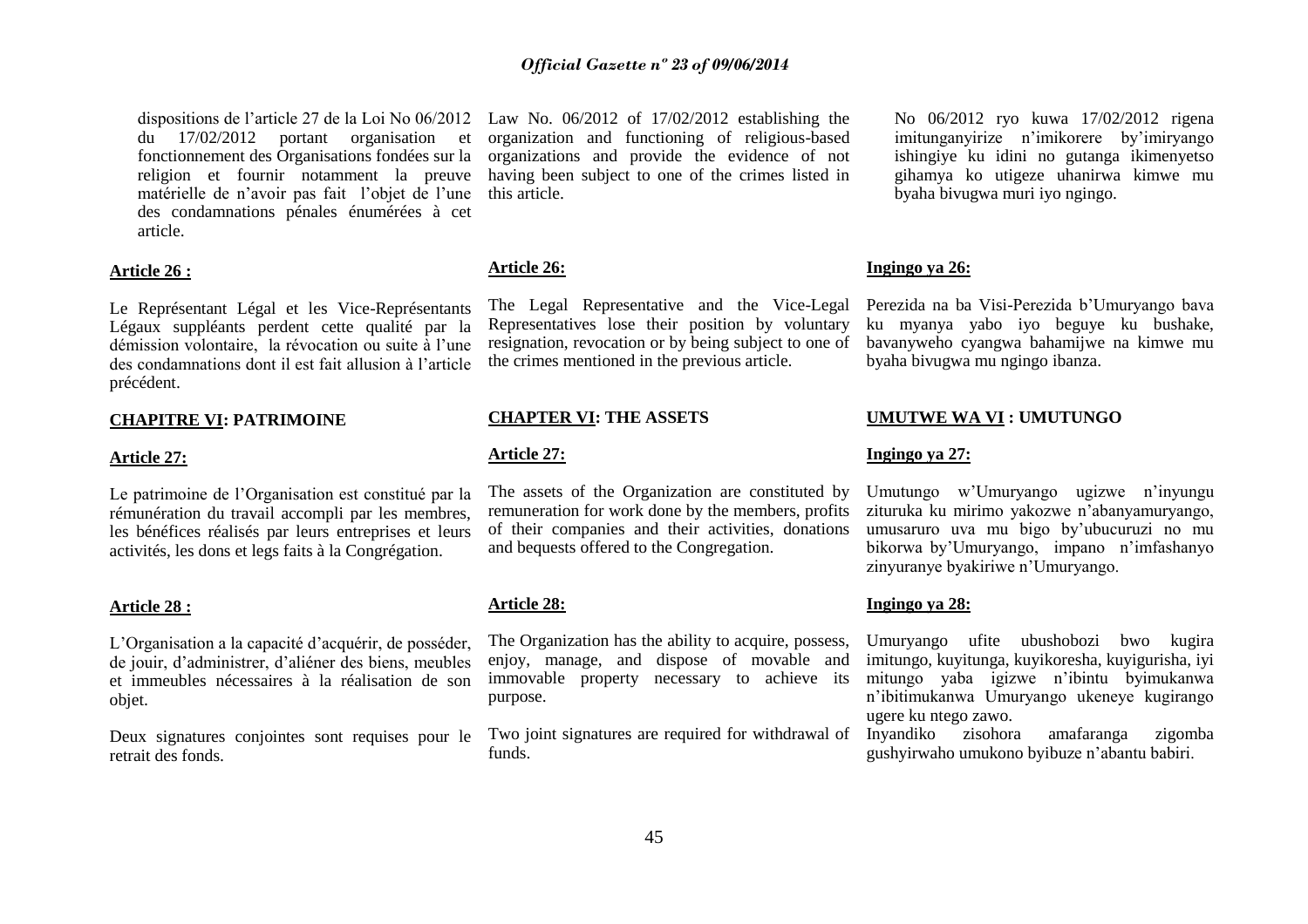#### **Article 29 :**

L"Organisation peut exercer, à titre accessoire, des activités commerciales et industrielles pour atteindre ses objectifs par le soutien de ses œuvres, mais elle ne peut pas distribuer des dividendes à ses membres.

#### **Article 30 :**

Les actes de disposition des biens ne peuvent être effectués que par le Conseil d"Administration qui en reçoit mandat de l"Assemblée Générale.

#### **Article 31 :**

Les biens de l"Organisation sont sa propriété exclusive.

Elle affecte ses ressources à tout ce qui concourt directement ou indirectement à la réalisation de son objet.

Aucun membre ne peut s"en arroger le droit de possession ni en exiger une part quelconque en cas de retrait volontaire, d"exclusion ou de dissolution de l"Organisation.

#### **Article 32 :**

Un membre ayant contracté une dette ou un A member who has got a loan or engaged himself engagement sans l"autorisation écrite des ses supérieures en est et en reste responsable, même après retrait volontaire ou exclusion de la Congrégation. Il en répond éventuellement devant la answers before court, if necessary. justice s'il y a lieu.

#### **Article 29:**

The Organization may exercise ancillary commercial and industrial activities to achieve its objectives by supporting its works, but it cannot distribute dividends to its members.

#### **Article 30:**

Acts of disposition of the property are only performed by the Board of Directors after receiving the mandate of the General Assembly.

#### **Article 31:**

exclusively.

It allocates its resources to everything that contributes directly or indirectly to the attainment of its objectives.

No member may claim the right to possession or to demand a share in any case of voluntary withdrawal, exclusion or dissolution of the Organization.

#### **Article 32:**

without a written permission of his superiors is and remains responsible even after voluntary withdrawal or exclusion from the Congregation. He even

#### **Ingingo ya 29:**

Umuryango ushobora gukora ibikorwa by"ubucuruzi n"inganda kugirango ugere ku ntego zawo ariko nta nyungu z"ubucuruzi abanyamuryango bemerewe kugabana.

#### **Ingingo ya 30:**

Gusohora umutungo mu mitungo rusange y"Umuryango bikorwa gusa n"Inama y"Ubutegetsi nayo ibyemerewe n"Inteko Rusange.

#### **Ingingo ya 31:**

The property of the Organization belongs to it Umutungo w'Umuryango n'umutungo wawo bwite.

> Umuryango ugenera umutungo wawo ibikorwa byose byatuma ugera ku ntego zawo ku buryo buziguye cyangwa butaziguye.

> Nta munyamuryango ushobora kuwiyitirira cyangwa ngo agire icyo asaba igihe asezeye ku bushake, iyo yirukanywe cyangwa iyo Umuryango usheshwe.

#### **Ingingo ya 32**

Umunyamuryango wahawe inguzanyo cyangwa ufite ibindi yiyemeje atabiherewe uburenganzira bwanditse n"abamukuriye abyirengera ubwe nubwo byaba nyuma yuko yasezeye cyangwa yirukanwe mu muryango. Anakurikiranwa imbere y"urukiko iyo biri ngombwa.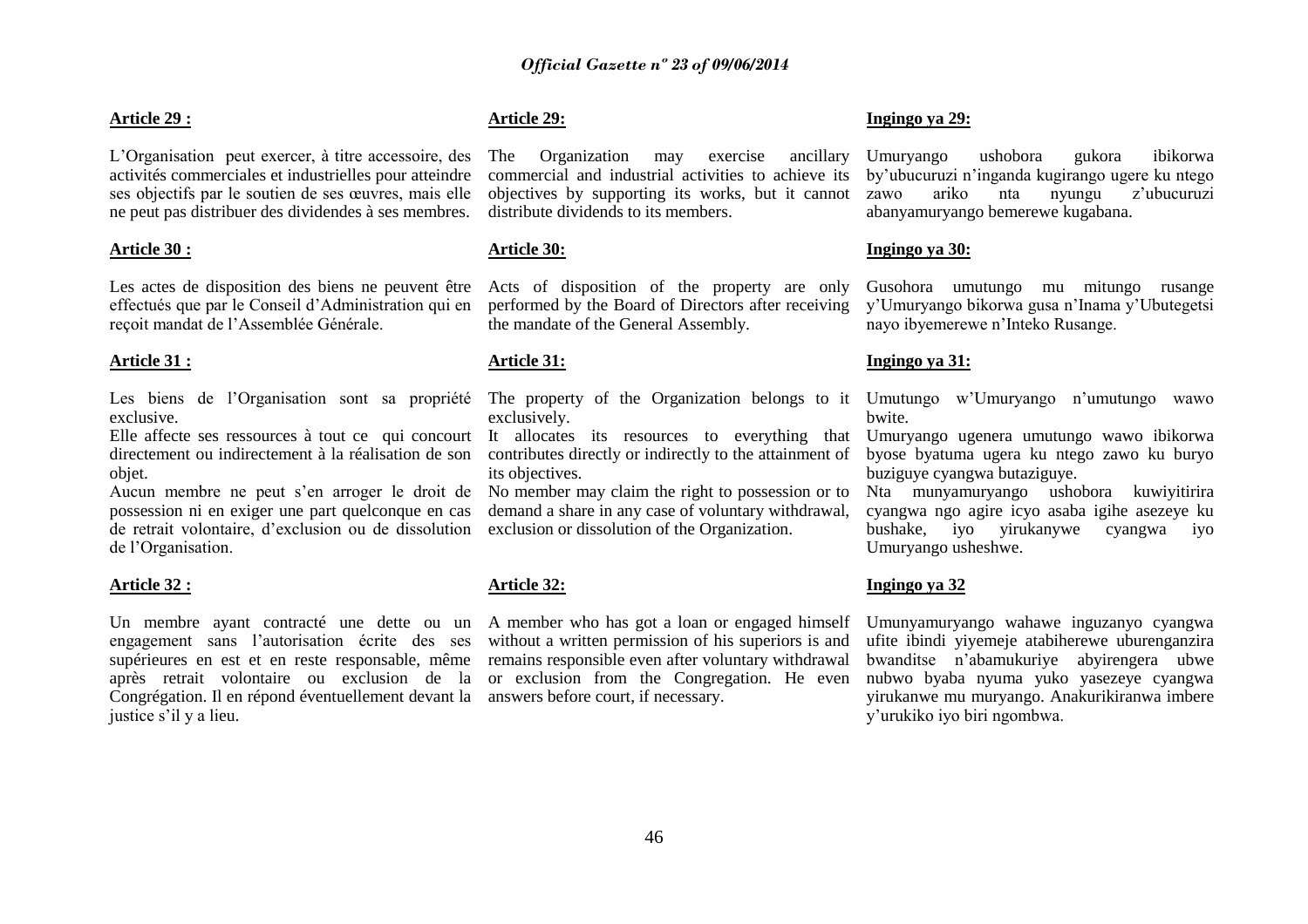#### **CHAPITRE VII : COMPTES L"ORGANISATION** DE CHAPTER VII: ACCOUNTS OF **ORGANIZATION UMUTWE WA VII: IMARI Y"UMURYANGO**

#### **Article 33 :Commission financière**

L"Assemblée Générale élit à la majorité absolue de ses membres un membre de l"Organisation en qualité de commissaire aux comptes.

Il a pour mission de contrôler en tout temps la He controls at any time the financial management of Afite inshingano zo kugenzura buri gihe gestion financière de l"Organisation.

Il a accès, sans déplacement des livres, à toutes les He has access to the books and all accounting écritures comptables de l"Organisation.

A la fin de chaque exercice, il dresse un rapport qui At the end of each financial year, he prepares a est soumis à l"appréciation de l"Assemblée report that is submitted to the General Assembly. Générale.

de trois ans renouvelable autant de fois que renewable as many times as the General Assembly l"Assemblée Générale le décide.

#### **Article 34 : Audit financier**

commissaire aux comptes, l"Assemblée Générale peut exiger un rapport d"audit externe sur la gestion financière fait par une personne compétente et expérimentée appartenant à la Congrégation « Ordre des Pères Carmes Déchaux » mais n"appartenant pas à la Congrégation oeuvrant au Rwanda. Rwanda.

#### **Article 33: Financial commission**

The General Assembly elects on an absolute majority of its members, a member of the Organization as a financial auditor.

the Organization.

records of the Organization, without moving them.

Le commissaire aux comptes est élu pour un mandat The auditor is elected for a term of three years decides.

#### **Article 34: Financial audit**

En marge et en complément au rapport du Beside and supplement to the report of the auditor, Uretse raporo y'umugenzuzi w'imari, Inteko the General Assembly may require an external audit Rusange ishobora gusaba impuguke ibifitiye report on financial management, prepared by a ubumenyi n"inararibonye ituruka mu muryango competent and experienced person belonging to the « Ordre des Pères Carmes Déchaux » ariko itari Congregation « Ordre des Pères Carmes Déchaux » iyo mu Rwanda gukora raporo y"imicungire but not belonging to the Congregation working in y'imari.

## **Ingingo ya 33: Akanama k"ubugenzuzi**

## **bw"umutungo**

Inteko Rusange itora, ku bwiganze bw"amajwi, umwe ma banyamuryango bayo nk"umugenzuzi w"imari.

imicungire y"imari y"umuryango.

Afite uburenganzira bwo kureba mu bitabo n'inyandiko z'ibaruramari z'umuryango ariko atabitwaye hanze y"aho byagenewe kubikwa.

Buri mpera y"umwaka ategura raporo y"imari ashyikiriza Inteko Rusange.

Umugenzuzi w"imari atorerwa manda y"imyaka itatu ishobora kwongerwa igihe cyose Inteko Rusange ibyemeje.

#### **Ingingo ya 34: Igenzura ry"umutungo**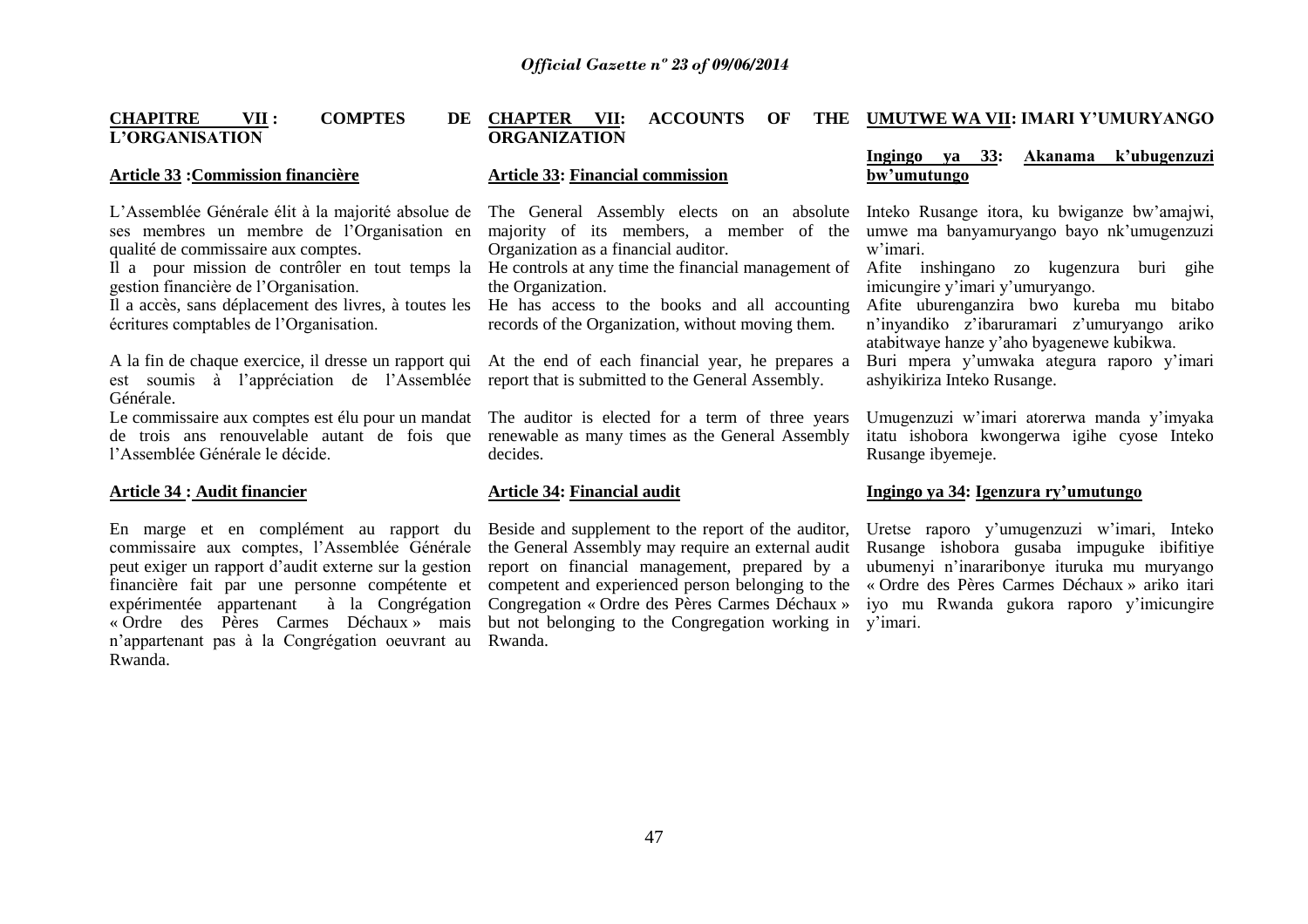# **DE RESOLUTION DES CONFLITS**

#### **Section 1 :De l"organe de résolution des conflits**

#### **Article 35 :**

L"organe de résolution des conflits est composé de :

- Le Représentant Légal.
- Les Vice-Représentants Légaux,
- Le Secrétaire Exécutif qui en est le rapporteur ;

#### **Section 2 :Des mécanismes de résolutions des Section 2: Mechanisms for dispute resolution conflits**

#### **Article 36 :**

Chaque membre ou chaque organe de l"Organisation peut lui soumettre le cas portant atteinte à l"unité et à l"harmonie au sein des membres ou des structures.

L"organe de résolution des conflits recourt aux techniques privilégiant le dialogue et les résolutions à l"amiable par voie de compromis, de médiation et de conciliation.

L"échec d"une tentative de parvenir à une solution pacifique et négociée au niveau de l"organe de résolution des conflits ouvre la voie de recours à l"Assemblée Générale.

Le recours aux juridictions compétentes doit rester Recourse to competent courts must remain an une exception.

# **OF CONFLICT RESOLUTION**

#### **Section 1: The organ of conflict resolution**

#### **Article 35:**

The organ of dispute resolution is composed of:

- The Legal Representative,
- The Vice Legal Representatives,
- The Executive Secretary who is the rapporteur.

#### **Article 36:**

Each member or each organ of the Organization may submit to the dispute resolution organ any case disturbing unity and harmony among members or other organs of the Organization.

The dispute resolution organ uses conflict resolution techniques based on dialogue and amicable settlement such as mediation and conciliation.

Failure of an attempt to reach peaceful and negotiated solution with the dispute resolution organ the conflict is brought to the General Assembly.

exception.

#### **CHAPITRE VIII : ORGANE ET MECANISME CHAPTER VIII: ORGAN AND MECHANISM UMUTWE WA VIII: URWEGO N"UBURYO BWO GUKEMURA AMAKIMBIRANE**

**Igice cya mbere: Urwego rukemura amakimbirane Ingingo ya 35 :**

Urwego rukemura amakimbirane rugizwe na:<br>- Perezida w'Umuryango

- Perezida w'Umuryango,
- Ba Visi-Perezida b'Umuryango,
- Umunyamabanga Nshingwabikorwa ari nawe umwanditsi.<br>Igice cva 2:

#### **Igice cya 2: Uburyo bwo gukemura amakimbirane**

#### **Ingingo ya 36:**

Buri munyamuryango cyangwa buri rwego rushobora gushyikiriza uru rwego ikibazo cyose cyahungabanya ubumwe n"imikorere myiza mu banyamuryango cyangwa mu zindi nzego zigize Umuryango.

Uru rwego rukoresha uburyo bushingiye ku biganiro no ku buryo buteza imbere ubwunvikane n"ubuhuza.

Mu gihe gukemura amakimbirane mu nzira z"ibiganiro biciye mu rwego rukemura amakimbirane binaniranye, ikibazo gishyikirizwa Inteko Rusange.

Kwiyambaza urukiko rubifitiye ububasha byakorwa gusa mu gihe ubundi buryo bwose bw"ubwumvikane bwananiranye.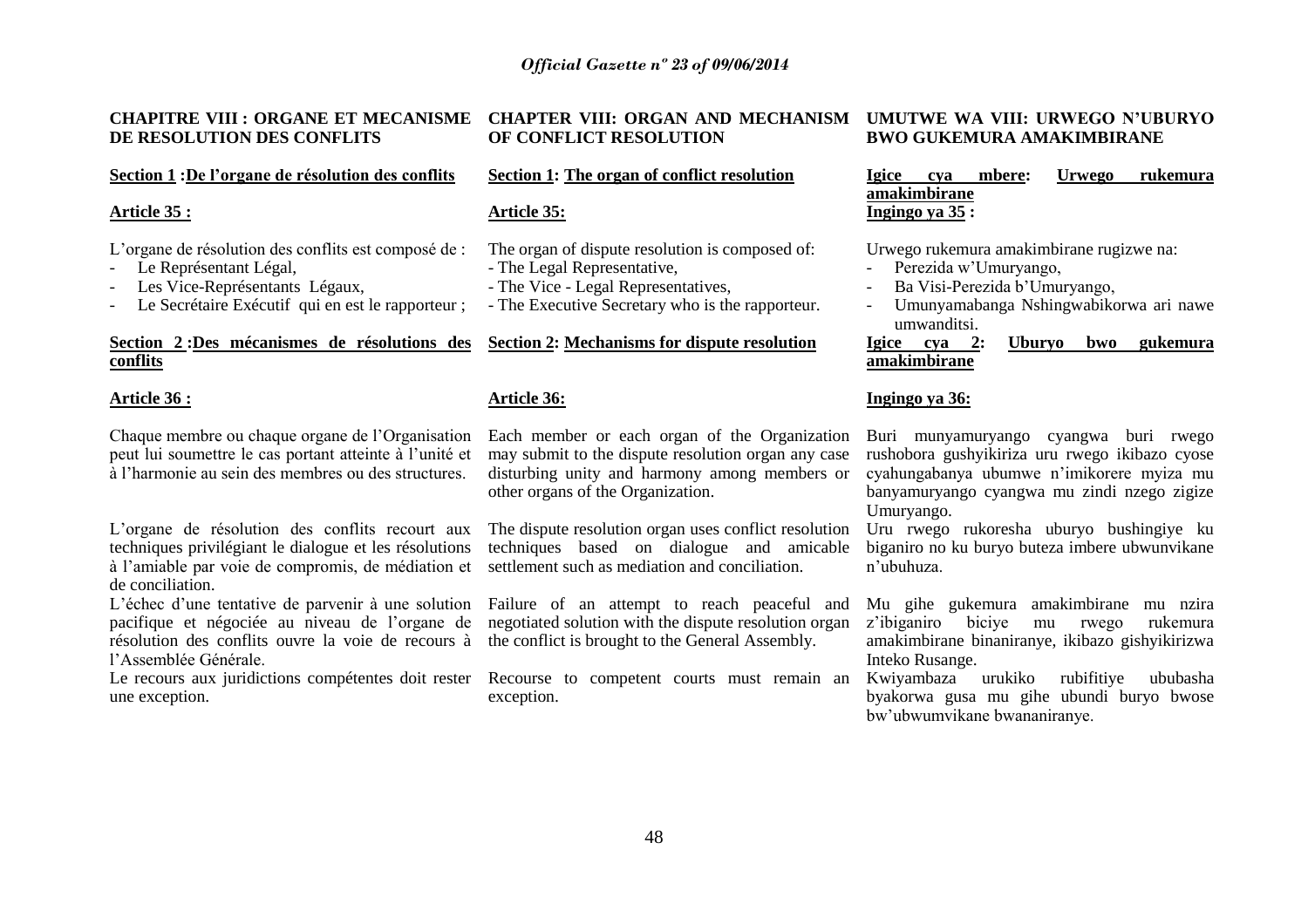#### **CHAPITRE IX : REGLEMENT D"ORDRE INTERIEUR ET MODIFICATION DES STATUTS**

#### **Article 37 :Règlement d"ordre intérieur**

Le Règlement d'Ordre Intérieur est élaboré par le Internal regulations are prepared by the Executive Comité exécutif et approuvé par le Conseil d"Administration avant son adoption par l"Assemblée Générale.

Il contient les modalités pratiques d"exécution des présents statuts.

#### **Article 38 :Modification de statuts**

Toute modification aux présents Statuts et au Règlement d"Ordre Intérieur doit être portée à l"ordre du jour de l"Assemblée Générale et ne peut être adoptée qu"à la majorité absolue des membres effectifs présents à la réunion.

#### **CHAPITRE X : DISSOLUTION ET AFFECTATION DU PATRIMOINE**

#### **Article 39 :Dissolution**

La dissolution de l"Organisation ne peut intervenir que suivant l"un des modes définis par les articles 35 et 36 de la Loi No 06/2012 du 17/02/2012 portant Organisation et Fonctionnement des Organisations fondées sur la religion.

#### **CHAPTER IX: INTERNAL REGULATION AND AMENDMENT OF CONSTITUTION**

#### **Article 37: Internal regulations**

Committee and approved by the Board prior to their adoption by the General Assembly.

fonctionnement des services de l"Organisation et services of the Organization and the execution of the They contain practical modalities of functioning of present constitution.

#### **Article 38:Amendment to the constitution**

Any amendment to these Statutes and to the Internal Regulations must be brought to the agenda of the General Assembly and can be adopted only by an absolute majority of the members present at the meeting.

#### **CHAPTER X: DISSOLUTION AND ALLOCATION OF ASSETS**

#### **Article 39:Dissolution**

The dissolution of the Organization can only follow one of the methods set out in Articles 35 and 36 of the Law No 06/2012 of 17/02/2012 establishing the Organization and Functioning of religious-based organizations.

Lorsque la dissolution intervient sur décision de When dissolution occurs following a decision of the Iseswa ry'Umuryango ryemejwe n'Inteko

#### **UMUTWE WA IX : AMABWIRIZA NGENGAMIKORERE N"IHINDURWA RY"AMATEGEKO SHINGIRO**

#### **Ingingo ya 37: Amabwiriza ngengamikorere**

Amabwiriza ngengamikorere ategurwa na Komite Nyobozi, agashyikirizwa Inama y"Ubutegetsi mbere yuko yemezwa n"Inteko Rusange.

uburyo bukurikizwa n'inzego z"Umuryango mu gusohoza inshingano zabo n"uburyo aya mategeko shingiro agomba gushyirwa mubikorwa.

#### **Ingingo ya 38 : Ihindurwa ry"amategeko shingiro**

Ihindurwa ryose ry"amategeko shingiro n"amabwiriza ngengamikorere y"umuryango rigomba kuba ryashyizwe ku murongo w"ibyirwa n"Inteko Rusange ukemezwa ku bwiganze bw"amajwi y"abanyamuryango nyakuri bitabiriye inama.

#### **UMUTWE WA X: ISESWA N"IBIREBANA N"UMUTUNGO**

#### **Ingingo ya 39: Gusesa umuryango**

Iseswa ry"Umuryango rirashoboka gusa mu gihe hubahirijwe ibiteganwa n"ingingo za 35 n"iya 36 z"itegeko No 06/2012 ryo kuwa 17/02/2012 rigena imitunganyirize n"imikorere by"imiryango ishingiye ku idini.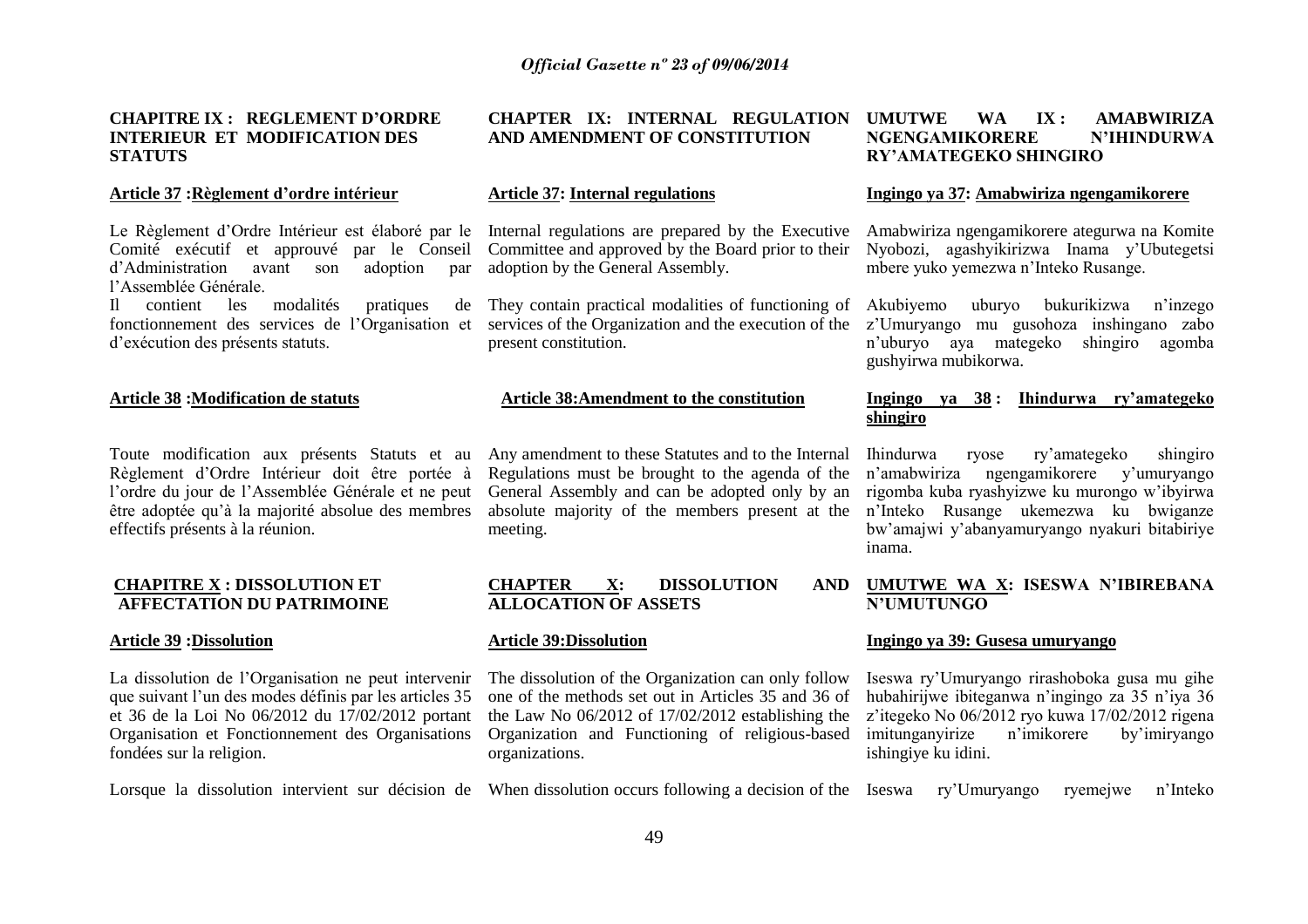l"Assemblée Générale Extraordinaire de l"Organisation, elle ne peut être acquise que par vote de 2/3 des membres de l"Assemblée Générale.

#### **Article 40 :Affectation du patrimoine**

En cas de dissolution de l"Organisation, son patrimoine sera liquidé et affecté aux œuvres catholiques, religieuses ou philanthropiques de préférence celles ayant le même objet que celui having the same object as defined in Article 4 of défini à l"article 4 de ces statuts.

#### **CHAPITRE XI : DISPOSITIONS FINALES**

#### **Article 41 :**

Tout ce qui n"est pas précisé dans les présents statuts sera spécifié dans le Règlement d"Ordre Intérieur.

Pour toutes dispositions non prévues par les présents statuts et le Règlement d"Ordre Intérieur, l'Organisation s'en réfère à la législation en vigueur régissant les Organisations fondées sur la religion.

#### **Article 42 :**

Les présents statuts entreront en vigueur le jour de This constitution shall enter into force on the date of leur approbation par l"Office Rwandais de la their approval by Rwanda Governance Board. Gouvernance.

Fait à Butare, le 3/04/2013

Organization, it can only be effective by vote of 2/3 2/3 ry"abagize Inteko Rusange. of the members of the General Assembly.

#### **Article 40: Allocation of assets**

In case of dissolution of the Organization, its assets will be liquidated and allocated to Catholic religious or philanthropic organizations preferably those these statutes.

#### **CHAPTER XI: FINAL PROVISIONS**

#### **Article 41:**

Everything that is not provided in this Constitution shall be specified in the Internal Regulations of the Organization.

For all provisions not provided for by this Constitution and the Internal Regulations, the Organization will refer to the law governing religious-based organizations.

#### **Article 42:**

Done in Butare, on 3/04/2013

Extraordinary General Assembly of the Rusange Idasanzwe rigomba kuba ryemejwe na

#### **Ingingo ya 40 : Ibyerekeye umutungo**

Igihe umuryango usheshwe, hamaze gukorwa ibarura ry"umutungo no kwishyura imyenda, umutungo usigaye wahabwa indi miryango gatulika, imiryango ishingiye kw"idini cyangwa imiryango y"abagiraneza cyane cyane ihuje intego iboneka ku ngingo ya 4 y"aya mategeko shingiro.

#### **UMUTWE WA XI: INGINGO ZISOZA**

#### **Ingingo ya 41 :**

Ingingo zitagaragara muri aya mategeko shingiro zizasobanurwa ku buryo burambuye mu mabwiriza ngengamikorere y"umuryango. Ku byerekeye ingingo zidateganyijwe muri aya mategeko shingiro no mu mabwiriza ngengamikorere y"umuryango, hazakurikizwa ibiteganwa n"Itegeko rigenga imiryango ishingiye ku idini.

#### **Ingingo ya 42:**

Aya mategeko shingiro azatangira gukurikizwa ku munsi azemezwa n"Ikigo cy"Igihugu Gishinzwe Imiyoborere.

Bikorewe i Butare kuwa 3/04/2013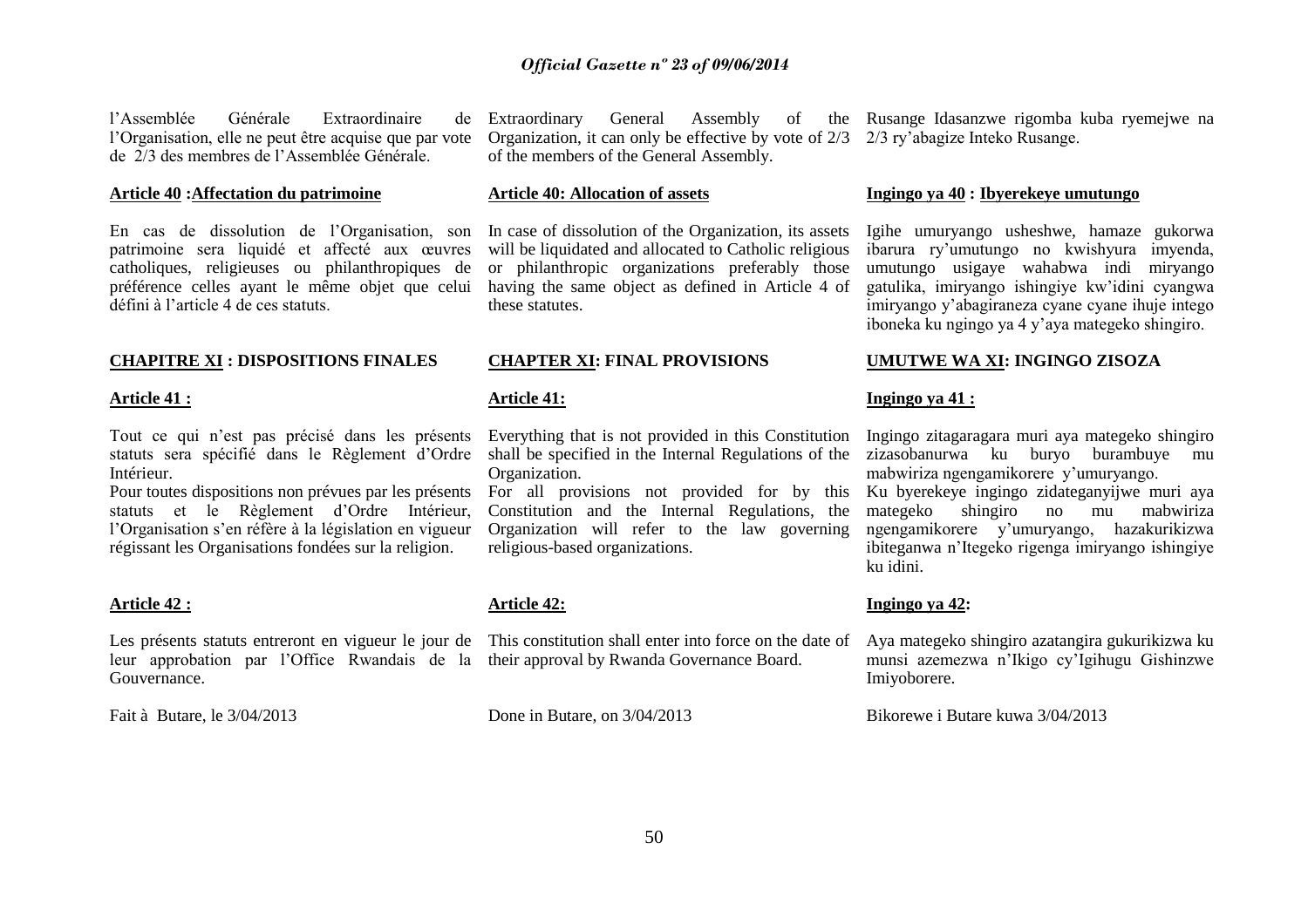### **Le Représentant Légal**

**(sé)** Père RATAJCZAK Stanislaw

#### **Le Représentant Légal Adjoint**

**(sé)** Père SARUYE Libère

### **The Legal Representative**

**(sé)** Père RATAJCZAK Stanislaw

#### **The Vice – Legal Representative**

**(sé)** Père SARUYE Libère

#### **Umuvugizi w"umuryango**

**(sé)** Père RATAJCZAK Stanislaw

#### **Umuvugizi Wungirije**

**(sé)** Père SARUYE Libère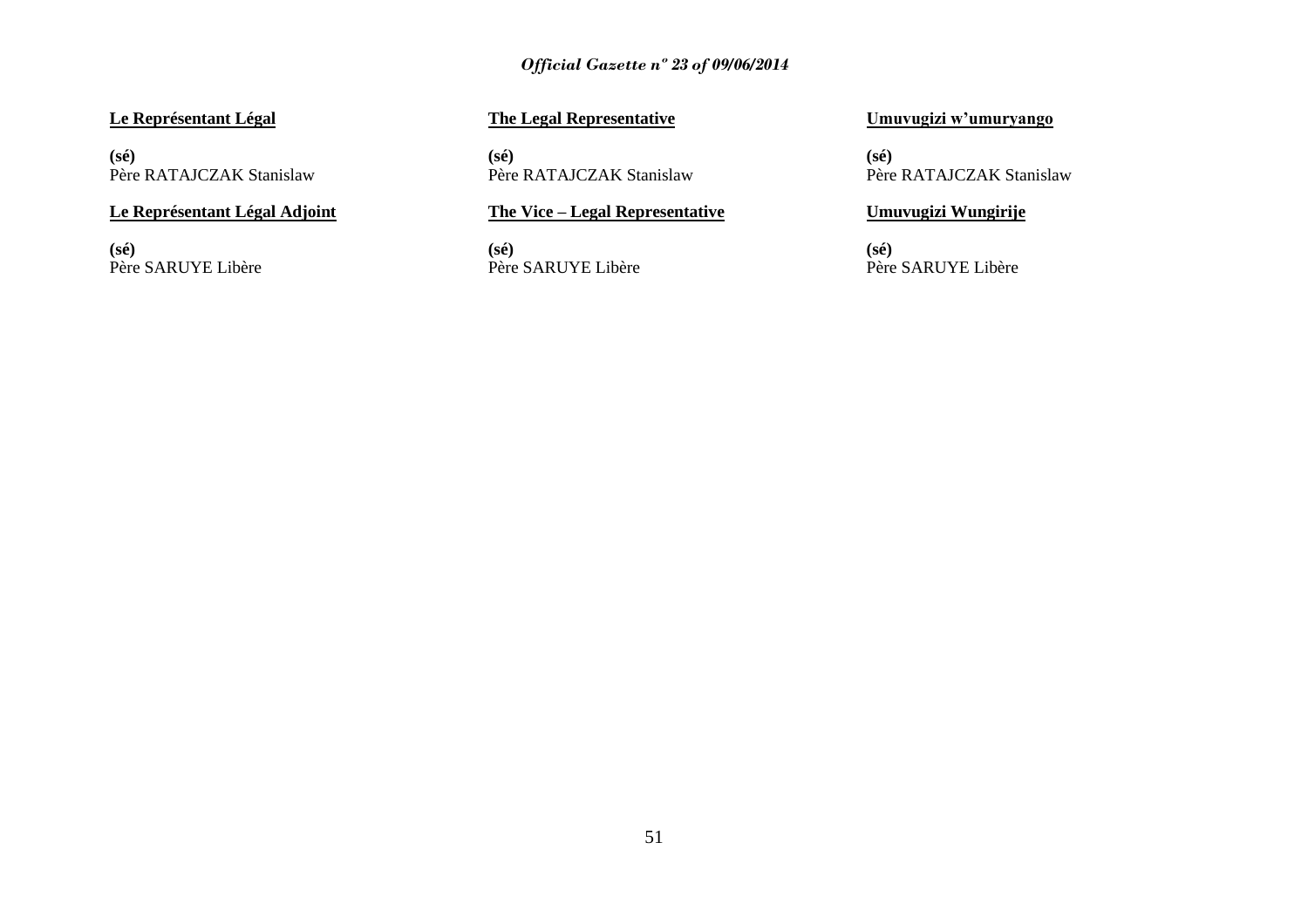#### **INYANDIKO-MVUGO Y"INAMA Y"INTEKO RUSANGE IDASANZWE Y"UMURYANGO USHINGIYE KU IDINI "CONGREGATION ORDRE DES PERES CARMES DECHAUX AU RWANDA"**

Kuwa 3/4/2013 habaye inama y"inteko rusange idasanzwe y"umuryango "Congrégation Ordre des Pères Carmes Déchaux au Rwanda"

Iyo nama yari igamije guhuza amategeko shingiro y"uwo muryango n"Itegeko no 06/2012 ryo kuwa 17/2/2012 rigena imitunganyirize n"imikorere by"umuryango ishingiye ku idini mnk"uko ibyo biteganywa n"ingingo ya 41 yaryo.

Muri make iryo huzwa ryakozwe ku buryo bukurikira:

#### 1. **Ku byerekeye umutwe wa I**

Uretse ingingo ya 1 yahindutse izindi ngingo z"uwo mutwe zahamye uko zari zisanzwe. Ingingo ya 1 yarahindutse kukbera ko umuryango "Congrégation Ordre des Pères Carmes Déchaux au Rwanda" wasimbuye "Ishyirahamwe ridaharanira inyungu" ryari risanzwe ryitirirwa iryo zina.

#### 2. **Ku byerekeye umutwe wa II**

Uwo mutwe ugizwe n"ingingo zari zisanzwe mu mategeko shingiro hiyongereyeho ingingo (iya 6) kugira ngo hubahirizwe ibivugwa mu ngingo ya **17, agace ka 2 y"itegeko No. 06/2012 ryo kuwa 17/02/2012**

#### **3. Ku byerekeye umutwe wa III**

Ingingo zose z"uwo mutwe ntizahindutse.

#### 4. **Ku byerekeye umutwe wa IV**

Hashingiwe **ku bivugwa mu ngingo ya 17, agace ka 3 n"aka 5,** y"itegeko ryavuzwe hejuru ingingo zari zisanzwe zigize uwo mutwe zavuguruwe ku buryo bukurikira:

- a) Ingingo zerekeye inteko rusange zahamye uko zari zisanzwe;
- b) Hashyizweho ingingo nshya zishyiraho kandi zishobanura inzego z"ubutegetsi (**reba ingingo kuva kuya 15 kugeza kuya 24).**

#### 5. **Ku byerekeye umutwe wa gatanu**

Mu mategeko shingiro yari asanzwe uwo mutwe ntiwabagaho.Washyizweho hashingiwe ku **bivugwa mu ngingo ya 17, agace ka 4** y"itegeko ryavuzwe hejuru.

#### **6. Ku byerekeye umutwe wa VI**

Uyu mutwe wahoze ari uwa IV mu mategeko shingiro.Ingingo zawo ntizahindutse.

#### 7. **Ku byerekeye umutwe wa VII**

Uyu mutwe ntiwari usanzweho mu mategeko shingiro. Washyizweho kugira ngo hagaragare uburyo icungamari n"**igenzura ry"umutungo** rivugwa mu **ngingo ya 17agace ka 5** y"itegeko rivugwa haruguru bikorwa.

#### 8. **Ku byerekeye umutwe wa VIII**

Uyu mutwe ntiwabagaho mu mategekoshingiro washyizweho kugira ngo hubahirizwe ibivugwa mu ngingo ya 17, agace ka 6 n"ingingo ya 28 z"itegeko No. 06/2012 ryo kuwa 17/05/2012 rigena imitunganyirize n"imikorere by"imiryango ishingiye ku idini.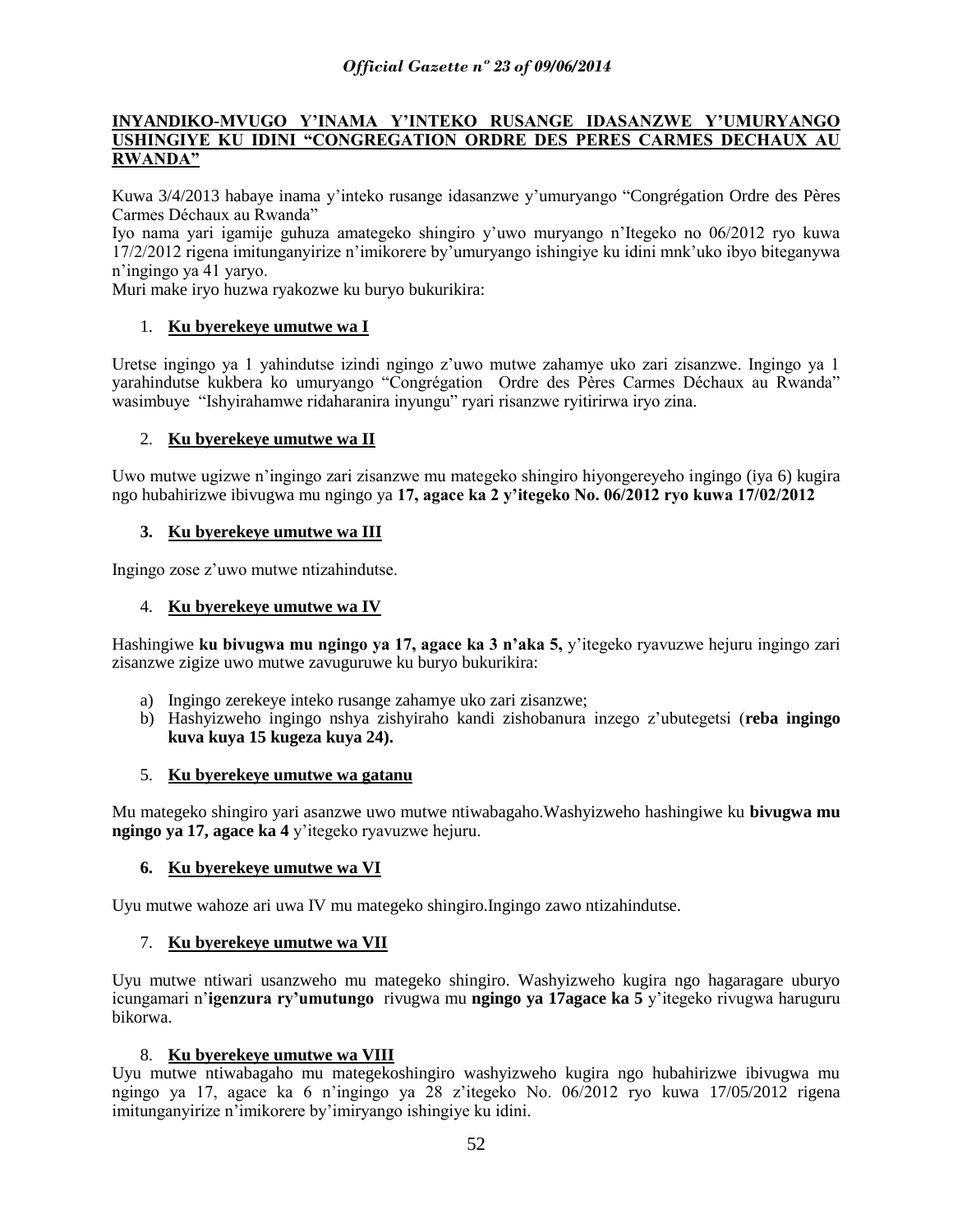#### 9. **Ku byerekeye umutwe wa IX**

Uyu mutwe ntiwabagaho mu mategeko shingiro nyamara byari ngombwa. Washyizweho kubera ko ibikubiye mu ngingo ziwugize bikenewe mu mikorere y"uwo muryango.

#### 10. **Ku byerekeye umutwe wa X**

Uwo mutwe ntiwabagaho mu mategeko shingiro n"ubwo hari ingingo zari zerekeranye n"iseswa ry"ishyirahamwe (Umuryango). Izo ngingo zaravuguruwe hashingiwe ku ngingo ya 35 n"iya 36 z"itegeko No. 06/2012 ryo kuwa 17/02/2012.

#### 11. **Ku byerekeye umutwe wa XI**

Uyu mutwe wariho ariko ingingo zawo zaravuguruwe.

Ihuza rimaze gusobanurwa ryemejwe ku bwiganze bw"amajwi y"abagize umuryango bose.

Bikorewe i Kagugu, kuwa 03/04/2013

#### **La liste des membres de notre Communauté (La liste définitive)**

RATAJCZAK Stanisław - Représentant Légal <sup>o</sup> du passeport ED 4138328 SARUYE Libère - Le Représentant Légal adjoint N° du passeport OP 0012096

KAPUSTA Stanisław NKUNZIMANA Gaspard JAWORSKI Maciej BARUTWANAYO Cyrille N NDATIMANA Jean Claude KURZYNIEC Jan

N<sup>O</sup> du passeport AP 8999259 N° carte d'identité 1196480071246057  $\rm ^{O}$  du passeport EB 2281527 <sup>o</sup>du passeport OP 0001727 <sup>O</sup>carte d'identité 1198080161834214  $N^O$  du passeport EE 7036659

### **DECLARATION D'ELECTION**

Au cours de la réunion de l'Assemblé Général extraordinaire de l'Ordre des Pères Carmes Déchaux au Rwanda tenue le 03.04.2013 les membres effectifs de cet Ordre ont procédé à l'approbation des statuts de cet Ordre ainsi qu'à la désignation de la Représentant légal et de la Représentant légal adjoint. En conséquence nous soussignés Pères RATAJCZAK Stanisław et SARUYE Libère, déclarons, par la présente, avoir été désignées le 03.04. 2013 par l'Assemblée Générale de l'Ordre pour exercer les responsabilités suivantes:

> - Père RATAJCZAK Stanisław, comme Représentant légal - Père SARUYE Libère , comme Représentant légal adjoint

Nous déclarons, par ailleurs, accepter d'assumer, en âme et conscience, ces charges.

Fait à BUTARE, le 21. 11. 2013

Père RATAJCZAK Stanisław Père SARUYE Libère **(Sé) (sé)**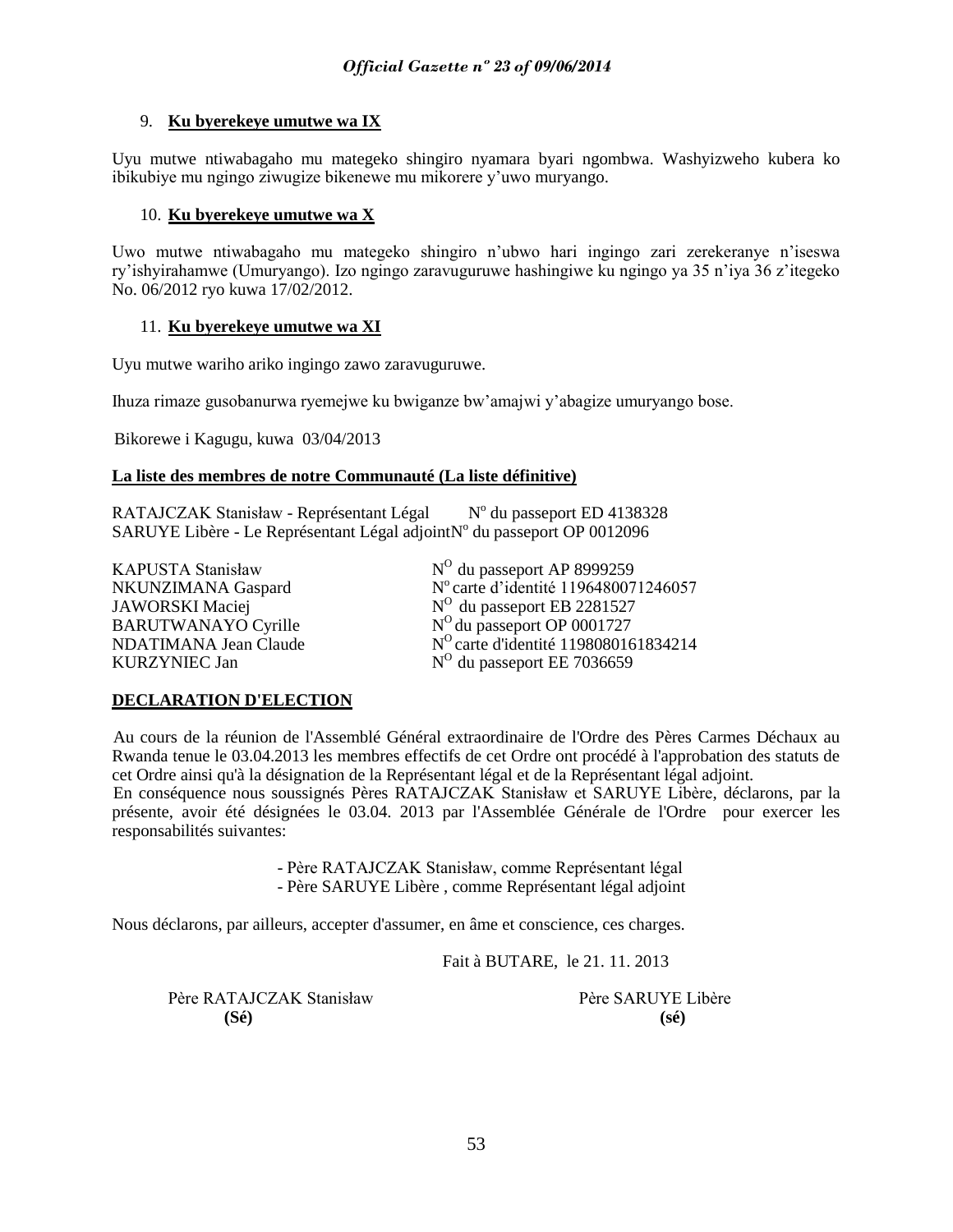#### **AMATEGEKO AGENGA UMURYANGO W"ABAHIRE BA NYINA WA JAMBO**

**STATUTS DE L"ORGANISATION DES BIENHEUREUX DE LA MERE DU VERBE DIVIN**

#### **STATUTES OF THE ORGANIZATION OF THE BLESSED OF INCARNATED WORD"S MOTHER**

#### **IRIBURIRO**

y"u Rwanda ryo kuwa 04 Kamena 2003 nkuko ryavuguruwe kugeza ubu, cyane cyane mu ngingo yaryo ya 35;

Dushingiye ku itegeko N° 06/2012 ryo kuwa 17 Gashyantare 2012 rigena imitunganyirize n"imikorere by"imiryango ishingiye ku idini, cyane mu ngingo zayo 17, 27, 28 et 44;

Dushingiye kandi ku iteka rya Minisitiri N o 109/08.11 ryo kuwa 17 Nzeli 2010 riha ubuzima gatozi uwo muryango udaharanira inyungu;

Duhereye ku itegeko ryavuzwe haruguru, Inteko rusange y"Umuryango «ABAHIRE BA NYINA WA JAMBO » yateraniye ku Nyundo Akarere ka Rubavu Intara y" Uburengerazuba ku itariki ya 14/02./2013yemeje kuvugurura amategeko shingiro y"uwo muryango mu buryo bukurikira:

#### **PREAMBULE**

du 04 Juin 2003 telle que révisée à ce jour, spécialement en son article 35 ;

organisation et fonctionnement des organisations fondées sur la religion, spécialement dans ses articles 17, 27, 28 et 44 ;

Septembre 2010 accordant la personnalité  $17<sup>th</sup>$  September juridique à cette organisation sans but lucratif;

En se conformant à la loi précitée, l"Assemblée Générale de l" organisation fondée sur la religion, «DES BIENHEUREUX DE LA MERE DU VERBE DIVIN» réuni à Nyundo, District Rubavu, Province de l"Ouest en date du 14/02/2013 a adopté les modifications apportées aux statuts de la dite organisation, comme suit :

#### **PREAMBLE**

Dushingiye ku Itegeko Nshinga rya Repubulika Vu la Constitution de la République du Rwanda Pursuant to the Constitution of the Republic of Rwanda of 04 June 2003 as amended to date, especially in Article 35;

> Vu la loi Nº 06/2012 du 17 Février 2012 portant Pursuant to the law  $N^{\circ}06/2012$  of 17 February 2012 determining organization and functioning of religious-based, especially in its Articles 17, 27, 28 and 44;

> Vu l'arrêté Ministériel N° 109/08.11 du 17 Pursuant to the ministerial order n° 109/08.11 of 2010 granting the civil personality to this non-profit making organization;

> > While confirming to the aforementioned law, the General Assembly of the religious based organization, "THE BLESSED OF INCARNATED WORD"S MOTHER", gathered at Nyundo, Rubavu District, Western Province, on  $14<sup>th</sup>$  02/2013 adopted the modifications brought to the statute of the so-called organization, as follows: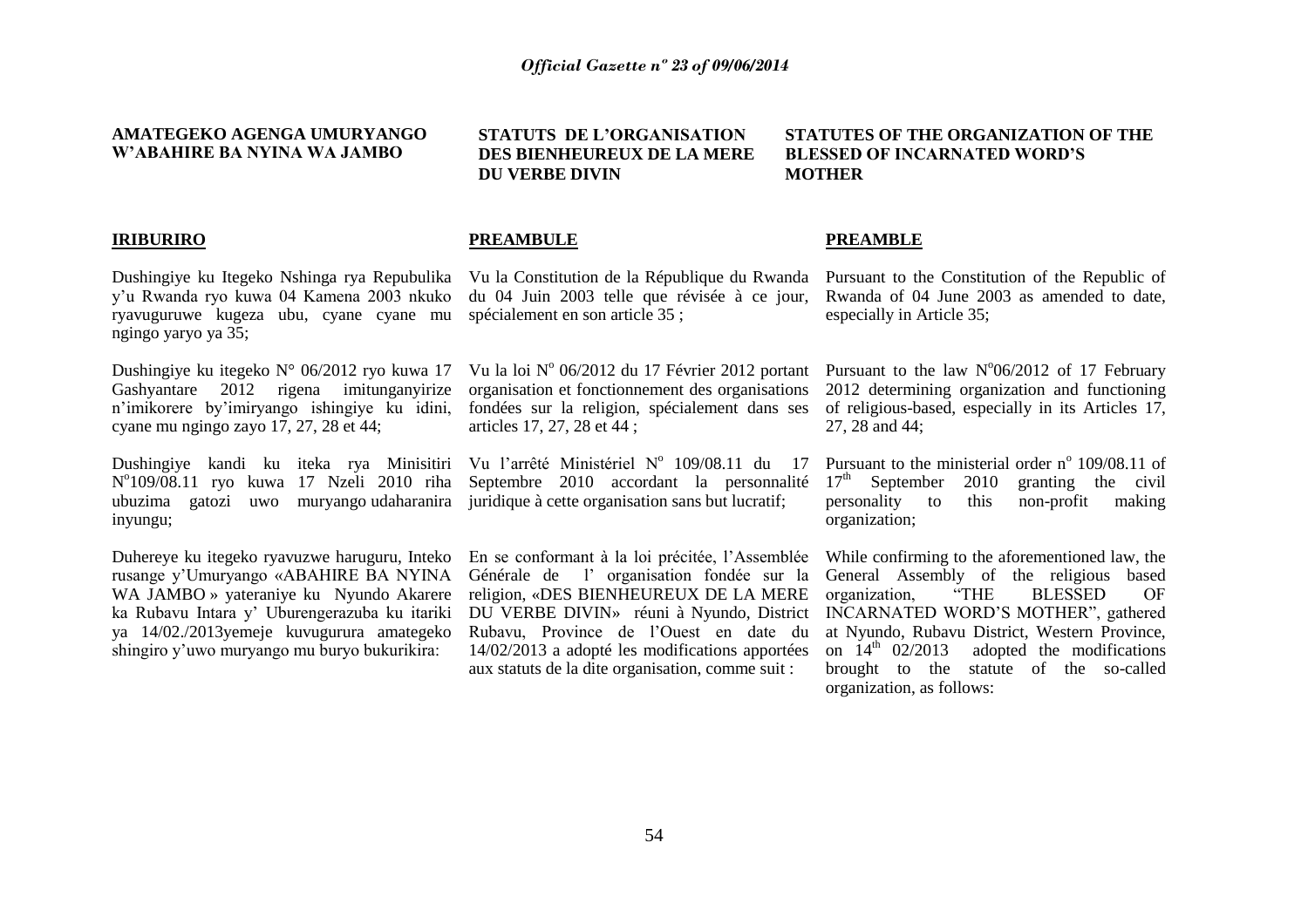#### **UMUTWE WA I: IZINA, ICYICARO TITRE I : NOM, SIEGE ET DUREE N"IGIHE**

#### **Ingingo ya 1: Izina**

Nyina wa Jambo, ni Umuryango w"Abiyeguriye Imana, wo muri Kiliziya Gatolika, ugengwa n"aya mategeko shingiro kimwe n"itegeko N° 06/2012 ryo ku wa 17 Gashyantare 2012 rigena imitunganyirize n"imikorere by"imiryango ishingiye ku idini. Uwo muryango ugizwe n"amashami iry"abahungu n"iry"abakobwa.

#### **Ingingo ya 2: Icyicaro**

Icyicaro cy"Umuryango kiri ku Nyundo, Umurenge wa Nyundo, Akarere ka Rubavu, Intara y"Iburengerazuba. Icyakora icyicaro gishobora kwimurirwa aho ari hose muri Diyosezi ya Nyundo byemejwe n"inteko nkuru nyobozi n"Umushumba wa Diyosezi ya Nyundo.

#### **Ingingo ya 3: Igihe**

Umuryango uzamara igihe kitazwi.

## **AHO UZAKORERA, ABAGENERWABIKORWA**

#### **Article premier: Nom**

Organisation a deux branches, celle des filles for girls. et celle des garçons.

#### **Article 2: Siege**

Le siège de l"Organisation est établi à Nyundo, dans le secteur de Nyundo, le District de Nyundo, sector of Nyundo, Rubavu district in Rubavu dans la Province de l'Ouest. Toutefois, ce siège peut être transféré en tout autre lieu dans le Diocèse de Nyundo, après approbation du Comité Administratif et l'Evêque du Diocèse de Nyundo

#### **Article 3 : Durée**

L"Organisation est constituée pour une durée The Organizationis established for unlimited illimitée.

#### **UMUTWE WA II: UBUTUMWA INTEGO, TITRE II: MISSION, OBJECTIFS, ZONE D"INTERVENTION ET BENEFICIAIRE**

| Ingingo ya 4: Ubutumwa | <b>Article 4:Mission</b> | <b>Article 4: Mission</b> |
|------------------------|--------------------------|---------------------------|
|                        |                          |                           |

Abanyamuryango biyemeza Les Membres se conviennent de vivre guidés Members agree to live guided by the point

#### **TITLE I: NAME, HEAD OFFICE AND DURATION**

#### **Article one: Name**

Hashinzwe Umuryango witwa Abahire ba Il est crée une organisation dénommée Les It is hereby established an Organization called Bienheureux de la Mère du Verbe, qui est une The Blessed of Incarnated Word"s Mother, in Congrégation religieuse attachée a l"Eglise the Catholic Church, governed by the present Catholique régie par les présents statuts ainsi statute as well as the law 06/2012 of 17 que la loi  $N^{\delta}$  06/2012 du 17 Février 2012 February 2012 determining organization and relative aux organisations et fonctionnement functioning of religious-based organizations. It des organisations fondées sur la religion. Cette is made up of two branches one for boys and

#### **Article 2: Head office**

The Head Office of the Organization is at the Western province. However, this headquarter can be shifted to any other place in the Diocese of Nyundo after approval by the administrative Committee and the Bishop of Nyundo Diocese.

#### **Article 3:Duration**

time.

#### **TITLE II: MISSION, OBJECTIVES, ACTIVITY AREA AND BENEFICIARIES**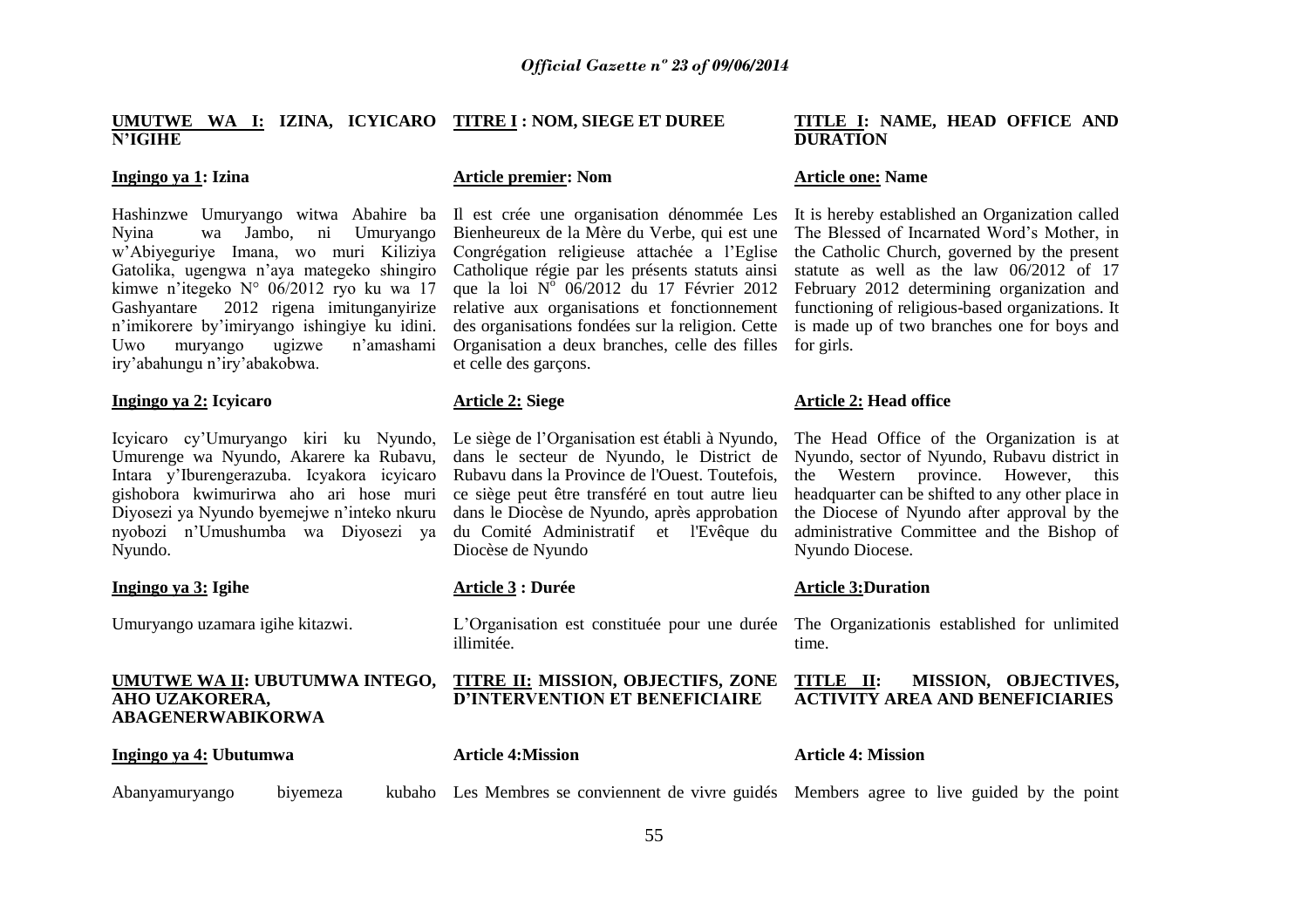bamurikiwe n"ingingo bita interahirwe, dusanga mu Ivanjili yanditswe na Matayo 5, 3- 10 kandi bakurikiza urugero rw"Umuryango Mutagatifu i Nazareti

#### **Ingingo ya 5: Intego y"Umuryango**:

Intego z"umuryango ni:

1)Kuba rwagati muri rubanda baharanira kuba umusemburo wo gukunda umurimo, ubuvandimwe n"amajyambere.

2)Gufasha imbabare, baba abakene, cyangwa abafite ibindi bibazo, cyane cyane bababa hafi.

3)Kwerekana mu ngiro ibyiza biterwa no gukurikiza inkuru nziza ya Yezu Kristu. 4)Gufasha urubyiruko guhuguka no kwitabira umurimo.

amaboko yabo.

#### **Ingingo ya 6:Aho uzakorera**

Umuryango w"Abahire ba Nyina Jambo ukorera imirimo muri Diyosezi eshatu zo mu Rwanda arizo Nyundo, Kabgayi na Butare.

Ariko ushobora kwagurira ibikorwa byawo mu Rwanda hose ndetse no mu mahanga, byemejwe n"Inteko Rusange.

de suivre l'exemple de la Sainte famille de the example of the Holy Family of Nazareth. Nazareth.

#### **Article 5: Objectifs**

Objectifs d"Organisation :

1) Etre au milieu de la population et lutter pour devenir catalyseurs du travail, de la fraternité et du développement. 2) Aider les nécessiteux que ce soit les pauvres ou ceux qui ont d'autres problèmes surtout

ceux qui habitent à proximité.

3) Mener de bonnes actions et « *Prêcher par exemple »* la Bonne Nouvelle de Jésus-Christ. 4) Aider la jeunesse à prendre conscience et aimer le travail.

5)Gukora imirimo ibafasha kwitunga no 5) Réaliser des activités qui les aident à 5) Carrying out activities that make them kugoboka abandi cyane cyane bakoresheje survivre et aider les autres surtout par survive and helping others by use of their l'utilisation de leurs propres mains

#### **Article 6: Zone d"intervention**

L' Organisation « Bienheureux de la Mère du Verbe Divin» mène ses activités dans trois Diocèses du Rwanda qui sont Kabgayi et Butare. Mais elle peut étendre ses activités sur tout le

territoire du Rwanda même à l'étranger après approbation de l'Assemblée Générale.

par le point appelé les béatitudes que nous called the beatitudes that we find in the Gospel trouvons dans l'Evangile de Matthieu 5,3-10 et according to Mathew 5,3-10 and they follow

#### **Article 5: Objectives**

Objectives of the Organization:

1) To be among the population aiming at becoming the catalyst of work, brotherhood and development.

2) Helping the needy whether the poor or those with other problems especially those residing near.

3) To lead some good actions and "*To preach from example*" Christ's Good News " and 4) Helping the youth to be aware and loving work.

manpower.

#### **Article 6: Activity area**

The Blessed of Incarnated Word"s Mother Organization carries out its activities in three Nyundo, Dioceses of Rwanda and these are Nyundo, Kabgayi and Butare.

> But it can expand its activities in the whole country and abroad after approval by the general assembly.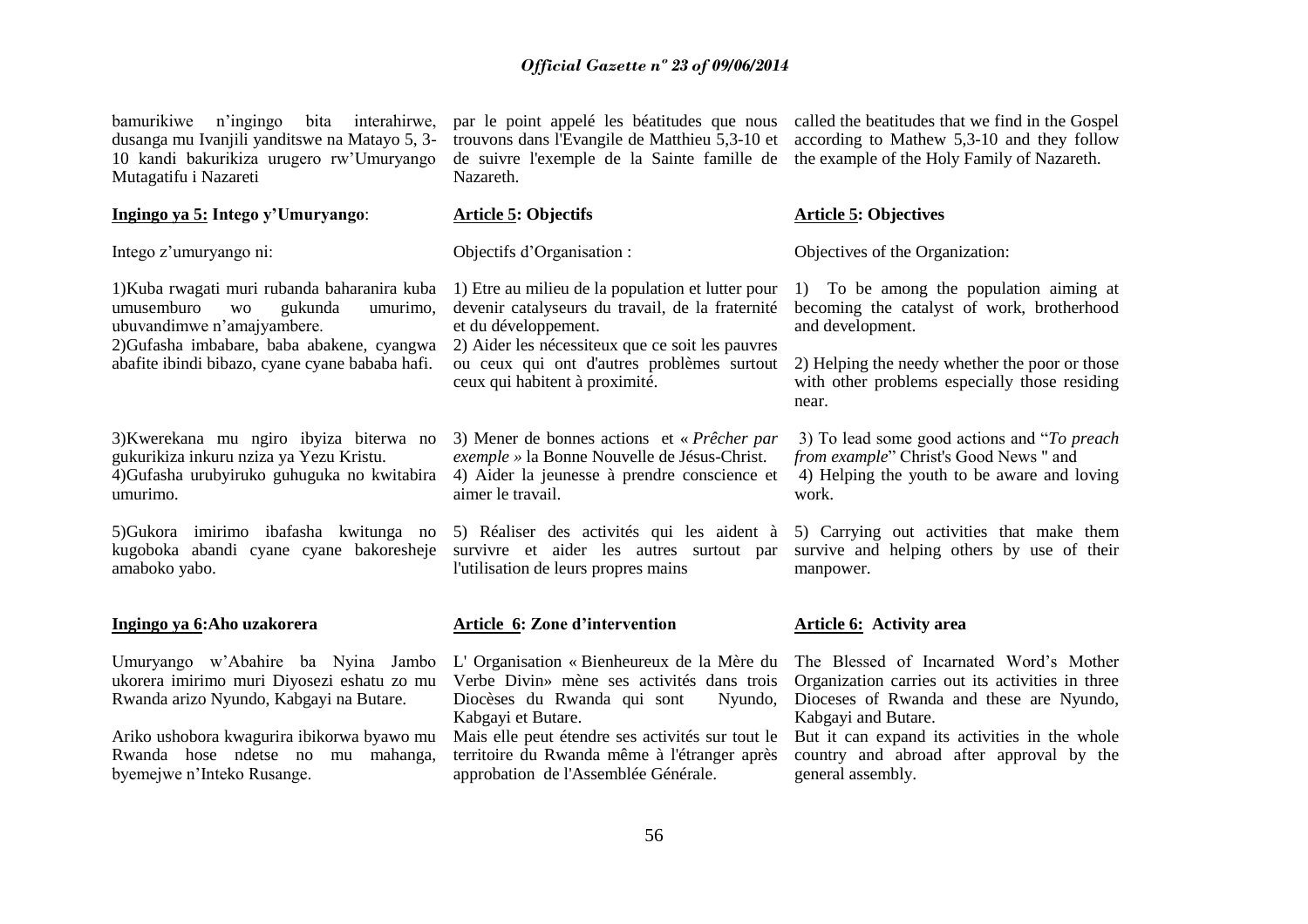#### **Ingingo ya 7: Abagenerwabikorwa**

Abagenerwabikorwa ni abageze mu zabukuru batereranywe, abana b"impfubyi, abakene b"ingeri zose, abarwayi, abafite ubumuga batishoboye, n"abandi bose bakeneye ubufashe bw"Umuryango kuri roho no ku mu biri.

#### **UMUTWE WA III: W"UMURYANGO**

#### **Ingingo ya 8:Umutungo n"Imali**

Umutungo w"Umuryango ugizwe n"ibihembo byaturuka ku mirimo y"abanyamuryango, impano, imirage n"imfashanyo zinyuranye.

#### **Ingingo ya 9: Ikoreshwa ry"umutungo**

kugira ngo wuzuze intego zawo.

Kugira ngo ugere ku nshingano zawo Pour atteindre ses objectifs, l"Organisation Umuryango ushobora gukora ibikorwa peut s'engager dans diverses activités. binyuranye.

Ubuzima bw'Umuryango n"ubuzima bwite bw"abawugize ku birebana membres en ce qui concerne son existence et no kubaho kwawo n"umutungo wawo. Amasezerano n"inshingano Umunyamuryango membre peut avoir personnellement ne yagiramo uruhare ku giti cye nta ngaruka peuvent pas affecter l"Organisation. bishobora kugira ku muryango.

**Article 7: Bénéficiaires**

abandonnées, les orphelins, les pauvres de toutes sortes, les malades, les handicapés vulnérables, ainsi que toute autres personnes spiritual and bodily help qui ont besoin d"être secourus spirituellement et corporellement.

#### **TITRE III: LE PATRIMOINE DE TITLE III: THE PROPERTIES OF THE L"ORGANISATION**

#### **Article 8: Patrimoine et finances**

paiement des activités de ses membres, les héritages, différentes aides : les dons, legs.

#### **Article 9: Affectation des ressources**

Umuryango ushobora kugira ibintu byaba L"Organisation peut avoir des biens immeubles ibyimukanwa cyangwa ibitimukanwa ukeneye ou les biens meubles dont elle a besoin pour atteindre ses objectifs. objectives.

L"Organisation est une entité distincte de ses ses avoirs. Les accords et les rôles qu'un

#### **Article 7 : Beneficiaries**

Les bénéficiaires sont les personnes âgées The Beneficiaries abandoned old persons, orphans, all poor persons, patients, vulnerable handicapped and any other person needing

# **ORGANIZATION**

#### **Article 8: Patrimony and finance**

L'avoir de l'Organisation est composé par le The properties of the Organization are made up of wages that may result from the activities of the members, heritage, grants and different donations.

#### **Article 9 Allocation of the resource of the organization**

The Organization may have moveable or immoveable goods so as to attain its

In order to achieve its goals the Organization may engage in various activities.

The Organization is a separate entity from its members relating to its existence and assets. The agreements and roles a member may personally have may not have effects on the Organization.

Mu gihe Umuryango usheshwe, Inama rusange En cas de la dissolution de l'Organisation, In case the Organization is dissolved the ishyiraho umuntu wo gushyira mu bikorwa l'Assemblée Générale désigne une personne general assembly will appoint a person to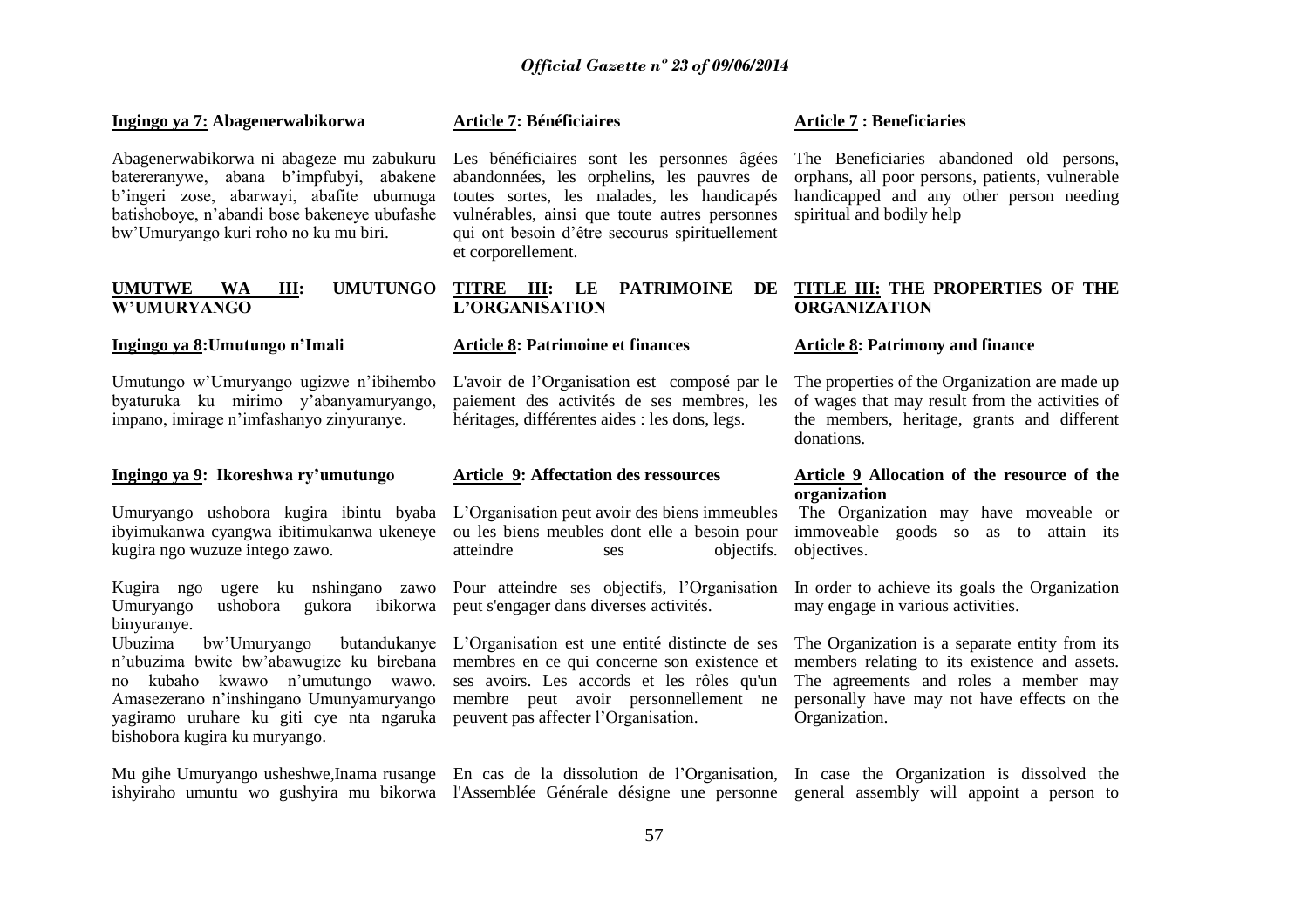iseswa ryawo, kandi umutungo inshingano.

#### **Ingingo ya 10: Akanama gashinzwe Article 10 : Commission financière umutungo**

Umuryango ufite akanama gashinzwe Une commission financière de cinq umutungo kagizwe n"abantu batanu batorwa n"inama rusange. Batorerwa imyaka itatu ishobora kongerwa. Bagomba guhura mbere y"uko Inama Nkuru ireba iby"umutungo iterana, bakareba ibijyanye n"umutungo w"Umuryango. Inama yabo iyoborwa la première Représente légale suppléante. n"umuyobozi wa mbere wungirije.

Ni akanama ngishwanama gatanga ibitekerezo ku byerekeye umutungo kagategura imishinga kandi kakiga ibijyanye n"amafaranga y"Umuryango.

Bacunga imari n"indi mitungoby"Umuryango bakabikorera inyandiko mvugo bakabisinyira.

#### **Ingingo ya 11: Umugenzuzi w"imari Article 11. Auditeur externe uturutse ahandi**

ufite inararibonye kandi usobanukiwe n'uwo compétentes et expérimentées. mwuga.

Buri mwaka atanga inyandiko mvugo mu Il donne un compte rendu au Conseil He gives report to the General Council Nama Nkuru Nyobozi.

ugahabwa undi muryango uhuje nawo et ses avoirs sont donnés à une autre pour exécuter la dissolution de l"Organisation, Organisation ayant les mêmes objectifs.

> membres, désignés par l"Assemblée Générale pour des mandats de trois ans renouvelables, se réunit avant chaque Conseil d"Administration devant traiter des questions financières. Elle est présidée par

ses avis sur toute question financière, Finance Commission shall have a say in any notamment pour l"étude des prévisions financial matter, especially on budget forecasts budgétaires et des états financiers.

l"organisation et elles rédigent un rapport et y apposent leurs signatures.

Kugenzura Imicungire y'imari n'ibintu La gestion des finances et des biens est The management of the assets and property of by"Umuryango bikorwa n"umugenzuzi utari supervisée par un auditeur externe, confirmé mu Muryango wemejwe n'Inama Rusange par l'Assemblée Générale parmi les personnes auditor confirmed by the General Assembly

d"Administration chaque année.

execute the dissolution of the Association, and its assets will be given to another Organization with the same objectives.

#### **Article 10: The Finance Commission**

A Finance Commission composed of five members, designated for a renewable threeyear term, shall meet before any meeting of the General Council convened to address finance matters. It shall be chaired by the first Legal Representative.

Elle est un organe consultatif, appelé à donner As a consultative and advisory body, the and financial reports.

Elles gèrent bien les finances et autres biens de They manage the finance and other property of the organization and prepare a report thereof and put up their signatures

#### **Article 11. The external auditor**

the Organization is supervised by an external from amongst competent and experienced persons.

annually.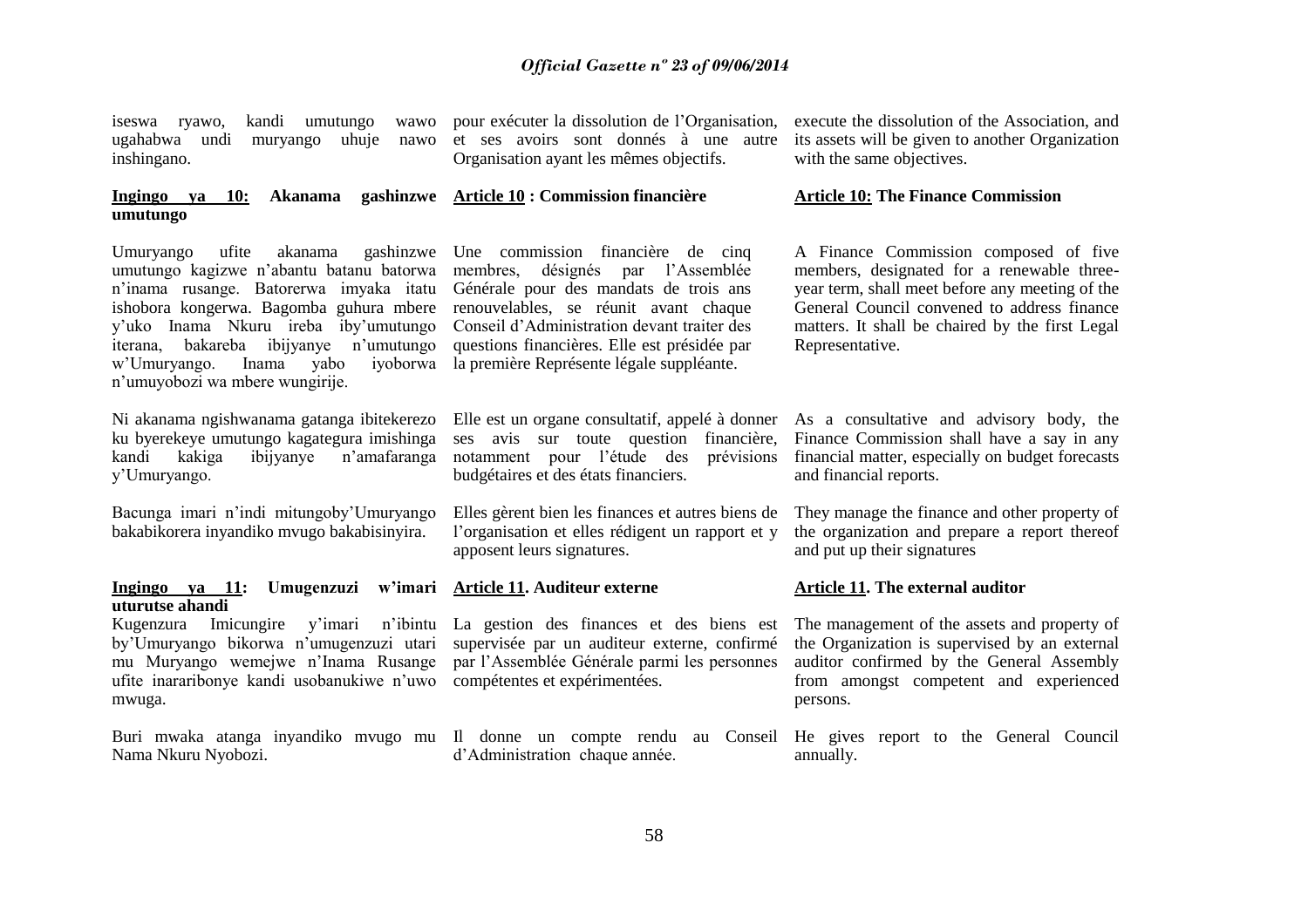#### **UMUTWE WA IV: ABANYAMURYANGO**

**Ingingo ya 12 : Ibyiciro by"abanyamuryango**

Umunyamuryango ni umuntu wese ushyize Un membre est toute personne qui appose sa umukono kuri aya mategeko agenga signature sur le statut de l"Organisation dans Umuryango bwa mbere mu kuwushinga n"undi wese ubisabye. Abanyamuryango babumbiye Les membres sont regroupés dans deux mu mashami abiri iry"abahungu branches, celle des garçons et celle des filles. n"iry"abakobwa.

#### **Ingingo ya 13 : Abanyamuryango shingiro**

Abanyamuryango shingiro ni abahungu Les membres ordinaires sont des garçons et Ordinary members are boys and girls who have n"abakobwa bamaze gukora amasezerano y"abiyeguriye Imana ubwo aya masezerano yashyirwagaho umukono.

#### **Ingingo ya 14:Abanyamuryango bawinjiramo**

gukurikiza inzira igenwa n"amategeko yo kwinjira mu muryango bagakora amasezerano y"abiyeguriye Imana mu muryango w"Abahire serment religieux au sein de l"Organisation des Organization of The Blessed of Incarnated ba Nyina Jambo, nk"uko abiteganya.

Uburyo bwo kwakirwa, kwitegura kuba La procédure d'admission, se préparer à être The procedure of being admitted, preparing to umunyamuryango, gusezerana, gusezera no kwirukanwa biteganywa n"amategeko yihariye.

#### **TITRE IV : LES MEMBRES**

#### **Article 12: Catégories des membres**

sa création et tout autre qui en fait la demande.

#### **Article 13: Membres ordinaires**

des filles qui ont fait serment religieux au cours de la signature du signature of this statute. présent statut.

#### **Article 14:Les membres adhérents**

acceptent les procédures régissant l'adhésion follow the procedures governing new des nouveaux membres et font la prestation du membership and make religious vows in the Bienheureux de la Mère du Verbe Divin Word"s Mother as stipulated herein. comme stipulé par le présent statut.

et être chassé sont régis par les lois dismissed is provided by specific laws.spécifiques.

#### **TITLE IV: MEMBERSHIP**

#### **Article 12: Categories of members**

A member is anybody who signed for the first time this statute governing the Organization in its creation and anyone else requested for. Members are in two branches of the boys and girls.

#### **Article 13: Ordinary members**

une prestation du made their vows of following God during the

#### **Article 14: Incoming members**

Abanyamuryango bawinjiramo ni abiyemeza Les membres adhérents sont ceux qui Incoming members are those who accept to

membre, prêter serment, quitter l'Organisation be a member, making vows, leaving and being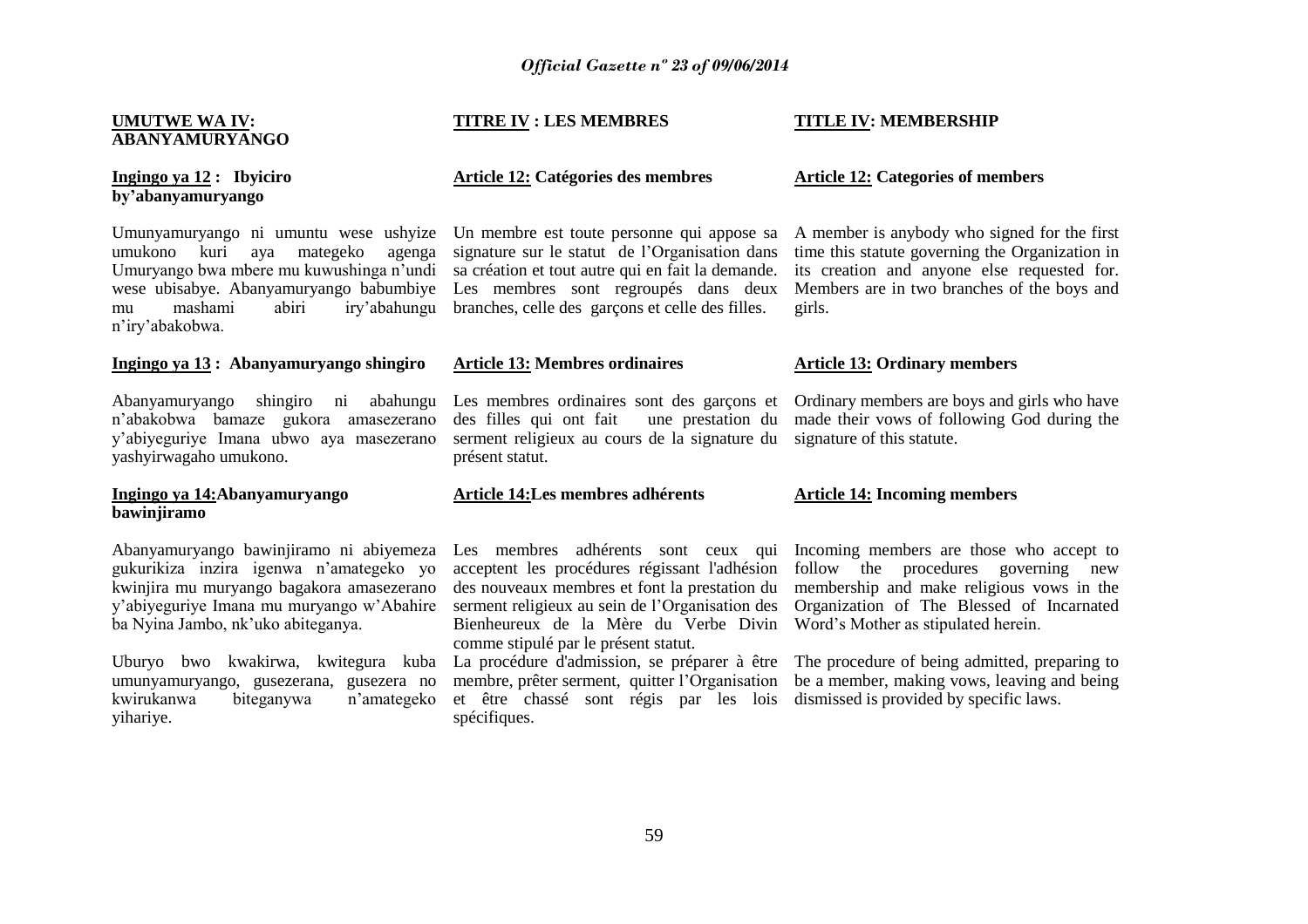| <b>UMUTWE</b><br><b>INZEGO</b><br><b>WA</b><br>${\bf v}$ :<br>Z'UMURYANGO                                                                                                                                                                                                                                                                | <b>ORGANES</b><br><b>TITRE</b><br><b>DES</b><br>V:<br>DE<br>L'ORGANISATION                                                                                                                                                                                                                                                                                              | TITLE V: THE<br><b>ORGANS</b><br><b>THE</b><br>OF<br><b>ORGANIZATION</b>                                                                                                                                                                                                                                                                                                     |
|------------------------------------------------------------------------------------------------------------------------------------------------------------------------------------------------------------------------------------------------------------------------------------------------------------------------------------------|-------------------------------------------------------------------------------------------------------------------------------------------------------------------------------------------------------------------------------------------------------------------------------------------------------------------------------------------------------------------------|------------------------------------------------------------------------------------------------------------------------------------------------------------------------------------------------------------------------------------------------------------------------------------------------------------------------------------------------------------------------------|
| Ingingo ya 15 : Inzego                                                                                                                                                                                                                                                                                                                   | <b>Article 15: Organe</b>                                                                                                                                                                                                                                                                                                                                               | <b>Article 15: Organs</b>                                                                                                                                                                                                                                                                                                                                                    |
| Inzego z'Umuryango ni:<br>1) Inteko Rusange y'Umuryango;<br>2) Komite nyobozi y'Umuryango<br>3) Urwego rwo gukemura amakimbirane                                                                                                                                                                                                         | Les organes de l'Organisation sont:<br>1) L'Assemblée Générale de l'Organisation.<br>2) Le comité exécutif de l'Organisation.<br>Organe de résolution des conflits<br>3)                                                                                                                                                                                                | The organs of the Organization are:<br>1) The general assembly of the Organization<br>2) The administrative committee of the<br>Organization.<br>3) Organ for and mechanisms of conflict<br>resolution                                                                                                                                                                       |
| Ingingo ya 16 : Inteko Rusange                                                                                                                                                                                                                                                                                                           | Article 16: L'Assemblée Générale                                                                                                                                                                                                                                                                                                                                        | <b>Article 16: The general assembly</b>                                                                                                                                                                                                                                                                                                                                      |
| Inteko Rusange y'Umuryango ni rwo rwego<br>rukuru rw'ubuyobozi bw'Umuryango, igizwe<br>n'abanyamuryango bose kandi iterana rimwe<br>mu mwaka mu nama yayo isanzwe n'igihe<br>cyose bibaye ngombwa mu nama idasanzwe.<br>Inama rusange itegurwa kandi igatumizwa<br>n'Umukuru w'Umuryango.                                                | L'Assemblée Générale de l'Organisation est<br>l'organe suprême de l'Organisation, il est<br>composé de tous les membres et siège une fois<br>par an de sa réunion ordinaire, et en cas<br>échéant dans une réunion extraordinaire.<br>L'Assemblée<br>Générale<br>préparée et<br>est<br>convoquée par le président de l'Organisation.                                    | The General assembly of the Organization is<br>the highest administrative level of the<br>Association, it is composed of all members and<br>sits once in year in its ordinary meeting and<br>any other time as deemed necessary in an<br>extra-ordinary meeting. The General Assembly<br>is prepared and summoned by the chairman of<br>the Organization.                    |
| Ingingo ya 17: Inshingano z'inteko rusange                                                                                                                                                                                                                                                                                               | Attributions de l'assemble<br>Article 17:<br>générale                                                                                                                                                                                                                                                                                                                   | Article 17: Attributions of the General<br><b>Assembly</b>                                                                                                                                                                                                                                                                                                                   |
| ifite<br>Inteko<br>Rusange<br>n'inshingano zikurikira:<br>Gushyiraho<br>amategeko<br>agenga -<br>Umuryango no kuyavugurura igihe bibaye<br>ngombwa;<br>Gushyiraho no kuvanaho abagize Komite -<br>nyobozi;<br>Kugena<br>ibirebana<br>n'ubuzima -<br>bw'Umuryango.<br>Kwakira,<br>kwirukana<br>guhagarika,<br>$\rm no$<br>umunyamuryango. | uburenganzira L'Assemblée Générale a les obligations<br>suivantes:<br>Mettre en place le règlement régissant l'<br>Organisation et le modifier si nécessaire;<br>Nommer et démettre les membres du -<br>comité administratif.<br>Souligner tout ce qui est en rapport avec la -<br>vie de l'Organisation.<br>Admettre, suspendre et exclure un membre<br>$\overline{a}$ | The General Assembly has the following<br>obligations:<br>Putting in place rules and regulations<br>$\omega_{\rm{max}}$<br>governing the Organization and modifying<br>if necessary;<br>Nominating and removing administrative<br>committee members;<br>Highlighting issues pertaining to the life of<br>the Organization.<br>Admit, suspend and exclude a member.<br>$\sim$ |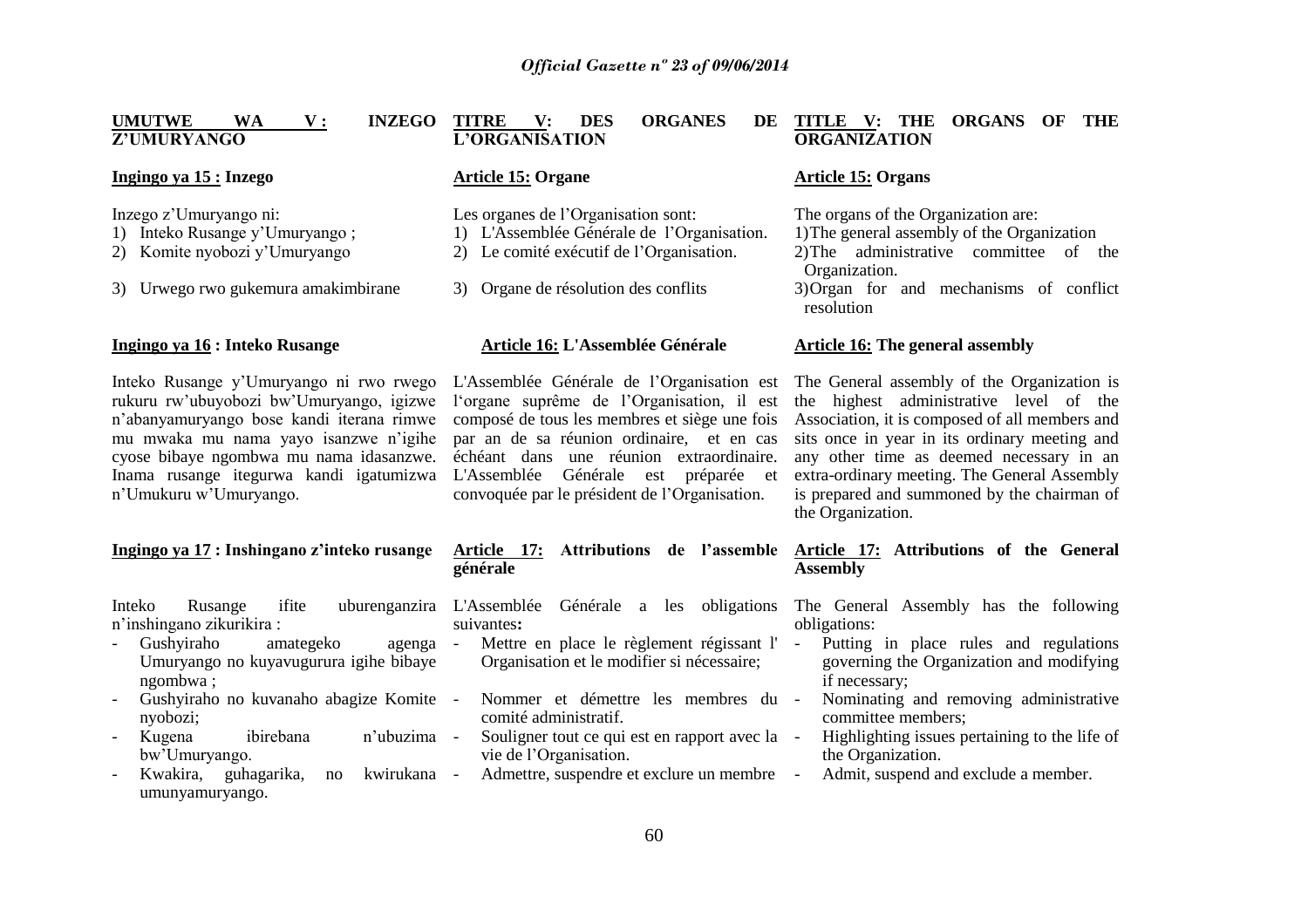| Kwemeza imicungira ya buri mwaka -<br>y'imari y'umuryango<br>Kwemera impano n'indagano.<br>Gusesa umuryango.                                                                                                                                                                                                                                                                         | Approuvé des comptes annuels<br>Accepter des dons et legs<br>Dissoudre l'Organisation.                                                                                                                                                                                                                                                                                                                                                                                                                                                 | Approve the annual accounts;<br>Accept donations and legacies;<br>Dissolute the Organization.                                                                                                                                                                                                                                                                                                                                                                                                                                                   |
|--------------------------------------------------------------------------------------------------------------------------------------------------------------------------------------------------------------------------------------------------------------------------------------------------------------------------------------------------------------------------------------|----------------------------------------------------------------------------------------------------------------------------------------------------------------------------------------------------------------------------------------------------------------------------------------------------------------------------------------------------------------------------------------------------------------------------------------------------------------------------------------------------------------------------------------|-------------------------------------------------------------------------------------------------------------------------------------------------------------------------------------------------------------------------------------------------------------------------------------------------------------------------------------------------------------------------------------------------------------------------------------------------------------------------------------------------------------------------------------------------|
| Ingingo ya 18 : Komite nyobozi                                                                                                                                                                                                                                                                                                                                                       | Article 18: Le comité administratif                                                                                                                                                                                                                                                                                                                                                                                                                                                                                                    | <b>Article 18: The administrative committee</b>                                                                                                                                                                                                                                                                                                                                                                                                                                                                                                 |
| Komite nyobozi y'Umuryango igizwe na<br>Perezida w'Umuryango ari nawe muvugizi<br>wawo, Visi Perezida ari nawe muvugizi<br>w'Umuryango<br>wungirije,<br>Umubitsi,<br>Umunyamabanga n' abajyanama babiri.                                                                                                                                                                             | Le comité administratif de l'Organisation est<br>composé du président de l'Organisation qui est<br>aussi son représentant légal, le vice-président<br>qui est le vice représentant légal de l'<br>Organisation, le trésorier, le secrétaire et deux<br>conseillers.                                                                                                                                                                                                                                                                    | administrative<br>The<br>committee<br>of<br>the<br>Organization is made up of the president of the<br>Organization who is also its representative, the<br>vice-president<br>who is<br>also<br>the<br>vice<br>of the<br>representative<br>Organization,<br>the<br>treasurer, the secretary and two advisors.                                                                                                                                                                                                                                     |
| Abagize Komite nyobozi nibo bagize biro<br>y'Inteko<br>Rusange.<br>Batorwa<br>mu<br>banyamuryango kandi manda yabo imara igihe<br>cy'imyaka itandatu ishobora kongerwa inshuro<br>imwe.                                                                                                                                                                                              | Ce sont les membres du comité administratif<br>qui composent le bureau de l'Assemblée<br>Générale. Ils sont élus parmi les membres de l'<br>Organisation et ils ont un mandat de six ans<br>qui peut être renouvelable une seule fois.                                                                                                                                                                                                                                                                                                 | The administrative committee members are the<br>ones who compose the office of the General<br>Assembly. They are elected among the<br>members and they have a six years' term of<br>office which can be renewable once.                                                                                                                                                                                                                                                                                                                         |
| Ingingo ya 19:<br>Inshingano za<br>Komite<br>nyobozi                                                                                                                                                                                                                                                                                                                                 | <b>Article</b><br><b>19:</b><br><b>Attributions</b><br>du<br>comite<br><b>Administrative</b>                                                                                                                                                                                                                                                                                                                                                                                                                                           | <b>19:</b><br><b>Attributions</b><br>of<br><b>Article</b><br>the<br>administrative committee                                                                                                                                                                                                                                                                                                                                                                                                                                                    |
| Komite nyobozi ishinzwe:<br>Gushyira mu bikorwa ibyemezo n'ibyifuzo<br>by'Inteko Rusange;<br>Gucunga umutungo w'Umuryango;<br>Gutegura inama zisanzwe n'izidasanzwe<br>z'Inteko Rusange;<br>Gutegura ingengo y'imari na raporo<br>y'imicungire y'umutungo w'Umuryango;<br>Gukurikirana uburyo abanyamuryango<br>bitagatifuza no gushaka icyabafasha kujya<br>mbere mu nzira y'Imana. | Le comité Administrative est chargé de:<br>Exécuter des décisions et des souhaits de<br>$\mathcal{L}$<br>l'Assemblée Générale;<br>Gérer le patrimoine de l'Organisation;<br>Préparer des réunions ordinaires<br>et<br>$\overline{\phantom{a}}$<br>extraordinaires de l'Assemblée Générale;<br>Préparer le budget et le rapport de la<br>$\sim$ $-$<br>gestion du patrimoine de l'Organisation<br>Faire le suivi de la croissance spirituelle<br>des membres et rechercher tout ce qui peut<br>les aider à croître dans la spiritualité | The administrative committee is in charge of:<br>Execution of the decisions and needs of<br>$\mathbb{Z}^2$<br>the General Assembly;<br>$\frac{1}{2}$<br>Managing<br>of<br>the<br>property<br>the<br>Organization;<br>Preparing ordinary<br>and extra-ordinary<br>assembly meetings;<br>Preparing the budget and the report of the<br>$\overline{\phantom{a}}$<br>management of the Organization 's<br>property;<br>Follow-up closely the spiritual growth of<br>the members and looking for whatever can<br>help to develop their spirituality. |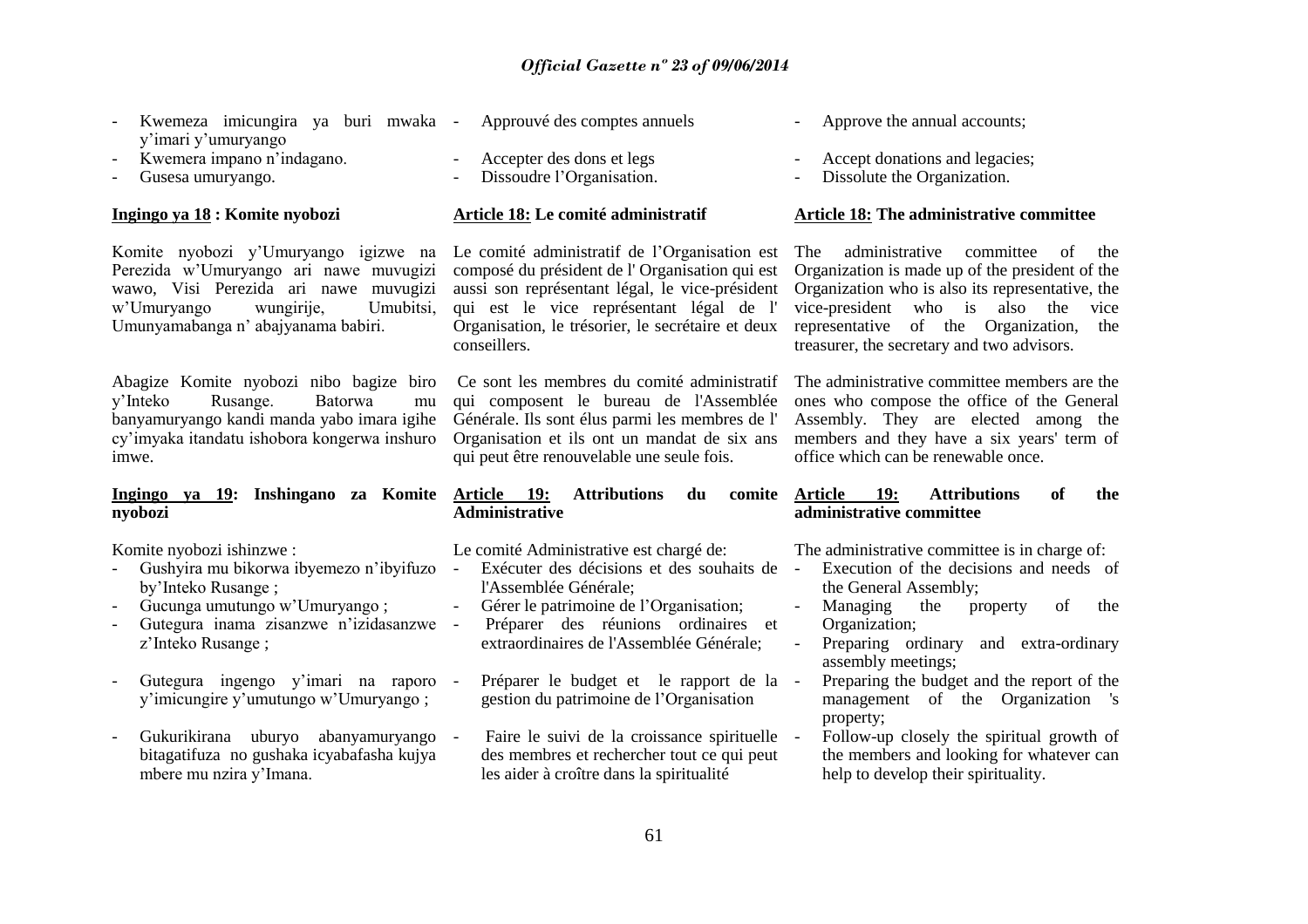#### UMUTWE WA VI: IBISHINGIRWAHO TITRE VI: CRITERES POUR AVOIR ET TITLE VI: CRETERIA FOR ACQUIRING KUGIRA NGO UMUNTU **UMUYOBOZI N"UKO ABITAKAZA ABE POUR PERDRE LA QUALITE DIRIGEANT AND LOSING THE STATUTS OF EXECUTIVE**

#### **Ingingo ya 20 : Ibyo asabwa**

Kugira ngo umuntu abe Umuvugizi w"Umuryango imbere y"Amategeko, bigenwa n"Amategeko yihariye y"Umuryango.

Ariko kandi, agomba kuba yujuje ibivugwa En outre toute candidate doit satisfaire aux Besides, every candidate must meet the n"ikemezo kigaragaza ko atigeze gukatirwa extrait de casier judiciaire. ibihano n"inkiko zibishinzwe.

Amategeko yihariye y"Umuryango

#### **UMUTWE WA VII : IMIRIMO Y"ABAGIZE KOMITE NYOBOZI**

#### **Ingingo ya 21 : Perezida**

Perezida w'Umuryango ari nawe muvugizi Le Président de l'Organisation qui est aussi The President of the Organization also his wawo niwe uwuhagararira mu nzego za Leta n"iz"ubucamanza.

#### **Ingingo ya 22 : Visi Perezida**

w'Umuryango igihe adahari akanamwunganira imirimo ye yose.

#### **Article 20: Les conditions**

propre de l"Organisation.

mungingo ya 27 y'Itegeko no 06/2012 ryo ku conditions stipulées par l'article 27 de la loi no wa 17 Gashyantare 2012, biherekejwe 06/2012 du 17 février 2012, attestés par un

Umuvugizi wese ashyirwaho n'Inama Rusange Il perd la qualité de dirigeante dans The status of executive shall be lost in kandi akurwaho niyo Nama hakurikijwe l"Organisation selon le Droit propre de accordance with the internal regulation of the l'Organisation.

#### **TITRE VII : FONCTIONS DES MEMBRES DU COMITE EXECUTIF**

#### **Article 21 : Président**

représentant légal représente legal l'Organisation sur le plan administratif et Organization on the administrative and judicial judiciaire.

#### **Article 22 : Vice Président**

Visi perezida ari nawe muvugizi Le vice président de l"Organisation qui est le The vice president of the Organization who is w'Umuryango wungirije asimbura umuvugizi représentant légal suppléant remplace le the substitute legal representative replaces the kandi représentant légal et l'assiste.

#### **Article 20: Conditions**

Pour être élue aux fonctions de Représentante Internal regulation shall lay down conditions légale, les modalités sont régies par le Droit for the appointment to the position of Legal Representative.

> requirements laid down by Article 27 of Law No. 06/2012 of February 17 2012, and certified by a criminal record.

> Organization

#### **TITLE VII: MEMBERS FUNCTIONS" OF THE EXECUTIVE COMMITTEE**

#### **Article 21: The President**

representative represents the plan.

#### **Article 22: Vice President**

legal representative and assists him.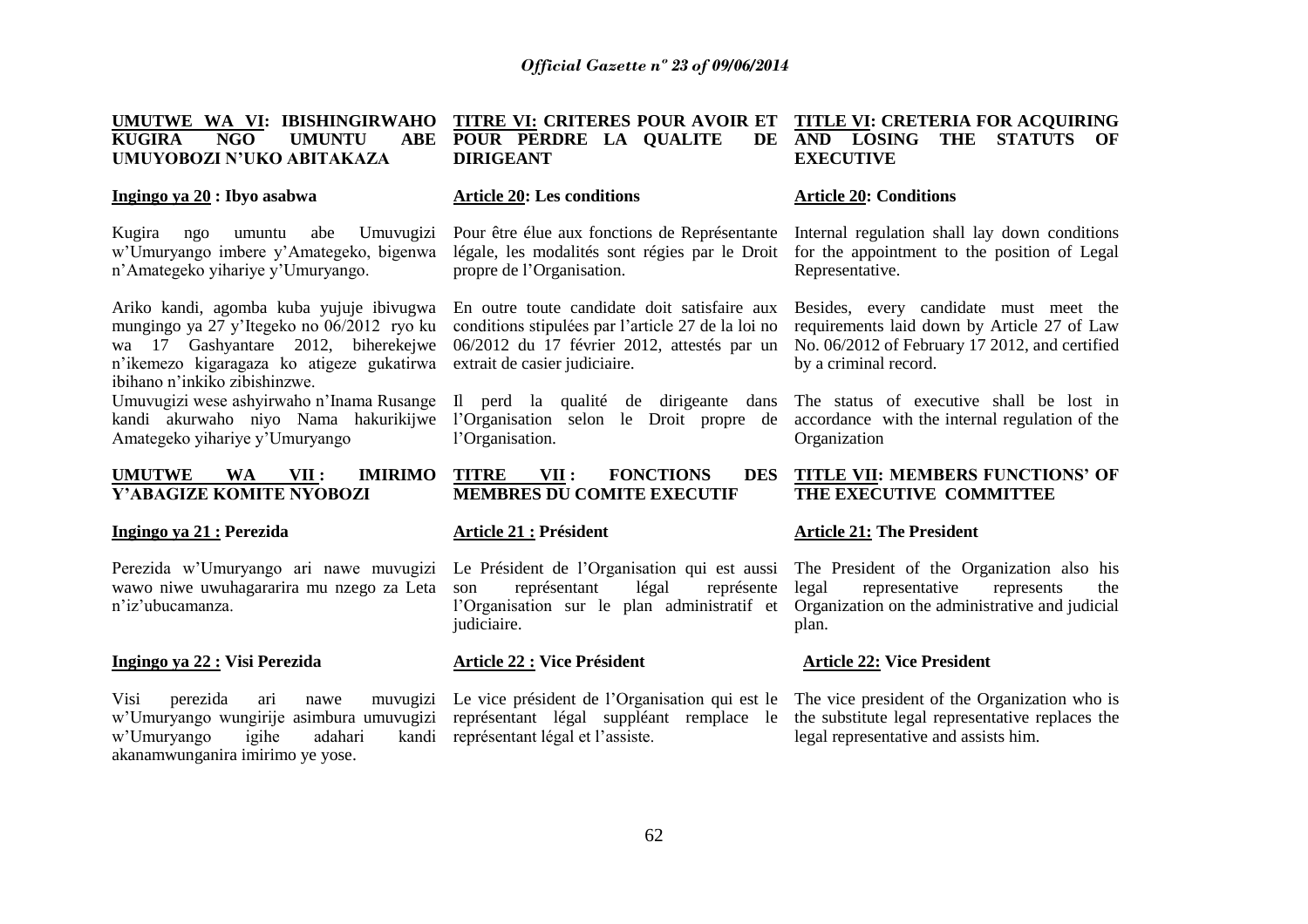#### **Ingingo ya 23 : Umunyamabanga**

Umunyamabanga akora w"ubunyamabanga yunganira umuvugizi w"Umuryango kandi ashinzwe gushyingura responsable des archives. inyandiko.

#### **Ingingo ya 24 : Umubitsi**

Umubitsi acunga umutungo w"Umuryango akurikije amabwiriza y"Inteko Rusange. Ashyikiriza Inteko Rusange na komite-nyobozi raporo y"umutungo w"Umuryango.

#### **Ingingo 25 : Abajyanama**

Abajyanama bagira inama Umuryango uyoborwe mu n"inshingano zose z"Umuryango.

#### UMUTWE WA VIII **: AMATEGEKO RY"UMURYANGO**

**Ingingo ya 26 : Guhindura amategeko**

Aya mategeko shingiro ashobora guhindurwa byemejwe n"Inteko Rusange ku bwiganze busesuye bw"amajwi bisabwe na Komite nyobozi cyangwa 1/3 cy"abanyamuryango.

#### **Ingingo ya 27 : Iseswa ry"umuryango**

Byemejwe na 2/3 by"abanyamuryango, Inteko Rusange ishobora gusesa Umuryango.

#### **Article 23 : Secrétaire**

Il assiste le représentant légal ; il est secretariat. Assists the legal representative; and

#### **Article 24 : Trésorier**

Le trésorier gère les biens de l"Organisation The treasurer manages possessions of the selon les décisions de l"Assemblée Générale. Il présente les rapports financiers à l"Assemblée General Assembly. He presents the financial Générale et le comité exécutif.

#### **Article 25 : Conseillers**

w"Umuryango n"abafasha be kugira ngo l"Organisation pour l"exécution conforme de sa for the compliant execution of her constitution mategeko constitution et de ses autres devoirs.

> **TITRE VIII : MODIFICATION DU L"ORGANISATION**

#### **Article 26:Modification du statut**

Ce statut peut être modifié sur approbation de l'Assemblée Générale à la majorité absolue des voix sur demande de la commission administrative ou du tiers de ses membres.

#### **Article 27: Dissolution de l'association**

l'Assemblée Générale peut l"Organisation.

#### **Article 23: Secretary**

Le secrétaire assure les travaux du secrétariat. The secretary assures the works of the is archives' responsible.

#### **Article 24: Treasurer**

Organization according to decisions of the reports to the General Assembly and the executive committee.

#### **Article 25: Advisors**

Les conseillers assistent le bureau de Advisors attend the office of the Organization and its other duties.

#### **STATUT ET LA DISSOLUTION DE STATUTE AND DISOLUTION OF THE TITLE VIII: MODIFICATION OF THE ORGANIZATION**

#### **Article 26: Modification of the statute**

This statute may be modified after approval by the General Assembly by the absolute majority votes upon request by the administrative committee or 1/3 of the members.

#### **Article 27: Dissolution of the association**

Après approbation de 2/3 des membres, Upon approval by 2/3 of the General Assembly dissoudre may dissolve the Organization.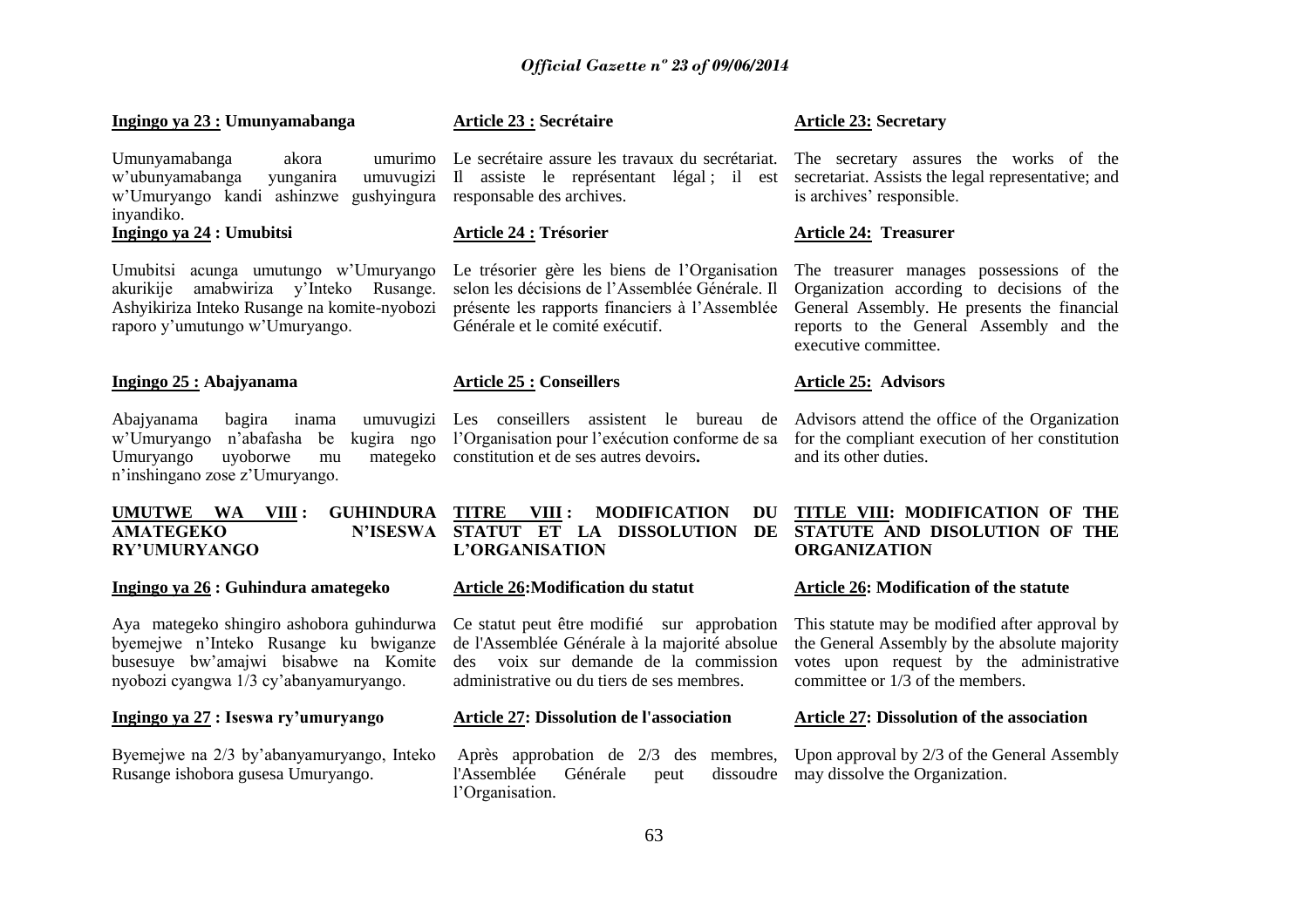| Ingingo ya 28 : Ingingo zinyuranye                                                                                                                                                             | <b>Article 28: Disposition diverses</b>                                                                                                                                                                                                                                                                    | <b>Article 28: Miscellaneous provisions</b>                                                                                                                                                                                |  |
|------------------------------------------------------------------------------------------------------------------------------------------------------------------------------------------------|------------------------------------------------------------------------------------------------------------------------------------------------------------------------------------------------------------------------------------------------------------------------------------------------------------|----------------------------------------------------------------------------------------------------------------------------------------------------------------------------------------------------------------------------|--|
| bidateganyijwe<br>n'ibindi<br>kimwe<br>nayo<br>bizasobanurwa ku buryo burambuye mu<br>ngengamikorere y'Umuryango<br>mabwiriza<br>yemejwe n'Inteko<br>Rusange kubwiganze<br>busesuye bw'amajwi. | Uburyo aya mategeko shingiro azubahirizwa Les procédures d'exécution de ce statut et<br>toutes autres dispositions énoncées dans ce<br>statut seront expliquées en détail dans le<br>règlement d'ordre intérieur de l'Organisation à<br>la majorité des voix.                                              | The execution procedures of this statute and all<br>the provisions embodied in this statute will be<br>explained in detail in the internal regulations of<br>the Organization by the majority votes.                       |  |
| Ingingo ya 29: Igihe aya mategeko<br>atangirira gukurikizwa                                                                                                                                    | Article 29: Entrée en vigueur                                                                                                                                                                                                                                                                              | <b>Article 29: Entry into force</b>                                                                                                                                                                                        |  |
| rutonde ruri ku mugereka.<br>Aya Mategeko Shingiro azahita akurikizwa ku<br>munsi azemererwaho n'Ubuyobozi bw'ikigo<br>cy'igihugu cy'imiyoborere.                                              | Aya mategeko yemejwe kandi ashyizweho Ce statut a été approuvé et signé par les<br>umukono n'abashinze Umuryango bari ku membres fondateurs dont les noms figurent sur<br>l'annexe de ce statut.<br>Ils entrent en vigueur à la date de leur<br>approbation par l'Office Rwandais de Bonne<br>Gouvernance. | This statute has been approved and signed by<br>the founder members whose names are<br>provided on the attachment.<br>These statutes shall come into force as soon<br>they are approved by the Rwanda Governance<br>Board. |  |
| Bikorewe i Rubayu ku wa 14/02/2013                                                                                                                                                             | Fait à Rubavu le 14/02/2013                                                                                                                                                                                                                                                                                | Done at Rubayu on $14^{\text{th}}$ /02/2013                                                                                                                                                                                |  |
| <b>Abahagarariye Umuryango</b>                                                                                                                                                                 | Représentantes Légales                                                                                                                                                                                                                                                                                     | <b>Legal Representatives</b>                                                                                                                                                                                               |  |
| Sœur Béatrice NAHIMANA<br>$(s\acute{e})$<br>Umukuru w'umuryango                                                                                                                                | Sœur Béatrice NAHIMANA<br>$(s\acute{e})$<br>Représentante Légale                                                                                                                                                                                                                                           | Sœur Béatrice NAHIMANA<br>$(s\acute{e})$<br><b>Legal Representative</b>                                                                                                                                                    |  |
| Sœur Donatille ZANINKA MUKAMUNANA<br>$(s\acute{e})$<br>Uwa mbere wungirije umukuru w'Umuryango                                                                                                 | Sr Donatille ZANINKA MUKAMUNANA<br>$(s\acute{e})$<br>1 <sup>ère</sup> Représentante Légale Suppléante                                                                                                                                                                                                      | Sr Donatille ZANINKA MUKAMUNANA<br>$(s\acute{e})$<br><sup>1st</sup> Deputy Legal Representative                                                                                                                            |  |
| Frère Gaspard TWAYIGIZE<br>$(s\acute{e})$                                                                                                                                                      | Frère Gaspard TWAYIGIZE<br>$(\mathbf{s}\hat{\mathbf{e}})$                                                                                                                                                                                                                                                  | Frère Gaspard TWAYIGIZE<br>$(s\acute{e})$                                                                                                                                                                                  |  |
| Uwa kabiri wungirije umukuru w'Umuryango                                                                                                                                                       | 2 <sup>ère</sup> Représentante Léegale Suppléante                                                                                                                                                                                                                                                          | 2 <sup>nd</sup> Deputy Legal Representative                                                                                                                                                                                |  |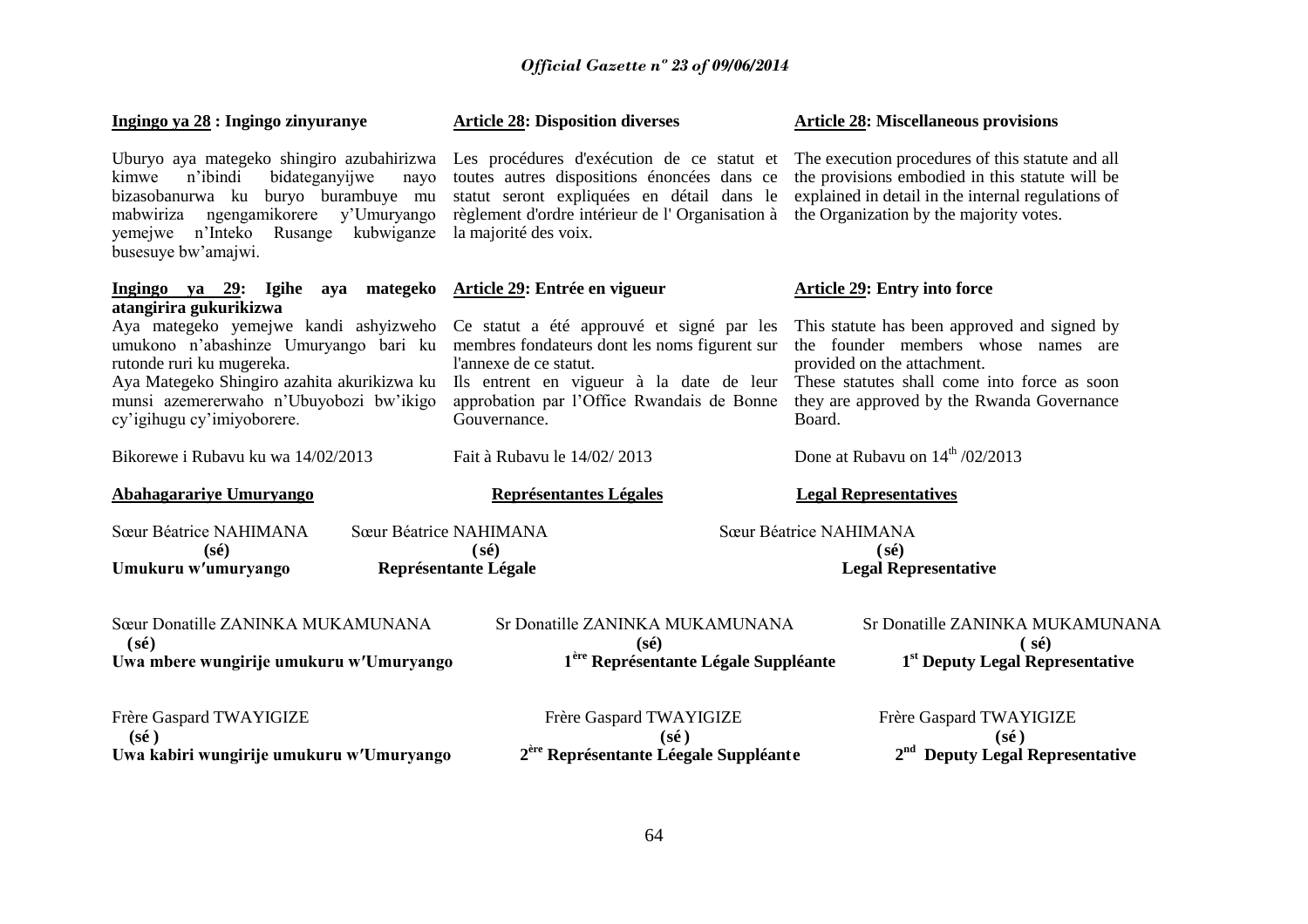**ABAHIRE BA NYINA WA JAMBO Nyundo kuwa 14/02/2013 Intara y" Iburengerazuba Akarere ka Rubavu Umurenge wa Nyundo Paruwasi ya Nyundo Diyosezi ya Nyundo B.P 85 GISENYI Tél: +250788706267 E\_mail: [abahirenyundo@yahoo.fr](mailto:abahirenyundo@yahoo.fr)**

#### **INYANDIKO MVUGO Y"INAMA IVUGURURA AMATEGEKO SHINGIRO Y"UMURYANGO W" ABAHIRE BA NYINA WA JAMBO.**

Twebwe Abahire ba Nyina wa Jambo; dushingiye ku itegeko N° 6/2012 ryo kuwa 17/02/2012; rigena imitunganyirize n' imikorere y' imiryango ishingiye ku idini. Dukoze inama ivugurura amategeko y' umuryango; iyo nama yateraniye ku Nyundo kuwa 11/02/2013 i saa mbiri n" igice (08 h 30) kugeza kuwa 14/02/2013 i saa tanu (11 h 00)

#### **Ibyari ku murongo w" ibyigwa:**

- 1. Kuvugurura amategeko shingiro agenga umuryango
- 2. Gutora abahagarariye inzego z'ubuyobozi
- 3. Gushyiraho izindi nzego zunganira ubuyobozi bw" umuryango

#### **1. Kuvugurura amategeko shingiro agenga umuryango.**

Tumaze kubona itegeko rigena imitunganyirize n" imikorere y" imiryango ishingiye ku idini ryo kuwa 17/02/2012 nk" uko ryavuguwe ,kugeza ubu. Tuvuguruye amategeko agenga umuryango w" Abahire ba Nyina wa Jambo. Uko ayo mategeko yavuguruwe biri ku mugereka w" iyi nyadiko.

#### **2. Gutora abahagarariye inzego z" ubuyobozi**

Abatorewe guhagararira umuryango ni: **Sœur NAHIMANA Béatrice** umuvugizi w" umuryango ari nawe uhagarariye umuryango imbere y" amategeko yagize amajwi 8/10.

**Sœur MUKAMUNANA ZANINKA Donatille** yatorewe kuba uwungirije akaba n" n"umusimbura w" uhagarariye umuryango imbere y" amategeko yagize amajwi 7/10.

**Frère TWAYIGIZE Gaspard** yatorewe kuba uwa kabiri wungirije, akaba n" umusimbura wa kabiri w" uhagariye umuryango imbere y" amategeko yagize amajwi 7/10.

#### **3. Gushyiraho izindi nzego zunganira ubuyobozi bw" umuryango**

a) **Abashinzwe gukemura impaka mu muryango:** Frère HABYALIMANA Etienne Sœur MUKAMUTARA Cathérine Sœur HIBUKABAKE Dative

b) **Abagize akanama gashinzwe umutungo :**

Sœur MUKAMUNANA ZANINKA Frère UMUGABA Providence Sœur MUJAWAMALIYA Léonie Sœur MUKAMIHIGO Christine Frère NGARAMBE Théoneste

### c) **Umugenzuzi w" imari uturutse ahandi**

Abagize inteko rusange batoye **A. MUKERAGABIRO Etienne** ngo abe umugenzuzi w" imari . Inama yasoje imirimo yayo kuwa 14/02/2013 I saa tanu (11 h 00)

### **Umwanditsi w" inama: Frère Twayigize Gaspard**

**(sé)**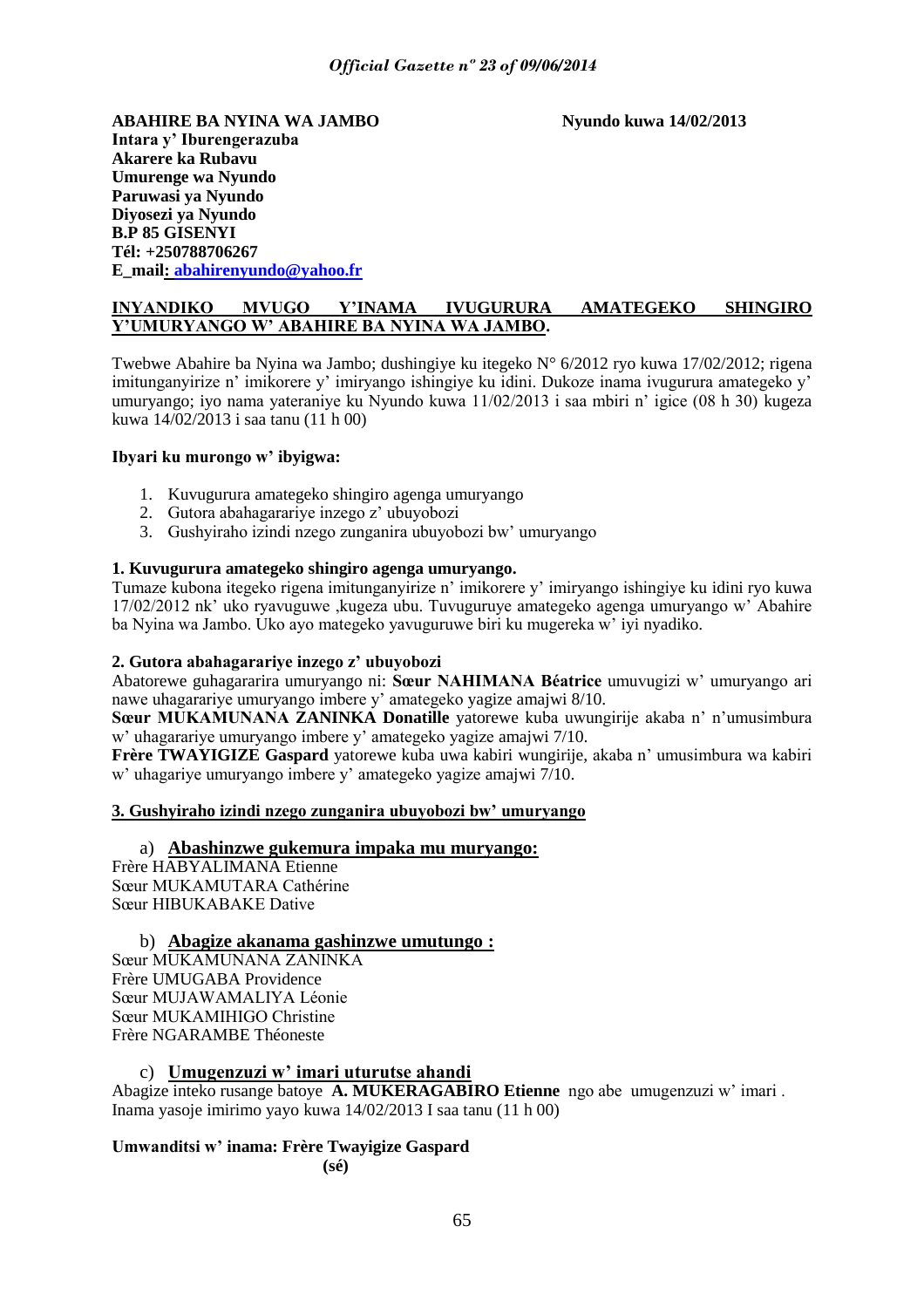#### **INTARA Y"IBURENGERAZUBA AKARERE KA RUBAVU UMURENGE WA NYUNDO DIYOSEZI YA NYUNDO PARUWASI YA NYUNDO B.P 85 GISENYI**

#### **LISITI Y"ABEMEJE AMATEGEKO Y" UMURYANGO W"ABAHIRE BA NYINA WA JAMBO**

| $\mathbf{N}^\circ$      | <b>AMAZINA</b>              | $N^{\circ}$ C.I  | <b>AHO ABARIZWA</b> |                  | Tél                      | <b>UMUKONO</b> |
|-------------------------|-----------------------------|------------------|---------------------|------------------|--------------------------|----------------|
|                         |                             |                  | <b>SECTOR</b>       | <b>DISTRICT</b>  |                          |                |
| $\mathbf{1}$            | <b>NAHIMANA Béatrice</b>    | 1197270099400075 | <b>NYUNDO</b>       | <b>RUBAVU</b>    | 0788706267               | $(s\acute{e})$ |
| $\overline{2}$          | MUKAMUNANA Donatilla        | 1196470034656013 | <b>NYUNDO</b>       | <b>RUBAVU</b>    | 0788902105               | $(s\acute{e})$ |
| $\mathbf{3}$            | <b>TWAYIGIZE Gaspard</b>    | 1197280046147038 | <b>NYUNDO</b>       | <b>RUBAVU</b>    | 0788706264               | $(s\acute{e})$ |
| $\overline{\mathbf{4}}$ | MUJAWAMARIYA Léonie         | 1196770032556029 | <b>NGORORERO</b>    | <b>NGORORERO</b> | 0788706269               | $(s\acute{e})$ |
| $\overline{5}$          | <b>NGARAMBE Théonèste</b>   | 1197480047886006 | <b>MUHORORO</b>     | <b>NGORORERO</b> | $\overline{\phantom{a}}$ | $(s\acute{e})$ |
| 6                       | <b>MUKAMIHIGO Christine</b> | 1196770032555042 | <b>MURUNDA</b>      | <b>RUTSIRO</b>   | $\overline{\phantom{0}}$ | $(s\acute{e})$ |
| 7                       | <b>UMUGABA</b> Providence   | 1197580047884027 | <b>NYUNDO</b>       | <b>RUBAVU</b>    | 0784095645               | $(s\acute{e})$ |
| 8                       | <b>MUKAMUTARA Catherine</b> | 1196770032559090 | <b>NYARUSANGE</b>   | <b>MUHANGA</b>   | $\overline{\phantom{0}}$ | $(s\acute{e})$ |
| 9                       | <b>HIBUKABAKE Dative</b>    | 1197270053400071 | <b>MATYAZO</b>      | <b>NGORORERO</b> | $\overline{\phantom{a}}$ | $(s\acute{e})$ |
| <b>10</b>               | <b>HABYARIMANA Etienne</b>  | 1197380045160010 | <b>NYUNDO</b>       | <b>RUBAVU</b>    | 0785113708               | $(s\acute{e})$ |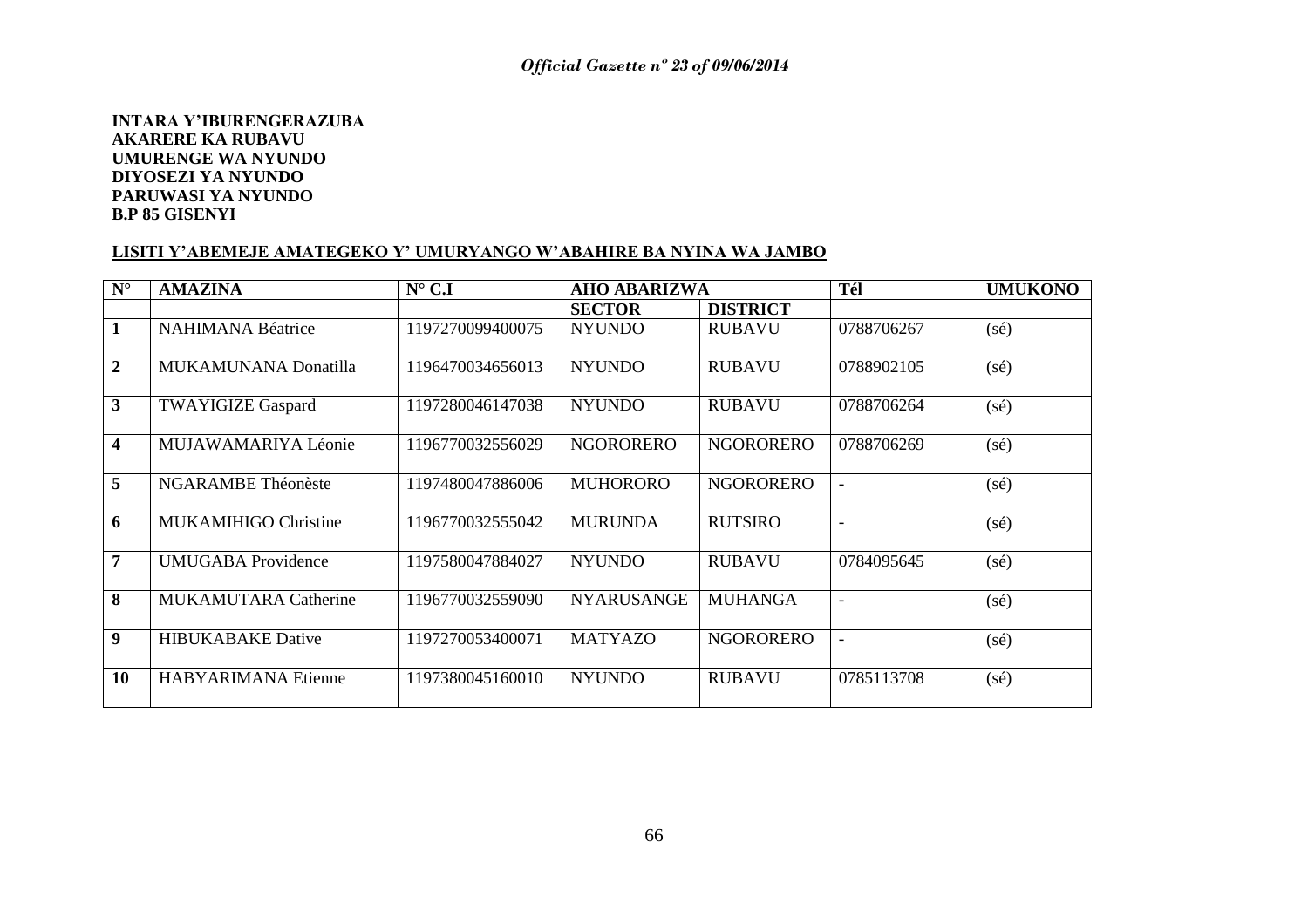**Abahire ba Nyina wa Jambo Province de l"ouest District de Rubavu Secteur de Nyundo Diocèse de Nyundo B.P 85 Gisenyi**

#### **DECLARATION DES REPRESENTANTS**

Nous soussignés, Sœur Béatrice NAHIMANA ; Sœur Donatille ZANINKA MUKAMUNANA et Frère Gaspard TWAYIGIZE attestent par la présente déclaration que l" Organisation ABAHIRE BA NYINA WA JAMBO est une Organisation sans but lucratif dirigée par une Représentante Légale et deux Représentant(e)s Légales Suppléant(e)s. L"Organisation a comme objectif de participer activement à la construction socio-économique du pays par des actions de sensibilisation, de mobilisation autour d"actions concrètes au sein de la population.

Ainsi à l"issue des travaux de l"assemblée constituante et des libres et démocratiques de tous les membres de l"Organisation, Sœur Béatrice NAHIMANA a été choisie comme Représentante Légale ; Sœur Donatille ZANINKA MUKAMUNANA comme Représentante Légale Suppléante et Frère Gaspard TWAYIGIZE comme deuxième Représentant Légal Suppléant.

Fait à Nyundo Le 14/02/2014.

**Représentante Légale Suppléante**  Soeur Donatille ZANINKA MUKAMUNANA (**sé)**

**Deuxième Représentant Légal Suppléant**  Frère Gaspard TWAYIGIZE (**sé)**

**La Représentante Légale** Sœur Béatrice NAHIMANA (**sé)**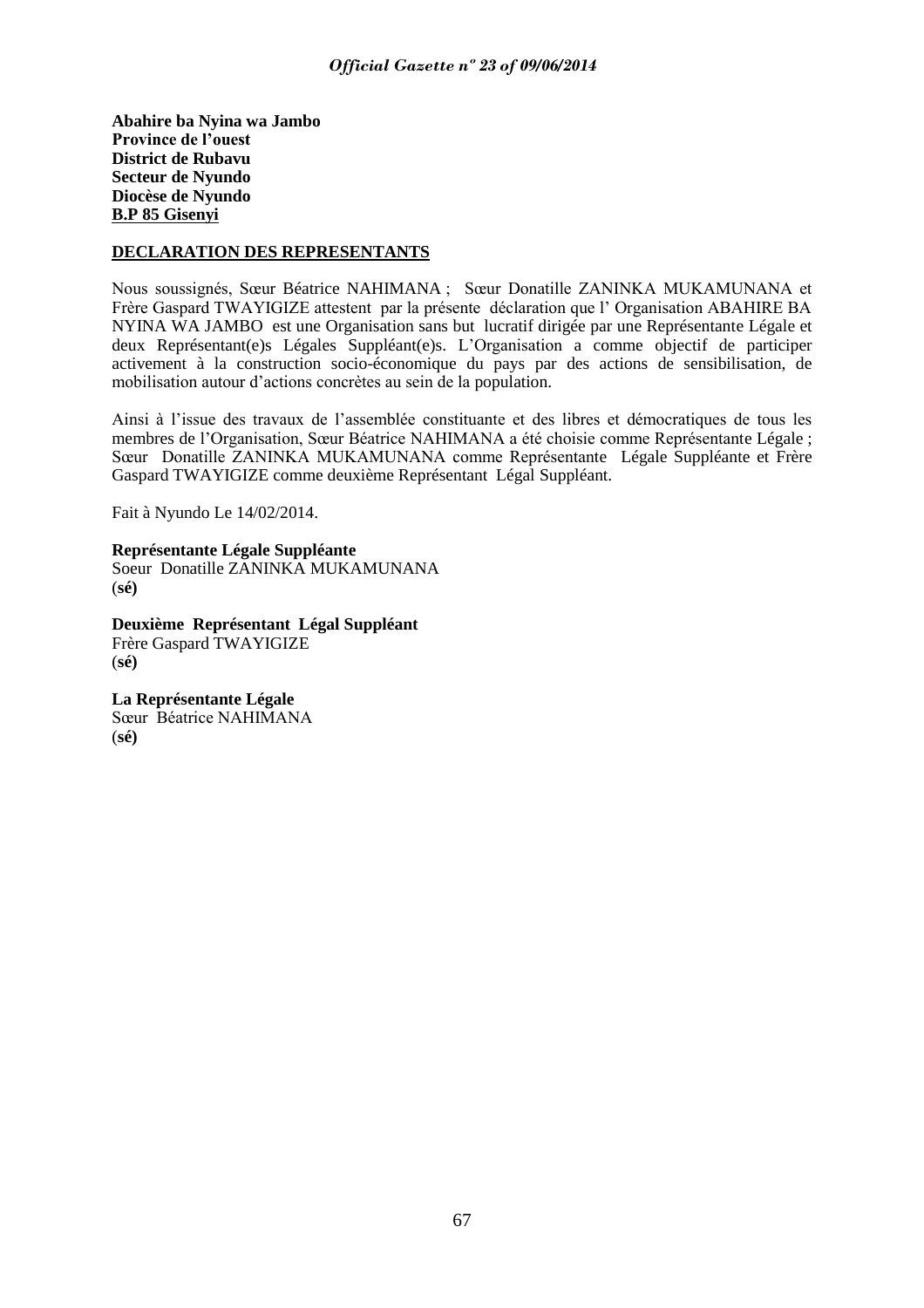### **ICYEMEZO Nº003/2014 GIHA UBUZIMAGATOZI UMURYANGO "ASSOCIATION POUR LA PROMOTION DE L"EDUCATION ET LE DEVELOPPEMENT"**

### **Twebwe, Prof. SHYAKA Anastase, Umuyobozi Mukuru w"Ikigo cy"Igihugu Gishinzwe Imiyoborere,**

Dushingiye ku Itegeko nº04/2012 ryo kuwa 17/02/2013 rigena imitunganyirize n"imikorere by"imiryango nyarwanda itari iya Leta, cyane cyane mu ngingo zaryo za 22 na 23;

Dushingiye kandi ku ibaruwa twandikiwe kuwa 14/05/2013 n"Umuyobozi w"Umuryango **"ASSOCIATION POUR LA PROMOTION DE L"EDUCATION ET LE DEVELOPPEMENT"** asaba ubuzimagatozi;

Tumaze kubona ko uyu muryango wujuje ibisabwa kugira ngo umuryango nyarwanda utari uwa Leta uhabwe ubuzimagatozi nk"uko biteganywa n"ingingo ya 22 y"Itegeko ryavuzwe hejuru;

Duhaye ubuzimagatozi umuryango **"ASSOCIATION POUR LA PROMOTION DE L"EDUCATION ET LE DEVELOPPEMENT"** iki cyemezo kikazatangazwa mu Igazeti ya Repubulika y"u Rwanda.

**Bikorewe i Kigali, kuwa 25/02/2014**

**(sé)**

**Prof. SHYAKA Anastase** Umuyobozi Mukuru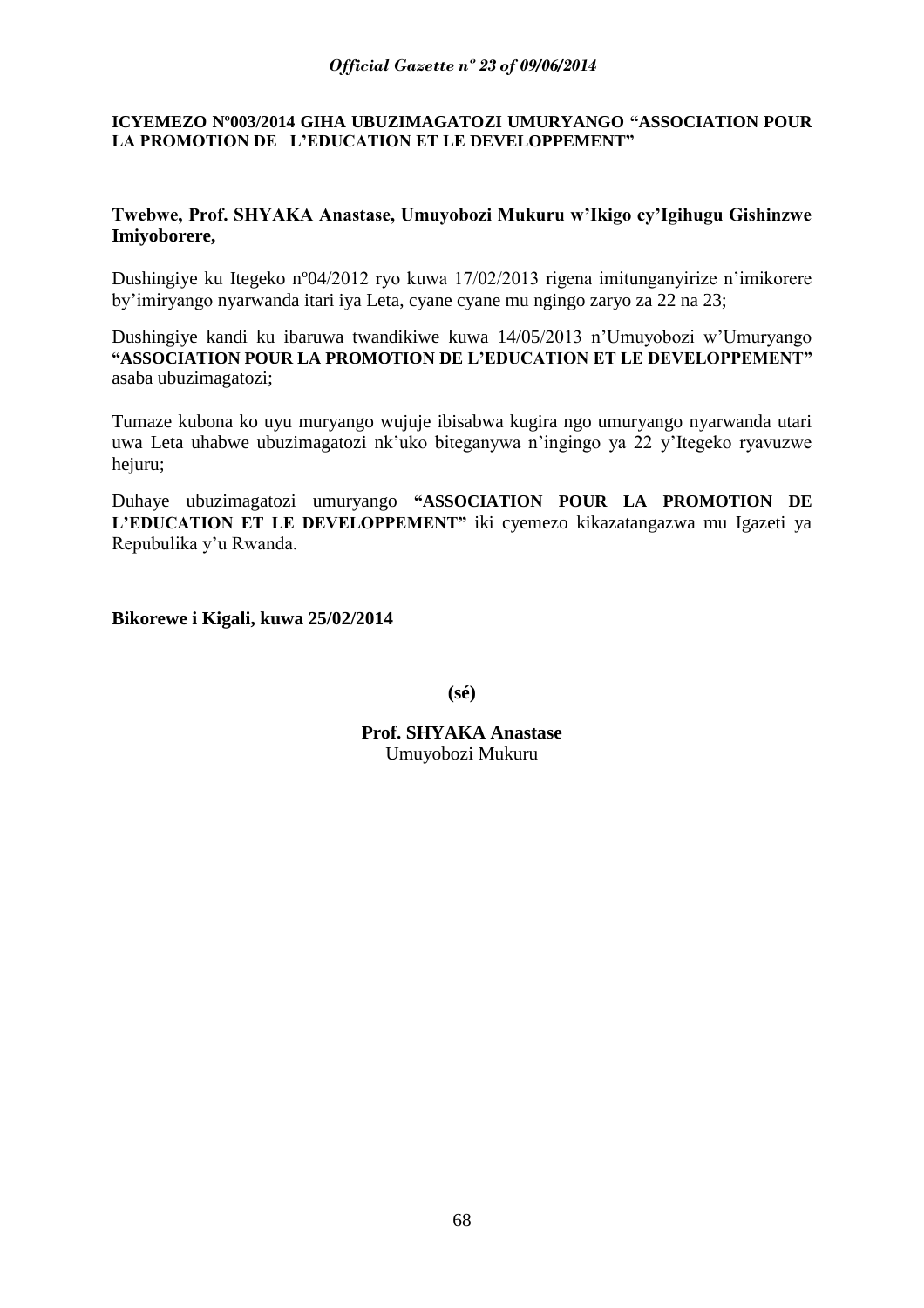| UMURYANGO UGAMIJE<br>N'ITERAMBERE (A.P.E.D)                                                                          | UBUREZI ASSOCIATION<br><b>FOR</b><br>PROMOTION OF EDUCATION AND<br>DEVELOPMENT (A.P.E.D)                                | THE ASSOCIATION<br><b>POUR</b><br>LA<br>PROMOTION DE L'EDUCATION ET<br>LE DEVELOPPEMENT (A.P.E.D)                  |  |
|----------------------------------------------------------------------------------------------------------------------|-------------------------------------------------------------------------------------------------------------------------|--------------------------------------------------------------------------------------------------------------------|--|
| AMATEGEKO AGENGA<br><b>UMURYANGO</b>                                                                                 | <b>STATUTES</b>                                                                                                         | <b>STATUTS</b>                                                                                                     |  |
| <b>ISHAKIRO</b>                                                                                                      | <b>TABLE OF CONTENTS</b>                                                                                                | <b>TABLE DES MATIERES</b>                                                                                          |  |
| <b>UMUTWE WA1:</b>                                                                                                   | <b>CHAPTER 1:</b>                                                                                                       | <b>CHAPITRE 1:</b>                                                                                                 |  |
| <b>ISHINGWA N'IZINA</b><br><b>ICYICARO</b><br><b>IGIHE</b><br>3.<br>4. AHO UMURYANGO UKORERA<br>5. INTEGO N'IBIKORWA | 1. FOUNDATION AND NAME<br>2. DURATION<br><b>HEAD OFFICE</b><br>3.<br>4. ZONE OF ACTIVITIES<br>5. MISSION AND ACTIVITIES | ET<br>1. FONDATION<br><b>DENOMINATION</b><br>2. DUREE<br>3. SIEGE<br>4. ZONE D'ACTIVITE<br>5. MISSION ET ACTIVITES |  |
| Ingingo ya 1: Ishingwa                                                                                               | <b>Article1. Foundation</b>                                                                                             | <b>Article 1: Fondation</b>                                                                                        |  |
| Ingingo ya 2: Igihe uzamara                                                                                          | <b>Article 2: Duration</b>                                                                                              | <b>Article 2: Durée</b>                                                                                            |  |
| Ingingo ya 3: Icyicaro                                                                                               | <b>Article 3: Head office</b>                                                                                           | Article 3 : Siège social                                                                                           |  |
| Ingingo ya 4 : Aho Umuryango ukorera                                                                                 | <b>Article 4: Zones of activities</b>                                                                                   | Article 4 : Zones d'activité                                                                                       |  |
| Ingingo ya 5 : Intego                                                                                                | <b>Article 5: Mission</b>                                                                                               | <b>Article 5 : Mission</b>                                                                                         |  |
| Ingingo 6 : Ibikorwa                                                                                                 | <b>Article 6 : Activities</b>                                                                                           | Article 6 : Activités                                                                                              |  |
| <b>UMUTWE WA 2:</b><br>ABANYAMURYANGO                                                                                | <b>CHAPTER 2: MEMBERS</b>                                                                                               | <b>CHAPITRE 2: MEMBRES</b>                                                                                         |  |

**Ingingo** ya 7: **cyangwa bwo gutakaza ubunyamuryango**

**by"abanyamuryango, uburyo bwo kuba and procedures for adhesion or loss of adhésion et perte de qualité de membre Article 7:Categories of members, criteria Article 7 : Catégories des membres, membership**

69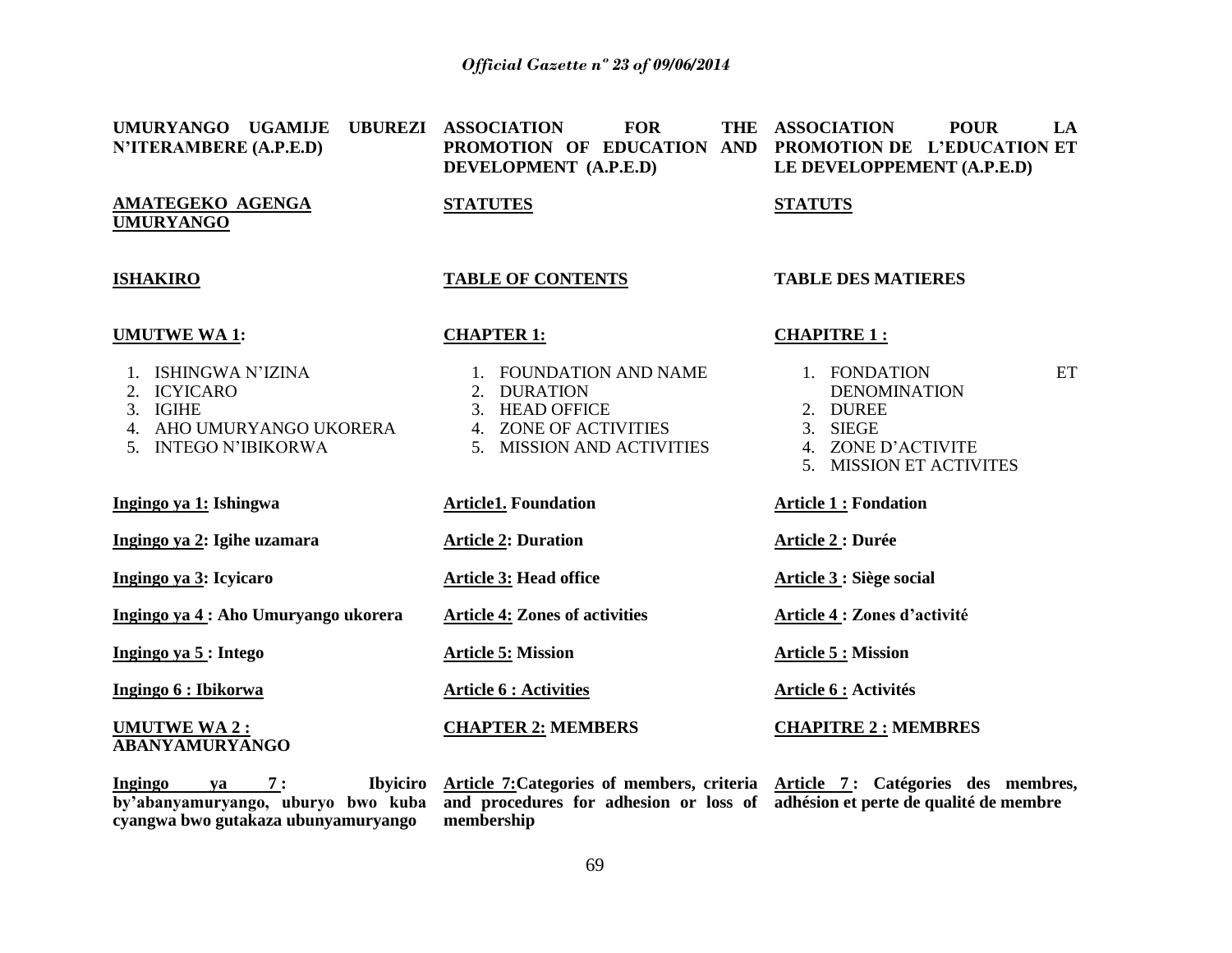**UMUTWE WA 3: INZEGO, UKO CHAPTER 3: ORGANS, THEIRS CHAPITRE 3 : ORGANES, LEURS ZIKURIKIRANA N"UBUBANSHA BWO HIERARCHY THEIRS COMPETENCE HIERARCHIES ET LEURS GUFATA IBYEMEZO Ingingo ya 8: Izo ari zo ICYICIRO CYA 1: INTEKO RUSANGE Ingingo ya 9: Uko iteye Ingingo ya 10: Uko iterana, n"uko ifata ibyemezo Ingingo ya 11: Ububasha ICYICIRO CYA 2 : KOMITE NYOBOZI Ingingo ya 12 : Uko iteye Ingingo ya 13: Uko iterana, n"uko ifata ibyemezo Article 14: Ububasha Ingingo ya 15: Perezida Ingingo ya 16: Visi prezida Ingingo ya 17 : Umubitsi Ingingo ya 18 : Umunyamabanga Ingingo ya 19 : Abajyanama ICYICIRO CYA 3: KOMISIYO IN TAKING DECISION Article 8: Composition SECTION 1: GENERAL ASSEMBLY Article 9: Composition Article 10: Meeting and deliberation Article 11: Powers SECTION 2: FXECUTIVE COMMITTEE Article 12: Composition Article 13: Designation of meeting and deliberation Article 14: Powers Article 15: Chairman Article 16: Vice-Chairman Article 17 Treasurer Article 18: Secretary Article 19: Advisers SECTION 3: COMMISSIONS COMPETENCES DE PRISE DE DECISION Article 8 : Composition SECTION 1 : ASSEMBLEE GENERALE Article 9 : Composition Article 10 : Réunion et délibération Article 11 : Pouvoirs SECTION 2 : COMITE EXECUTIF Article 12 : Composition Article 13 : Désignation, réunion et délibération Article 14 : Pouvoirs Article 15 : Président Article 16 : Vice-président Article 17 : Trésorier Article 18 : Secrétaire Article 19 : Conseillers SECTION 3 : COMMISSIONS**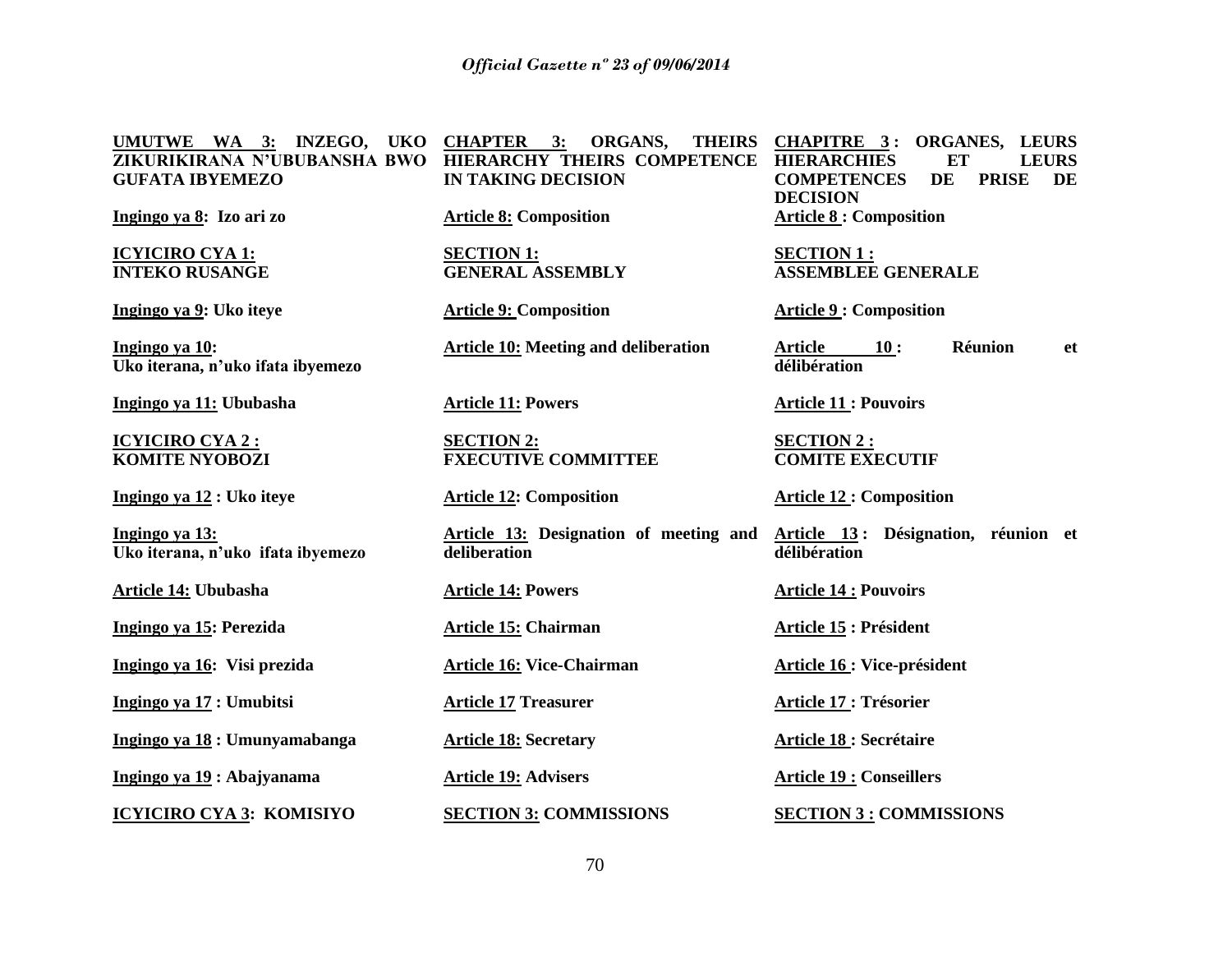| 20:<br><b>Uko</b><br><b>Ingingo</b><br>ya<br>n'imikorere yazo                                                       | zishyirwaho Article 20: Designation and functioning                                                                      | <b>Désignation</b><br><b>Article</b><br>20:<br><b>et</b><br>fonctionnement                             |
|---------------------------------------------------------------------------------------------------------------------|--------------------------------------------------------------------------------------------------------------------------|--------------------------------------------------------------------------------------------------------|
| <b>ICYICIRO</b><br><b>CYA</b><br><b>4: URWEGO</b><br><b>RUSHINZWE</b><br><b>UBUTEGETSI</b><br>N'IGENZURA RY'IMARI   | <b>SECTION 4: ORGAN IN CHARGE OF</b><br>ADMINISTRATION AN FINANCIAL<br><b>AUDIT</b>                                      | <b>SECTION 4: ORGANE CHARGE DE</b><br><b>L'ADMINISTRATION</b><br>ET<br>DU<br><b>CONTROLE FINANCIER</b> |
| <b>Article 21 : Umubitsi</b>                                                                                        | <b>Article 21: Treasurer</b>                                                                                             | <b>Article 21: Trésorier</b>                                                                           |
| Article 22: Abagenzuzi b'imari                                                                                      | <b>Article 22: Auditors of account</b>                                                                                   | <b>Article 22 : Commissaires aux comptes</b>                                                           |
| ICYICIRO CYA 5:URWEGO RWO<br>GUKEMURA AMAKIMBIRANE, UKO<br><b>RUSHYIRWAHO</b><br><b>N'IMIKORERE</b><br><b>YARWO</b> | <b>SECTION</b><br><b>ORGAN</b><br><b>AND</b><br>$-5:$<br><b>MECHANISMS</b><br><b>CONFLICT</b><br>OF<br><b>RESOLUTION</b> | <b>SECTION</b><br>5:<br><b>ORGANE</b><br>ET<br><b>MODALITES DE RESOLUTION DES</b><br><b>CONFLITS</b>   |
| 23:<br>Abarugize<br>n'uko<br>Ingingo<br>ya<br>rushyirwaho n'ububasha                                                | Article 23: Composition and of designation Article 23 : Composition et désignation                                       |                                                                                                        |
| <b>Article 24: Ubabasha</b>                                                                                         | <b>Article 24: Powers</b>                                                                                                | <b>Article 24: Pouvoirs</b>                                                                            |
| Ingingo ya 25: Uburyo bwo gukemura<br>amakimbirane                                                                  | Article 25: modalities<br>conflicts<br>of<br>resolution                                                                  | Article 25: Modalités de résolution des<br>conflits                                                    |
| <b>UMUTWE WA4:</b><br><b>UBURENGANZIRA</b><br><b>N'INSHINGANO</b><br>Z'ABANYAMURYANGO                               | <b>CHAPTER 4:</b><br>RIGHTS AND<br><b>OBLIGATIONS</b><br><b>OF</b><br><b>MEMBERS</b>                                     | ET<br><b>CHAPITRE</b><br>4:<br><b>DROITS</b><br><b>OBLIGATIONS DES MEMBRES</b>                         |
| Ingingo ya 26: Uburegnanzira                                                                                        | <b>Article 26: Rights</b>                                                                                                | <b>Article 26 : Droits</b>                                                                             |
| Ingingo ya 27: Inshingano                                                                                           | <b>Article 27: Obligations</b>                                                                                           | <b>Article 27: Obligations</b>                                                                         |
| <b>UMUTWE</b><br><b>UMUTUNGO</b><br>5:<br>wa<br><b>W'UMURYANGO</b>                                                  | <b>CHAPTER</b><br>5.PROPERTY<br>OF<br><b>ASSOCIATION</b>                                                                 | <b>CHAPITRE</b><br>5: PATRIMOINE<br><b>DE</b><br>l'ASSOCIATION                                         |
| Ingingo<br>28: Ibigize<br>mutungo<br>va<br>w'Umuryango n'uko ukoreshwa                                              | <b>Article 28: Constitution and management</b><br>of patrimony of Association                                            | Article 28 : Composition et gestion du<br>patrimoine de l'Association                                  |
| <b>UMUTWE WA 6:</b><br><b>INGINGO ZISOZA</b>                                                                        | <b>CHAPITER 6: FINAL PROVISIONS</b>                                                                                      | <b>CHAPITRE 6: Dispositions finales</b>                                                                |
| Ingingo ya 29: Guhindura<br>Amategeko                                                                               | <b>Article 29: Modification of the statutes</b>                                                                          | <b>Article 29 : Modification des statuts</b>                                                           |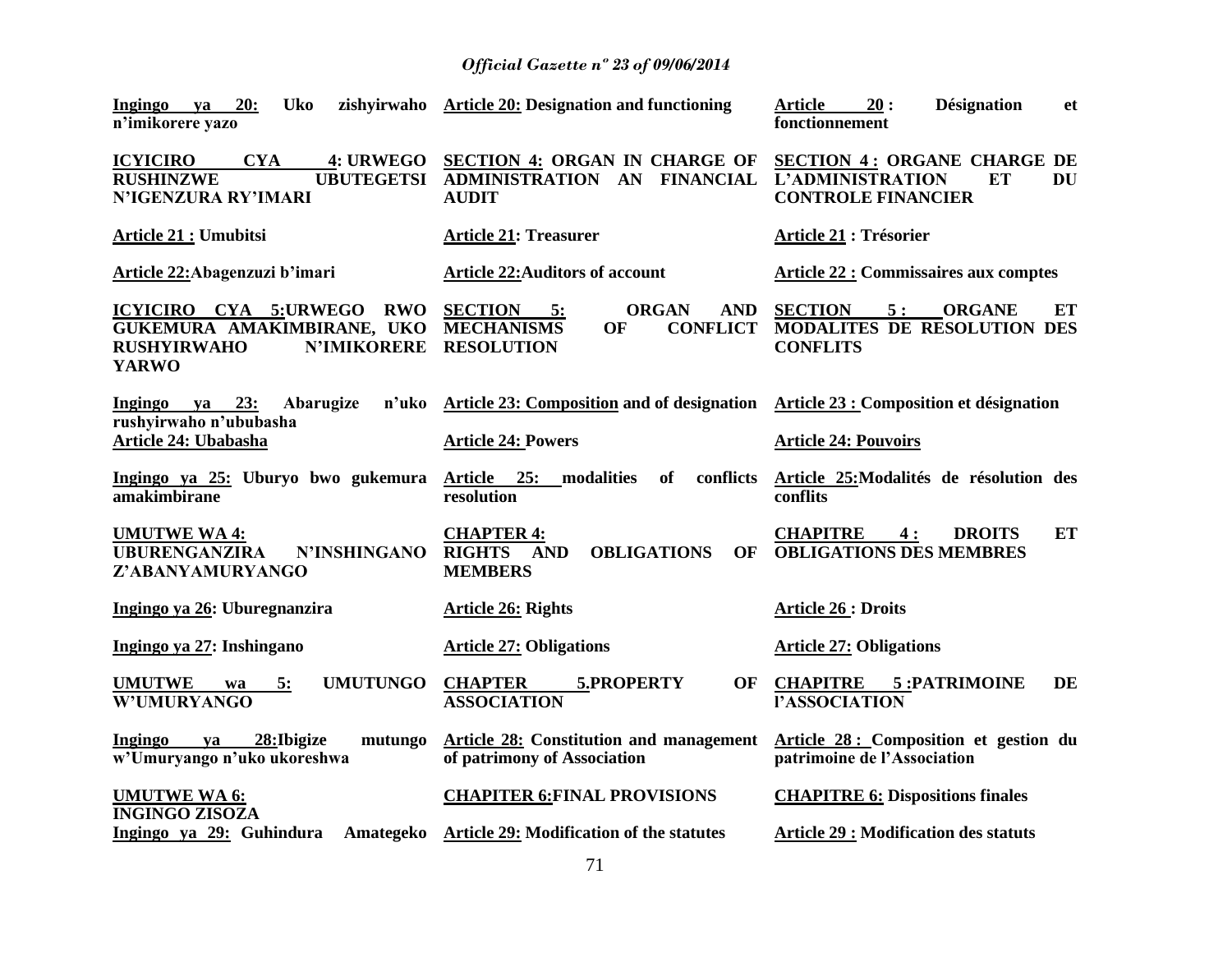### **agenga Umuryango**

| $ya = 30$ :<br><b>Ibyerekeye</b><br>Ingingo<br>gusesa<br>Umuryango kuwufatanya n'undi cyangwa<br>kuwomeka ku wundi | Article 30: Dissolution of Association, its Article 30: Dissolution de l'Association,<br>fusion with another organization or its<br>affiliation another organization | sa fusion avec une autre organisation ou<br>son affiliation une autre organisation |
|--------------------------------------------------------------------------------------------------------------------|----------------------------------------------------------------------------------------------------------------------------------------------------------------------|------------------------------------------------------------------------------------|
| Ingingo<br>$31$ :<br>va<br>mbonezamikorere                                                                         | Amategeko Article 31: Regulation of internal order                                                                                                                   | Article 31 : Règlement d'ordre intérieur                                           |
| Ingingo ya 32: Umukono                                                                                             | <b>Article 32: Signature</b>                                                                                                                                         | <b>Article 32 : Signature</b>                                                      |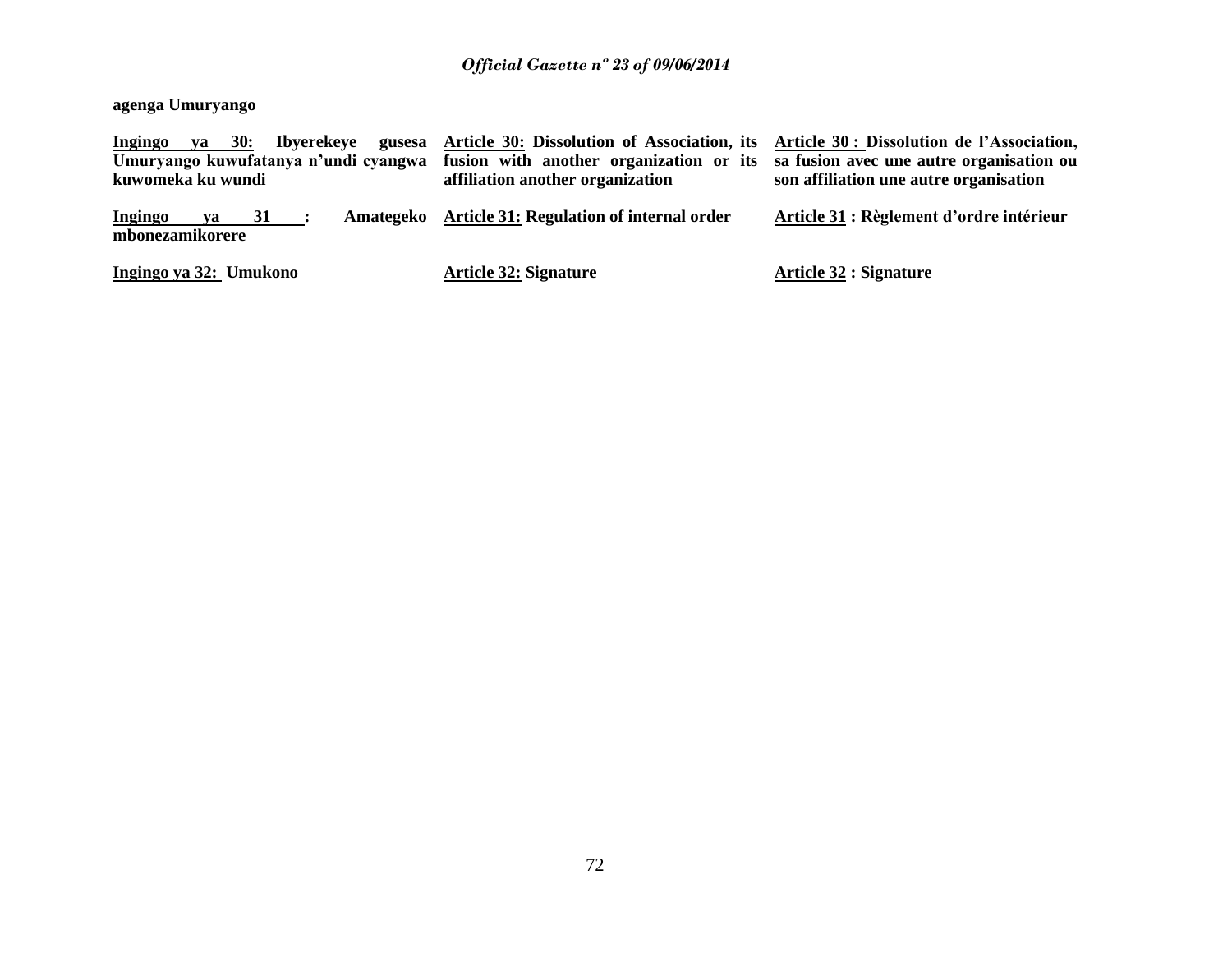1. FOUNDATION AND NAME

4. ZONE OF ACTIVITIES 5. MISSION AND ACTIVITIES

**STATUTES**

**CHAPTER 1:** 

2. DURATION 3. HEAD OFFICE

**Article1. Foundation**

**UMURYANGO UGAMIJE UBUREZI N"ITERAMBERE (A.P.E.D)**

#### **AMATEGEKO AGENGA UMURYANGO**

#### **UMUTWE WA 1:**

- 1. ISHINGWA N"IZINA
- 2. ICYICARO
- 3. IGIHE
- 4. AHO UMURYANGO UKORERA
- 5. INTEGO N"IBIKORWA

#### **Ingingo ya 1: Ishingwa**

Abashyize umukuno kuri aya mategeko agenga Umuryango n"abandi bazayemera, bashinze Umuryango witwa **Umuryango Ugamije Uburezi n"Iterambere«A.P.E.D»** mu magambo ahinnye, ugengwa n"aya mategeko agenga Umuryango n"Itegeko N°04/2012 ryo ku wa 17/02/2012 rigena imitunganyirize n"imikorere by"Imiryango Nyarwanda Itari iya Leta.

#### **Ingingo ya 2: Igihe uzamara**

Igihe Umuryango uzamara ntigiteganyijwe.

**Ingingo ya 3: Icyicaro**

mu Karere ka Huye. Gishobora kwimurirwa

**ASSOCITION FOR THE PROMOTION ASSOCIATION POUR LA OF EDUCATION AND DEVELOPMENT PROMOTION DE L"EDUCATION (A.P.E.D)**

**ET LE DEVELOPPEMENT (A.P.E.D)**

### **STATUTS**

#### **CHAPITRE 1 :**

- 1. FONDATION ET DENOMINATION
- 2. DUREE
- 3. SIEGE
- 4. ZONE D"ACTIVITE
- 5. MISSION ET ACTIVITES

#### **Article 1 : Fondation**

There is created between the underlined and Il est crée entre les Soussignés et ceux qui those who will adhere to these present statutes a Association named **Association for**  Association dénommée **Association pour the Promotion of Education and Development** and in abbreviation **A.P.E.D, Développement**, « A.P.E.DE » en abrégé, governed by these present statutes and subject to the Law  $N^{\circ}$   $N^{\circ}04/2012$  of adhéreront aux présents Statuts, une **la Promotion de l"Education et le**  régie par les présents statuts et soumise aux DISPOSITIONS DE LA LOI N° N°04/2012 du 17/02/2012, portant organisation et fonctionnement des<br>Organisations Non-Gouvernementales Non-Gouvernementales **Nationales** 

# **Article 2: Duration**

Organisations.

The Association is created for indefinite L"association est créée pour une durée duration.

17/02/2012 governing the Organisation and functioning of National non-Governmental

#### **Article 3: Head office**

Icyicaro cy"Umuryango gishyizwe i Butare, The head office is established in Butare, in Le siège social est établi à Butare, dans le District of Huye. It can be transferred to any

#### **Article 2 : Durée**

illimitée.

#### **Article 3 : Siège social**

District de Huye. Il peut être transféré en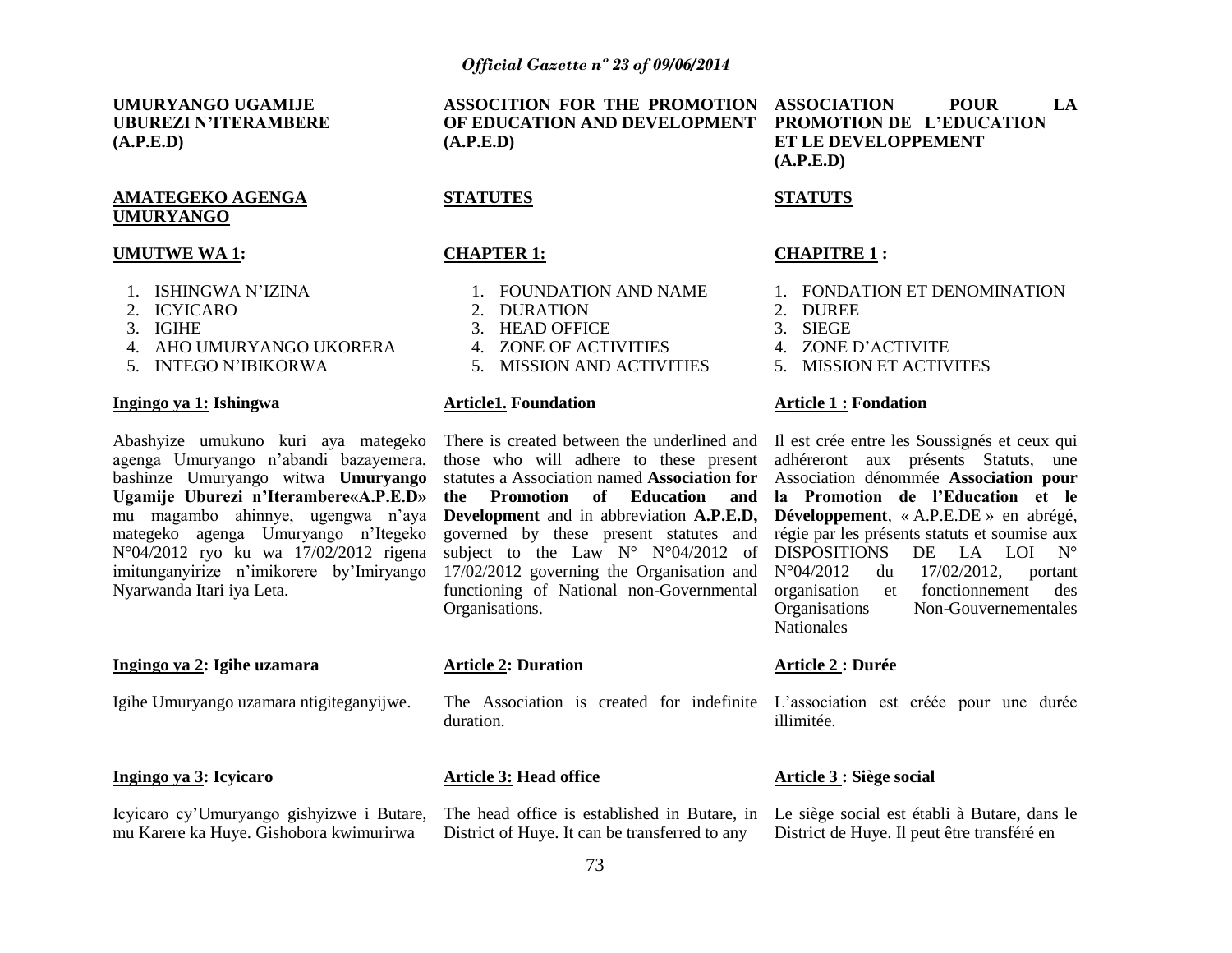ahandi hose mu Rwanda byemejwe n"Inama Rusange.

#### **Ingingo ya 4 : Aho Umuryango ukorera**

Umuryango ukorera imirimo yawo mu Karere ka Huye by"umwihariko, n"ahandi hose mu Rwanda mu gihe byaba bibaye ngombwa kandi byemejwe n"Inteko Rusange.

#### **Ingingo ya 5 : Intego**

Intego y"Umuryango ni:

- 1) guteza imbere uburezi kuri bose ;
- 2) gushimangira ubushoozi mu gucunga umutungo kamere n"ushingiye ku baturage mu majyambere arambye ;
- 3) gushakaka no kwimakaza ubumenyi bushingiye kuri Afurika n"abaturage bayo ;
- 4) guteza imbere uburezi bushingiye ku mico n"imyifatire myiza.

# **Ingingo 6 : Ibikorwa**

Ibikorwa b"Umuryango n"ibi:

uburezi, kwigisha no guhugura; ubushakashatsi no gusakaza ubumenyi n"ikoranabuhanga; umuco n"ubukerarugendo.

General Assembly.

#### **Article 4: Zones of activities**

The Association exercises its activities in L"Association exerce ses activités dans le Huye District in particular and every where else where it is proved to be necessary on the whole area of the Republic of Rwanda on l"étendue de la République du Rwanda, sur decision of General Assembly.

#### **Article 5: Mission**

The Association has as mission:

- 1) to offer a education of quality and of large accessibility;
- 2) to reinforce the capacities of natural and human resources for a lasting development;
- 3) to contribute to the development of positive knowledge on Africa and its populations.
- 4) to promote education with the positive values.

#### **Article 6 : Activities**

Association takes its actions in the following fields: education, teaching and training; research and diffusion of the knowledge and technologies; culture and tourism.

other place in Rwanda on the decision of tout autre lieu au Rwanda, sur décision de l"Assemblée Générale.

#### **Article 4 : Zones d"activité**

District de Huye en particulier et partout ailleurs où il s"avère nécessaire sur décision de l"Assemblée Générale.

#### **Article 5 : Mission**

L"Association a pour mission :

- 1) dispenser une éducation de qualité et de large accessibilité ;
- 2) renforcer les capacités de gestion des ressources naturelles et humaines pour le développement durable ;
- 3) contribuer au développement des connaissances positives sur l"Afrique et ses populations ;
- 4) promouvoir l"éducation aux valeurs positives.

#### **Article 6 : Activités**

L"Association mène ses actions dans les domaines suivants :

l"éducation, l"enseignement et la formation ;

la recherche et la diffusion des savoirs et des technologies ; la culture et le tourisme.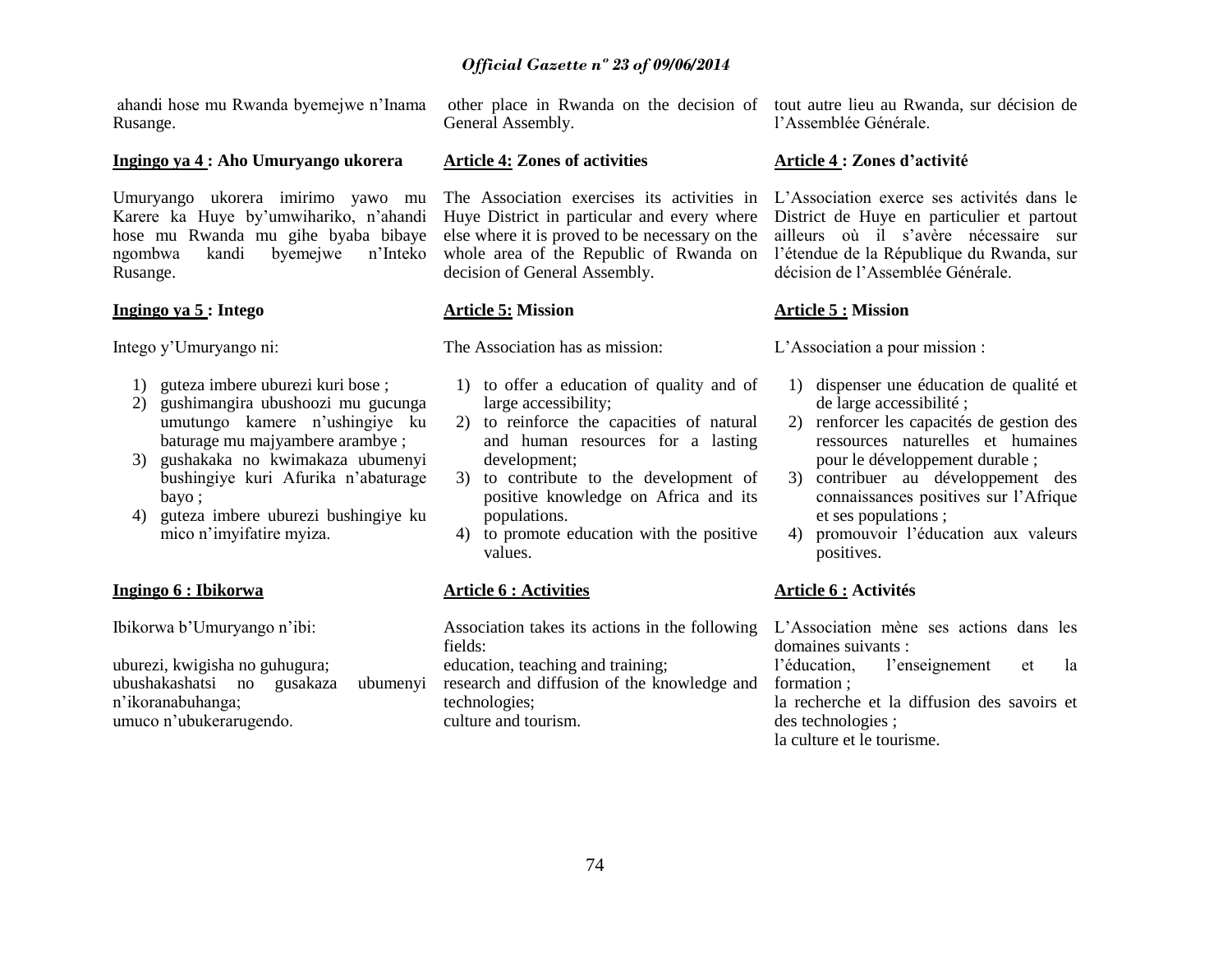**UMUTWE WA 2 : Abanyamuryango**

**Ingingo ya 7 : Ibyiciro by"abanyamuryango, uburyo bwo kuba cyangwa bwo gutakaza ubunyamuryango**

Uba umunyamuryago agomba kuba yemeye intego n"ibikorwa by"umuryango, ari inyangamugayo, hari agashya azamara mu muryango.

Umuryango ugizwe n"abanyamuryango bawushinze, abanyamuryango bawinjiyemo n"abanyamuryango b"icyubahiro.

Abanyamuryango bawushinze ni abashyize umukono kuri aya mategeko agenga umuryango.

Abanyamuryango bawinjiramo ni umuntu wese cyangwa umuryango ubisaba umaze kwiyemeza gukurikiza aya mategeko agenga umuryango, akemererwa n"Inteko Rusange.

Abanyamuryango bawushinze n"abawinjiramo ni ayanyamuryango nyakuri. Bose bafite uburenganzira bumwe n"inshingano zimwe ku birebana n"Umuryango.

Abanyamuryango b"icyubahiro ni abantu ku giti cyabo cyangwa imiryango bemererwa n"Inteko Rusange kubera ibikorwa byiza by"akarusho bakoreye cyangwa bashobora gukorera Umuryango.

Abanyamuryango b"icyubahiro batangwa na Komite Nyobozi, bakemezwa n"Inteko Rusange. Bagishwa inama gusa, ariko ntibatora mu Nteko Rusange.

#### **CHAPTER 2: MEMBERS**

**Article 7:Categories of members, criteria Article 7 : Catégories des membres, and procedures for adhesion or loss of adhésion et perte de qualité de membre membership**

interest with the mission and the activities of association, to be a morality person, to bring l"association, être une personne intègre, a beneficiation on association.

The Association is composed of founding members, of adherent members and honorific members.

present statutes.

Adherent members are any other natural person or any legal entity on application and after having subscribed to present statutes is accepted by the General Assembly.

The founding members and the adherent members constitute the effective members of the Association. They have the same rights and same duties vis-à-vis the Association.

The honorific members are any natural persons or legal entities to which the General Assembly will have conferred on them this title in recognition gratitude, of special and appreciable services rendered to the Association or added values that they will bring to the Association.

Executive Committee and accepted by the General Assembly. They have a consultative l"Assemblée Générale. Ils jouent un rôle role but cannot take part in General

# **CHAPITRE 2 : MEMBRES**

To be member, it is necessary to express the Pour être membre, il faut manifester l"intérêt à la mission et aux activités de apporter une valeur ajoutée à l"association.

> L"Association est composée des membres fondateurs, des membres adhérents et des membres d"honneur.

Founding member are the signatories of Sont membres fondateurs, les signataires des présents statuts.

> Sont membres adhérents toute personne physique ou morale qui, sur demande et après avoir souscrit aux présents statuts, est agrée par l"Assemblée Générale.

> Les membres fondateurs et les membres adhérents constituent les membres effectifs de l"Association. Ils ont les mêmes droits et devoirs vis-à-vis de l"Association.

> Les membres d"honneur sont toutes les personnes physiques ou morales auxquelles l"Assemblée Générale aura décerné ce titre en reconnaissance des services spéciaux et appréciables rendus à l"Association ou des valeurs ajoutées qu'ils apporteront à l"Association.

The honorary members are proposed by the Les membres d"honneurs sont proposés par le Comité Exécutif et agréés par consultatif mais ne peuvent pas prendre part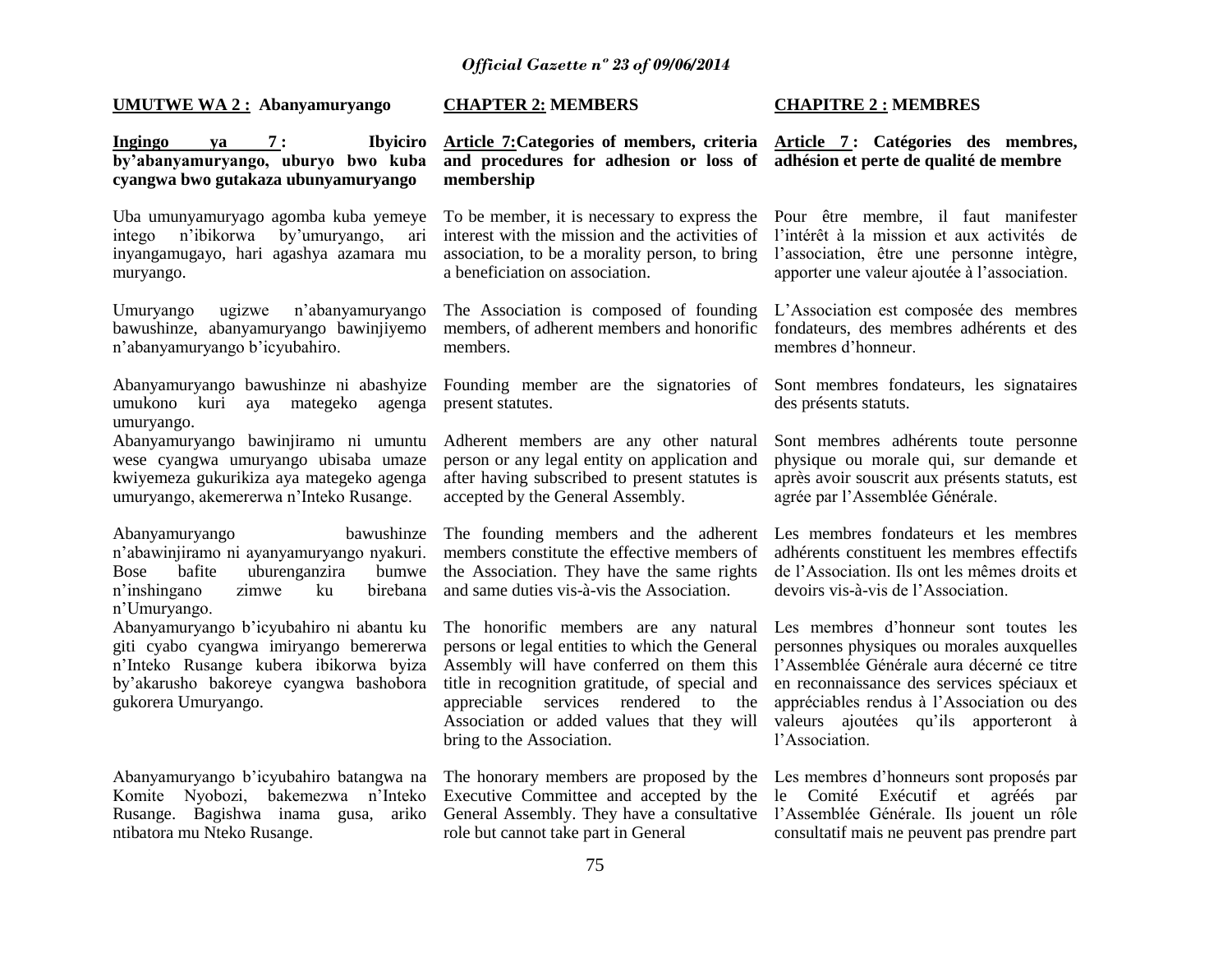Ubunyamuryango burangira iyo umuntu apfuye, yeguye ku bushake, iyo yirukanywe cyangwa iyo Umuryango usheshwe.

Usezeye yandikira Perezida wa Komite Nyobozi, bikemezwa n"Inteko Rusange.

Icyemezo cyo kwirukana umunyamuryango gifatwa n"Inteko Rusange ku bwiganze bwa 2/3 by"amajwi iyo atacyubahiriza Amategeko agenga umuryango n"amategeko ngengamikorere y"Umuryango.

# **UMUTWE WA 3: INZEGO, UKO CHAPTER 3: ORGANS, THEIRS GUFATA IBYEMEZO**

# **Ingingo ya 8: Izo ari zo**

Inzego z"ishyirahamwe ni:

- 1) Inama Rusange;
- 2) Komite Nyobozi;
- 3) Komisiyo;
- 4) Abajyanama;
- 5) Urwego rushinzwe ubutegesti n"igenzura ry"imari;
- 6) Urwego rwo gukemura amakimbirane

#### **ICYICIRO CYA 1: INTEKO RUSANGE**

# **Ingingo ya 9: Uko iteye**

Inteko Rusange ni urwego rw'ikirenga The-General-Assembly is the supreme-Organ L'Assemblée Générale est l'organe rw"Umuryango. Igizwe n"abanyamuryango of the Association. It is composed of nyakuri.

### Assembly.

The statute of member is lost by the death or voluntary resignation, the Exclusion or dissolution of the association.

The resignation is addressed to the Chairman La démission est adressée au Président du person of the Executive Committee and Comité Exécutif et soumise à l"Approbation submitted to the approval of the General de l'Assemblée Générale. Assembly

Assembly with two-thirds (2/3) majority of Générale à la majorité de 2/3 des voix votes against a member who no longer contre un membre qui ne se conforme plus conforms her self to present statutes and to aux présents Statuts et au Règlement the regulation of internal order of the d"ordre intérieur de l"Association. Association

# **ZIKURIKIRANA N"UBUBANSHA BWO HIERARCHY AND THEIRS COMPETENCE IN TAKING DECISION**

# **Article 8: Composition**

The organs of the Association are:

- 1) General Assembly;
- 2) Executive Committee;
- 3) Commissions;
- 4) Advisers ;
- 5) Organ in charge of administration and financial audit;
- 6) Organ of conflicts resolution.

# **SECTION 1:**

# GENERAL ASSEMBLY

# **Article 9: Composition**

effective members of the Association.

à l"Assemblée Générale.

La qualité de membre se perd par le décès, la démission volontaire, l'exclusion ou la dissolution de l"Association.

The exclusion is decided by the General L"exclusion est prononcée par l"Assemblée

**CHAPITRE 3 : Organes, leurs hiérarchies et leurs compétences de prise de décision**

# **Article 8 : Composition**

Les organes de l'Association sont :

- 1) l"Assemblée Générale ;
- 2) le Comité Exécutif ;
- 3) les Commissions ;
- 4) les Conseillers ;
- 5) l"Organe chargé de l"administration et du contrôle financier ;
- 6) l"Organe de résolution des conflits

#### **SECTION 1 : ASSEMBLEE GENERALE**

# **Article 9 : Composition**

l'Association. Elle est composée de tous les membres effectifs de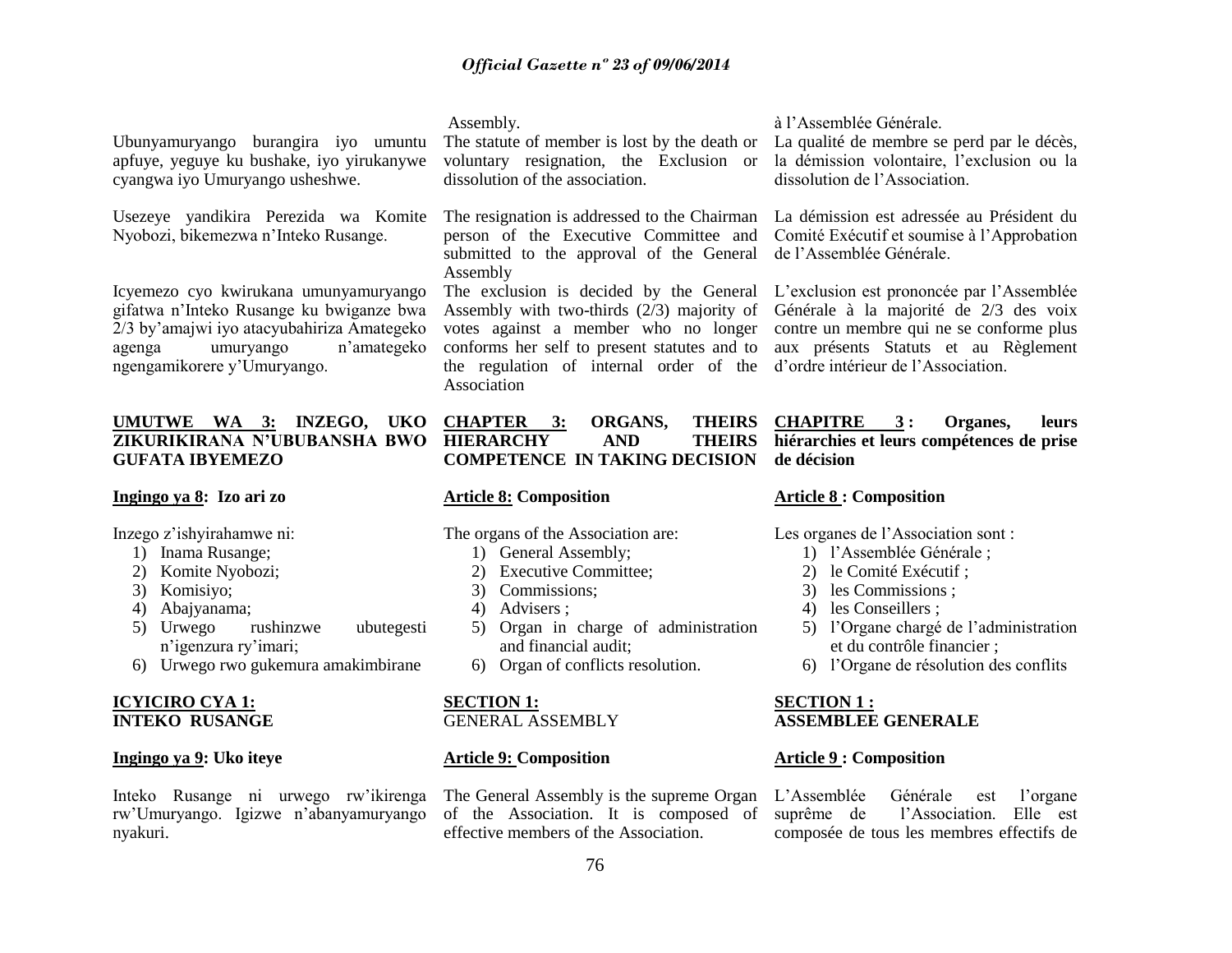l"Association.

#### **Ingingo ya 10: Uko iterana, n"uko ifata ibyemezo**

Inteko Rusange iterana gatatu mu mwaka, n"ikindi gihe bibaye ngomba. Ihamagazwa na Perezida wa Komite Nyobozi abyibwirije, cyangwa bisabwe na Komite Nyobozi, cyangwa na 1/3 cy"abanyamuryango bose. Perezida wa Komite Nyobozi niwe uyobora Inteko Rusange, yaba adahari cyangwa atabonetse, bigakorwa na Visi Perezida.

Igihe Perezida na Visi Perezida bose batabonetse, Inteko Rusange ihamagazwa mu nyandiko isinyeho na 1/3 cy"abanyamuryango nyakuri.

Icyo gihe Inteko Rusange yitoramo Perezida In this case, the General meeting chooses the Dans ce cas, l"Assemblée Générale choisit w"inama.

Inteko Rusange iterana kandi igafata ibyemezo iyo 2/3 by"abanyamuryango bahari. Iyo uwo mubare utuzuye, indi nama itumizwa mu minsi icumi. Icyo gihe Inteko Rusange iterana kandi ifata ibyemezo bifite agaciro uko umubare w"abahari waba ungana kose.

Inteko Rusange yiga ibiri ku murongo w"ibyigwa byateguwe na Perezida wa Komite Nyobozi. Bisabwe na ½ cy"abanyamuryango bahari, ikibazo gishobara gushyirwa ku murongo w"ibyigwa inama irimo.

# **Article 10: Meeting and deliberation**

The General meeting takes place itself twice the year and as many time as of needs. It is convened by the Chairman of the executive Committee, her initiative or on the initiative of the Executive Committee or at the request of 1/3 of the effective members. The General meeting is directed by the Chairman of the Executive Committee or failing this by the Vice-Chairman.

In case of impediment or simultaneous refusals of the Chairman or of Vice-1/3 Chairman, the General Assembly is convened in writing by 1/3 of effective members.

Chairman of the meeting.

In this case, the General Assembly sits and deliberates validly when the 2/3 of members are present. If this quorum is not attained, a new convening is launched in period of 10 days. On this occasion, the General Assembly sits and deliberates validly whatever may be the persons who attend the meeting.

The General Assembly deliberates on the points written on the agenda by the Executive Committee. At the request of a third of members present a question may be added to the agenda without further ado.

#### **Article 10 : Réunion et délibération**

L"Assemblée Générale se tient deux fois l"année et autant de fois que de besoins. Elle est convoquée par le Président du Comité exécutif, de son initiative ou à l"initiative du Comité Exécutif ou à la demande de 1/3 des membres effectifs. L"Assemblée Générale est dirigée par le Président du Comité Exécutif ou, en cas de son empêchement, par le Vice Président.

En cas d"empêchement ou de refus simultanés du Président ou Vice Président, l"Assemblée Générale est convoquée par écrit par 1/3 des membres effectifs.

le Président de la réunion.

L"Assemblée Générale siège et délibère valablement lorsque les 2/3 des membres sont présents. Si ce quorum n'est pas atteint, une nouvelle convocation est lancée dans un délai de 10 jours. A cette occasion, l"Assemblée Générale siège et délibère valablement quel que soit le nombre de participants.

L"Assemblée Générale délibère sur les points inscrits à l"ordre du jour soumis par le Président du Comité Exécutif. A la demande de 1/2 des membres présents, une question peut être, séance tenante, portée à l"ordre du jour.

Uretse ibiteganywa ukundi Save for the cases exceptionally provided for Sauf pour les cas exceptionnellement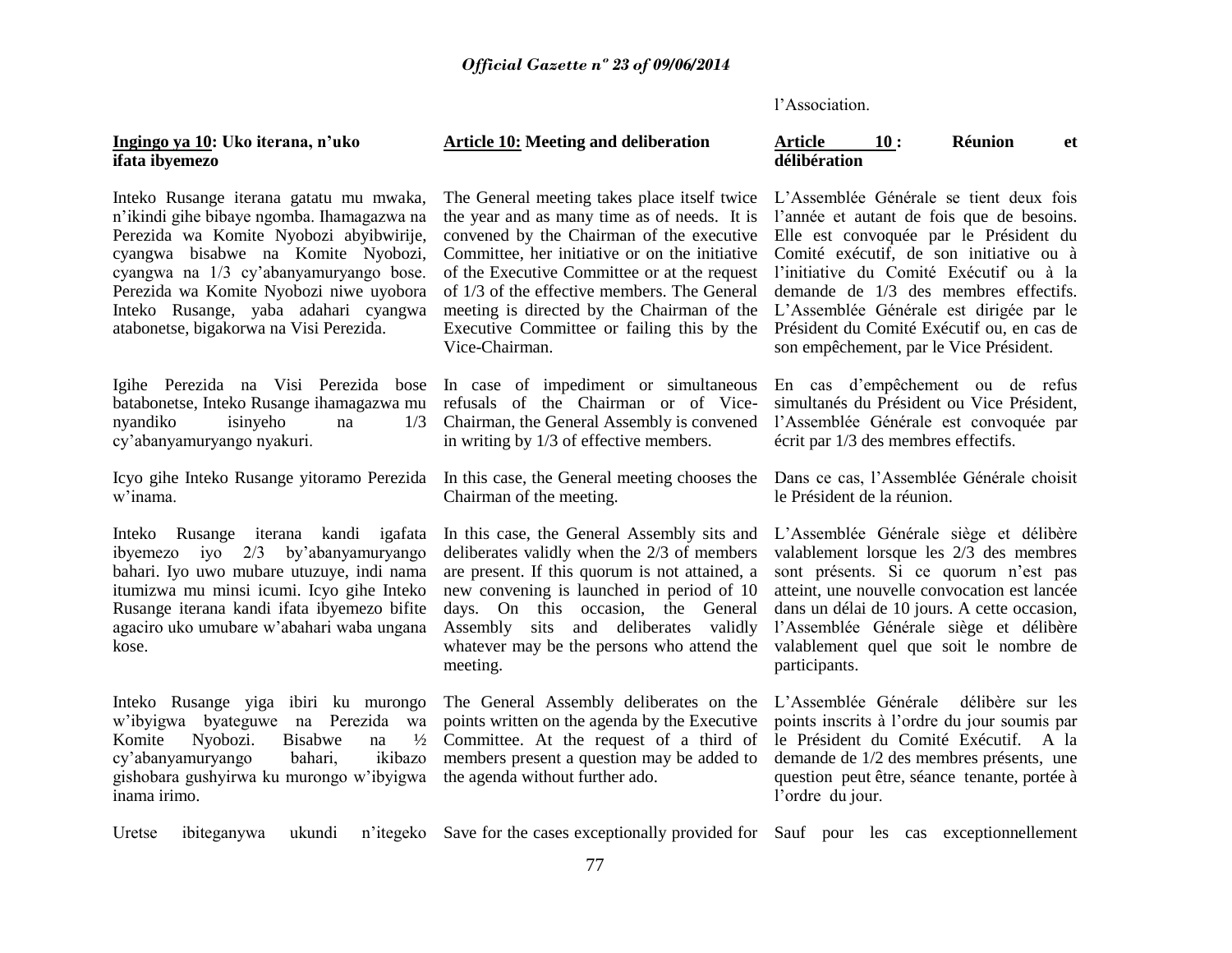ryerekeye Umuryango Nyarwanda Utari inyungu n"aya mategeko agenga Umuryango, ibyemezo by"Inteko Rusange bifatwa hakurikijwe ubwiganze busesuye bw"amajwi. Iyo amajwi angana, irya Perezida rigira uburemere bwa babiri.

Ibyagezweho mu Nama Rusange bigaragazwa mu nyandiko-mvugo ishyirwaho umukono na Perezida w"inama hamwe n"Umunyamabanga w"Umuryango.

#### **Ingingo ya 11: Ububasha**

Ububsaha bw"Inteko Rusange ni ubu bukurikira :

- 1) Kwemeza no guhindura amategeko agenga Umuryango n"amategeko mbonezamikorere yawo;
- 2) Gushyiraho no kuvanaho abahagarariye Umuryango;
- 3) Kwemeza ibyo umuryango ukora;
- 4) Kwemerera, guhagarika no kwirukana umunyamuryango bisabwe na Komite Nyobozi ariko imaze kumva ibyireguro bye;
- 5) Kwemeza buri mwaka imicungire y"imari;
- 6) Kwemera impano n"indagano;
- 7) Gusesa Umuryango.

#### **ICYICIRO CYA 2 : KOMITE NYOBOZI**

#### **Ingingo ya 12 : Uko iteye**

Komite Nyobozi igizwe na: 1) Perezida ;

by the law relative to the Non-Governmental Organisation, the decisions of the general Assembly are taken at the absolute majority of votes. In case of parity, the Chairman"s counts double.

The deliberations of General Assembly are observed or kept by minutes signed the Chairman of the meeting and the Secretary of the Association.

#### **Article 11: Powers**

The Power assigned to the General Assembly are as follows:

- 1) Adoption and modifications of the statutes and regulation of the internal order;
- 2) Election, appointment and dismissal of representatives of the Association;
- 3) Determination of the activities of the association;
- 4) Admission, suspension and exclusion of a member on the proposal of the Executive Committee and after heard his means of defence;
- 5) Approval of annual financial reports and balance sheets;
- 6) Acceptance of gifts and legacies;
- 7) Dissolution of the association

#### **SECTION 2: FXECUTIVE COMMITTEE**

#### **Article 12: Composition**

The members of Executive Committee are: 1) Chairman;

prévus par la loi, relative aux Organisation Non Gouvernementale, les décisions de l"Assemblée Générale sont prises à la majorité absolue des voix. En cas de parité de voix, celle du Président compte double.

Les délibérations de l"Assemblée Générale sont constatées par des procès-verbaux signés par le Président de la réunion et le Secrétaire de l"Association.

#### **Article 11 : Pouvoirs**

Les pouvoirs dévolus à l'Assemblée Générale sont les suivants :

- 1) Adoption et modification des Statuts et du Règlement d"Ordre Intérieur ;
- 2) Election, Nomination et révocation des Représentants de l"Association ;
- 3) Détermination des activités de l"Association ;
- 4) Admission, suspension ou exclusion d'un membre sur préposition du Comité Exécutif et après avoir entendu ses moyens de défense ;
- 5) Approbation des bilans et des Rapports financiers annuels ;
- 6) Acceptation des dons et legs ;
- 7) Dissolution de l"Association.

#### **SECTION 2 : COMITE EXECUTIF**

#### **Article 12 : Composition**

Le Comité Exécutif est composé par: 1) le Président ;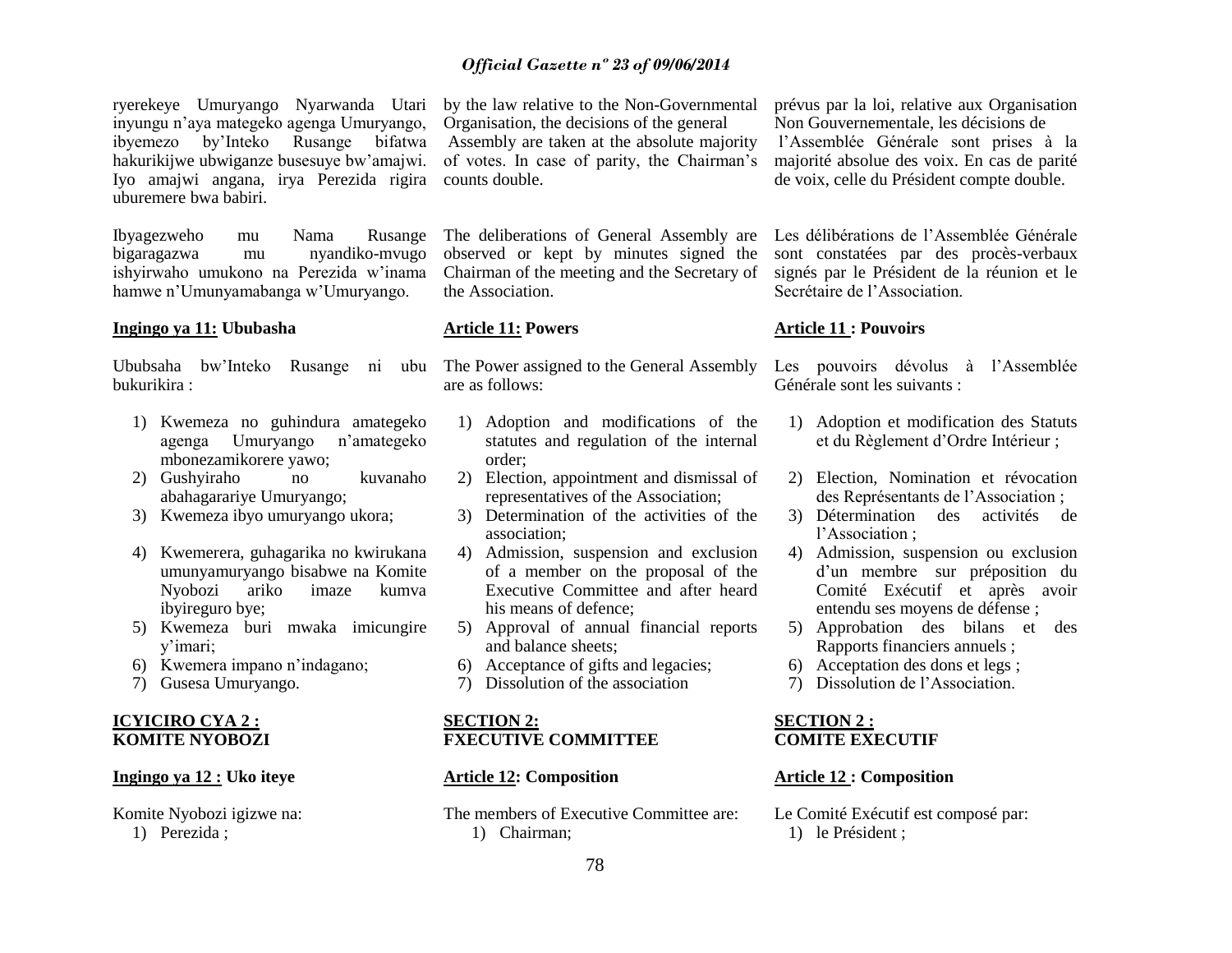- 2) Visi Prezida ;
- 3) Umubitsi ;
- 4) Umunyamabanga ;
- 5) Abaperezida ba za Komisiyo ;
- 6) Perezida w"Urwego rwo gukemura amakimbirane
- 7) Abajyanama.

#### **Ingingo ya 13: Uko iterana, n"uko ifata ibyemezo**

Abagize Komite Nyobozi nibo bagize Ibiro by"Inteko Rusange.

Batorwa n"Inteko Rusange mu banyamuryango mu gihe cy"imyaka ine ishobora kongerwa.

Iyo umwe mu bagize Komite Nyobozi yeguye cyangwa apfuye, utorewe kumusimbura arangiza manda y"uwasimbuye.

Komite Nyobozi iterana rimwe mu kwezi, n"igihe cyose ari ngombwa, ihamagawe kandi iyobowe na Perezida wayo, yaba adahari cyangwa ataboneste, bigakorwa na Visi Perezida.

Iterana kandi ifata ibyemezo hakurikijwe It sits and deliberates at/with absolute Il siège et délibère à la majorité absolue des ubwiganze busesuye bw"abayigize. Iyo amajwi angana, irya Perezida rigira uburemere bw"abiri.

#### **Article 14: Ububasha**

Uretse ububasha bweguriwe Inama Rusange, Komité Nyobozi ifite ububasha burambuye General Assembly, the Executive Committee l'Assemblée Générale, le Comité exécutif

#### 2) Vice-Chairman;

- 3) Treasurer;
- 4) Secretary;
- 5) Chairman of the Commissions;
- 6) Chairman of the organ conflict resolution;
- 7) Advisers.

# **deliberation**

The members of the Executive Committee constitute the Committee of the General constituent le Bureau de l"Assemblée assembly.

They are elected by the General Assembly among the effective members for a mandate of four year renewable.

In case of resignation or death of a member of the Executive Committee in the course of mandate, the elected successor completes the mandate of his predecessor.

The Executive Committee meets once a month and as many times as possible if there direction of its Chairman, if need be.

majority of members. In case of parity the membres. En cas de parité, celle du Chairman's vote/Chairperson's vote counts Président compte double. double.

#### **Article 14: Powers**

With the exception of powers reserved to the A l'exception des pouvoirs réservés à

- 2) le Vice-président ;
- 3) le Trésorier ;
- 4) le Secrétaire ;
- 5) les Présidents des Commissions ;
- 6) le Président de l"organe de résolution des conflits ;
- 7) les Conseillers.

**Article 13: Designation of meeting and Article 13 : Désignation, réunion et délibération**

> Les membres du Comité exécutif Générale.

Ils sont élus par l"Assemblée Générale parmi les membres effectifs pour un mandant de quatre ans renouvelables.

En cas de démission ou de décès d'un membre du Comité Exécutif au cour du mandat, le successeur élu achève le mandant de son prédécesseur.

are needs, on the convening and under the convocation et sous la direction de son Le Comité Exécutif se réunit une fois le mois, et autant de fois que de besoin, sur Président ou du Vice- Président, le cas échéant.

#### **Article 14 : Pouvoirs**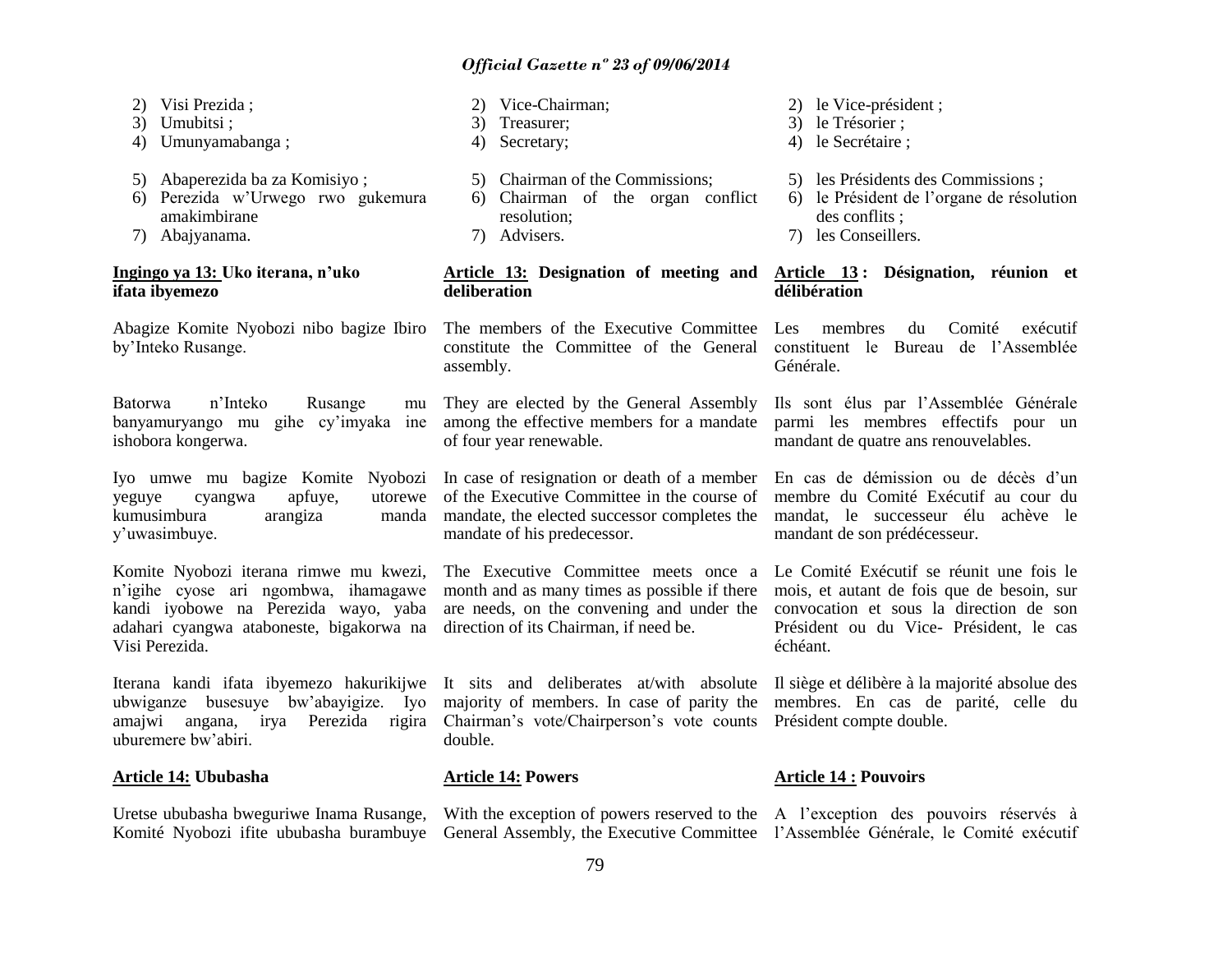mu byerekeye ubuyobozi bw"Ishyirahamwe, niyo igomba:

- n"Inama Rusange bikurikizwa;
- 2) gushyiraho, guhemba, gucunga no 2) to recruit, remunerate, manage and gukuraho abakozi b"Ishyirahamwe;
- 3) kugeza ku Nteko Rusange abanyamuryango bashya babisaba kugirango ifate icyemezo;
- 4) kugeza ku Nteko Rusange ukwirukanwa k'umunyamuryango, ngo ifate icyemezo;
- 5) kugenzura niba imirimo y"Ishyirahamwe igenda neza;
- 6) kugeza ku Nteko Rusange umushinga w"amategeko mboneza mikorere;
- 7) gusaba ihindurwa ry"itegeko shingiro n"amabwiriza;
- 8) gutegura inama y"Inteko Rusange.

#### **Ingingo ya 15: Perezida**

Perezida wa Komite Nyobozi ni we uhagarariye Umuryango imbere y"amategeko. Kubera iyo mpamvu niwe ugirana imishyikirano akanasinyira amasezerano yo gufatanya n"amashyirahamwe y"imbere mu gihugu n"ayo mu mahanga.

Niwe ushinzwe imikorere myiza y"Umuryango; niwe uhuriza hamwe imirimo y"Umuryango; niwe utumiza kandi akayobora inama z"Inteko Rusange.

detains or holds large (broad) powers of the Administration of the Association mainly:

- 1) kugenzura niba ibyemezo bifatwa 1) To control and watch the implementation of the decision taken or made by the General Assembly;
	- dismiss the employees of the Association;
	- to submit the candidatures of new members to the General Assembly;
	- 4) to submit the suspension of a member to General Assembly;
	- 5) to see to the good functioning of the Association;
	- 6) to propose to the General Assembly the internal Regulation;
	- 7) to propose to the General Assembly modifications of the statutes and the Iinternal Regulation of the Association;
	- 8) to prepare and organize the meetings of the General Assembly.

#### **Article 15: Chairman**

The Chairman of the Executive Committee is the representative of the association before the Competent Organs. For this reason, it is he who negotiates accords or agreements of cooperation and of funding of national and foreign partners.

He is the person in charge for the functioning of Association; he coordinates the activities of Association; he convenes and presides the meetings of the General Assembly and of the détient les pouvoirs larges d"administration de l"Association, notamment :

- 1) contrôler et surveiller l"exécution des décisions de l"Assemblée Générale ;
- 2) recruter, rémunérer, gérer et licencier le personnel de l"Association ;
- 3) soumettre les candidatures des nouveaux membres à Assemblée Générale ;
- 4) soumettre à l"Assemblée Générale la suspension d'un membre ;
- 5) veiller à la bonne marche de l"Association ;
- 6) proposer à l"Assemblée Générale le Règlement Intérieur ;
- 7) proposer à l"Assemblée Générale des modifications des Statuts et du Règlement Intérieur de l"Association ;
- 8) préparer les réunions de l"Assemblée Générale.

### **Article 15 : Président**

Le Président du Comité Exécutif est le représentant de l"Association devant les Organes compétents ; de ce fait, c"est lui qui négocie les accords de coopération et de financement avec des partenaires nationaux et étrangers.

Il est le responsable du fonctionnement de l"Association; il coordonne les activités de l"Association ; il convoque et préside les réunions de l"Assemblée Générale et du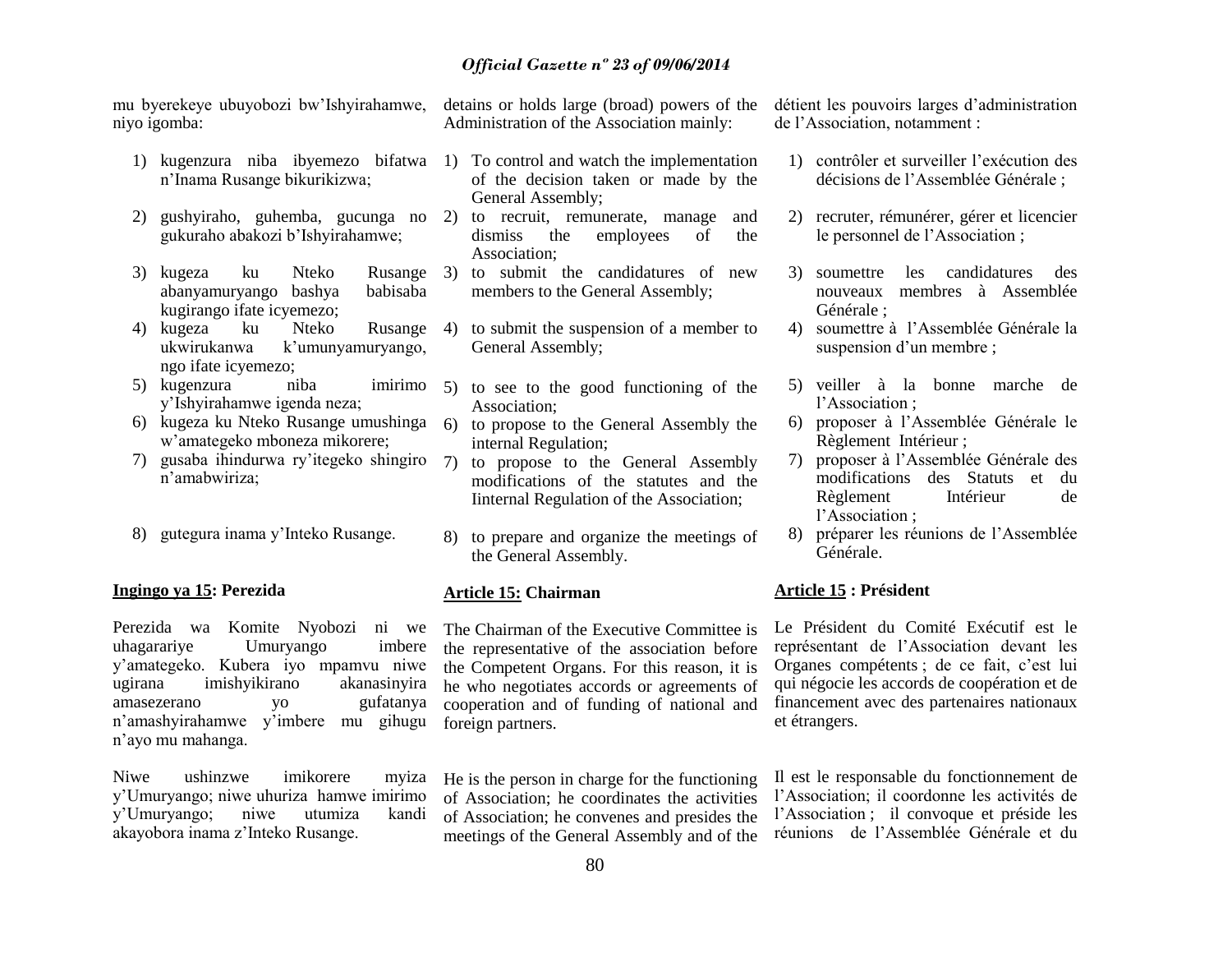Executive Committee.

Comité Exécutif.

| Ingingo ya 16: Visi prezida                                                                                                                     | <b>Article 16: Vice-Chairman</b>                                                                                                                                                 | <b>Article 16 : Vice-Président</b>                                                                                                                               |  |  |
|-------------------------------------------------------------------------------------------------------------------------------------------------|----------------------------------------------------------------------------------------------------------------------------------------------------------------------------------|------------------------------------------------------------------------------------------------------------------------------------------------------------------|--|--|
| Visi Perezida wa Komite Nyobozi niwe                                                                                                            | The Vice-Chairman of Executive Committee                                                                                                                                         | Le Vice Président du Comité Exécutif est le                                                                                                                      |  |  |
| wungirije<br>uhagararira<br>Umuryango;<br>asimbura Prezida iyo adashoboye kuboneka.                                                             | the Deputy representative of the<br>is<br>Association before the competent Organs. He<br>replaces the Chairman when he is impeded.                                               | représentant suppléant de l'Association<br>devant les Organes compétents;<br>$\overline{\mathbf{1}}$<br>remplace le Président quand il est empêché.              |  |  |
| Ingingo ya 17 : Umubitsi                                                                                                                        | <b>Article 17 Treasurer</b>                                                                                                                                                      | Article 17 : Trésorier                                                                                                                                           |  |  |
| Umubitsi wa Komite Nyobozi yita ku<br>buri munsi y'umutungo<br>micungire ya<br>w'Umuryango; ategura raporo y'imicungire<br>y'imari y'Umuryango. | The Treasurer of the Executive Committee is<br>in charge of the daily management of the<br>property of the Association. He prepares the<br>financial reports of the Association. | Le Trésorier du Comité Exécutif s'occupe<br>de la gestion journalière du patrimoine de<br>l'Association; il prépare les rapports<br>financiers de l'Association. |  |  |
| Ingingo ya 18 : Umunyamabanga                                                                                                                   | <b>Article 18: Secretary</b>                                                                                                                                                     | <b>Article 18 : Secrétaire</b>                                                                                                                                   |  |  |
| Umunyamabanga wa Komite Nyobozi afasha<br>Perezida mu mirimo ye; yakira kandi<br>agashyingura inzandiko z'Umuryango.                            | The Secretary of the Executive Committee Le Secrétaire du Comité Exécutif reçoit et<br>receives and keeps the documents of the<br>Association;                                   | garde les documents de l'Association.                                                                                                                            |  |  |
| Ashinzwe<br>imigendekere<br>y'ubunyamamanga w'Umuryango.                                                                                        | myiza He ensures the good functioning of the Il assure le bon fonctionnement du<br>secretariat.                                                                                  | Secrétariat.                                                                                                                                                     |  |  |
| Akora inyandiko mvugo za Komite Nyobozi<br>n'iz'Inteko Rusange.                                                                                 | He drafts the minutes of the meeting of the<br>Executive Committee and those of General<br>Assembly.                                                                             | Il rédige les procès-verbaux des réunions du<br>Comité Exécutif et celles de l'Assemblée<br>Général.                                                             |  |  |
| Ingingo ya 19 : Abajyanama                                                                                                                      | <b>Article 19: Advisers</b>                                                                                                                                                      | <b>Article 19 : Conseillers</b>                                                                                                                                  |  |  |
| batorwa n'Inama<br>Abajyanama<br>Rusange.<br>Amategeko<br>mbonezamikorere<br>ateganya<br>umubare w'abo.                                         | The advisers are elected by the General<br>Assembly. General Internal Regulation<br>determines their number.                                                                     | Les conseillers sont élus par l'Assemblée<br>Générale. Le règlement d'ordre intérieur<br>détermine leur nombre.                                                  |  |  |
| Abajyanama bajyira inama Komite Nyobozi<br>mu bikorwa byayo n'mikorere yayo.                                                                    | They make councils at the Executive<br>Committee in its activities and functioning.                                                                                              | Ils font des conseils au Comité Exécutif<br>dans ses activités et son fonctionnement.                                                                            |  |  |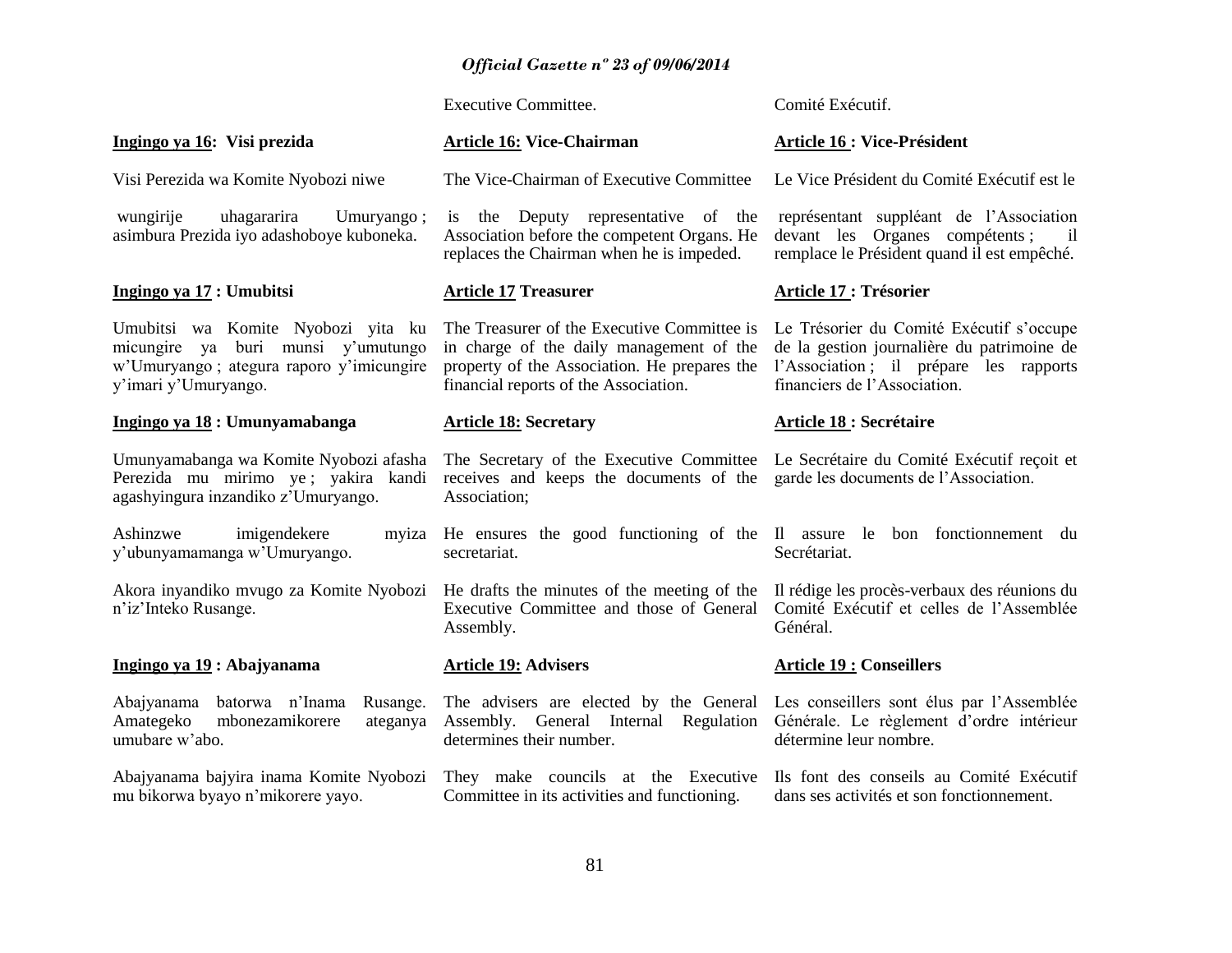| <b>ICYICIRO CYA 3: KOMISIYO</b>                                                                                                                                                                  | <b>SECTION 3: COMMISSIONS</b>                                                                                                                                                                                                                                        | <b>Section 3 : Commissions</b>                                                                                                                                                                                                              |  |  |
|--------------------------------------------------------------------------------------------------------------------------------------------------------------------------------------------------|----------------------------------------------------------------------------------------------------------------------------------------------------------------------------------------------------------------------------------------------------------------------|---------------------------------------------------------------------------------------------------------------------------------------------------------------------------------------------------------------------------------------------|--|--|
| <b>Uko</b><br>20:<br>zishyirwaho<br>Ingingo<br>ya<br>n'imikorere yazo                                                                                                                            | 20:<br><b>Designation</b><br>Article<br>and<br>fonctionnement                                                                                                                                                                                                        | <b>Désignation</b><br><b>Article</b><br>20:<br>et<br>fonctionnement                                                                                                                                                                         |  |  |
| Umuryango ushobora gushyiraho Komisiyo<br>zose uko zikenewe.                                                                                                                                     | The Association may create as<br>many<br>Commissions as it needs.                                                                                                                                                                                                    | L'association peut<br>créer<br>autant de<br>Commissions que de besoin.                                                                                                                                                                      |  |  |
| Komisiyo<br>zikora<br>zifatanyije<br>n'Umunyamabanga wa Komite Nyobozi.                                                                                                                          | The<br>Commissions<br>work<br>in<br>collaboration with the secretary of the collaboration avec le Secrétaire du Comité<br><b>Executive Committee</b>                                                                                                                 | close Les Commissions travaillent en étroite<br>Exécutif.                                                                                                                                                                                   |  |  |
| Amategeko<br>ngengamikorere<br>ateganya<br>abagize Komisiyo n'imikorere yazo.                                                                                                                    | The Internal Regulation determines<br>the<br>composition<br>the functioning<br>and<br>of<br>Commissions                                                                                                                                                              | Le règlement d'ordre intérieur détermine la<br>composition et le fonctionnement des<br>commissions.                                                                                                                                         |  |  |
| <b>CYA</b><br><b>URWEGO</b><br><u>ICYICIRO</u><br>4:<br><b>RUSHINZWE</b><br>N'IGENZURA RY'IMARI                                                                                                  | <b>SECTION 3: ORGAN IN CHARGE OF</b><br>UBUTEGETSI ADMINISTRATION AN FINANCIAL<br><b>AUDIT</b>                                                                                                                                                                       | <b>SECTION 3: ORGANE CHARGE DE</b><br><b>L'ADMINISTRATION</b><br><b>ET</b><br>DU<br><b>CONTROLE FINANCIER</b>                                                                                                                               |  |  |
| <u> Article 21 :</u> Umubitsi                                                                                                                                                                    | <b>Article 21: Treasurer</b>                                                                                                                                                                                                                                         | <b>Article 21 : Trésorier</b>                                                                                                                                                                                                               |  |  |
| Uretse ububasha bwa Perezida w'Umuryango<br>bumuha<br>ubushobozi<br>bwo<br>gushingwa<br>imikorere y'Umuryango; umubitsi ni nawe<br>ushinzwe ubutegetsi n'imari.                                  | Except the power of the President of<br>Association to take care of the person in<br>charge for the functioning of Association and<br>for coordinates the activities of Association,<br>the treasurer is in charge of administration<br>and finances of Association. | Sauf les pouvoirs du Président de<br>l'Association de veiller au fonctionnement<br>de l'Association et de coordonner les<br>activités de l'Association, le trésorier est<br>chargé de l'administration et des finances<br>de l'Association. |  |  |
| <u> Article 22 : Abagenzuzi b'imari</u>                                                                                                                                                          | <b>Article 22: Auditors of account</b>                                                                                                                                                                                                                               | <b>Article 22 : Commissaires aux comptes</b>                                                                                                                                                                                                |  |  |
| Inteko Rusange ishyiraho buri mwaka<br>abagenzuzi b'imari babiri bafite ishingano zo<br>kugenzura buri gihe imicungire y'imari<br>kuyigaragariza<br>y'umuryango<br>no<br>icyo<br>bayitekerezaho. | The General Assembly appoint annually two<br>Auditors of account having as mission to<br>control all the time the management of<br>finances of the Association and furnish to the<br>latter their opinion about the state of<br>finances.                            | L'Assemblée<br>Générale<br>nomme<br>annuellement<br>deux Commissaires<br>aux<br>comptes ayant pour mission de contrôler en<br>tout temps la gestion des finances de<br>l'Association et lui en fournir avis.                                |  |  |

Ils ont accès, sans les déplacer, aux livres et aux écritures comptables de l"Association.

They have access, without removing them, to the account books and accounts writings of

Bafite uburenganzira bwo kureba mu bitabo byose by"imari n"umutungo, ariko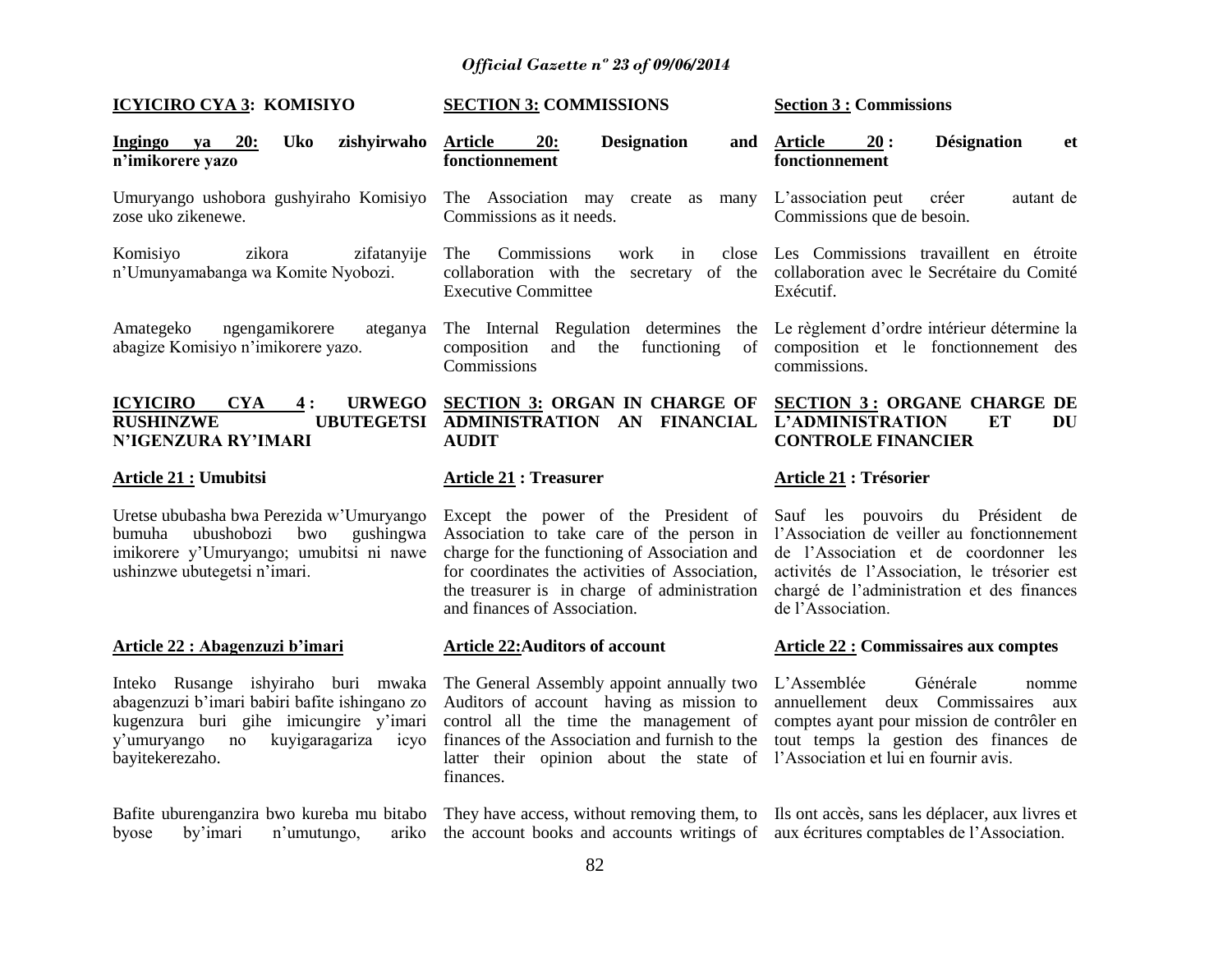| batabivanye mu bubiko bwabyo.                                                                                                                                   | the association                                                                                                                                                                                                        |                                                                                                                                                                                                   |  |  |
|-----------------------------------------------------------------------------------------------------------------------------------------------------------------|------------------------------------------------------------------------------------------------------------------------------------------------------------------------------------------------------------------------|---------------------------------------------------------------------------------------------------------------------------------------------------------------------------------------------------|--|--|
| Batanga raporo z'akazi kabo mu Nteko<br>Rusange.                                                                                                                | They give reports to General Assembly about Ils rendent des comptes à l'Assemblée<br>the state of finances.                                                                                                            | Générale.                                                                                                                                                                                         |  |  |
| Inteko<br>ishobora<br>kuvanaho<br>Rusange<br>Umugenzuzi<br>w'imari<br>utuzuza<br>neza<br>inshingano ze                                                          | The General assembly may put an to the<br>mandate of an auditor of accounts who does<br>not fulfil efficiently his mission.                                                                                            | L'Assemblée Générale peut mettre fin au<br>mandat d'un Commissaire aux comptes qui<br>ne remplit pas convenablement sa mission.                                                                   |  |  |
| ICYICIRO CYA 5:URWEGO RWO<br>GUKEMURA AMAKIMBIRANE, UKO<br><b>RUSHYIRWAHO</b><br><b>N'IMIKORERE</b><br><b>YARWO</b>                                             | <b>SECTION</b><br><b>ORGAN</b><br><b>AND</b><br>6:<br><b>MECHANISMS</b><br><b>CONFLICT</b><br>OF<br><b>RESOLUTION</b>                                                                                                  | <b>SECTION</b><br>6:<br><b>ORGANE</b><br>ET<br>MODALITES DE RESOLUTION DES<br><b>CONFLITS</b>                                                                                                     |  |  |
| Ingingo ya 23: Abarugize, uko ruterana<br>n'uko rufata ibyemezo                                                                                                 | Article 23:<br>Composition and of<br>designation                                                                                                                                                                       | Article 23: Composition et de la<br>désignation                                                                                                                                                   |  |  |
| Abagize<br>gukemura<br>urwego<br>rwo<br>amakimbirane batorwa n'Inama Rusange.<br>Ni aba:                                                                        | The members of the organ of conflict<br>resolution are elected by the General<br>Assembly.<br>They are:                                                                                                                | Les membres de l'organe de resolution des<br>conflits sont élus par l'Assemblée Générale.<br>Sont:                                                                                                |  |  |
| -Perezida;<br>-Visi-Perezida;<br>-Umunyamabanga;<br>-Abajyanama babiri.                                                                                         | - the Chairman;<br>- the Vice-Chairman;<br>- the Secretary;<br>- two Advisers.                                                                                                                                         | -le Président ;<br>-le Vice-président;<br>-le Secrétaire :<br>-deux Conseillers.                                                                                                                  |  |  |
| y'Urwego<br>gukemura<br>Inama<br>rwo<br>amakimbirane itumirwa ikanayoborwa na<br>Perezida wayo.                                                                 | Organ of conflict resolution is convened and<br>directed by the Chairman.                                                                                                                                              | L'organe de résolution des conflits est<br>convoqué et dirigé par le Président.                                                                                                                   |  |  |
| Iyo Perezida atabonetse cyangwa yanze,<br>itumirwa na visi Perezida.<br>Inama iterana kandi ifata imyanzuro iyo 2/3<br>by'abagize urwego babonetse. Inama ifata | In the case of prevention or of refusal of the<br>chairman, it is convened and directed by the<br>Vice-Chairman.<br>It sits and deliberates validity when the 2/3 of<br>the members are present. It deliberates in the | En cas d'empêchement ou de refus du<br>Président, il est convoqué et dirigé par le<br>Vice-Président.<br>Il siège délibère valablement lorsque 2/3<br>des membres sont présents. Il délibère à la |  |  |
| imyanzuro<br>ku<br>bwiganze<br>busesuye<br>bw'abahari.                                                                                                          | absolute majority absolute of the members                                                                                                                                                                              | majorité absolue des membres.                                                                                                                                                                     |  |  |
| Ingingo ya 24: Ububasha                                                                                                                                         | <b>Article 24: Powers</b>                                                                                                                                                                                              | <b>Article 24: Pouvoirs</b>                                                                                                                                                                       |  |  |
|                                                                                                                                                                 | Urwego rwo gukemura amakimbirane ni rwo Organ of conflict resolution is the supreme L'organe de résolution des conflits est                                                                                            |                                                                                                                                                                                                   |  |  |

rwego rw'ikirenga rw'umuryango mu organ-of-Association-as-regards-resolution-of-l'organe suprême de l'Association en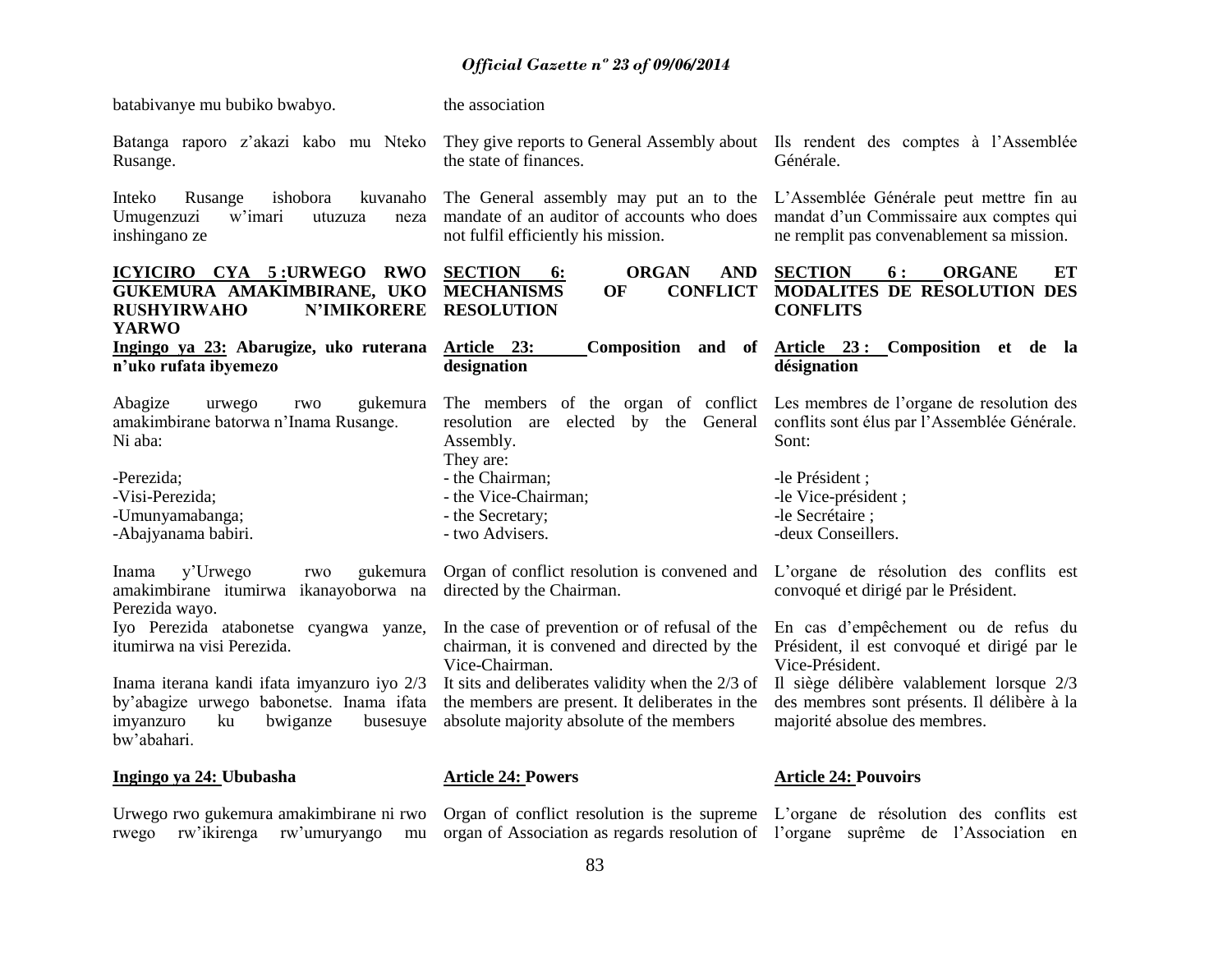| gukemura amakimbirane awuvutsemo                                                                                                              | the conflicts<br>Association.                                                                                                                                          | which emergence within matière de résolution des conflits qui<br>surgissent au sein de l'Association.                                                                           |  |  |
|-----------------------------------------------------------------------------------------------------------------------------------------------|------------------------------------------------------------------------------------------------------------------------------------------------------------------------|---------------------------------------------------------------------------------------------------------------------------------------------------------------------------------|--|--|
| Ingingo ya 25: Uburyo amakimbirane<br>akemurwa                                                                                                | Article 25: Methods of resolution of<br>conflicts                                                                                                                      | Article 25: Modalités de résolution des<br>conflits                                                                                                                             |  |  |
| Amakimbiranye<br>Muryango<br>avutse<br>mu<br>akemurwa mu bwumvikane n'abo areba.                                                              | The conflicts in Association are solved with<br>friendly by the persons concerned.                                                                                     | Les conflits au sein de l'Association sont<br>résolus à l'amiable par les personnes<br>concernées.                                                                              |  |  |
| Iyo batabashije kuyakemura mu bwumvikane<br>biyambaza Komite nyobozi.                                                                         | When the persons concerned do not manage<br>to solve their conflicts with friendly one,<br>solicit the Executive committee.                                            | Lorsque les personnes concernées ne<br>parviennent pas à résoudre leurs conflits à<br>l'amiable, sollicitent le Comité Exécutif.                                                |  |  |
| Iyo abo areba batanyuzwe n'uko Komite<br>Nyobozi iyakemuye, biyambaza urwego rwo<br>gukemura amakimbirine rw'Umuryango.                       | When the persons concerned are not satisfied<br>by the decision of the Executive committee,<br>address to Organ of conflict resolution.                                | Lorsque ces personnes ne sont pas<br>satisfaites par la décision du Comité<br>Exécutif,<br>s'adressent à l'organe<br>de<br>résolution des conflits.                             |  |  |
| urwego rwo gukemura amakimbirine rwiga<br>ikibazo mu gihe kitarenze iminsi 20 uhereye<br>igihe ikibazo cyarugereyeho.                         | Organ of conflict resolution deliberates on<br>the case within the deadlines not exceeding<br>20 days, from date of request of the person<br>concerned.                | L'organe de résolution des conflits délibère<br>sur le cas dans les délais ne dépassant pas<br>20 jours, à compter de la date de la<br>réception de la requête.                 |  |  |
| areba batanyuzwe n'icemezo<br>Iyo abo<br>gukemura amakimbirane<br>c'urwege<br>rwo<br>bashobora<br>zibifitiye<br>kugana<br>Inkoko<br>ububasha. | When the persons concerned are not satisfied<br>by the decision of Organ of conflict<br>resolution, they can make recourse to the<br>Courts of competent jurisdiction. | Lorsque les personnes concernées ne sont<br>pas satisfaites par la décision de l'organe de<br>résolution des conflits, elles peuvent faire<br>recours aux Tribunaux compétents. |  |  |
| <b>UMUTWE WA4:</b><br><b>UBURENGANZIRA</b><br>N'INSHINGANO<br>Z'ABANYAMURYANGO                                                                | <b>CHAPTER 4: RIGHTS OF MEMBERS</b>                                                                                                                                    | <b>CHAPITRE 4: DROITS DES</b><br><b>MEMBRES</b>                                                                                                                                 |  |  |
| 26:<br>Ingingo<br>va<br>bw'abanyamuryango                                                                                                     | Uburenganzira Article 26: Rights and obligations duties                                                                                                                | <b>Article 26 : Droits et obligations</b>                                                                                                                                       |  |  |
| bafite<br>Abanyamuryango<br>nyakuri<br>uburenganzira buzwi kandi bukurikira:                                                                  | The effective members enjoy the following<br>known rights fully:                                                                                                       | Les membres effectifs jouissent pleinement<br>des droits connus suivants :                                                                                                      |  |  |
| gutora no gutorwa mu Nzego zose<br>1)<br>z'Umuryango;                                                                                         | 1) to elect and to be elected in the<br>Organs of the Association;                                                                                                     | 1) élire et d'être élus dans les Organes<br>de l'Association;                                                                                                                   |  |  |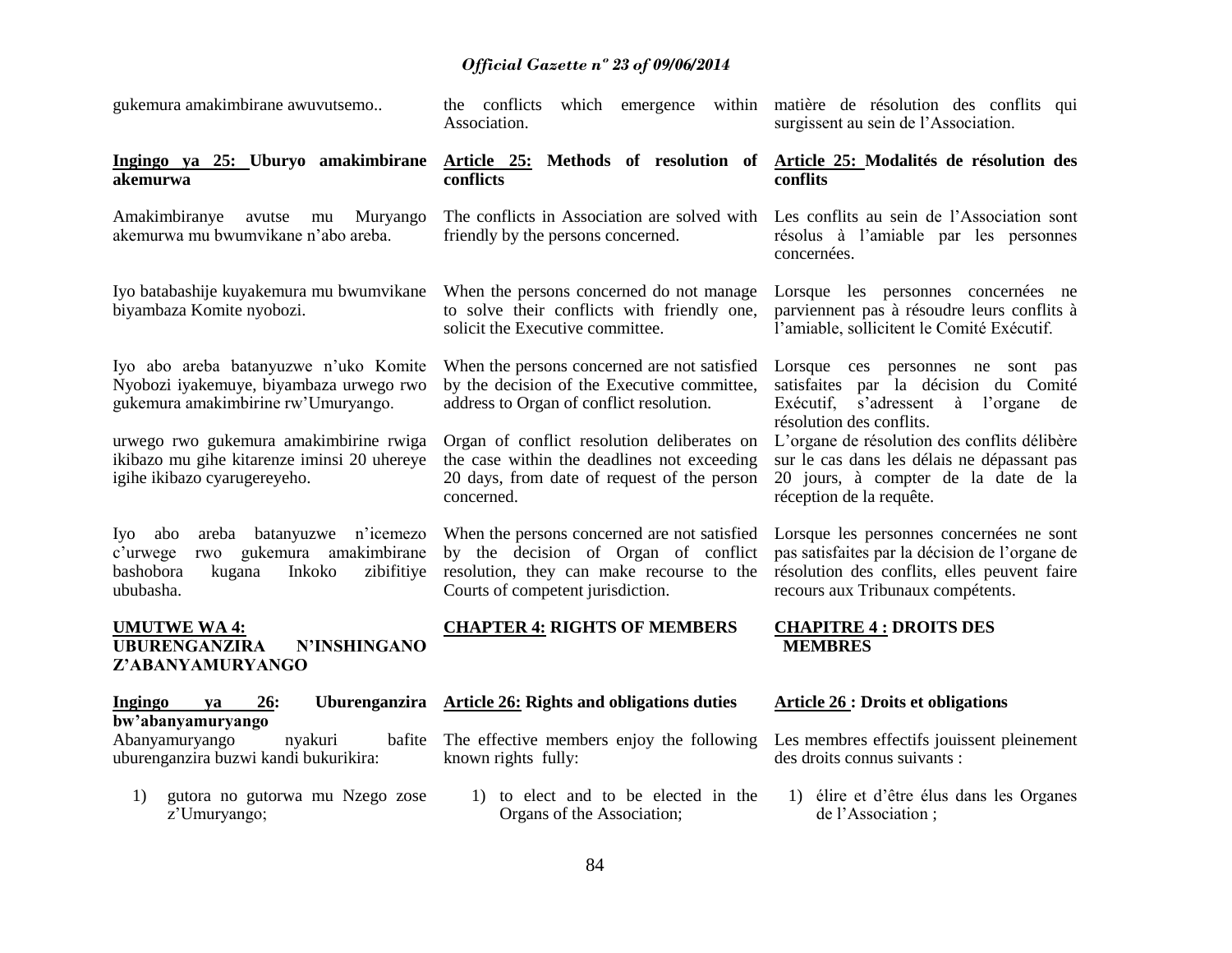- 2) gukora imirimo ijyanye n"ibikorwa n"imishinga y"Umuryango igihe ayifitiye ubumenyi cyangwa ubushobozi, akanayihemberwa;
- 3) kumenyeshwa ibikorwa by"umuryango;
- 4) Bitanyuranyije n"ukwishyira ukizana n"umutima nama wa buri muntu, buri

munyamuryango agomba kubahiriza ibyemezo by"Inteko Rusange.

#### **Ingingo ya 27: Inshingano**

Abanyamuryango nyakuri babifiye inshingano zizwi kandi zikurikira:

- 1) gutanga uruhare rwe mu mari y"Umuryango ;
- 2) gutunga ikarita y"Umuryango yatanzwe na Komite Nyobozi ;
- 3) kwitabira inama rusange ;
- 4) gukora icyateza umuryango imbere n"icyawumenyekanisha neza ;
- 5) kurangwa n"imico y"ubuphura ihesha ishema Umuryango, cyane cyane igihe ari mu mirimo yawo.
- 2) to be engaged in the services, activities or projects of the Association and to receive remuneration or salaries;
- 3) to ask for information and to informed about all the activities of the Association;
- 4) Without prejudices the rights, liberties and conscience of each one,

each member is held to respect the decisions of the General Assembly.

#### **Article 27: Obligations**

following obligations known:

- 1) to pay his contribution to the treasurer of the Association;
- 2) to possess a membership card of the Association delivered by the Executive Committee;
- 3) to attend participation in meetings of General Assembly;
- 4) to work for the development of the Association and to take initiative going in the direction of the good reputation of the Association;
- 5) to be respectful of himself and to other members, especially during the activities of the Association
- 2) être engagé dans les services, activités ou projets de l"Association et d"en recevoir le salaire y relatif ;
- 3) demander des informations et d"être informés au sujet de toutes les activités de l"Association ;
- 4) sans préjudices aux droits, libertés et conscience de chacun, chaque

membre est tenu à respecter les décisions de l"Assemblée Générale.

#### **Article 27: Obligations**

The effective members are subjected to the Les membres effectifs sont soumis aux obligations connus suivantes :

- 1) verser sa cotisation à la Trésorerie de l"Association
- 2) posséder une carte de l"Association délivrée le Comité Exécutif ;
- 3) participer aux réunions de l"Assemblée Générale ;
- 4) travailler pour le développement de l"Association et prendre des initiatives allant dans le sens de la bonne renommée de l"Association.
- 5) se montrer respectueux de luimême et des autres membres, surtout lors des activités de l"Association.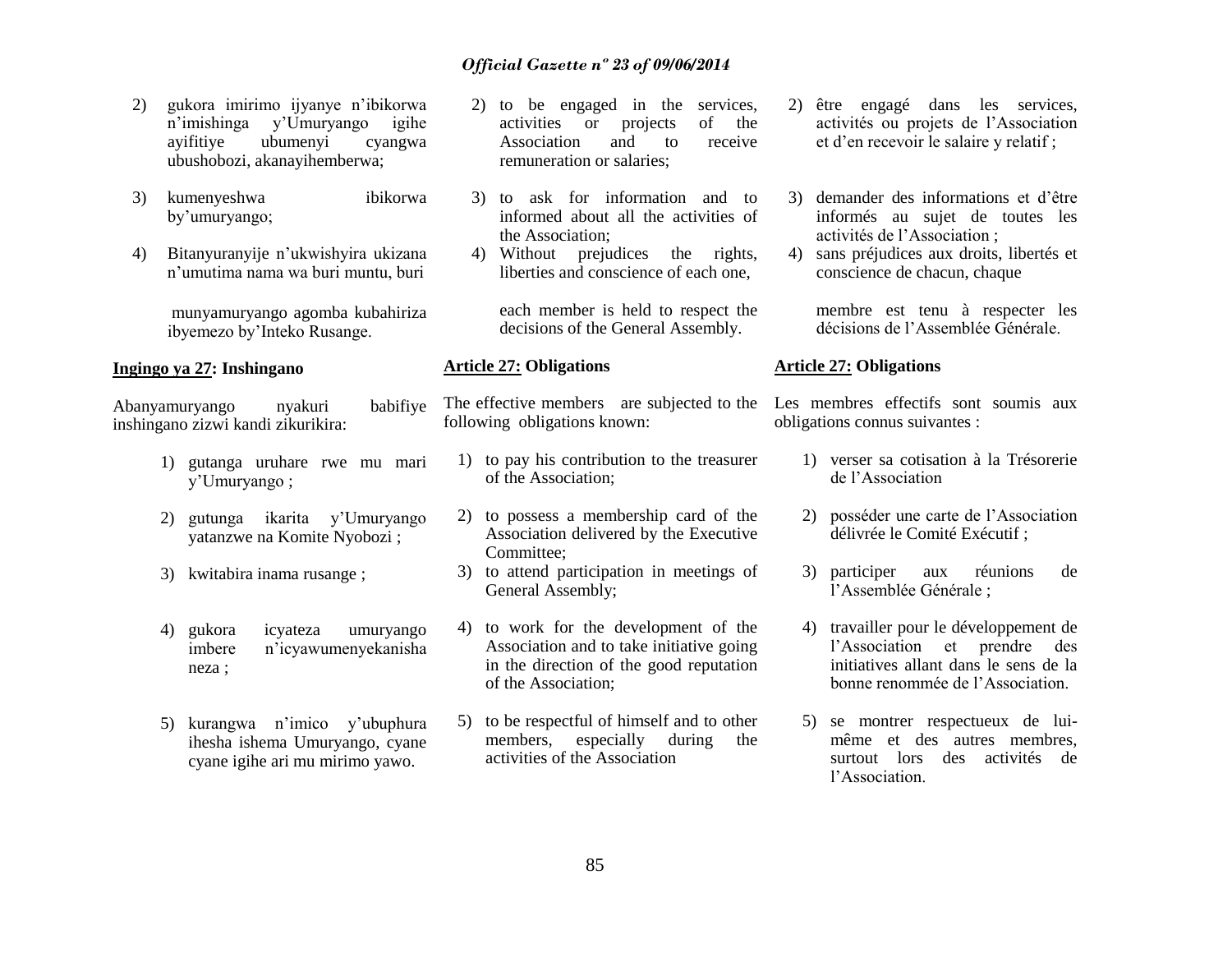| <b>UMUTWE</b> wa 5:<br>Umutungo w'umuryango                                                                                                                 | <b>CHAPTER 5: Property of Association</b>                                                                                                                                                                                                                                                                                      | <b>CHAPITRE</b> 5:<br>Patrimoine de<br>l'association                                                                                                                                               |  |  |
|-------------------------------------------------------------------------------------------------------------------------------------------------------------|--------------------------------------------------------------------------------------------------------------------------------------------------------------------------------------------------------------------------------------------------------------------------------------------------------------------------------|----------------------------------------------------------------------------------------------------------------------------------------------------------------------------------------------------|--|--|
| 28: Ibigize<br>Ingingo<br>ya<br>mutungo<br>w'Umuryango n'uko ukoreshwa                                                                                      | <b>Article 28: Constitution and management</b><br>of propriety of Association                                                                                                                                                                                                                                                  | Article 28 : Composition et gestion du<br>patrimoine de l'Association                                                                                                                              |  |  |
| ushobora<br>Umuryango<br>gutira<br>cyangwa<br>gutunga ibintu byimukanwa n'ibitimukanwa<br>ukeneye kugira ngo ugere ku ntego zawo.                           | The Association may possess either for use<br>or in property the movable or fixed assets<br>necessary to the realization of its project:                                                                                                                                                                                       | L'Association peut posséder, soit en<br>jouissance, soit en propriété, les biens<br>meubles ou immeubles nécessaires à la<br>réalisation de son objet.                                             |  |  |
| Umutungo w'umuryango ugizwe na:                                                                                                                             | The propriety<br>of the Association is<br>constituted by:                                                                                                                                                                                                                                                                      | Le patrimoine de l'Association est constitué<br>de :                                                                                                                                               |  |  |
| 1)<br>imisanzu y'abanyamuryango;<br>amafaranga akomoka ku mishinga<br>2)<br>n'bikorwa<br>binyuranye<br>by'Umuryango;<br>impano n'imirage.<br>3)             | 1) the contributions from members;<br>2) income from diverse projects and<br>activities of Association;<br>3) Donations and legacies.                                                                                                                                                                                          | 1) les cotisations des membres;<br>2) les revenus issus des divers<br>projets<br>activités<br>et<br>de<br>l'Association;<br>3) les dons et legs.                                                   |  |  |
| Komite Nyobozi niyo ishinzwe umutungo<br>w'Umuryango. Ibibazwa n'Inteko Rusange.                                                                            | The responsibility for management of the La responsabilité de gestion du patrimoine<br>property of Association is allocated to the<br>Executive Committee.<br>It reports of its<br>management the General Assembly.                                                                                                            | de l'Association revient au Comité<br>Exécutif. Il répond de sa gestion à<br>l'Assemblée Générale.                                                                                                 |  |  |
| Umutungo wanditse ku izina ry'Umuryango<br>ni uwawo bwite. Uwugenera ibikorwa byose<br>byatuma ugera ku ntego zawo ku buryo<br>buziguye cyangwa butaziguye. | The property recorded in the name of Les biens enregistrés au nom<br>Association is its exclusive property. l'Association sont sa propriété exclusive.<br>Association assigns its resources to all that L'Association affecte ses ressources à tout<br>contributes directly or indirectly to the<br>realisation of its object. | de<br>ce<br>qui<br>directement<br>concourt<br>ou<br>indirectement à la réalisation de son objet.                                                                                                   |  |  |
| Nta munyamuryango ushobora kuwiyitirira<br>cyangwa ngo agire icyo asaba igihe asezeye,<br>yirukanwe<br>igihe<br>umuryango<br>cyangwa<br>usheshwe.           | No member can assume of it the title of<br>possession or to require an unspecified share<br>in the event of resignation of it, of exclusion<br>or dissolution of Association.                                                                                                                                                  | Aucun membre ne peut s'en arroger le<br>droit de possession ni en exiger une part<br>quelconque<br>démission,<br>en<br>de<br>cas<br>d'exclusion<br>dissolution<br>ou<br>de<br>de<br>l'Association. |  |  |
| Igihe Umuryango usheshwe, Inteko Rusange<br>ishyiraho umuntu umwe cyangwa benshi<br>bashinzwe kurangiza iryo seswa.                                         | In case of dissolution, the General Assembly<br>designates one or several guardians or Générale désigne un ou plusieurs curateurs<br>trustees in charge of proceeding to the chargés de procéder à la liquidation.                                                                                                             | l'Assemblée<br>de<br>dissolution,<br>En cas                                                                                                                                                        |  |  |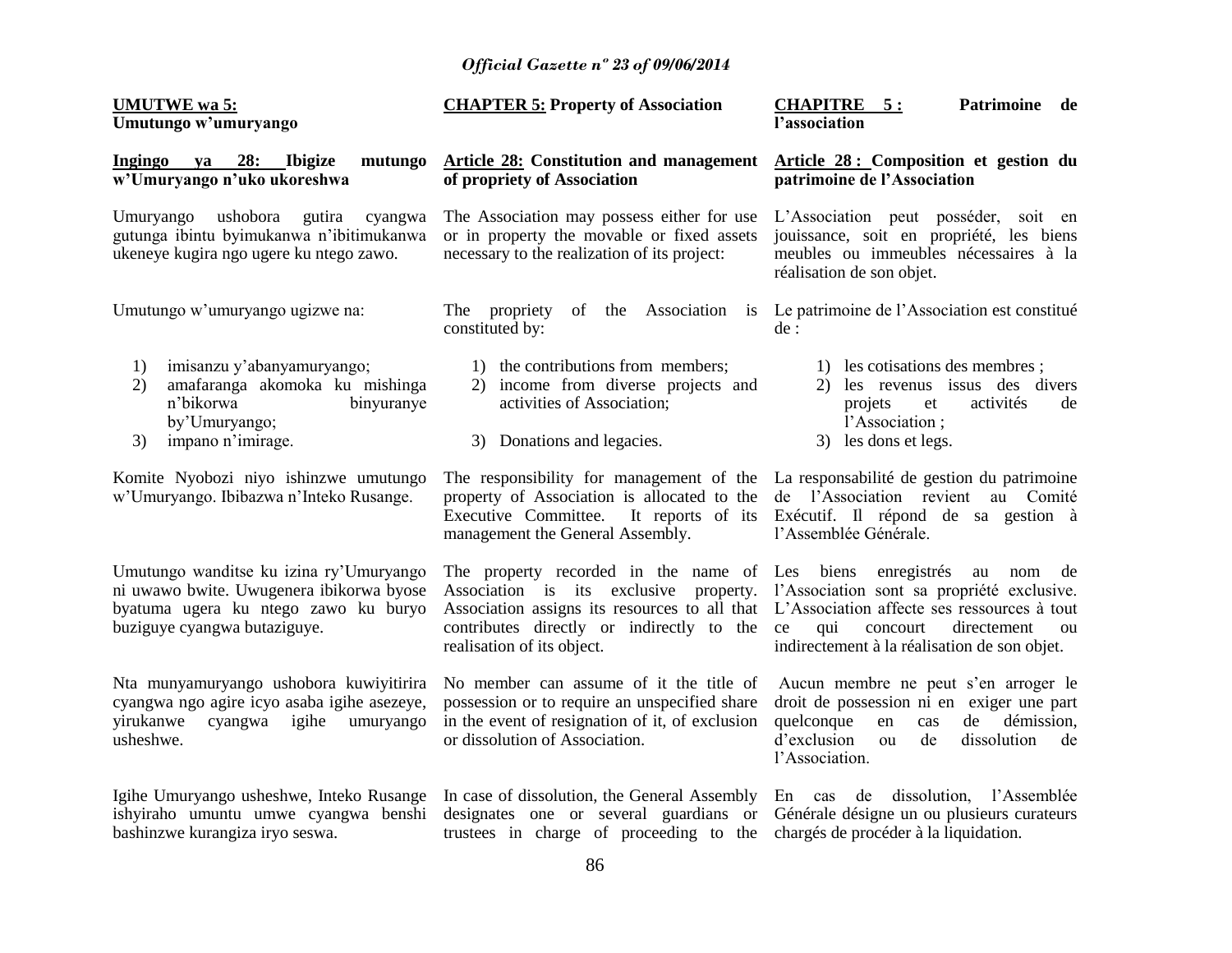Iyo hamaze gukorwa ibarura ry"ibintu byimukanwa n"ibitimukanwa by"umuryango, no kwishyura imyenda, umutungo usigaye uhabwa undi muryango ufite intego zisa.

#### **UMUTWE WA 6: INGINGO ZISOZA**

#### **Ingingo ya 29: Guhindura Amategeko agenga Umuryango**

Aya mategeko agenga Umuryango ashobora guhindurwa byemejwe n"Inteko Rusange ku bwiganze busesuye bw"amajwi, bisabwe na Komite Nyobozi cyangwa na 1/2 cy"abanyamuryango.

### **Ingingo ya 30: Ibyerekeye gusesa Umuryango, kuwufatanya n"undi cyangwa kuwomeka ku wundi**

Byemejwe ku bwiganze bwa 2/3 by"amajwi, Inteko Rusange ishobora gusesa Umuryango, kuwufatanya n"undi muryango cyangwa kuwomeka ku wundi ufite intego bihuje.

#### **Ingingo ya 31 : Amategeko mbonezamikorere**

Uburyo aya Mategeko Nshingiro azubahirizwa kimwe n"ibindi bidateganyijwe n"aya bizasobanurwa ku buryo burambuye mu mabwiriza mbonezamikorere Internal Order. y"Umuryango yemejwe n"Inteko Rusange.

#### liquidation.

After the inventory of movable and immovable properties or assets of the association and the auditing of accounts of assets and liabilities of the patrimony will be ceded to another association pursuing similar objectives.

# **CHAPITER 6 :FINAL PROVISIONS**

#### **Article 29: Modification of the statutes**

These present statutes may make the object of modifications on decision of the General Assembly with the absolute majority of votes on proposal of the Executive Committee or at the request of 1/2 of members.

#### **Article 30: Dissolution of Association, its fusion with another organization or its affiliation another organization**

On decision of 2/3 votes, the General assembly may declare the dissolution of the Association, its fusion with or its affiliation to any other Association pursuing an similar aim.

# **Article 31: Regulation of internal order**

The modalities of the execution of present statutes and any thing that is not provided in them will be determined in the Regulation of

Après inventaire des biens meubles et immeubles de l"Association et apurement du passif, l"actif du patrimoine est cédé à une autre Association poursuivant les objectifs similaires.

#### **CHAPITRE 6: DISPOSITIONS FINALES**

#### **Article 29 : Modification des statuts**

Les présents Statuts peuvent faire objet de modifications sur décision de l"Assemblée Générale à la majorité absolue des voix sur proposition du Comité Exécutif ou à la demande 1/2 des membres.

#### **Article 30 : De la dissolution de l"Association, de sa fusion avec une autre organisation ou de son affiliation une autre organisation**

Sur décision de 2/3 des voix, l"Assemblée Générale peut prononcer la dissolution de l"Association, sa fusion avec ou son affiliation à toute autre Association poursuivant un but semblable.

#### **Article 31 : Règlement d"ordre intérieur**

Les modalités d'exécution des présents Statuts et tout ce qui n"y est pas prévu seront déterminés dans un Règlement d"ordre intérieur.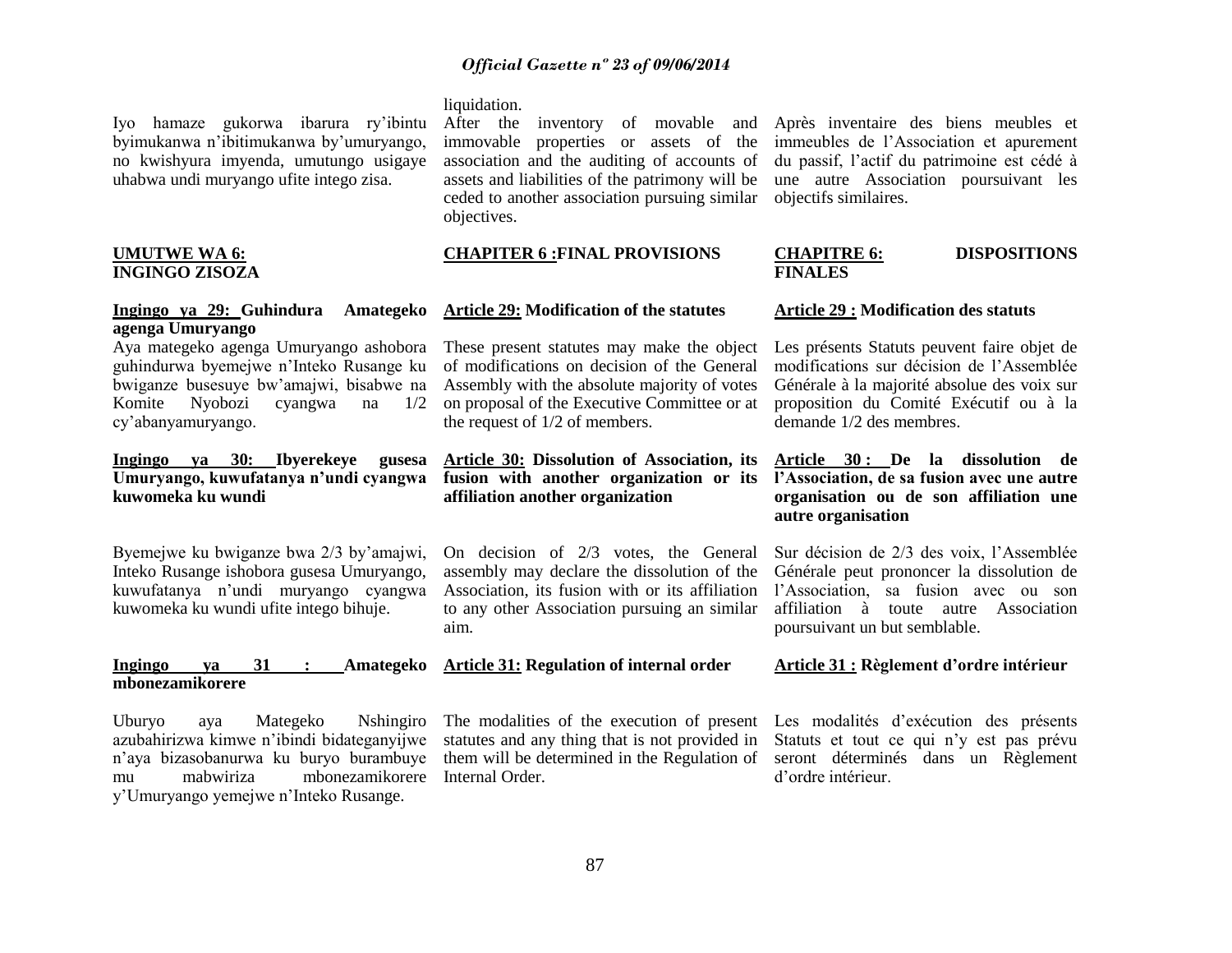#### **Ingingo ya 32: Umukono**

Aya Mategeko agenga Umuryango yemejwe kandi ashyizweho umukono n"abashinze Umuryango.

**Bikorewe i Huye, ku wa 20/05/2008**

(s**é)** Perezida : **Dr Isaïe NZEYIMANA**

(s**é)** Visi Perezida : **Madame Phoebe KANYANGE**

(s**é)** Umubitsi : **Dr Jean NTAGANDA**

(s**é)** Umunyamabanga : **Madame Rose Marie MUKAKIBIBI**

# **Article 32: Signature**

These present statutes are approved and Les présents Statuts sont approuvés et adopted by the founding members of the adoptés par les membres fondateurs de Association.

# **Done at Huye, on 20th May 2008**

(s**é)** Chairman: **Dr Isaïe NZEYIMANA**

(s**é)** Vice-Chairperson: **Madame Phoebe KANYANGE**

(s**é)** Treasurer: **Dr Jean NTAGANDA**

(s**é)** Secretary: **Madame Rose Marie MUKAKIBIBI**

#### **Article 32 : Signature**

l"Association.

#### **Fait à Huye, le 20 Mai 2008**

(s**é)** Président : **Dr Isaïe NZEYIMANA**

(s**é)** Vice Présidente **Madame Phoebe KANYANGE**

(s**é)** Trésorier : **Dr Jean NTAGANDA**

(s**é)** Secrétaire : **Madame Rose Marie MUKAKIBIBI**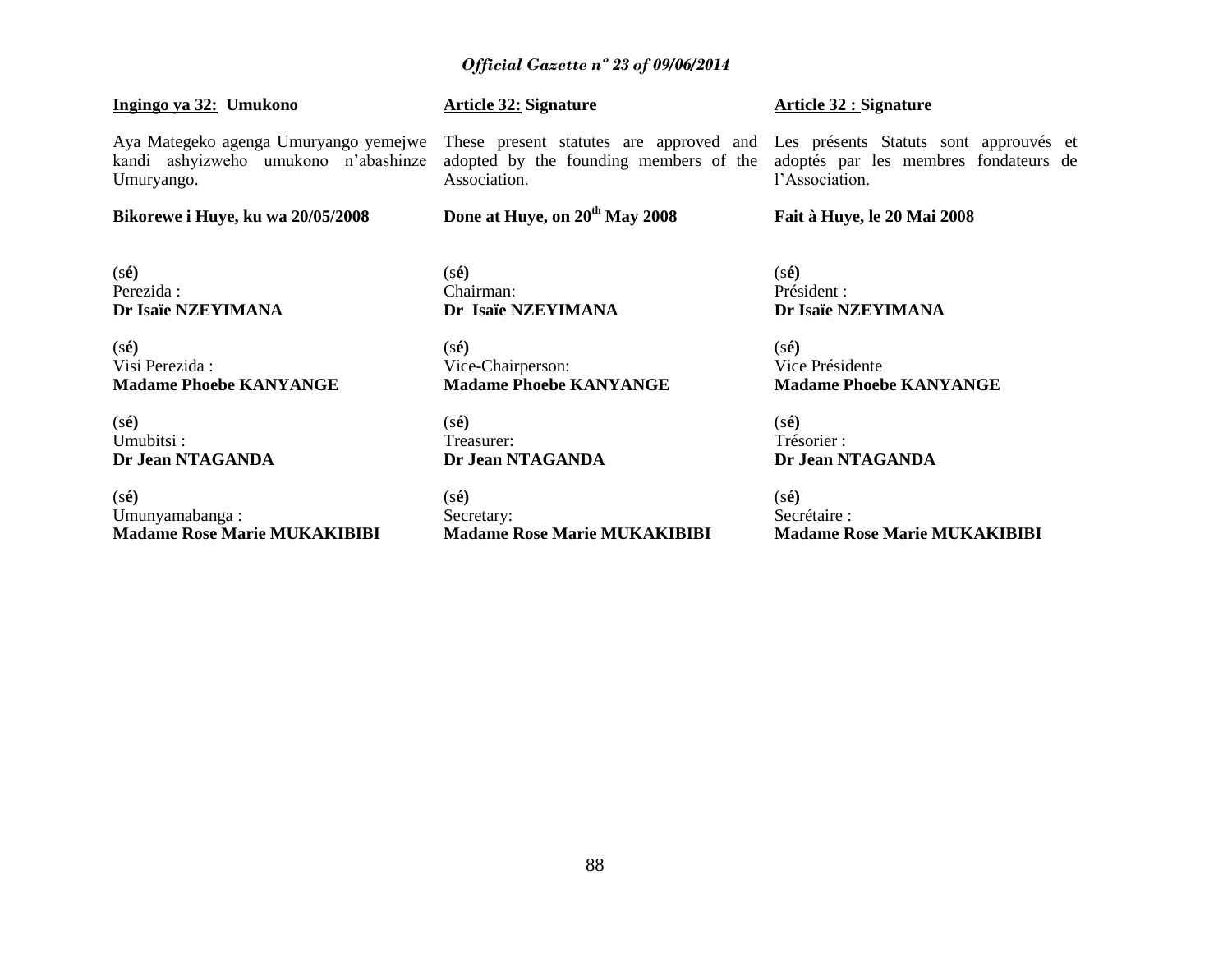# **ASSOCIATION POUR LA PROMOTION DE L"EDUCATION ET LE DEVELOPPEMENT**

# **Procès Verbal de l"Assemblée Générale du 20/05/2008**

Le 20 Mai 2008, l"Assemblée Constituante a tenu une Réunion, à Huye.

#### **Etaient présents :**

- 1. Isaïe Nzeyimana
- 2. Jean Ntaganda
- 3. Marie Rose Mukakibibi
- 4. Emerence Mukansengamungu
- 5. Alphonse Ndatebwa
- 6. Ferdinand Ndamage
- 7. Kalibana Marara
- 8. Hamida Abdallah
- 9. Ildephonse Kereni
- 10. Francois Ntaganda Mukuru

# **A l"ordre du jour figuraient les points suivants :**

- 1. Adoption des Statuts
- 2. Election du Comité Exécutif

# **1) Adoption des Statuts**

Après discussion, l"Assemblée Générale a adopté les statuts régissant l"Association APED.

#### **2) Election du Comité Exécutif :**

- 1. Président : Isaïe Nzeyimana
- 2. Vice-Président : Alphonse Ndatebwa
- 3. Trésorier : Jean Ntaganda
- 4. Sécrétaire : Marie Rose Mukakibibi

La réunion a commencé à 10h et a pris fin à 14h

Secrétaire Président **Marie Rose Mukakibibi Isaïe Nzeyimana**<br>(sé) (sé) (s**é)** (s**é)**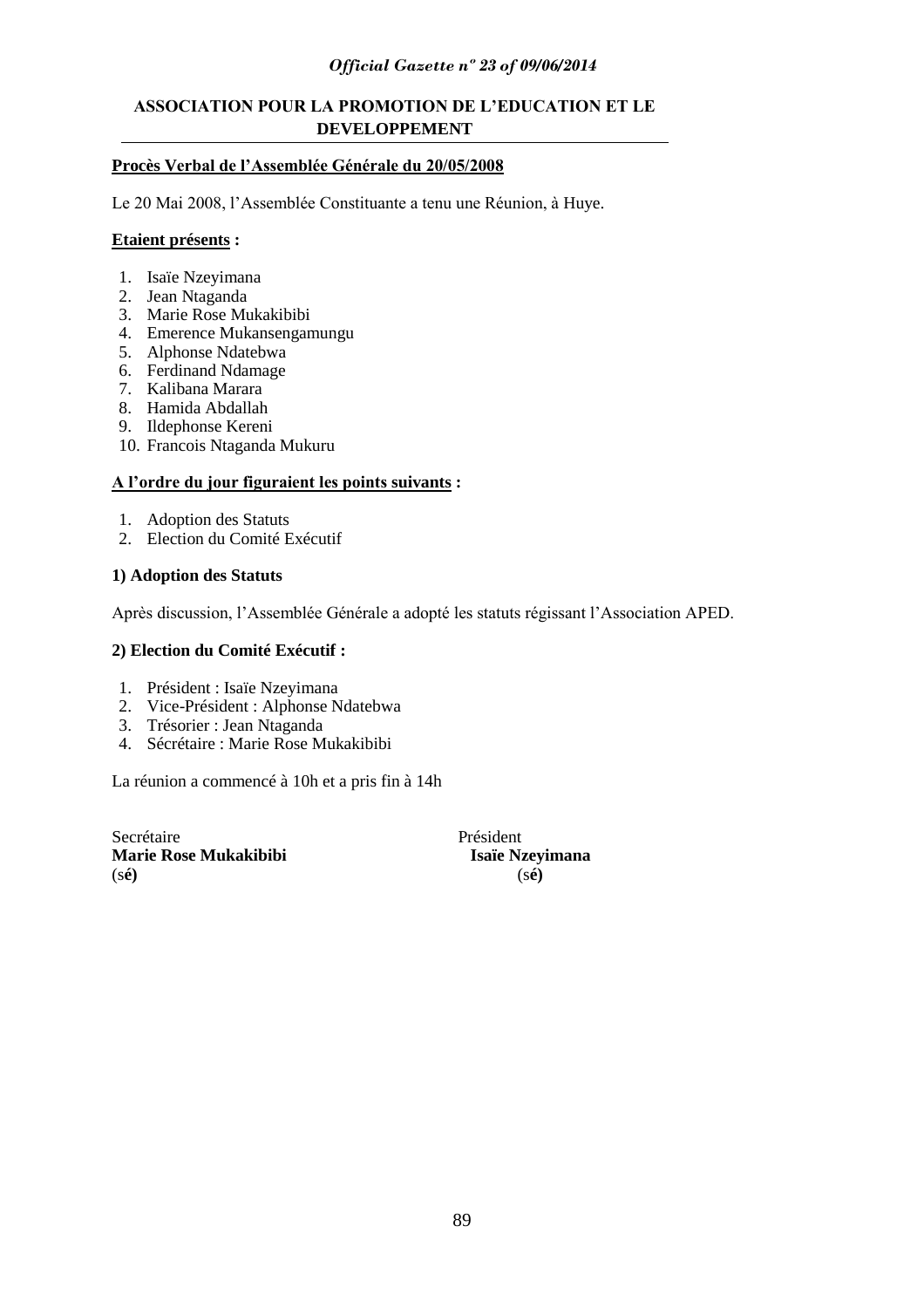# **LISTE DES MEMBRES PRESENTS A LA REUNION DE L"ASSEMBLEE GENERALE DU 20/05/2008**

| $N^{\circ}$ | <b>Noms</b>               | ID $N^\circ$     | <b>Signatures</b>       |
|-------------|---------------------------|------------------|-------------------------|
|             |                           |                  |                         |
|             | Isaïe Nzeyimana           | 1196480016754020 | $(s\acute{\mathbf{e}})$ |
| 2.          | Jean Ntaganda             | 1196580016062006 | $(s\acute{\mathbf{e}})$ |
| 3.          | Marie Rose Mukakibibi     | 1197870034732054 | $(s\acute{\mathbf{e}})$ |
| 4.          | Emmerence Mukansengamungu | 1196970019016070 | $(s\acute{\mathbf{e}})$ |
| 5.          | Alphonse Ndatebwa         | 119578001188904  | $(s\acute{\mathbf{e}})$ |
| 6.          | <b>Ferdinand Ndamage</b>  | 1196580016947066 | $(s\acute{e})$          |
| 7.          | Kalibana Marara           | 1194580005267056 | $(s\acute{\mathbf{e}})$ |
| 8.          | Hamida Abdallah           | 1197070022082040 | $(s\acute{\mathbf{e}})$ |
| 9.          | Ildephonse Kereni         | 1196380016884078 | $(s\acute{\mathbf{e}})$ |
| 10.         | François Ntaganda Mukuru  | 1194980005925023 | $(s\acute{\mathbf{e}})$ |

# **DECLARATION D"ACCEPTATION DES RESPONSABILITES DE REPRESENTANT LEGAL ET DE REPRESENTANT LEGAL SUPPLEANT DE L"ASSOCIATION APED**

Nous,

# -**Dr Isaïe NZEYIMANA,**

**et**

# **-Mr Alphonse NDATEBWA,**

Déclarons que nous acceptons en toute liberté les responsabilités pour lesquelles nous sommes élus au sein de l"Association APED,

Nous nous engageons à les remplir en respectant les Statuts de l"Association APED,

En travaillant pour la réalisation de la mission et des activités de la même Association APED.

*Fait à Huye le 20/05/2008*

Dr Isaïe NZEYIMANA **Représentant Légal (sé)**

Mr Alphonse NDATEBWA **Représentant Légal Suppléant (sé)**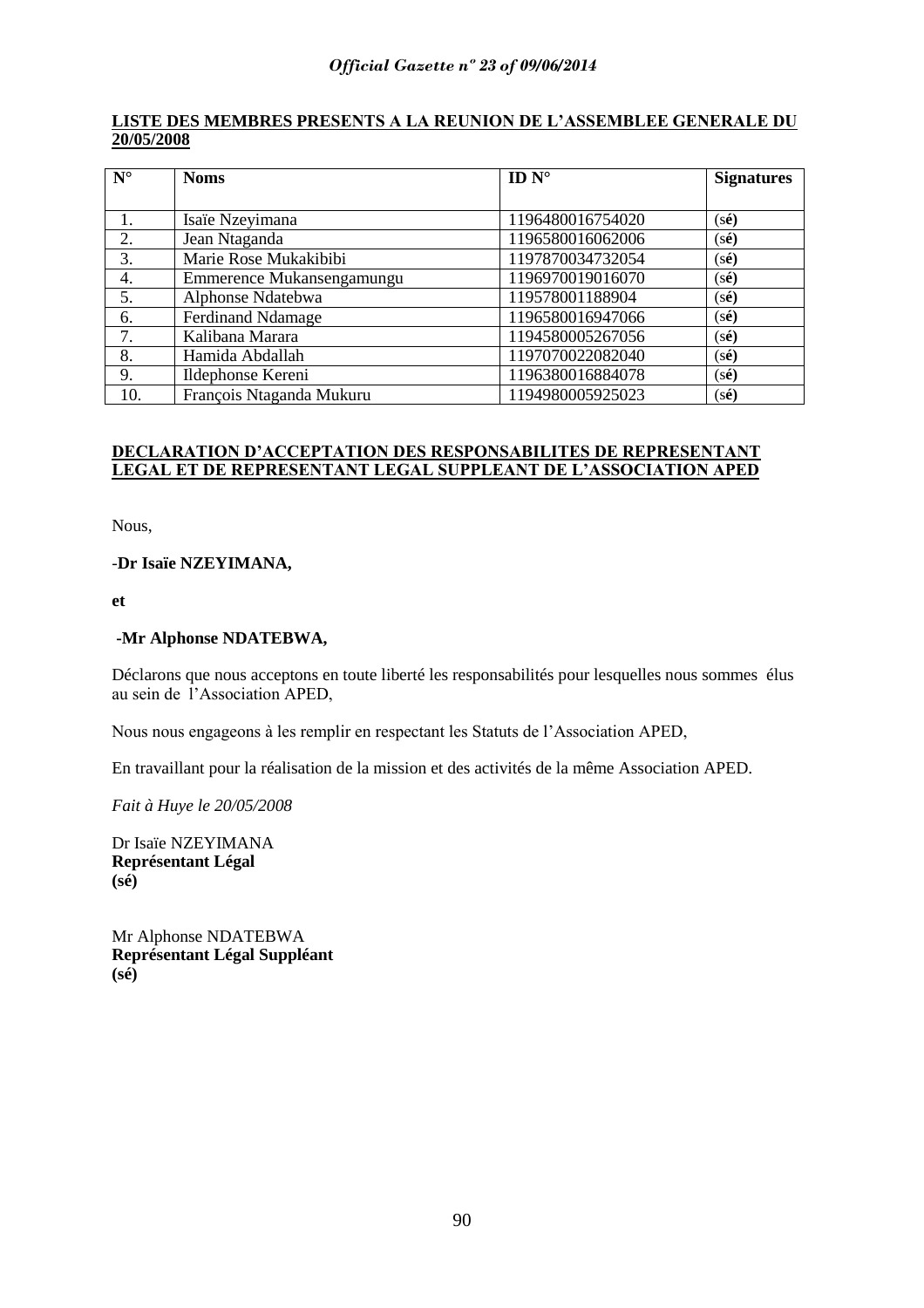**ITEKA RYA MINISITIRI № 560/08.11 RYO MINISTERIAL ORDER № 560/08.11 OF ARRETE MINISTERIEL № 560/08.11 DU KUWA 15/04/2014 RITANGA 15/04/2014 AUTHORISING ALTERATION 15/04/2014 PORTANT AUTORISATION DE**  UBURENGANZIRA BWO **AMAZINA GUHINDURA OF NAME CHANGEMENT DE NOMS**

#### **ISHAKIRO**

# **TABLE OF CONTENTS**

#### **TABLE DES MATIERES**

| Ingingo ya mbere: Uburenganzira<br>bwo guhindura amazina                                                                                                       | <b>Article One:</b> Authorization to alter names | Article premier: Autorisation de changement de<br>noms |  |
|----------------------------------------------------------------------------------------------------------------------------------------------------------------|--------------------------------------------------|--------------------------------------------------------|--|
| Ingingo ya 2: Igihe cyo guhinduza mu gitabo Article 2: Duration for alteration in the civil Article 2: Délai de changement au registre de<br>cy'irangamimerere | registry                                         | l'état civil                                           |  |
| Ingingo ya 3: Igihe iteka ritangira gukurikizwa                                                                                                                | <b>Article 3: Commencement</b>                   | <b>Article 3:</b> Entrée en vigueur                    |  |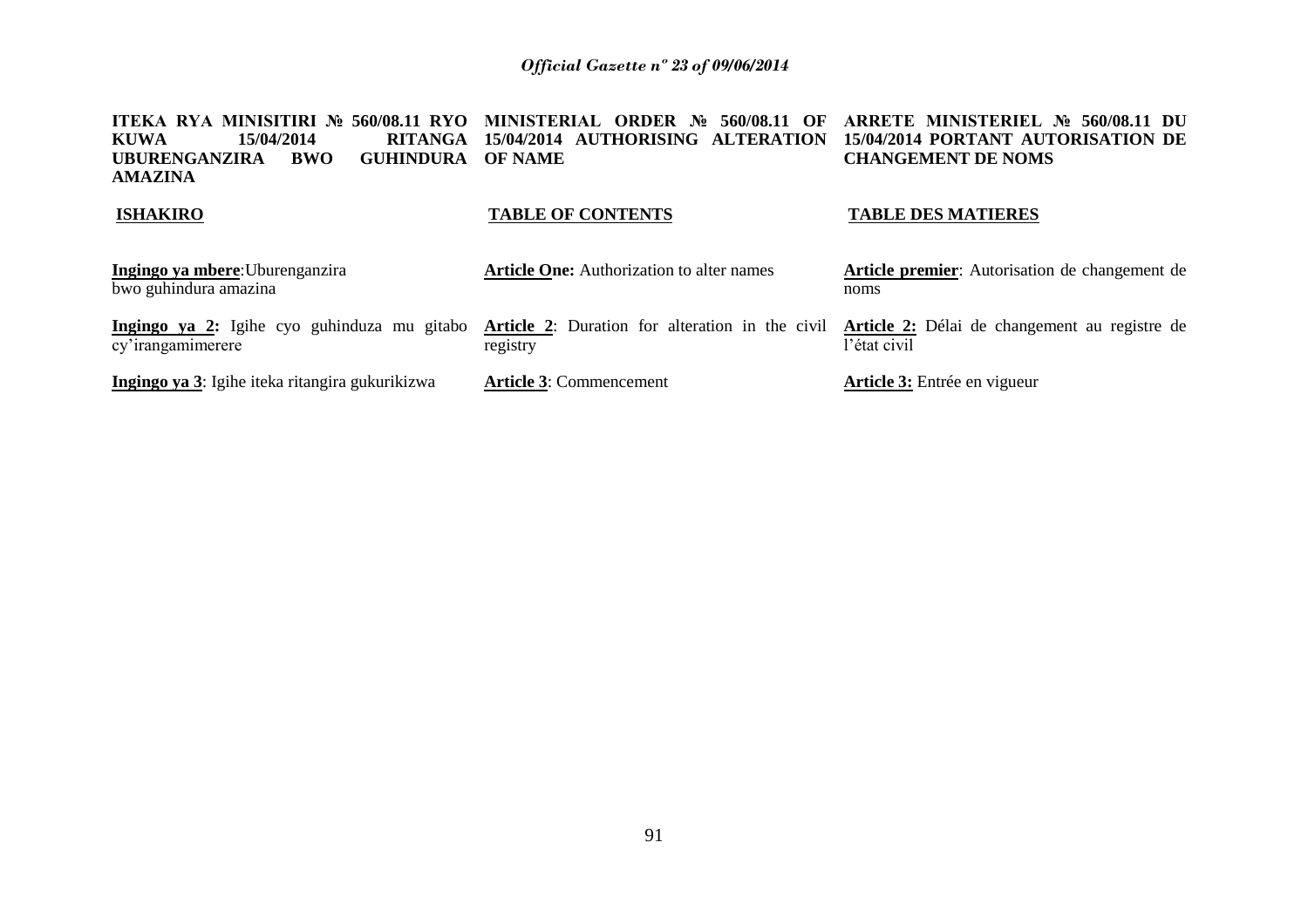| <b>ITEKA RYA MINISITIRI № 560/08.11 RYO</b><br>15/04/2014<br><b>RITANGA</b><br><b>KUWA</b><br>UBURENGANZIRA BWO<br><b>GUHINDURA</b><br><b>AMAZINA</b>                                                                                | MINISTERIAL ORDER No 560/08.11 OF<br>15/04/2014 AUTHORISING ALTERATION<br><b>OF NAMES</b>                                                                                                                | ARRETE MINISTERIEL № 560/08.11 DU<br>15/04/2014 PORTANT AUTORISATION DE<br><b>CHANGEMENT DE NOMS</b>                                                                                                                             |  |  |
|--------------------------------------------------------------------------------------------------------------------------------------------------------------------------------------------------------------------------------------|----------------------------------------------------------------------------------------------------------------------------------------------------------------------------------------------------------|----------------------------------------------------------------------------------------------------------------------------------------------------------------------------------------------------------------------------------|--|--|
| Minisitiri w'Ubutabera/Intumwa Nkuru ya Minister of Justice/Attorney General,<br>Leta,                                                                                                                                               |                                                                                                                                                                                                          | Le Ministre de la Justice/Garde des Sceaux,                                                                                                                                                                                      |  |  |
| Ashingiye ku Itegeko Nshinga rya Repubulika<br>y'u Rwanda ryo kuwa 04 Kamena 2003 nk'uko<br>ryavuguruwe kugezaubu, cyane cyane mu<br>ngingo zaryo iya 120 n'iya 121;                                                                 | Pursuant to the Constitution of the Republic of<br>Rwanda of 04 June 2003 as amended to date,<br>especially in Articles 120 and 121;                                                                     | Vu la Constitution de la République du Rwanda du<br>04 juin 2003 telle que révisée á ce jour,<br>spécialement en ses articles 120 et 121;                                                                                        |  |  |
| Ashingiye ku Itegeko n <sup>o</sup> 42/1988 ryo kuwa 27<br>Ukwakira 1988 rishyiraho Interuro y'Ibanze<br>n'Igitabo cya Mbere cy'Urwunge rw'Amategeko<br>Mbonezamubano, cyane cyane mu ngingo zaryo<br>kuva ku ya 65 kugeza ku ya 71; | 1988, establishing the Preliminary Title and<br>Volume One of the Civil Code, especially<br>inArticles 65 to 71;                                                                                         | Pursuant to Law $n^{\circ}$ 42/1988 of 27 October Vu la Loi $n^{\circ}$ 42/1988 du 27 octobre 1988 instituant<br>le Titre Préliminaire et le Livre Premier du Code<br>Civil, spécialement en ses articles de 65 á 71;            |  |  |
| Ashingiye ku Iteka rya Perezida n° 27/01 ryo<br>kuwa 18/07/2004 rigena amwe mu Mateka<br>y'Abaminisitiri yemezwa atanyuze mu Nama<br>y'Abaminisitiri, cyane cyane mu ngingo yaryo ya<br>mbere;                                       | $18/07/2004$ , determining<br>adopted<br>Orders<br>which<br>are<br>consideration by the Cabinet, especially in spécialement en son article premier;<br>Article One;                                      | Pursuant to the Presidential Order nº 27/01 of Vu l'Arrêté Présidentiel nº 27/01 du 18/07/2004<br>certain Ministerial déterminant certains Arrêtés Ministériels qui ne<br>without sont pas adoptés par le Conseil des Ministres, |  |  |
| Amaze kubona Iteka rya Minisitiri nº 019/17 ryo<br>kuwa 05/12/2001 rihindura Iteka rya Minisitiri n <sup>o</sup><br>097/05 ryo kuwa 25/03/1992 rishyiraho umubare<br>w'amfaranga atangwa n'abashaka guhinduza                        | Pursuant to the Ministerial Order $n^{\circ}$ 019/17 of<br>05/12/2001, modifying Ministerial Order n°<br>$097/05$ of $25/03/1992$ , establishing the amount<br>of fees to be paid for altering names and | Considérant l'Arrêté Ministériel n° 019/17 du<br>05/12/2001 modifiant l'Arrêté Ministériel nº 097/05<br>du 25/03/1992 portant fixation du montant des frais<br>relatifs au changement de noms ou prénoms ainsi                   |  |  |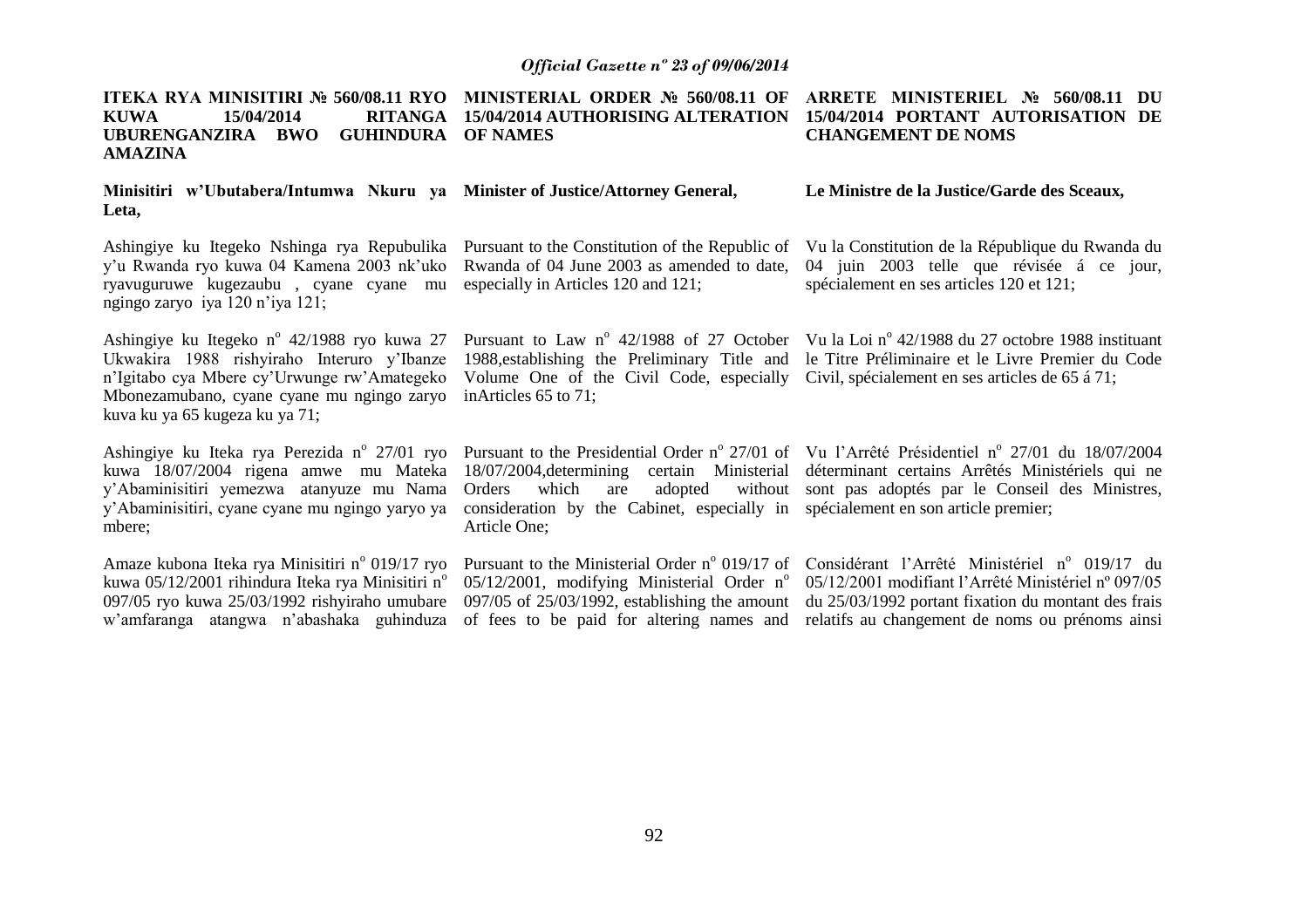ngingo yaryo ya mbere;

Abisabwe na **Madamu SEBITITAWEHO Mélanie** utuye mu Kagari ka Niboye, Umurenge wa Niboye, Akarere ka Kicukiro, Umujyi wa Kigali;

**ATEGETSE:**

Article One;

On request lodged by Niboye Cell, Niboye Sector, Kicukiro District, Kigali City;

**HEREBY ORDERS:**

amazina yabo n'uburyo yakirwa, cyane cyane mu modalities for their collection, especially in que les modalités de leur perception, spécialement en son article premier;

> **SEBITITAWEHO Mélanie** domiciled in **Mélanie** domiciliée dans la Cellule de Niboye, Sur requête de **Madame SEBITITAWEHO**  Secteur de Niboye, District de Kicukiro, Ville de Kigali;

> > **ARRETE:**

**Ingingo ya mbere**: **Uburenganzira Article One**: **Authorization to alter names bwoguhindura amazina Article premier**: **Autorisation de changement de noms** 

Kagari ka Niboye, Umurenge wa Niboye, in Niboye Cell, Niboye Sector, Kicukiro Akarere ka Kicukiro, Umujyi wa Kigali, ahawe District, Kigali City, is hereby authorized to uburenganzira bwo guhindura amazina ya alter the names **SEBITITAWEHO Mélanie SEBITITAWEHO** Mélanie **UWITAWEHO Mélanie** mu cy"Irangamimerere kirimo inyandiko ye y"ivuka.

**Madamu SEBITITAWEHO Mélanie** utuye mu **Mrs SEBITITAWEHO Mélanie** domiciled to become **UWITAWEHO Mélanie** in the certificate.

register of civil status containing her birth registre de l"état civil contenant son acte de **Madame SEBITITAWEHO Mélanie** domiciliée dans la Cellule de Niboye, Secteur de Niboye, District de Kicukiro, Ville de Kigali, est autorisée á changer les noms de **SEBITITAWEHO Mélanie** pour devenir **UWITAWEHO Mélanie** dans le naissance.

**Ingingo ya 2**: **Igihe cyo guhinduza amazina mugitabo cy"irangamimerere** Madamu SEBITITAWEHO Mélanie yemerewe Mrs SEBITITAWEHO Mélanie is hereby Madame SEBITITAWEHO Mélanie est autorisée guhinduza amazina ya **SEBITITAWEHO Article 2: Duration for alteration in the Article 2: Délai de changement au registre de civil registry** authorized to alter the **l"état civil** á changer les noms de **SEBITITAWEHO**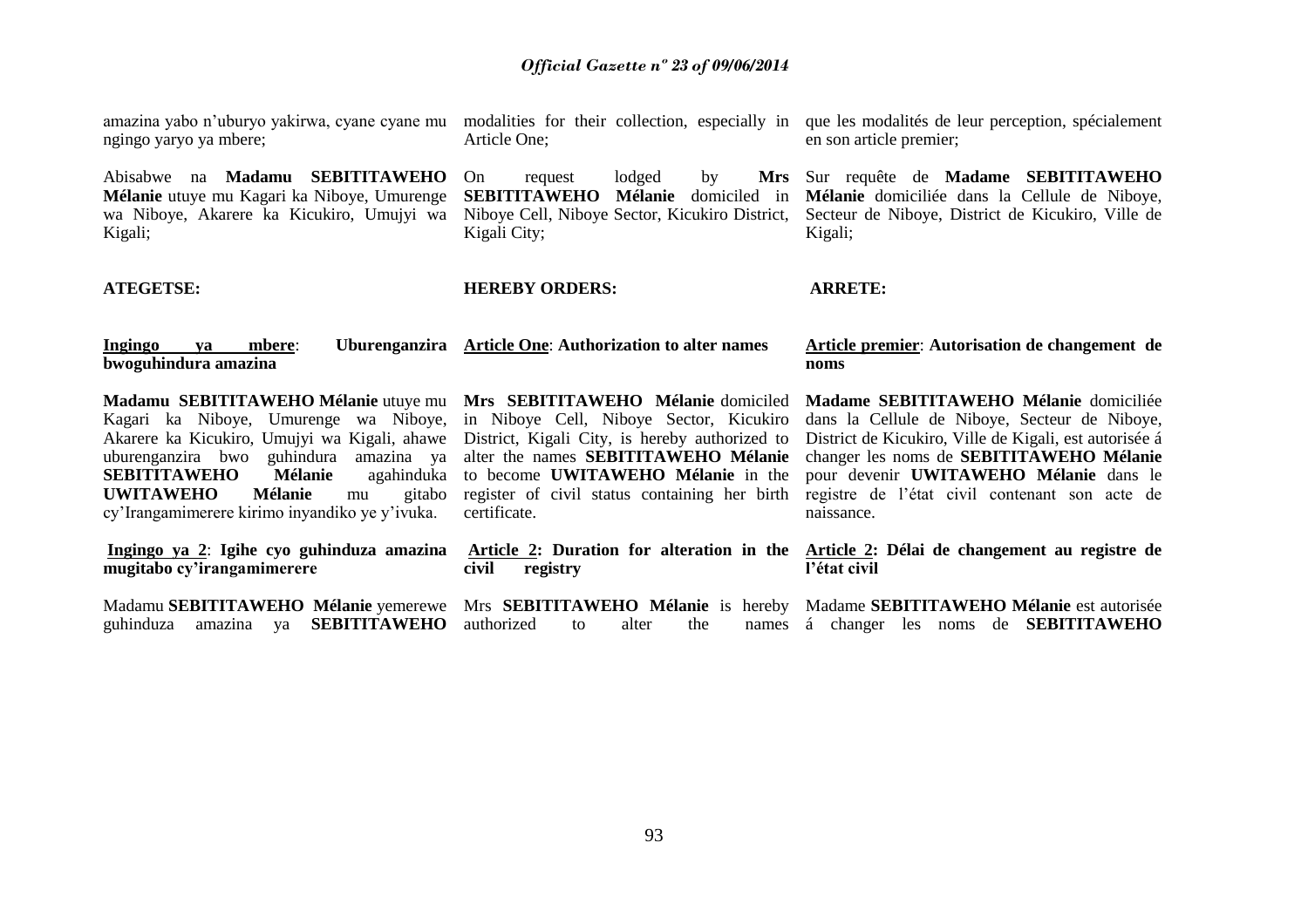|                                                                                                              |                                                                                         | Mélanie agahinduka UWITAWEHO Mélanie SEBITITAWEHO Mélanie to become Melaniepour devenir UWITAWEHO Mélanie                                  |  |
|--------------------------------------------------------------------------------------------------------------|-----------------------------------------------------------------------------------------|--------------------------------------------------------------------------------------------------------------------------------------------|--|
|                                                                                                              |                                                                                         | mu gitabo cy'Irangamimere, mu gihe cy'amezi UWITAWEHO Mélanie in the civil registry dans le registre de l'état civil contenant son acte de |  |
| atatu uhereye ku munsi iri teka ritangarijwe mu                                                              |                                                                                         | containing her birth certificate within three naissance, dans un délai de trois mois á partir de la                                        |  |
| Igazeti ya Leta ya Repubulika y'u Rwanda.                                                                    |                                                                                         | months commencing from the date of publication du présent arrêté au Journal Officiel de                                                    |  |
|                                                                                                              | publication of this Order in the Official la République du Rwanda.                      |                                                                                                                                            |  |
|                                                                                                              | Gazette of the Republic of Rwanda.                                                      |                                                                                                                                            |  |
|                                                                                                              |                                                                                         |                                                                                                                                            |  |
| Ingingo ya 3: Igihe iteka ritangira gukurikizwa Article 3: Commencement                                      |                                                                                         | Article 3: Entrée en vigueur                                                                                                               |  |
|                                                                                                              |                                                                                         |                                                                                                                                            |  |
|                                                                                                              | Iri teka ritangira gukurikizwa ku munsi This Order shall come into force on the date of | Le présent arrêté entre en vigueur le jour de sa                                                                                           |  |
| ritangarijweho mu Igazeti ya Leta ya Repubulika its publication in the Official Gazette of the<br>y'u Rwanda | Republic of Rwanda.                                                                     | publication au Journal Officiel de la République du<br>Rwanda.                                                                             |  |
|                                                                                                              |                                                                                         |                                                                                                                                            |  |
| Kigali, kuwa 15/04/2014                                                                                      | Kigali, on 15/04/2014                                                                   | Kigali, le 15/04/2014                                                                                                                      |  |

(sé) **BUSINGYE Johnston** Minisitiri w"Ubutabera/Intumwa Nkuru ya Leta

(sé) **BUSINGYE Johnston** Minister of Justice/Attorney General

(sé) **BUSINGYE Johnston** Ministre de la Justice **/**Garde des Sceaux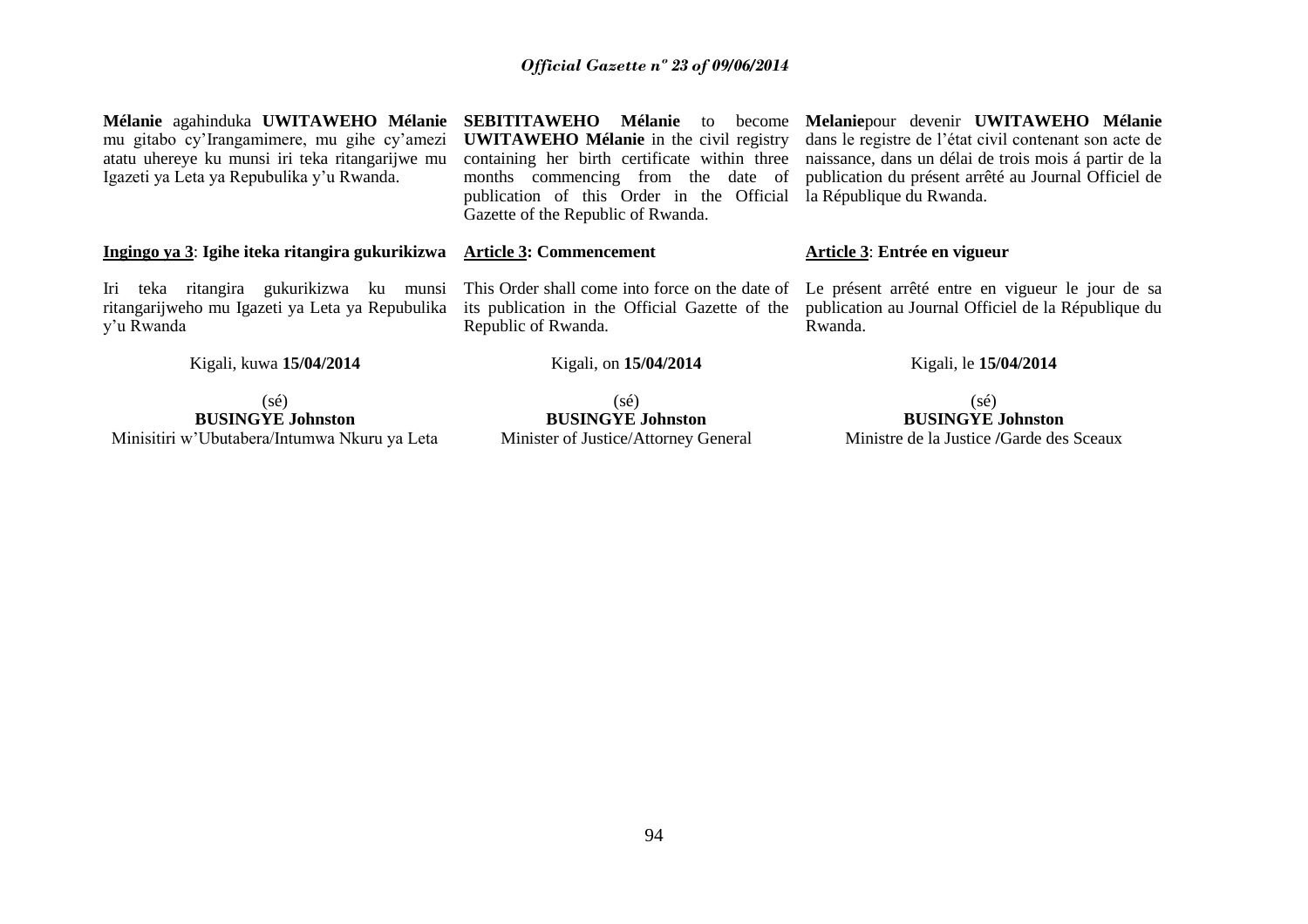| ITEKA RYA MINISITIRI № 567/08.11 RYO<br><b>KUWA</b><br>15/04/2014<br><b>RITANGA</b><br><b>UBURENGANZIRA</b><br><b>GUHINDURA</b><br><b>BWO</b><br><b>AMAZINA</b> | MINISTERIAL ORDER No<br>567/08.11<br>- OF<br>15/04/2014 AUTHORISING ALTERATION<br><b>OF NAME</b> | ARRETE MINISTERIEL No 567/08.11 DU<br>15/04/2014 PORTANT AUTORISATION DE<br><b>CHANGEMENT DE NOMS</b> |  |  |
|-----------------------------------------------------------------------------------------------------------------------------------------------------------------|--------------------------------------------------------------------------------------------------|-------------------------------------------------------------------------------------------------------|--|--|
| <b>ISHAKIRO</b>                                                                                                                                                 | <b>TABLE OF CONTENTS</b>                                                                         | <b>TABLE DES MATIERES</b>                                                                             |  |  |
| Ingingo ya mbere: Uburenganzira<br>bwo guhindura amazina                                                                                                        | <b>Article One:</b> Authorization to alter names                                                 | <b>Article premier:</b> Autorisation de changement de<br>noms                                         |  |  |
| Ingingo ya 2: Igihe cyo guhinduza mu gitabo<br>cy'irangamimerere                                                                                                | <b>Article 2:</b> Duration for alteration in the civil<br>registry                               | Article 2: Délai de changement au registre de<br>l'état civil                                         |  |  |
| Ingingo ya 3: Igihe iteka ritangira gukurikizwa                                                                                                                 | <b>Article 3: Commencement</b>                                                                   | <b>Article 3:</b> Entrée en vigueur                                                                   |  |  |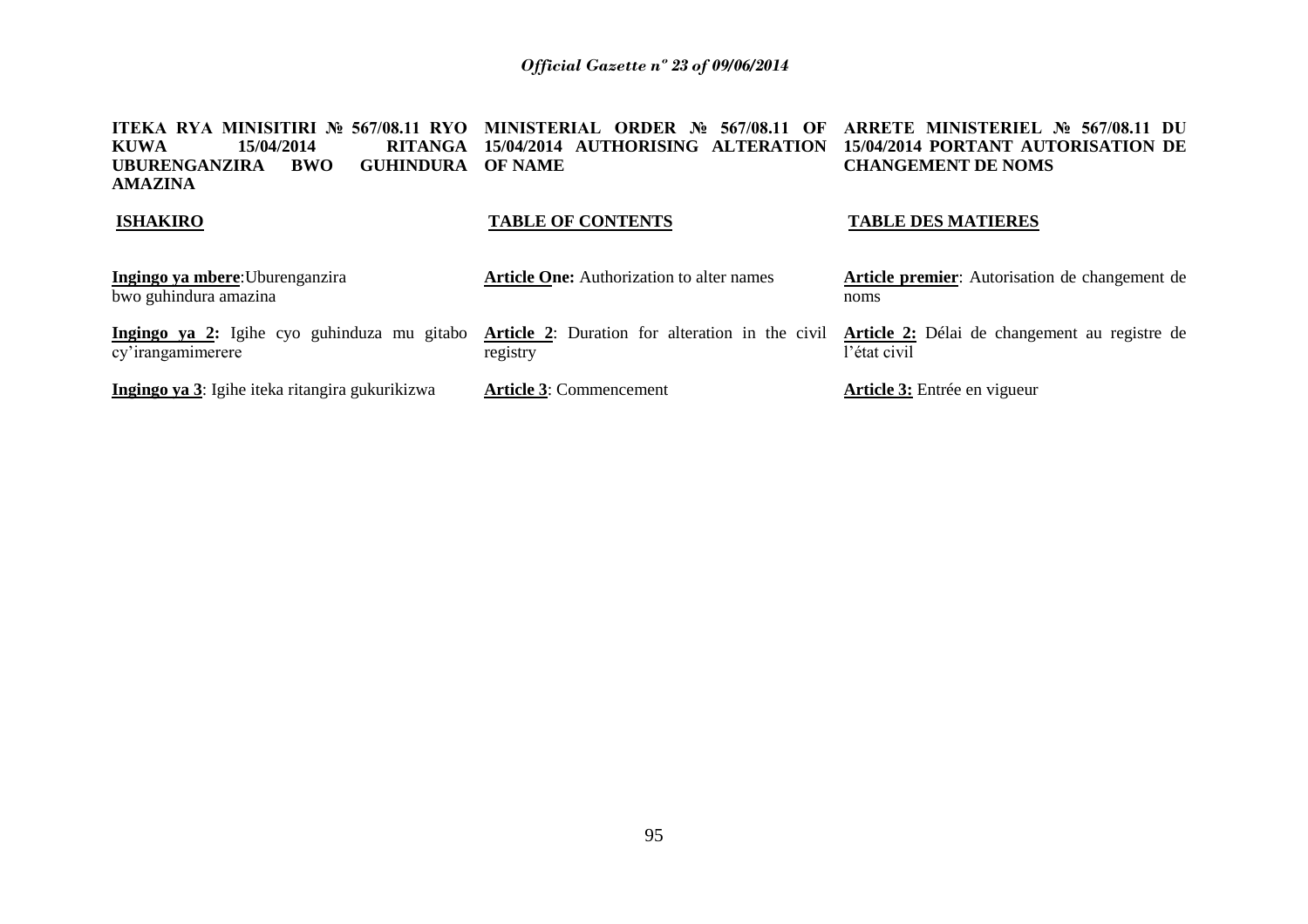| ITEKA RYA MINISITIRI № 567/08.11 RYO<br>MINISTERIAL ORDER № 567/08.11 OF<br>15/04/2014<br><b>RITANGA</b><br>15/04/2014 AUTHORISING ALTERATION<br><b>KUWA</b><br>UBURENGANZIRA BWO<br><b>GUHINDURA</b><br><b>OF NAMES</b><br><b>AMAZINA</b>                                               |                                                                                                                                                                                                                                                                            | ARRETE MINISTERIEL № 567/08.11 DU<br>15/04/2014 PORTANT AUTORISATION DE<br><b>CHANGEMENT DE NOMS</b>                                                                                                                                                                                            |  |  |
|------------------------------------------------------------------------------------------------------------------------------------------------------------------------------------------------------------------------------------------------------------------------------------------|----------------------------------------------------------------------------------------------------------------------------------------------------------------------------------------------------------------------------------------------------------------------------|-------------------------------------------------------------------------------------------------------------------------------------------------------------------------------------------------------------------------------------------------------------------------------------------------|--|--|
| Minisitiri w'Ubutabera/Intumwa Nkuru ya Minister of Justice/Attorney General,<br>Leta,                                                                                                                                                                                                   |                                                                                                                                                                                                                                                                            | Le Ministre de la Justice/Garde des Sceaux,                                                                                                                                                                                                                                                     |  |  |
| Ashingiye ku Itegeko Nshinga rya Repubulika Pursuant to the Constitution of the Republic of<br>y'u Rwanda ryo kuwa 04 Kamena 2003 nk'uko<br>ryavuguruwe kugeza ubu, cyane cyane mu<br>ngingo zaryo iya 120 n'iya 121;                                                                    | Rwanda of 04 June 2003 as amended to date,<br>especially in Articles 120 and 121;                                                                                                                                                                                          | Vu la Constitution de la République du Rwanda du<br>04 juin 2003 telle que révisée á ce jour,<br>spécialement en ses articles 120 et 121;                                                                                                                                                       |  |  |
| Ashingiye ku Itegeko n° 42/1988 ryo kuwa 27<br>Ukwakira 1988 rishyiraho Interuro y'Ibanze<br>n'Igitabo cya Mbere cy'Urwunge rw'Amategeko<br>Mbonezamubano, cyane cyane mu ngingo zaryo<br>kuva ku ya 65 kugeza ku ya 71;                                                                 | 1988, establishing the Preliminary Title and<br>Volume One of the Civil Code, especially in<br>Articles 65 to 71;                                                                                                                                                          | Pursuant to Law $n^{\circ}$ 42/1988 of 27 October Vu la Loi $n^{\circ}$ 42/1988 du 27 octobre 1988 instituant<br>le Titre Préliminaire et le Livre Premier du Code<br>Civil, spécialement en ses articles de 65 á 71;                                                                           |  |  |
| kuwa 18/07/2004 rigena amwe mu Mateka<br>y'Abaminisitiri yemezwa atanyuze mu Nama<br>y'Abaminisitiri, cyane cyane mu ngingo yaryo ya<br>mbere;                                                                                                                                           | 18/07/2004, determining certain Ministerial<br>which<br>adopted<br>Orders<br>are<br>consideration by the Cabinet, especially in spécialement en son article premier;<br>Article One;                                                                                       | Ashingiye ku Iteka rya Perezida nº 27/01 ryo Pursuant to the Presidential Order nº 27/01 of Vu l'Arrêté Présidentiel nº 27/01 du 18/07/2004<br>déterminant certains Arrêtés Ministériels qui ne<br>without sont pas adoptés par le Conseil des Ministres,                                       |  |  |
| Amaze kubona Iteka rya Minisitiri nº 019/17 ryo<br>kuwa 05/12/2001 rihindura Iteka rya Minisitiri n <sup>o</sup><br>097/05 ryo kuwa 25/03/1992 rishyiraho umubare<br>w'amfaranga atangwa n'abashaka guhinduza<br>amazina yabo n'uburyo yakirwa, cyane cyane mu<br>ngingo yaryo ya mbere; | Pursuant to the Ministerial Order nº 019/17 of<br>05/12/2001, modifying Ministerial Order $n^{\circ}$<br>$097/05$ of $25/03/1992$ , establishing the amount<br>of fees to be paid for altering names and<br>modalities for their collection, especially in<br>Article One; | Considérant l'Arrêté Ministériel nº 019/17 du<br>05/12/2001 modifiant l'Arrêté Ministériel nº 097/05<br>du 25/03/1992 portant fixation du montant des frais<br>relatifs au changement de noms ou prénoms ainsi<br>que les modalités de leur perception, spécialement<br>en son article premier; |  |  |
| Abisabwe na Madamu GATOYA Christiane<br>utuye mu murenge wa Nyarugenge, Akarere ka<br>Nyarugenge, Umujyi wa Kigali;                                                                                                                                                                      | On request lodged by Mrs GATOYA<br><b>Christiane</b> domiciled in Nyarugenge Sector,<br>Nyarugenge District, Kigali City;                                                                                                                                                  | Sur requête de Madame GATOYA Christiane<br>domiciliée dans le Secteur de Nyarugenge, District<br>de Nyarugenge, Ville de Kigali;                                                                                                                                                                |  |  |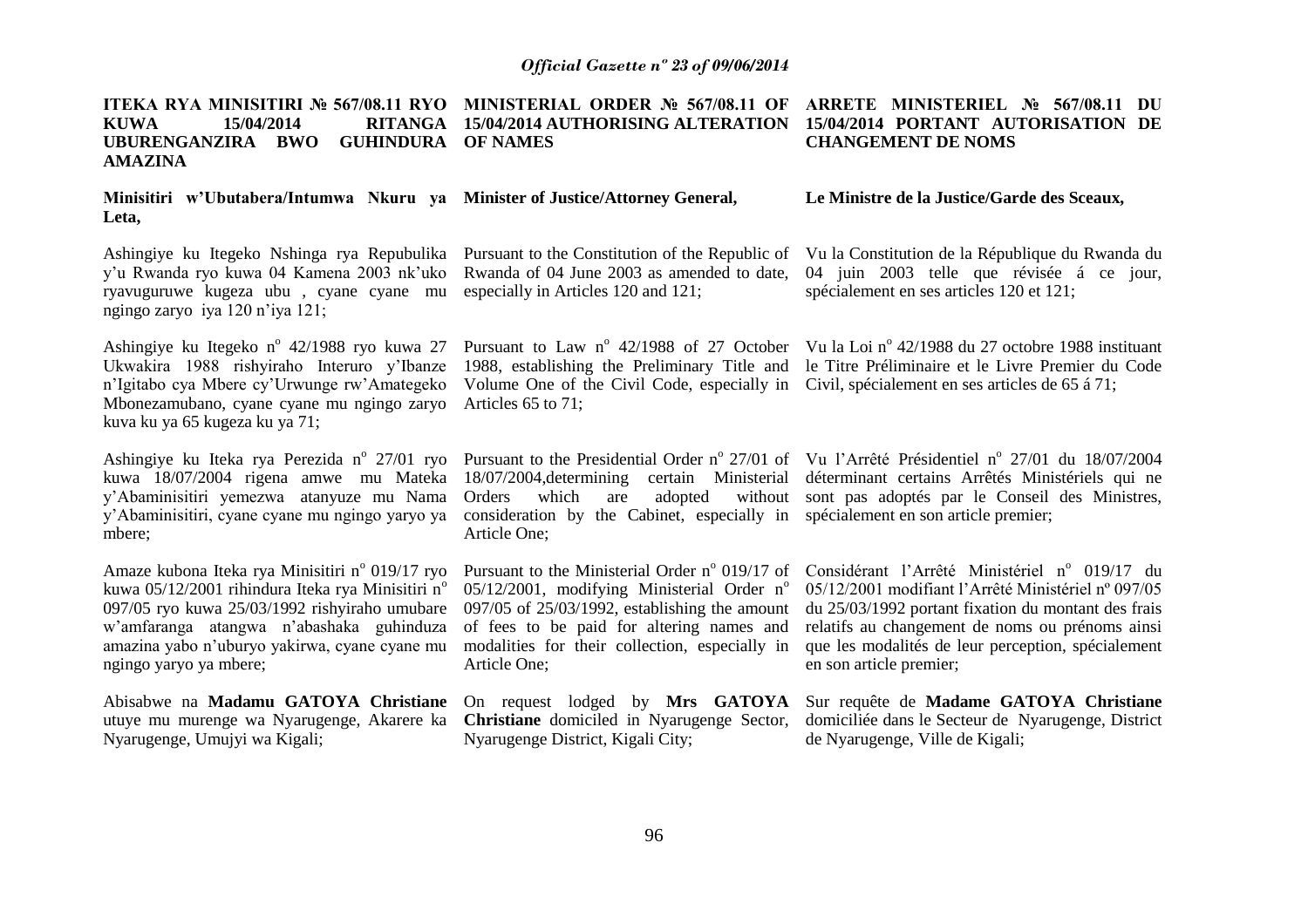#### **ATEGETSE:**

#### **HEREBY ORDERS:**

#### **ARRETE:**

**Ingingo ya mbere**: **Uburenganzira bwo Article One**: **Authorization to alter names guhindura amazina**

**Madamu GATOYA Christiane** utuye mu **Mrs GATOYA Christiane** domiciled in Kagari ka Niboye, Umurenge wa Niboye, Niboye Cell, Niboye Sector, Kicukiro District, **GATOYA Christiane** mu cy"Irangamimerere kirimo inyandiko ye y"ivuka.

**Ingingo ya 2**: **Igihe cyo guhinduza amazina mu gitabo cy"irangamimerere**

Madamu **GATOYA Christiane** yemerewe Mrs **GATOYA Christiane** is hereby guhindura amazina ya **GATOYA Christiane** yongerwamo izina rya **THEVIER** kugira ngo ahinduke **THEVIER GATOYA Christiane** mu gitabo cy"Irangamimere, mu gihe cy"amezi atatu uhereye ku munsi iri teka ritangarijwe mu Igazeti ya Leta ya Repubulika y"u Rwanda.

**Ingingo ya 3**: **Igihe iteka ritangira gukurikizwa**

Iri teka ritangira gukurikizwa ku munsi ritangarijweho mu Igazeti ya Leta ya Repubulika y"u Rwanda

Kigali, kuwa **15/04/2014** (sé) **BUSINGYE Johnston** Minisitiri w"Ubutabera/Intumwa Nkuru ya Leta

register of civil status containing her birth de l"état civil contenant son acte de naissance. certificate.

# **civil registry**

**Christiane** by adding the name **THEVIER** to become **THEVIER GATOYA Christiane** in the civil registry containing her birth certificate within three months commencing from the date of publication of this Order in the Official Gazette of the Republic of Rwanda.

#### **Article 3: Commencement**

its publication in the Official Gazette of the Republic of Rwanda.

> Kigali, on **15/04/2014** (sé) **BUSINGYE Johnston** Minister of Justice/Attorney General

#### **Article premier**: **Autorisation de changement de noms**

Akarere ka Kicukiro, Umujyi wa Kigali, ahawe Kigali City, is hereby authorized to alter the Kicukiro, Ville de Kigali, est autorisée á changer uburenganzira bwo guhindura amazina ya names **GATOYA Christiane** to become les noms de **GATOYA Christiane** pour devenir **GATOYA Christiane** agahinduka **THEVIER THEVIER GATOYA Christiane** in the **THEVIER GATOYA Christiane** dans le registre **Madame GATOYA Christiane** domiciliée dans la Cellule de Niboye, Secteur de Niboye, District de

#### **Article 2: Duration for alteration in the Article 2: Délai de changement au registre de l"état civil**

authorized to change the names **GATOYA** changer les noms de **GATOYA Christiane** en Madame **GATOYA Christiane** est autorisée á ajoutant le nom de **THEVIER** pour devenir **THEVIER GATOYA Christiane** dans le registre de l"état civil contenant son acte de naissance, dans un délai de trois mois á partir de la publication du présent arrêté au Journal Officiel de la République du Rwanda.

#### **Article 3**: **Entrée en vigueur**

This Order shall come into force on the date of Le présent arrêté entre en vigueur le jour de sa publication au Journal Officiel de la République du Rwanda.

> Kigali, le **15/04/2014** (sé) **BUSINGYE Johnston** Ministre de la Justice /Garde des Sceaux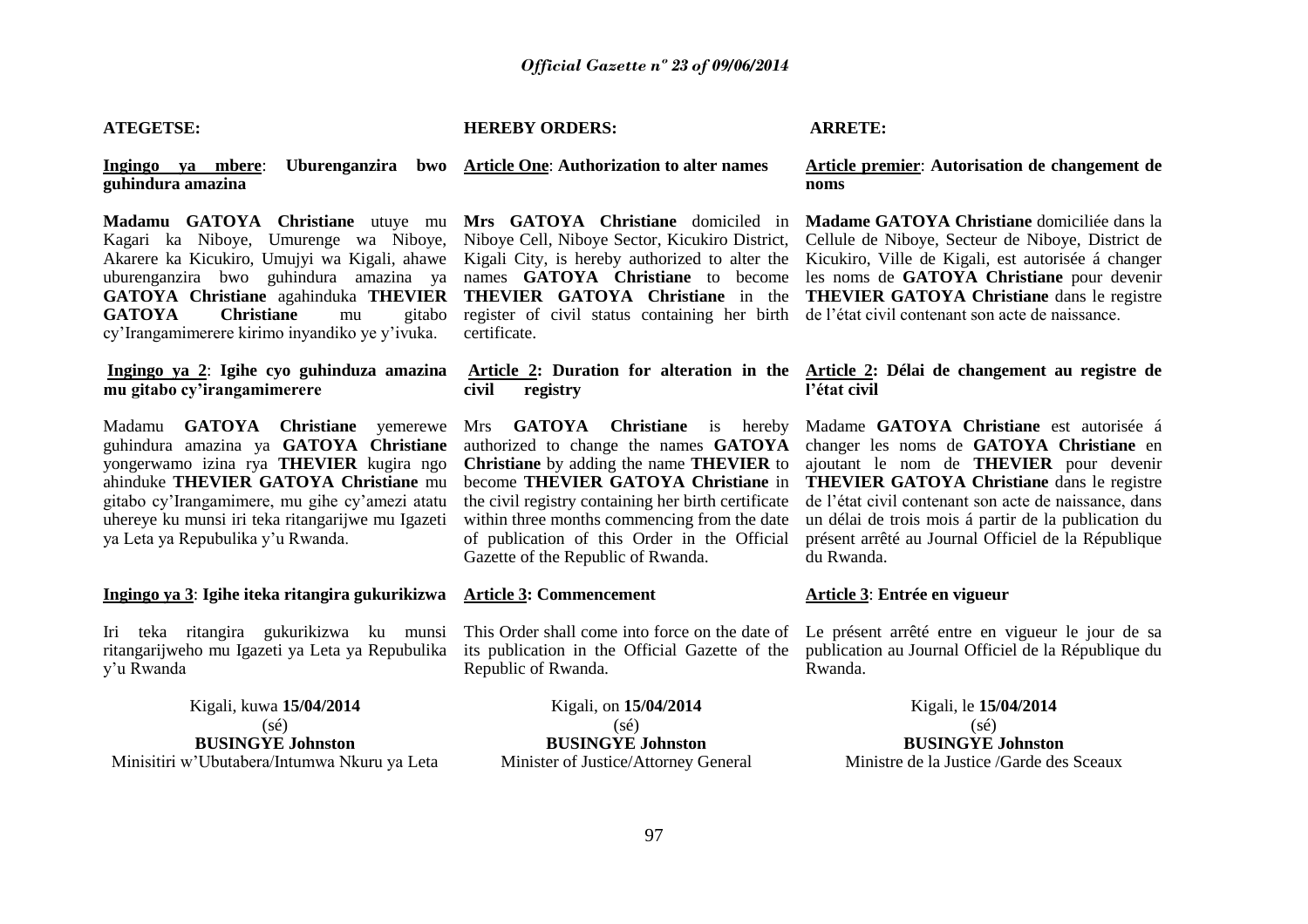# **INGINGO Z"INGENZI Z"URWANDIKO RWA NGUNDA Claudette RUSABA GUHINDURA AMAZINA**

Uwitwa **NGUNDA Claudette** utuye GEZELLESTRAAT 26 8908 IEPER mu gihugu cy"Ububiligi, mu Rwanda akaba abarizwa mu Mudugudu w"Imihigomyiza, Akagari ka Rugenge, Umurenge wa Muhima, Akarere ka Nyarugenge, Umujyi wa Kigali, yasabye guhindura izina rye ry"ingereka rya **Claudette**  akarisimbuza irya **Clarisse**, agahinduka **NGUNDA Clarisse** mu irangamimerere ye.

Impamvu atanga ni uko ari umunyarwandakazi uba mu Bubiligi ukenera ibyangombwa by"igihugu cye cy"u Rwanda kugira ngo akomeze kukigiramo uburenganzira no kugikoreramo ibikorwa bisanzwe mu buzima, ariko kugira ngo abigereho bikaba bitamushobokera gukoresha amazina atandukanye, ngo mu Bubiligi ari naho yabonye uburyo bwo kubaho neza nk"uko yabyifuzaga akoreshe **NGUNDA Clarisse**, mu Rwanda akoresha **NGUNDA Claudette**.

Bityo akaba asaba kwemererwa binyuze mu nzira zemewe n"amategeko izina rye ry"ingereka rya **Claudette** akarisimbuza irya **Clarisse**, bityo akitwa **NGUNDA Clarisse** mu irangamimerere ye.

# **INGINGO Z"INGENZI Z"URWANDIKO RWA UWAMAHORO Solange RUSABA GUHINDURA AMAZINA**

Uwitwa **UWAMAHORO Solange** utuye 9300 *Aalst/ Asserendries 2 bus 1* mu gihugu cy"u Bubiligi, mu Rwanda akaba abarizwa mu Mudugudu wa Kivumu, Akagari ka Gacyamo, Umurenge wa Gitega, Akarere ka Nyarugenge, Umujyi wa Kigali, yasabye guhindura izina rye bwite rya **UWAMAHORO**  rigasimburwa n"irya **UWASE** bityo akitwa **UWASE Solange** mu irangamimerere ye.

Impamvu atanga ni uko ari umunyarwandakazi uba mu Bubiligi ukenera ibyangombwa by"Igihugu cye cy"u Rwanda kugira ngo akomeze kukigiramo uburenganzira bwo kukizamo no gukoreramo ibikorwa bisanzwe mu buzima, ariko kugira ngo abigereho bikaba bitamushobokera gukoresha amazina atandukanye, kuko mu Bubiligi ari naho yabonye uburyo bwo kubaho neza nk"uko yabyifuzaga, akoresha **UWASE Solange**, mu Rwanda akaba akoresha **UWAMAHORO Solange**.

Bityo akaba asaba kwemererwa ko binyuze mu nzira zemewe n"amategeko izina rye bwite rya **UWAMAHORO** ryasimburwa n"irya **UWASE** maze akitwa **UWASE Solange** mu irangamimerere ye.

# **INGINGO Z"INGENZI Z"URWANDIKO RWA TWAGIRAMUNGU Théophile RUSABA GUHINDURA AMAZINA**

Uwitwa **TWAGIRAMUNGU Théophile** ubarizwa mu Mudugudu wa Ruhuka, Akagari ka Karambo, Umurenge wa Gatenga, Akarere ka Kicukiro, Umujyi wa Kigali no mu Mudugudu w"Amataba, Akagari ka Gatwa, Umurenge wa Murambi, Akarere ka Rulindo, Intara y"Amajyaruguru, yasabye guhindura amazina ye yose **TWAGIRAMUNGU Théophile** agasimbuzwa **MURUNGI TETA Nadra** mu irangamimerere ye.

Impamvu atanga ni ukugira ngo urujijo ruveho ajye aboneka mu rwego arimo kubera ko aho asabye amashuri cyangwa akazi bakeneye abagore, dosiye ye bayigizayo bakeka ko ari umugabo nyamara ari umugore.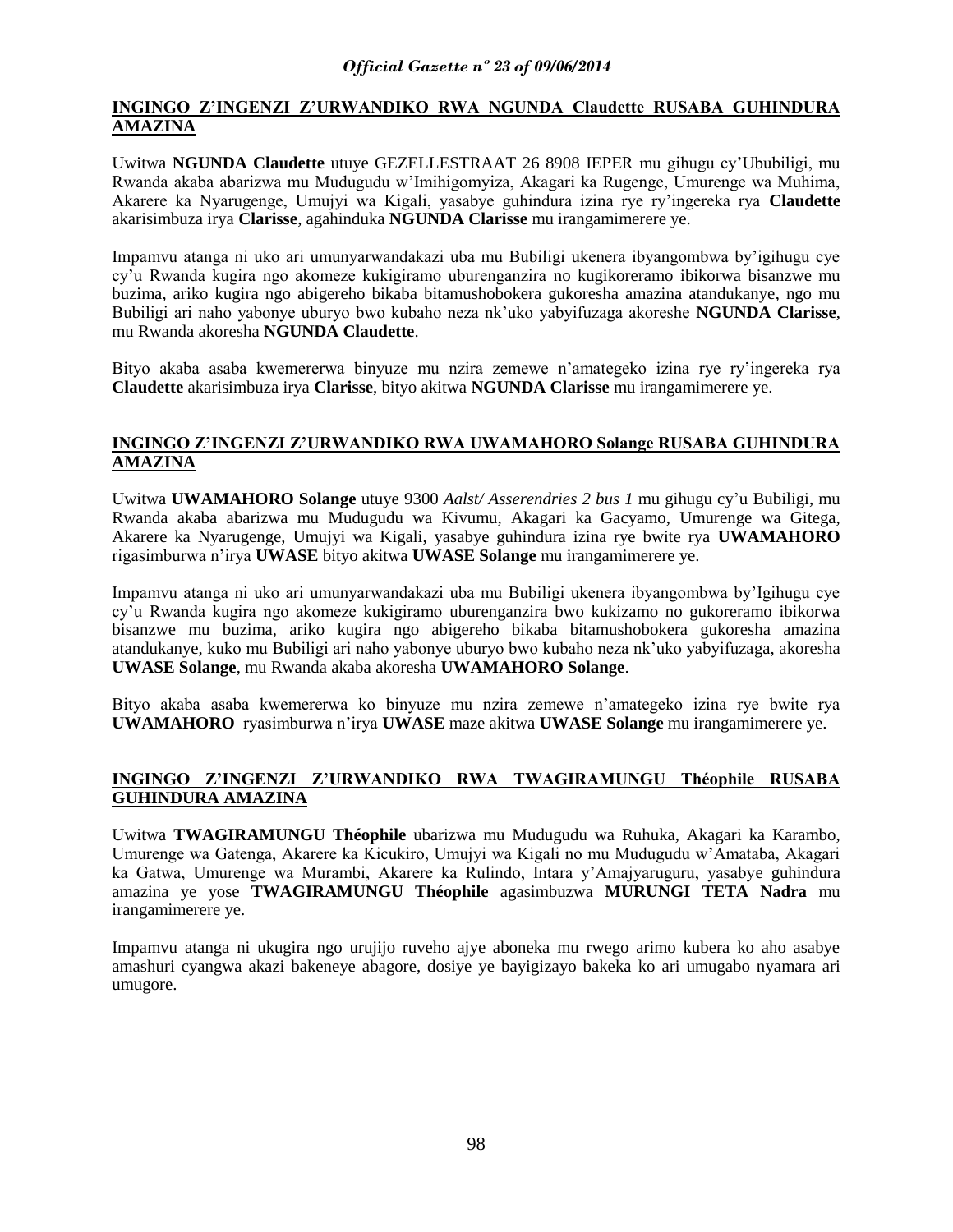

# **ICYEMEZO N° RCA/002/2014 CYO KU WA 23 MATA 2014 GITANGAZA AMAKOPERATIVE YAMBUWE N"AYASHUBIJE IBYEMEZO BY"UBUZIMAGATOZI N"ISIBWA RYAYO MU GITABO CY"AMAKOPERATIVE**

# **Umuyobozi w"Ikigo cy"Igihugu gishinzwe guteza imbere Amakoperative;**

Ashingiye ku Itegeko n° 50/2007 ryo ku wa 18 Nzeri 2007 rigena ishyirwaho, imiterere n"imikorere y"Amakoperative mu Rwanda, nk"uko ryahinduwe kandi ryujujwe kugeza ubu, cyane cyane mu ngingo zaryo iya 23, igika cya 3 n'iya 77 quarter;

Ashingiye ku Itegeko n° 16/2008 ryo ku wa 11/06/2008 rishyiraho Ikigo cy"Igihugu gishinzwe guteza imbere Amakoperative, cyane cyane mu ngingo yaryo ya 3, igika cya 2;

# **YEMEJE:**

# **Ingingo ya 1:**

Amakoperative ari ku rutonde rwometse kuri iki cyemezo (Umugereka) rwerekana izina, icyicaro, intego, Umurenge n"Akarere abarizwamo na numero z"ibyemezo, yambuwe Ibyemezo by"Ubuzimagatozi yari yarahawe.

# **Ingingo ya 2:**

Amakoperative avugwa mu ngingo ya mbere y"iki cyemezo asibwe mu Gitabo cy"Amakoperative yemewe mu Rwanda. Impamvu zo kwamburwa ibyemezo by"Ubuzimagatozi no gusibwa zigaragara kuri uwo mugereka.

# **Ingingo ya 3:**

Iki Cyemezo gitangira gukurikizwa ku munsi cyatangarijweho mu Igazeti ya Leta ya Repubulika y"u Rwanda.

Kigali, ku wa 23 Mata 2014.

**(sé) MUGABO Damien** Umuyobozi w"Ikigo cy"Igihugu gishinzwe guteza imbere Amakoperative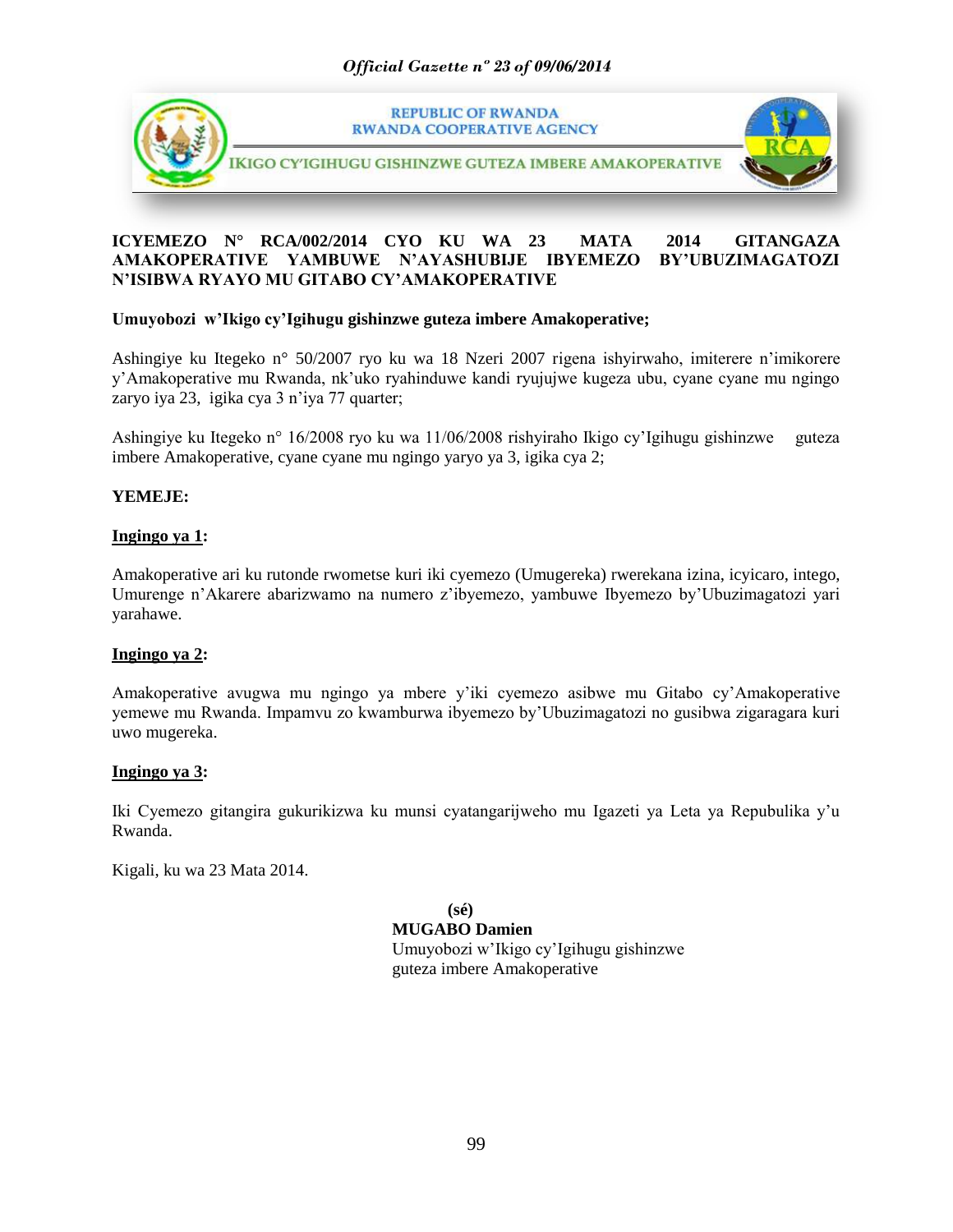$\mathsf{L}$ 

|                   | Umugereka ku Cyemezo n°002/2014 cyo ku wa 23/04/2014 gitangaza Amakoperative yambuwe n'ayashubije ibyemezo by'ubuzimagatozi n'isibwa ryayo mu<br>gitabo cy'Amakoperative |                                             |                |                 |                |                                                       |                                                          |  |
|-------------------|--------------------------------------------------------------------------------------------------------------------------------------------------------------------------|---------------------------------------------|----------------|-----------------|----------------|-------------------------------------------------------|----------------------------------------------------------|--|
|                   | AMAKOPERATIVE YAMBUWE/YASHUBIJE IBYEMEZO BY'UBUZIMAGATOZI                                                                                                                |                                             |                |                 |                |                                                       |                                                          |  |
|                   | <b>ICYICARO</b>                                                                                                                                                          |                                             |                |                 |                |                                                       |                                                          |  |
| ${\bf N}^{\circ}$ | <b>IZINA RYA</b><br><b>KOPERATIVE</b>                                                                                                                                    | <b>ICYO YAKORAGA</b>                        | <b>AKAGALI</b> | <b>UMURENGE</b> | <b>AKARERE</b> | <b>ICYEMEZO</b><br><b>CY'UBUZIMAG</b><br><b>ATOZI</b> | <b>IMPAMVU</b><br><b>YAMBUWE</b><br><b>UBUZIMAGATOZI</b> |  |
|                   | <b>KOKAMUYI</b>                                                                                                                                                          | Ubuhinzi bw'ikawa                           | Nyamure        | Muyira          | Nyanza         | RCA/0247/2009                                         | Ntigikora imirimo<br>yiyemeje                            |  |
| $\overline{2}$    | <b>TUBITEHO</b>                                                                                                                                                          | Ubuhinzi bw'ibirayi n'ibigori               | Nyundo         | Nyundo          | Rubavu         | RCA/0040/2009                                         | Ntigikora imirimo<br>yiyemeje                            |  |
|                   | <b>ABIGIZE (COAB)</b>                                                                                                                                                    | Ubucuruzi bwa Resitora                      | <b>Bibare</b>  | Kimironko       | Gasabo         | RCA/442/2013                                          | Ntiyubahirije<br>ibisabwa<br>n'amategeko                 |  |
| 4                 | <b>UTMCM</b> (Ubumwe<br>Taxi Moto Cooperative<br>Matimba)                                                                                                                | $Transport = Amapikipiki$                   | Matimba        | Matimba         | Nyagatare      | RCA/1060/2011                                         | Ntiyubahirije<br>ibisabwa<br>n'amategeko                 |  |
| 5                 | <b>COOPENKU</b>                                                                                                                                                          | Uburobyi bw'amafi                           | Nkumba         | Kinoni          | <b>Burera</b>  | RCA/1406/2009                                         | Yahagaritse imirimo<br>yayo                              |  |
| 6                 | TURWANYUBUKEN<br><b>E GITOVU</b>                                                                                                                                         | Uburobyi bw'amafi                           | Musasa         | Gitovu          | Burera         | RCA/1117/2010                                         | Yahagaritse imirimo<br>yayo                              |  |
|                   | TUBUNGABUNGUB<br><b>UZIMA MAHESHA</b>                                                                                                                                    | Ubworozi bw'ingurube,<br>ubuhinzi bw'imboga | Mahesha        | Gitambi         | Rusizi         | RCA/042/2012                                          | Yahinduye intego                                         |  |
| 8                 | <b>TUGIRE UBUZIMA</b><br><b>NKANKA</b>                                                                                                                                   | Ubucuruzi bw'imyaka                         | Kamanyenga     | Nkanka          | Rusizi         | RCA/385/2011                                          | Yahinduye intego                                         |  |
| 9                 | <b>TURWANE KU</b><br><b>BUZIMA RUKOMA</b>                                                                                                                                | Ubuhinzi bw'ibigori<br>n'imboga             | Remera         | Rukoma          | Kamonyi        | RCA/375/2012                                          | Yahinduye intego                                         |  |
| 10                | <b>ABANYABUZIMA</b>                                                                                                                                                      | Ubujyanama bw'Ubuzima                       | Kigogo         | Nyankenke       | Gicumbi        | RCA/337/2012                                          | Yarasheshwe                                              |  |
| 11                | <b>AYATEKE</b>                                                                                                                                                           | Gufata neza ibikorwa<br>remezo by'amazi     | Nyakarambi     | Kigina          | Kirehe         | RCA/766/2011                                          | Yarasheshwe                                              |  |
| 12                | <b>CODEMIBU</b>                                                                                                                                                          | Ubucukuzi bw'amabuye<br>y'agaciro           | Runzenze       | Mageragere      | Nyarugenge     | RCA/0120/2009                                         | Yarasheshwe                                              |  |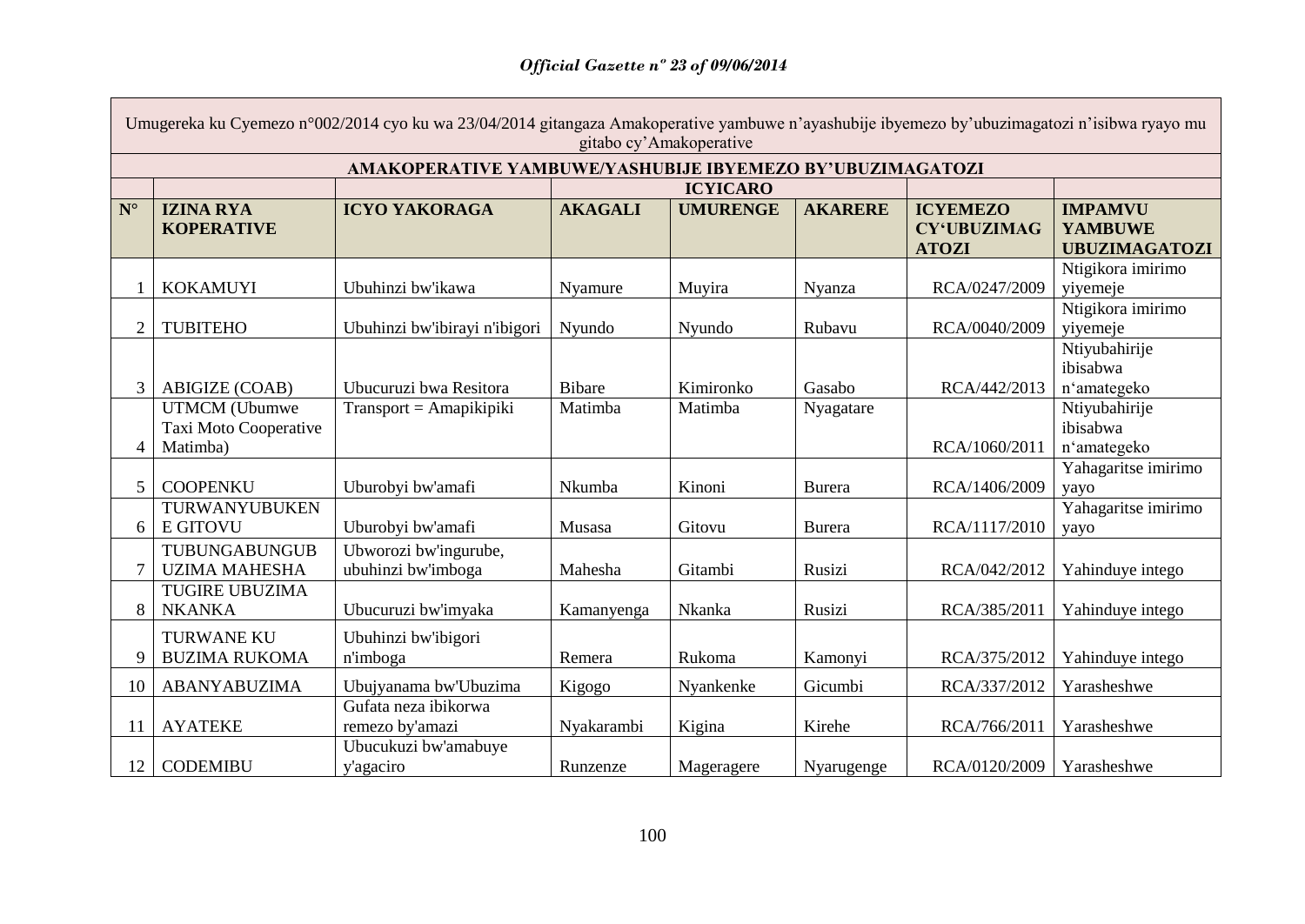| GIRUBUKI -         |                     |            |            |           |               |             |
|--------------------|---------------------|------------|------------|-----------|---------------|-------------|
| KIRUHURA           | Ubworozi bw'inzuki  | Kiruhura   | Rusatıra   | Huye      | RCA/1176/2009 | Yarasheshwe |
| 14   ISONGA RUBAYA | Ubworozi bw'inkoko  | Rubaya     | Rubava     | Gicumbi   | RCA/042/2012  | Yarasheshwe |
| $5$ KMWI           | Ubuhinzi bw'ibigori | Nyakigando | Katabagemu | Nyagatare | RCA/521/2012  | Yarasheshwe |

| 16 | <b>KOMASUKI</b>        | Kugeza amazi meza ku        | Kiremera      | Kigarama        | Kirehe          | RCA/623/2011       | Yarasheshwe         |
|----|------------------------|-----------------------------|---------------|-----------------|-----------------|--------------------|---------------------|
|    |                        | baturage                    |               |                 |                 |                    |                     |
| 17 | <b>KOPAISORWI</b>      | Ubuhinzi bw'ibigori na soya | Nkondo        | Rwinkwavu       | Kayonza         | RCA/666/2011       | Yarasheshwe         |
|    |                        | Ubucuruzi                   |               |                 |                 |                    |                     |
| 18 | <b>KOPUBI</b>          | bw'inyongeramusaruro        | Burimba       | Shangi          | Nyamasheke      | RCA/1191/2010      | Yarasheshwe         |
|    | <b>RUHUHA</b>          |                             |               |                 |                 |                    |                     |
|    | <b>TELECENTRE</b>      | Ikoranabuhanga ICT mu       |               |                 |                 |                    |                     |
| 19 | <b>COOPERATIVE</b>     | cyaro                       | Ruhuha        | Ruhuha          | <b>Bugesera</b> | RCA/133/2009       | Yarasheshwe         |
|    |                        |                             | Nyarushingitw |                 |                 |                    |                     |
| 20 | <b>SHIGATIRUBUZIMA</b> | Ubujyanama bw'Ubuzima       | a             | <b>B</b> wisige | Gicumbi         | RCA/380/2012       | Yarasheshwe         |
| 21 | <b>TURIKUMWE</b>       | Ububoshyi bw'Agaseke        | Congo Nil     | Gihango         | Rutsiro         | RCA/1301/2009      | Yarasheshwe         |
| 22 | <b>UMOJA NI NGUFU</b>  | Ubucuruzi bw'imyaka         | Mugandamure   | Busasamana      | Nyanza          | RCA/0315/2009      | Yarasheshwe         |
|    |                        | Ubucukuzi bw'amabuye        |               |                 |                 |                    |                     |
| 23 | <b>COREMIR</b>         | y'agaciro                   | Musenyi       | Musenyi         | Bugesera        | RCA/165/2011       | Yahindutse Sosiyete |
|    |                        | Kugeza amazi meza ku        |               |                 |                 |                    |                     |
| 24 | <b>COGEPRENA</b>       | baturage                    | Cyarubare     | Kabare          | Kayonza         | RCA/735/2010       | Yahindutse Sosiyete |
|    |                        | Ubucuruzi bw'ibintu         |               |                 |                 | $JO n^{\circ}4 du$ |                     |
| 25 | <b>TRAFIPRO</b>        | bitandukanye                | Nyarugenge    | Nyarugenge      | Nyarugenge      | 15/02/1968         | Yahindutse Sosiyete |
|    | <b>UCU (COOPECS</b>    |                             |               |                 |                 |                    |                     |
| 26 | UMUTANGUHA)            | Kuzigama no kugurizanya     | Kigali        | Nyamirambo      | Nyarugenge      | RCA/1093/2009      | Yahindutse Sosiyete |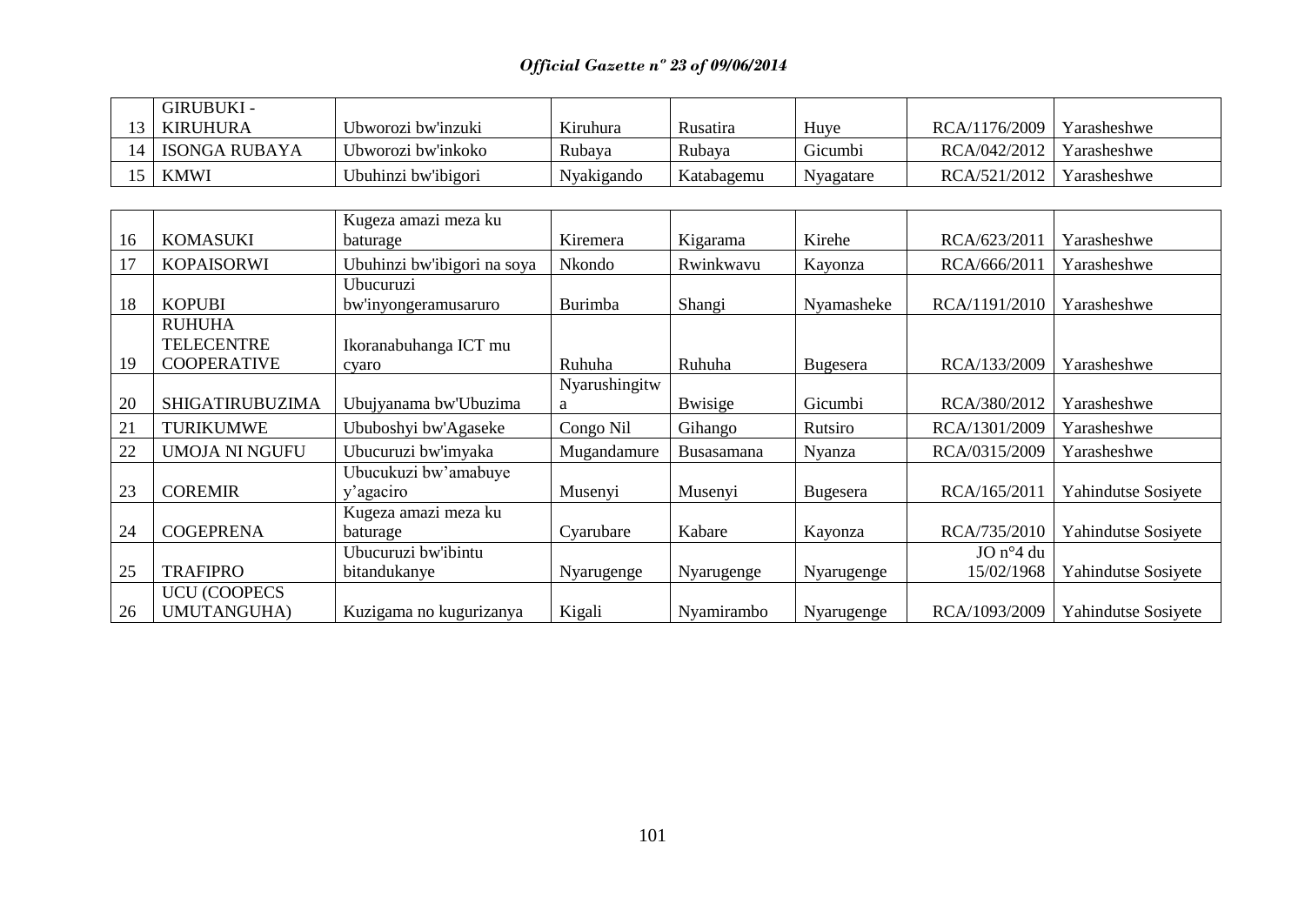# **ICYEMEZO** *NºRCA 0700/2013* CYO KUWA 25/07/2013 GIHA UBUZIMAGATOZI **KOPERATIVE «ABATARAMBIRWA MU KURWANYA UBUKENE» (A.M.K.U)**

## **Umuyobozi w"Ikigo cy"Igihugu gishinzwe guteza imbere Amakoperative;**

Ashingiye ku Itegeko nº 50/2007 ryo kuwa 18 Nzeri 2007 rigena ishyirwaho, imiterere n"imikorere y"Amakoperative mu Rwanda, nk"uko ryahinduwe kandi ryujujwe kugeza ubu, cyane cyane mu ngingo yaryo ya 23, igika cya 3;

Ashingiye ku Itegeko nº 48/2013 ryo kuwa 28/06/2013 rishyiraho Ikigo cy'Igihugu gishinzwe guteza Imbere Amakoperative, cyane cyane mu ngingo yaryo ya 3, igika cya 2;

Abisabwe na Perezida wa Koperative **«A.M.K.U»** ifite icyicaro mu Kagari ka Gihumuza, Umurenge wa Gahengeri, Akarere ka Rwamagana, Intara y"Iburasirazuba;

#### **YEMEJE:**

#### **Ingingo ya mbere:**

Koperative «**A.M.K.U»** ifite icyicaro mu Kagari ka Gihumuza, Umurenge wa Gahengeri, Akarere ka Rwamagana, Intara y"Iburasirazuba, ihawe ubuzima gatozi.

#### **Ingingo ya 2:**

Koperative **«A.M.K.U»** Igamije guteza imbere ubworozi bw"inkoko. Ntiyemerewe gukora indi mirimo inyuranye n"iyo iherewe ubuzimagatozi, keretse ibanje kubisaba ikanabiherwa uburenganzira.

#### **Ingingo ya 3:**

Koperative **«A.M.K.U»** itegetswe gutangaza iki cyemezo mu Igazeti ya Leta y"u Rwanda mu gihe kitarenze iminsi mirongo itatu (30) ikimara kugihabwa.

#### **Kigali, kuwa 25/07/2013**

**(sé) MUGABO Damien Umuyobozi w"Ikigo cy"Igihugu gishinzwe guteza imbere Amakoperative**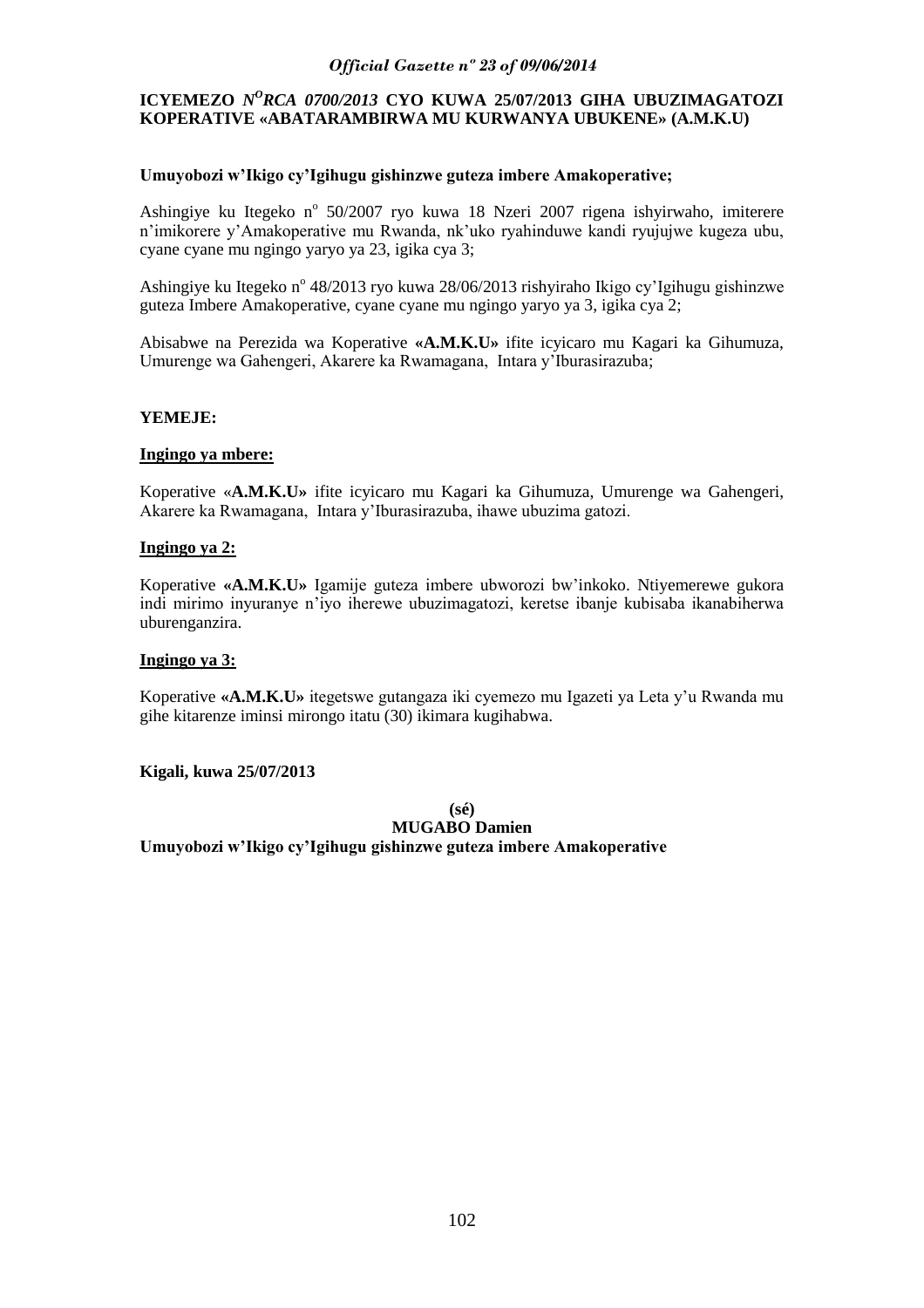# **ICYEMEZO** *NºRCA 01892014* CYO KUWA 17/02/2014 GIHA UBUZIMAGATOZI **KOPERATIVE**

# **«ABATIGAYUBUKE - KINYONZO»**

#### **Umuyobozi w"Ikigo cy"Igihugu gishinzwe guteza imbere Amakoperative;**

Ashingiye ku Itegeko nº 50/2007 ryo kuwa 18 Nzeri 2007 rigena ishyirwaho, imiterere n"imikorere y"Amakoperative mu Rwanda, nk"uko ryahinduwe kandi ryujujwe kugeza ubu, cyane cyane mu ngingo yaryo ya 23, igika cya 3;

Ashingiye ku Itegeko nº 48/2013 ryo kuwa 28/06/2013 rishyiraho Ikigo cy'Igihugu gishinzwe guteza Imbere Amakoperative, cyane cyane mu ngingo yaryo ya 3, igika cya 2;

Abisabwe na Perezida wa Koperative **«ABATIGAYUBUKE - KINYONZO»** ifite icyicaro i Kinyonzo, Umurenge wa Kazo, Akarere ka Ngoma, Intara y"Iburasirazuba;

#### **YEMEJE:**

#### **Ingingo ya mbere:**

Koperative «**ABATIGAYUBUKE - KINYONZO»** ifite icyicaro i Kinyonzo, Umurenge wa Kazo, Akarere ka Ngoma, Intara y"Iburasirazuba, ihawe ubuzima gatozi.

#### **Ingingo ya 2:**

Koperative **«ABATIGAYUBUKE - KINYONZO»** Igamije guteza imbere ubuhinzi bwa Kawa. Ntiyemerewe gukora indi mirimo inyuranye n"iyo iherewe ubuzimagatozi, keretse ibanje kubisaba ikanabiherwa uburenganzira.

#### **Ingingo ya 3:**

Koperative **«ABATIGAYUBUKE - KINYONZO»** itegetswe gutangaza iki cyemezo mu Igazeti ya Leta y"u Rwanda mu gihe kitarenze iminsi mirongo itatu (30) ikimara kugihabwa.

#### **Kigali, kuwa 17/02/2014**

**(sé) MUGABO Damien Umuyobozi w"Ikigo cy"Igihugu gishinzwe guteza imbere Amakoperative**